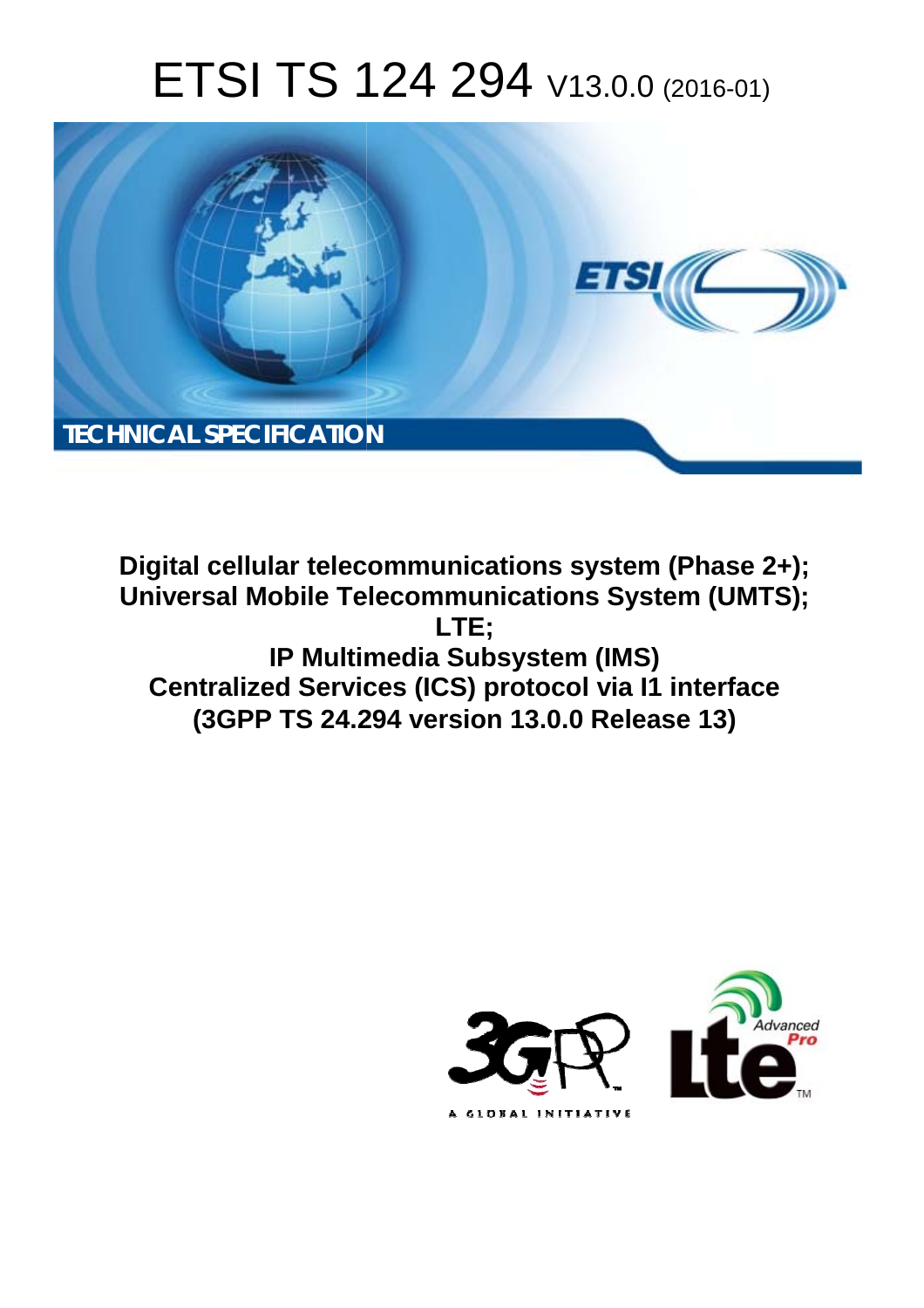Reference RTS/TSGC-0124294vd00

> Keywords GSM,LTE,UMTS

#### *ETSI*

#### 650 Route des Lucioles F-06921 Sophia Antipolis Cedex - FRANCE

Tel.: +33 4 92 94 42 00 Fax: +33 4 93 65 47 16

Siret N° 348 623 562 00017 - NAF 742 C Association à but non lucratif enregistrée à la Sous-Préfecture de Grasse (06) N° 7803/88

#### *Important notice*

The present document can be downloaded from: <http://www.etsi.org/standards-search>

The present document may be made available in electronic versions and/or in print. The content of any electronic and/or print versions of the present document shall not be modified without the prior written authorization of ETSI. In case of any existing or perceived difference in contents between such versions and/or in print, the only prevailing document is the print of the Portable Document Format (PDF) version kept on a specific network drive within ETSI Secretariat.

Users of the present document should be aware that the document may be subject to revision or change of status. Information on the current status of this and other ETSI documents is available at <http://portal.etsi.org/tb/status/status.asp>

If you find errors in the present document, please send your comment to one of the following services: <https://portal.etsi.org/People/CommiteeSupportStaff.aspx>

#### *Copyright Notification*

No part may be reproduced or utilized in any form or by any means, electronic or mechanical, including photocopying and microfilm except as authorized by written permission of ETSI.

The content of the PDF version shall not be modified without the written authorization of ETSI. The copyright and the foregoing restriction extend to reproduction in all media.

> © European Telecommunications Standards Institute 2016. All rights reserved.

**DECT**TM, **PLUGTESTS**TM, **UMTS**TM and the ETSI logo are Trade Marks of ETSI registered for the benefit of its Members. **3GPP**TM and **LTE**™ are Trade Marks of ETSI registered for the benefit of its Members and of the 3GPP Organizational Partners.

**GSM**® and the GSM logo are Trade Marks registered and owned by the GSM Association.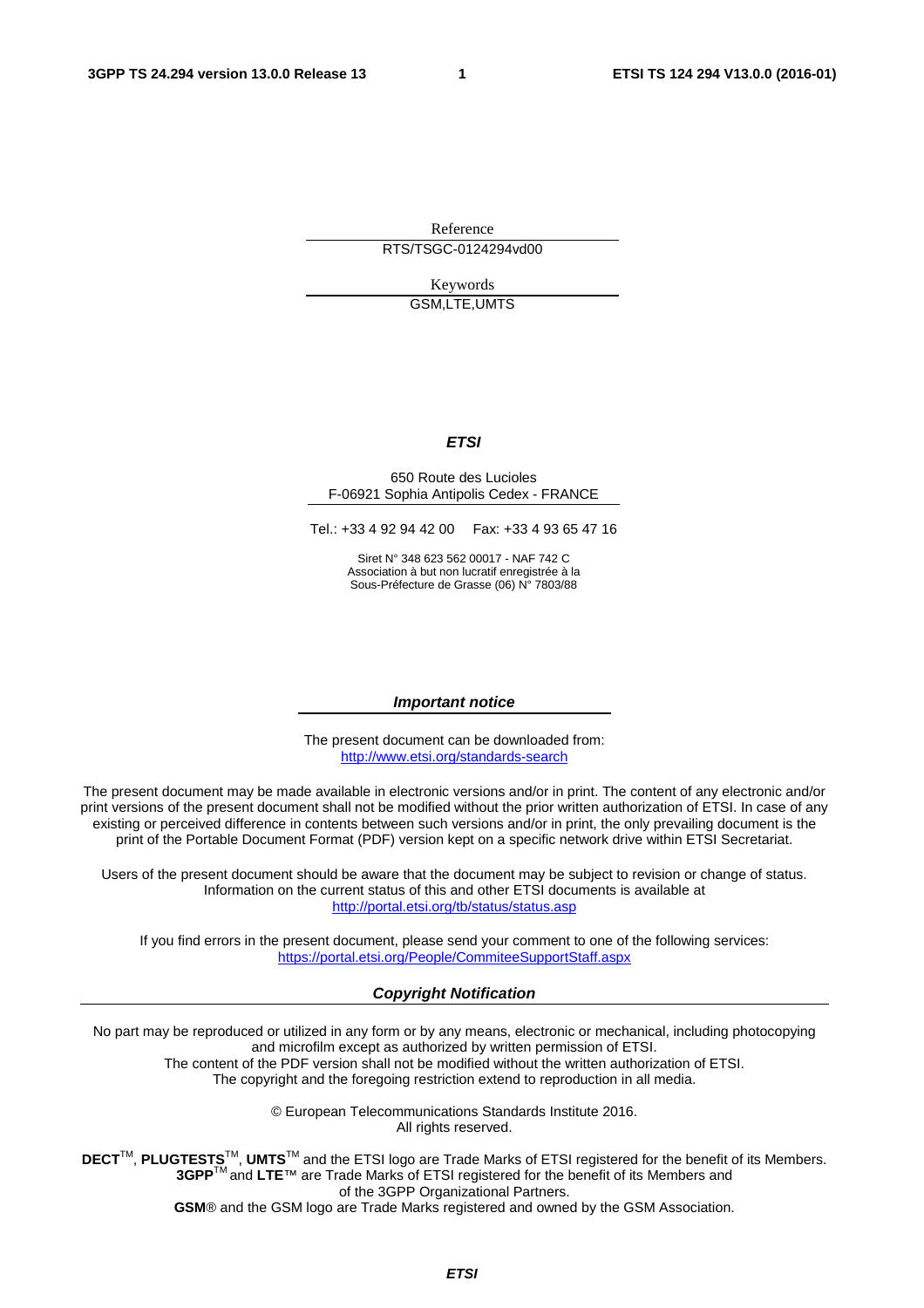# Intellectual Property Rights

IPRs essential or potentially essential to the present document may have been declared to ETSI. The information pertaining to these essential IPRs, if any, is publicly available for **ETSI members and non-members**, and can be found in ETSI SR 000 314: *"Intellectual Property Rights (IPRs); Essential, or potentially Essential, IPRs notified to ETSI in respect of ETSI standards"*, which is available from the ETSI Secretariat. Latest updates are available on the ETSI Web server [\(https://ipr.etsi.org/](https://ipr.etsi.org/)).

Pursuant to the ETSI IPR Policy, no investigation, including IPR searches, has been carried out by ETSI. No guarantee can be given as to the existence of other IPRs not referenced in ETSI SR 000 314 (or the updates on the ETSI Web server) which are, or may be, or may become, essential to the present document.

# Foreword

This Technical Specification (TS) has been produced by ETSI 3rd Generation Partnership Project (3GPP).

The present document may refer to technical specifications or reports using their 3GPP identities, UMTS identities or GSM identities. These should be interpreted as being references to the corresponding ETSI deliverables.

The cross reference between GSM, UMTS, 3GPP and ETSI identities can be found under [http://webapp.etsi.org/key/queryform.asp.](http://webapp.etsi.org/key/queryform.asp)

# Modal verbs terminology

In the present document "**shall**", "**shall not**", "**should**", "**should not**", "**may**", "**need not**", "**will**", "**will not**", "**can**" and "**cannot**" are to be interpreted as described in clause 3.2 of the [ETSI Drafting Rules](http://portal.etsi.org/Help/editHelp!/Howtostart/ETSIDraftingRules.aspx) (Verbal forms for the expression of provisions).

"**must**" and "**must not**" are **NOT** allowed in ETSI deliverables except when used in direct citation.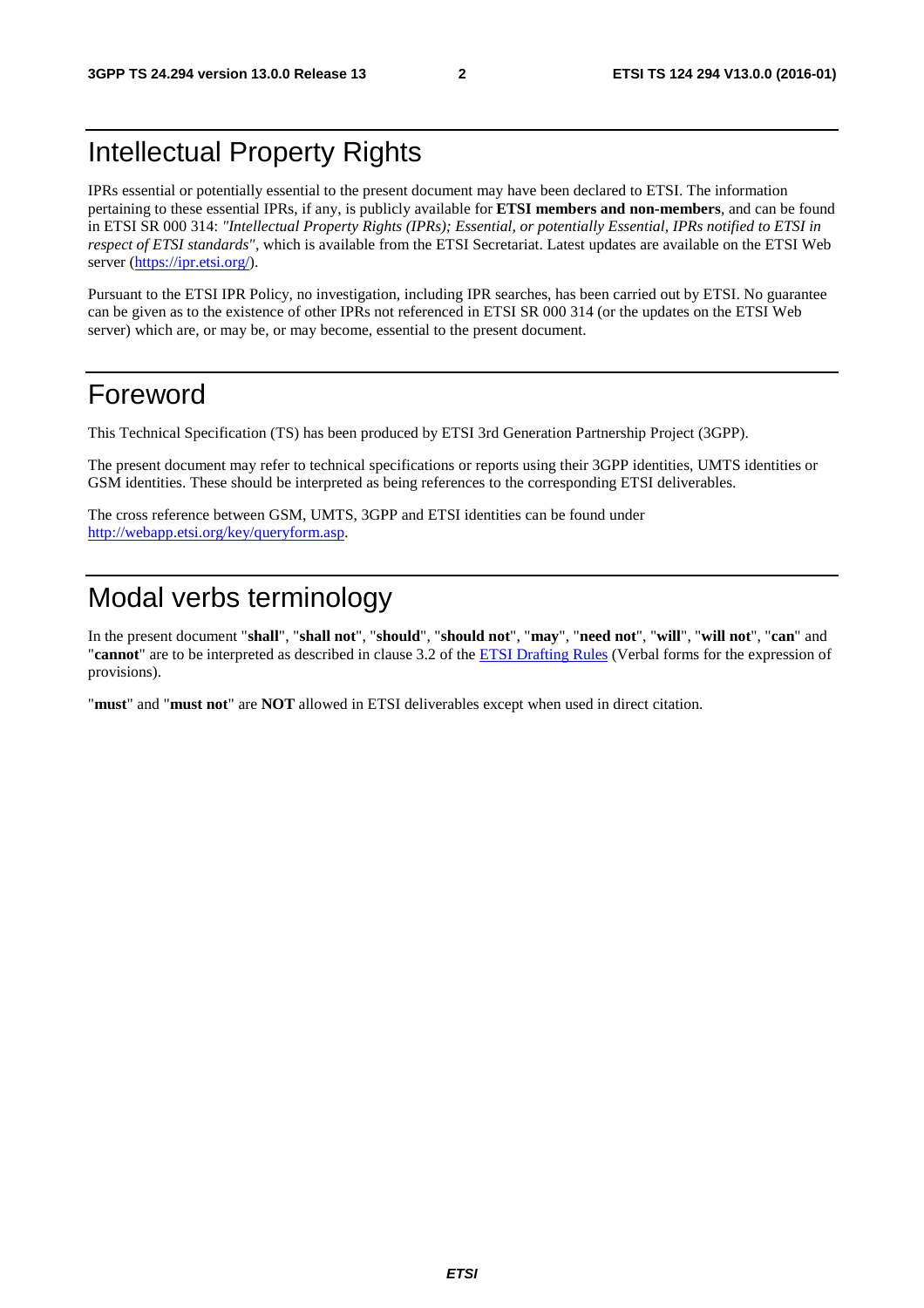$\mathbf{3}$ 

# Contents

| 1                        |  |  |  |
|--------------------------|--|--|--|
| 2                        |  |  |  |
| 3                        |  |  |  |
| 3.1<br>3.2               |  |  |  |
|                          |  |  |  |
| 4                        |  |  |  |
| 4.1                      |  |  |  |
| 4.2<br>4.2.1             |  |  |  |
| 4.2.2                    |  |  |  |
| 4.2.3                    |  |  |  |
| 4.2.3.1                  |  |  |  |
| 4.2.3.2                  |  |  |  |
| 5                        |  |  |  |
| 5.1                      |  |  |  |
| 5.2                      |  |  |  |
| 6                        |  |  |  |
| 6.1                      |  |  |  |
| 6.2                      |  |  |  |
| 6.2.1                    |  |  |  |
| 6.2.1.1                  |  |  |  |
| 6.2.1.2                  |  |  |  |
| 6.2.1.2.1                |  |  |  |
| 6.2.1.2.2                |  |  |  |
| 6.2.1.2.3                |  |  |  |
| 6.2.1.2.4<br>6.2.1.2.4.2 |  |  |  |
| 6.2.1.3                  |  |  |  |
| 6.2.1.3.1                |  |  |  |
| 6.2.1.3.2                |  |  |  |
| 6.2.1.3.3                |  |  |  |
| 6.2.1.3.4                |  |  |  |
| 6.2.1.3.4.1              |  |  |  |
| 6.2.1.3.4.2              |  |  |  |
| 6.2.1.3.4.3              |  |  |  |
| 6.2.2                    |  |  |  |
| 6.2.3<br>6.2.3.1         |  |  |  |
| 6.2.3.2                  |  |  |  |
| 6.2.3.2.1                |  |  |  |
| 6.2.3.2.2                |  |  |  |
| 6.2.3.3                  |  |  |  |
| 6.2.3.3.1                |  |  |  |
| 6.2.3.3.2                |  |  |  |
| 6.2.3.3.3                |  |  |  |
| 6.2.3A                   |  |  |  |
| 6.2.3A.1                 |  |  |  |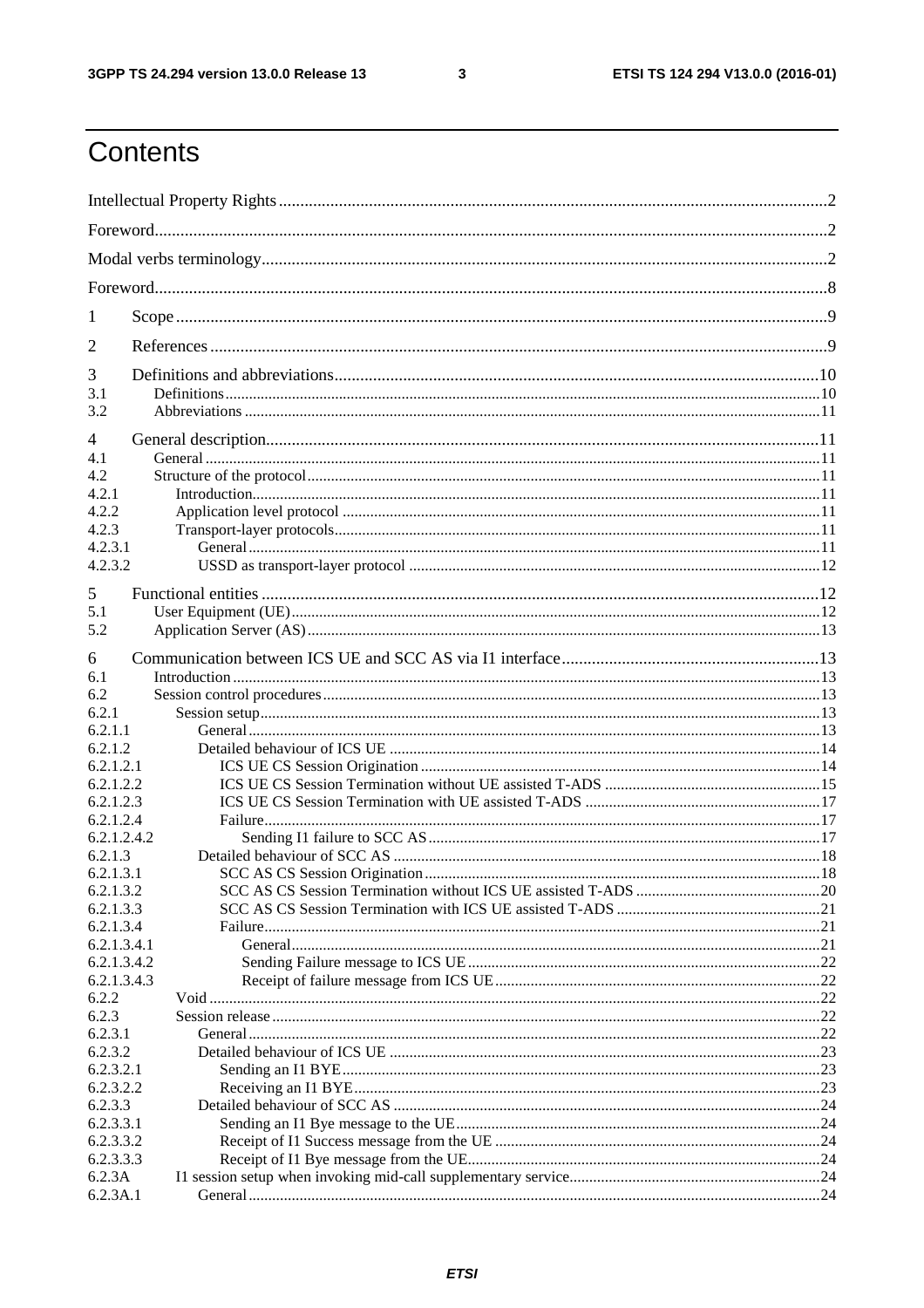| 6.2.3A.2   |                                                                                                 |    |
|------------|-------------------------------------------------------------------------------------------------|----|
| 6.2.3A.2.1 |                                                                                                 |    |
| 6.2.3A.2.2 |                                                                                                 |    |
| 6.2.3A.3   |                                                                                                 |    |
| 6.2.3A.3.1 |                                                                                                 |    |
| 6.2.3A.3.2 |                                                                                                 |    |
|            |                                                                                                 |    |
| 6.2.4      |                                                                                                 |    |
| 6.2.4.1    |                                                                                                 |    |
| 6.2.4.2    |                                                                                                 |    |
| 6.2.4.2.1  |                                                                                                 |    |
| 6.2.4.2.2  |                                                                                                 |    |
| 6.2.4.3    |                                                                                                 |    |
| 6.2.4.3.1  |                                                                                                 |    |
| 6.2.4.3.2  |                                                                                                 |    |
| 6.2.5      |                                                                                                 |    |
|            |                                                                                                 |    |
| 6.2.5.1    |                                                                                                 |    |
| 6.2.5.2    |                                                                                                 |    |
| 6.2.5.2.1  |                                                                                                 |    |
| 6.2.5.2.2  |                                                                                                 |    |
| 6.2.5.3    |                                                                                                 |    |
| 6.2.5.3.1  |                                                                                                 |    |
| 6.2.5.3.2  |                                                                                                 |    |
| 6.2.5.3.3  | P-CSCF releasing the source access leg during transferring from PS access to CS access 32       |    |
| 6.2.5.5    | Service continuity after transferring multiple calls from PS access to CS access using SRVCC 32 |    |
|            |                                                                                                 |    |
| 6.2.5.5.1  |                                                                                                 |    |
| 6.2.5.5.2  |                                                                                                 |    |
| 6.2.5.5.3  |                                                                                                 |    |
| 6.2.6      |                                                                                                 |    |
| 6.2.6.1    |                                                                                                 |    |
| 6.2.6.2    |                                                                                                 |    |
| 6.2.6.2.1  |                                                                                                 |    |
| 6.2.6.2.2  |                                                                                                 |    |
| 6.2.6.3    |                                                                                                 |    |
| 6.2.6.3.1  |                                                                                                 |    |
| 6.2.6.3.2  |                                                                                                 |    |
|            |                                                                                                 |    |
| 6.3        |                                                                                                 |    |
| 6.3.0      |                                                                                                 |    |
| 6.3.1      |                                                                                                 |    |
| 6.3.1.1    |                                                                                                 | 36 |
| 6.3.1.2    |                                                                                                 |    |
| 6.3.1.3    |                                                                                                 |    |
| 6.3.1.4    |                                                                                                 |    |
| 6.3.2      |                                                                                                 |    |
| 6.3.2.1    |                                                                                                 |    |
| 6.3.2.2    |                                                                                                 |    |
|            |                                                                                                 |    |
| 6.3.2.3    |                                                                                                 |    |
| 6.3.2.4    |                                                                                                 |    |
| 6.3.2.5    |                                                                                                 |    |
| 6.3.2.6    |                                                                                                 |    |
| 6.3.2.7    |                                                                                                 |    |
| 6.3.4      |                                                                                                 |    |
| 6.3.4.1    |                                                                                                 |    |
| 6.3.4.2    |                                                                                                 |    |
| 6.3.5      |                                                                                                 |    |
| 6.3.5.1    |                                                                                                 |    |
| 6.3.5.2    |                                                                                                 |    |
|            |                                                                                                 |    |
| 6.3.6      |                                                                                                 |    |
| 6.3.6.0    |                                                                                                 |    |
| 6.3.6.1    |                                                                                                 |    |
| 6.3.6.1.1  |                                                                                                 |    |
| 6.3.6.1.2  |                                                                                                 |    |
| 6.3.6.1.3  |                                                                                                 |    |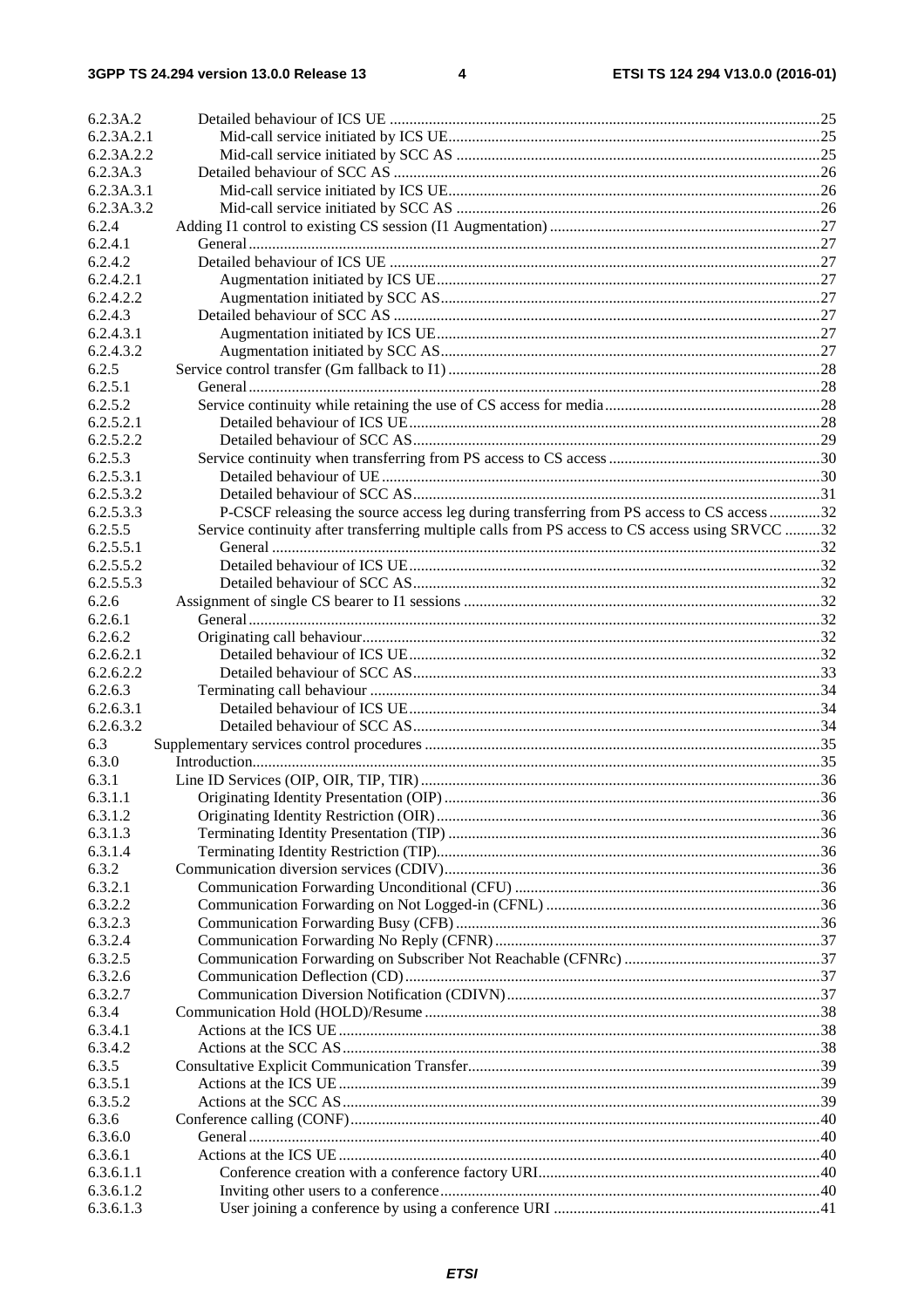| 6.3.6.1.4 |  |
|-----------|--|
| 6.3.6.1.5 |  |
| 6.3.6.2   |  |
| 6.3.6.2.1 |  |
|           |  |
| 6.3.6.2.2 |  |
| 6.3.6.2.3 |  |
| 6.3.7     |  |
| 6.3.7.1   |  |
| 6.3.7.2   |  |
|           |  |
| 6.4       |  |
| 6.4.1     |  |
| 6.4.2     |  |
| 6.4.3     |  |
| 6.4.3.1   |  |
|           |  |
| 6.4.4     |  |
| 6.4.4.1   |  |
|           |  |
| 7         |  |
| 7.1       |  |
| 7.2       |  |
| 7.2.1     |  |
| 7.2.1.1   |  |
|           |  |
| 7.2.1.2   |  |
| 7.2.1.3   |  |
| 7.2.1.4   |  |
| 7.2.1.5   |  |
| 7.2.1.6   |  |
| 7.2.1.7   |  |
|           |  |
| 7.2.2     |  |
| 7.2.2.1   |  |
| 7.2.2.1.1 |  |
| 7.2.2.1.2 |  |
| 7.2.2.1.3 |  |
| 7.2.2.1.4 |  |
|           |  |
| 7.2.2.1.5 |  |
| 7.3       |  |
| 7.3.1     |  |
| 7.3.2     |  |
| 7.3.2.1   |  |
|           |  |
| 7.3.2.2   |  |
| 7.3.2.3   |  |
| 7.3.2.4   |  |
| 7.3.2.5   |  |
| 7.3.2.6   |  |
| 7.3.2.7   |  |
| 7.3.2.8   |  |
|           |  |
| 7.3.3     |  |
| 7.3.3.1   |  |
| 7.3.3.2   |  |
| 7.3.3.3   |  |
| 7.3.3.4   |  |
| 7.3.3.5   |  |
|           |  |
| 7.3.3.6   |  |
| 7.3.3.7   |  |
| 7.3.4     |  |
| 7.3.4.1   |  |
| 7.3.4.2   |  |
| 7.3.5     |  |
|           |  |
| 7.3.5.1   |  |
| 7.3.5.2   |  |
| 7.3.6     |  |
| 7.3.6.1   |  |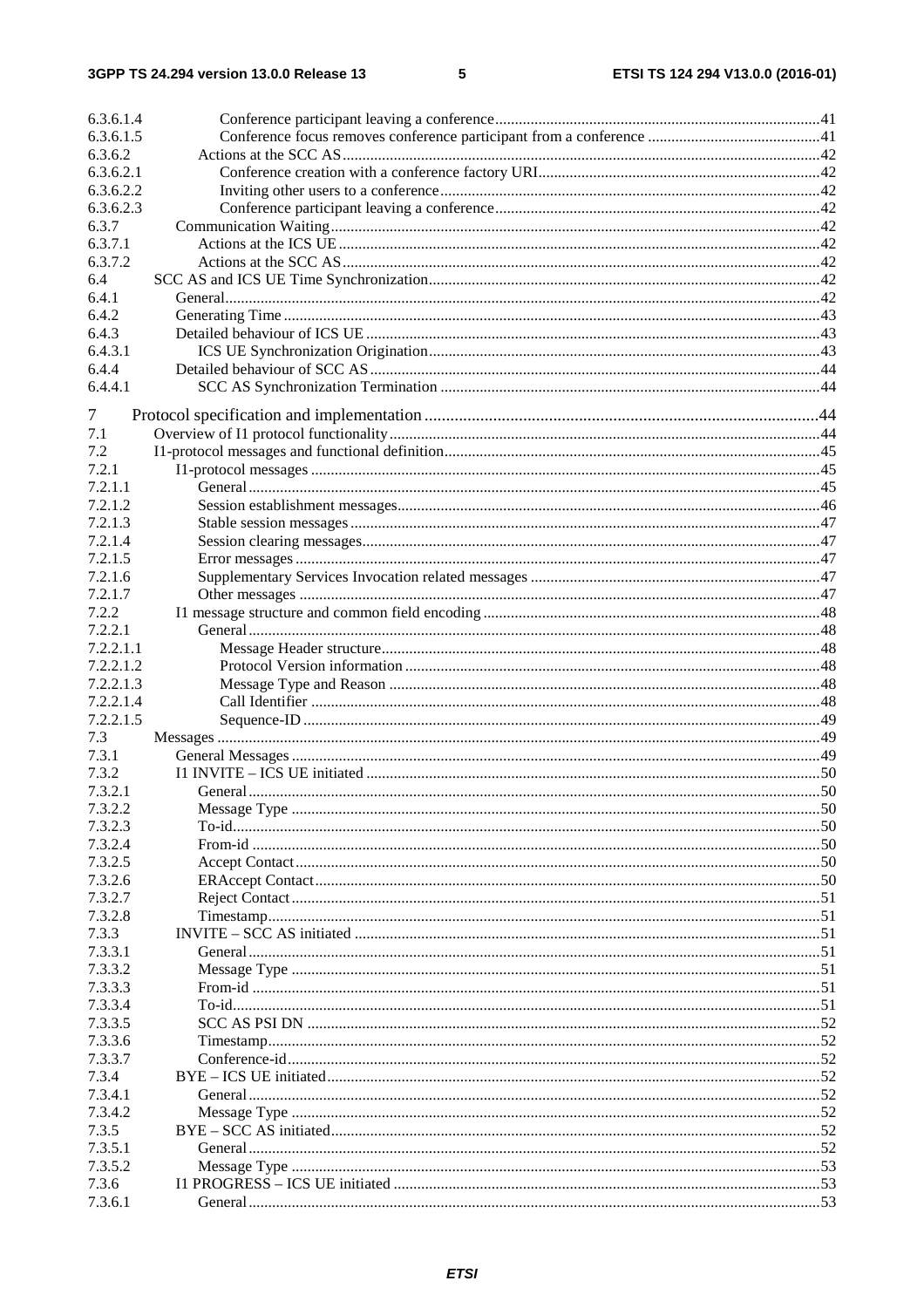#### $\bf 6$

| 7.3.6.2        |  |
|----------------|--|
| 7.3.7          |  |
| 7.3.7.1        |  |
| 7.3.7.2        |  |
| 7.3.7.3        |  |
| 7.3.8          |  |
| 7.3.8.1        |  |
| 7.3.8.2        |  |
| 7.3.8.3        |  |
| 7.3.8.4        |  |
| 7.3.9          |  |
| 7.3.9.1        |  |
| 7.3.9.2        |  |
| 7.3.9.3        |  |
| 7.3.9.4        |  |
|                |  |
| 7.4            |  |
| 7.4.1<br>7.4.2 |  |
|                |  |
| 7.4.2.1        |  |
| 7.4.2.2        |  |
| 7.4.2.3        |  |
| 7.4.2.3A       |  |
| 7.4.2.4        |  |
| 7.4.2.5        |  |
| 7.4.2.6        |  |
| 7.4.2.7        |  |
| 7.4.2.8        |  |
| 7.4.2.9        |  |
| 7.4.2.10       |  |
| 7.4.2.11       |  |
| 7.4.2.12       |  |
| 7.4.2.13       |  |
| 7.4.2.14       |  |
| 7.4.2.15       |  |
| 7.4.2.16       |  |
| 7.5            |  |
| 7.5.1          |  |
| 7.5.2          |  |
| 7.5.2.1        |  |
| 7.5.2.1.1      |  |
| 7.5.2.1.2      |  |
| 7.5.2.2        |  |
| 7.5.2.2.1      |  |
| 7.5.2.2.2      |  |
| 7.5.2.3        |  |
| 7.5.2.3.1      |  |
| 7.5.2.3.2      |  |
| 7.5.3          |  |
| 7.5.3.1        |  |
| 7.5.3.2        |  |
| 7.5.3.2.1      |  |
| 7.5.3.2.1.1    |  |
| 7.5.3.2.1.1.1  |  |
| 7.5.3.2.1.1.2  |  |
| 7.5.3.2.1.1.3  |  |
| 7.5.3.2.1.1.4  |  |
|                |  |
| 7.5.3.2.1.2    |  |
| 7.5.3.2.1.2.1  |  |
| 7.5.3.2.1.2.2  |  |
| 7.5.3.2.1.2.3  |  |
| 7.5.3.2.1.2.4  |  |
| 7.5.3.2.2      |  |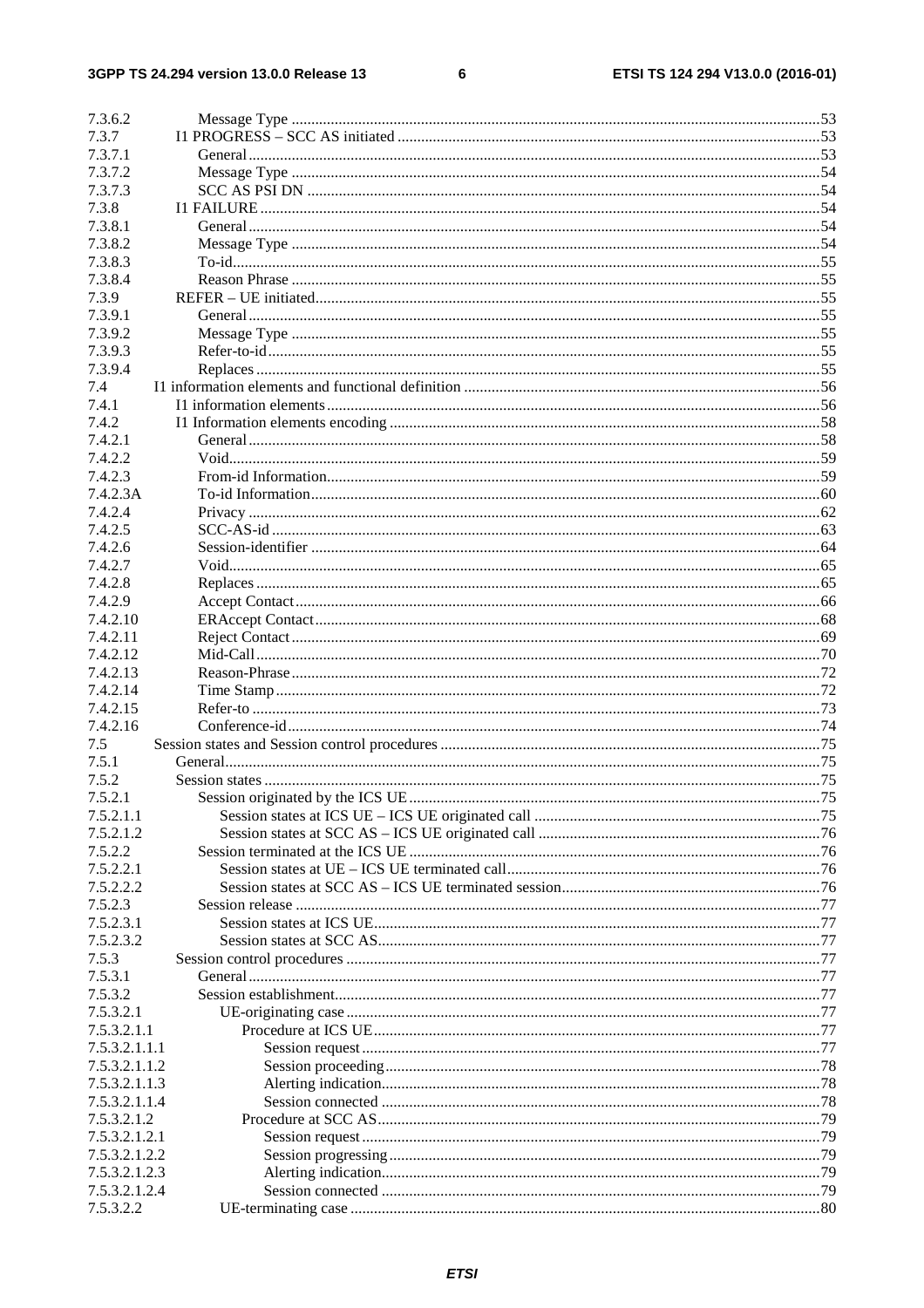$\overline{7}$ 

| 7.5.3.2.2.1   |                               |  |
|---------------|-------------------------------|--|
| 7.5.3.2.2.1.1 |                               |  |
| 7.5.3.2.2.1.2 |                               |  |
| 7.5.3.2.2.1.3 |                               |  |
| 7.5.3.2.2.1.4 |                               |  |
| 7.5.3.2.2.2   |                               |  |
| 7.5.3.2.2.2.1 |                               |  |
| 7.5.3.2.2.2.2 |                               |  |
| 7.5.3.2.2.2.3 |                               |  |
| 7.5.3.2.2.2.4 |                               |  |
| 7.5.3.3       |                               |  |
| 7.5.3.3.1     |                               |  |
| 7.5.3.3.2     |                               |  |
| 7.5.3.4       |                               |  |
| 7.5.3.4.1     |                               |  |
|               | <b>Annex A (normative):</b>   |  |
| A.1           |                               |  |
| A.2           |                               |  |
| A.2.1         |                               |  |
|               | <b>Annex B</b> (informative): |  |
|               |                               |  |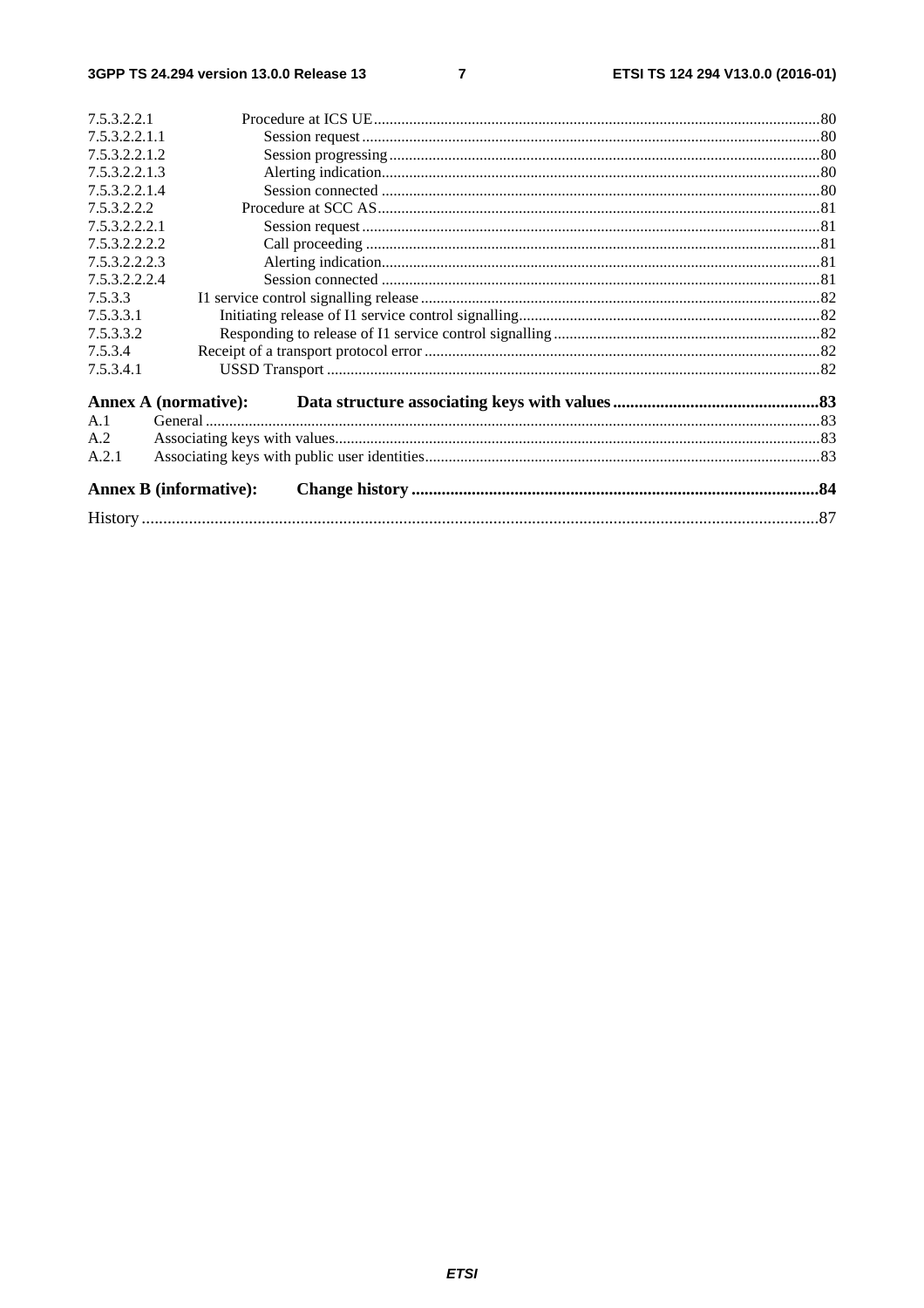# Foreword

This Technical Specification has been produced by the 3<sup>rd</sup> Generation Partnership Project (3GPP).

The contents of the present document are subject to continuing work within the TSG and may change following formal TSG approval. Should the TSG modify the contents of the present document, it will be re-released by the TSG with an identifying change of release date and an increase in version number as follows:

Version x.y.z

where:

- x the first digit:
	- 1 presented to TSG for information;
	- 2 presented to TSG for approval;
	- 3 or greater indicates TSG approved document under change control.
- y the second digit is incremented for all changes of substance, i.e. technical enhancements, corrections, updates, etc.
- z the third digit is incremented when editorial only changes have been incorporated in the document.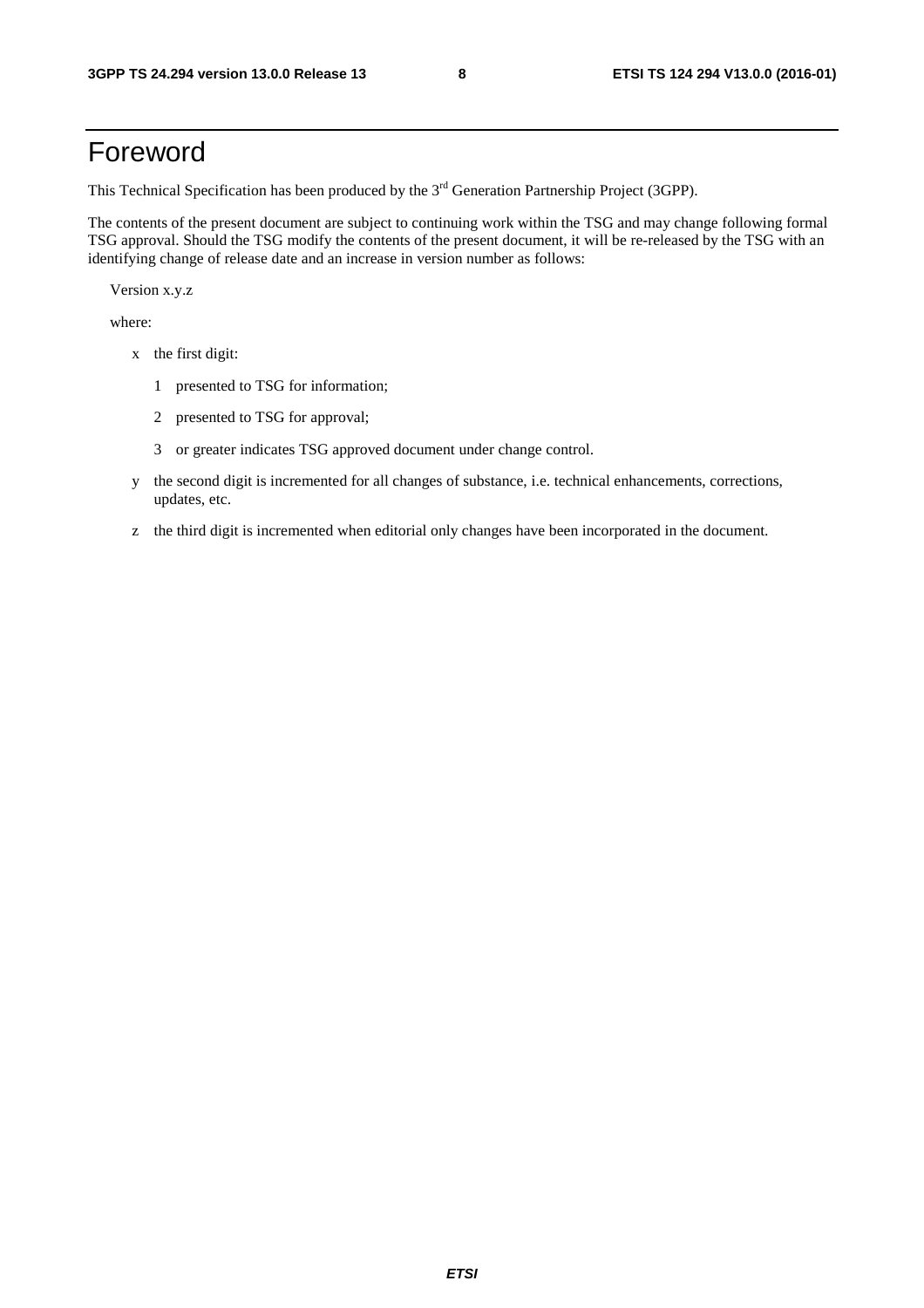# 1 Scope

The present document describes the I1 interface between IMS Centralized Services (ICS) UE and Service Centralization and Continuity (SCC) Application Server (AS).

This specification defines a new application layer protocol over I1 interface, specifies the interaction between the ICS UE and the SCC AS including session control procedures and supplementary services control procedures.

The protocol is intended to be independent of the transport-layer protocol used so it can be applied to a number of technologies that need different transport-layer protocols.

The overall ICS architecture is specified in 3GPP TS 23.292 [2].

The procedures for delivery of IMS Service Continuity that do not use the I1 protocol are specified in the document 3GPP TS 24.237 [13].

The present document is applicable to User Equipment (UE) and Application Servers (AS) which are intended to support the IMS centralized services.

# 2 References

The following documents contain provisions which, through reference in this text, constitute provisions of the present document.

- References are either specific (identified by date of publication, edition number, version number, etc.) or non-specific.
- For a specific reference, subsequent revisions do not apply.
- For a non-specific reference, the latest version applies. In the case of a reference to a 3GPP document (including a GSM document), a non-specific reference implicitly refers to the latest version of that document *in the same Release as the present document*.
- [1] 3GPP TR 21.905: "Vocabulary for 3GPP Specifications".
- [2] 3GPP TS 23.292: "IP Multimedia Subsystem (IMS) Centralized Services; Stage 2".
- [3] 3GPP TS 24.008: "Mobile radio interface layer 3 specification; Core Network protocols; Stage 3".
- [4] 3GPP TS 24.090: "Unstructured Supplementary Service Data; Stage 3".
- [5] 3GPP TS 24.292: "IP Multimedia (IM) Core Network (CN) subsystem Centralized Services (ICS); Stage 3".
- [6] RFC 3261 (June 2002): "SIP: Session Initiation Protocol".
- [7] 3GPP TS 23.237: "IP Multimedia Subsystem (IMS) Service Continuity; Stage 2".
- [8] RFC 3323 (November 2002): "A Privacy Mechanism for the Session Initiation Protocol (SIP)".
- [9] RFC 3325 (November 2002): "Private Extensions to the Session Initiation Protocol (SIP) for Asserted Identity within Trusted Networks".
- [10] 3GPP TS 23.009: "Handover Procedures".
- [11] 3GPP TS 25.413: "UTRAN Iu interface Radio Access Network Application Part (RANAP) signalling".
- [12] 3GPP TS 24.229: "IP multimedia call control protocol based on Session Initiation Protocol (SIP) and Session Description Protocol (SDP); Stage 3".
- [13] 3GPP TS 24.237: "IP Multimedia Subsystem (IMS) Service Continuity; Stage 3".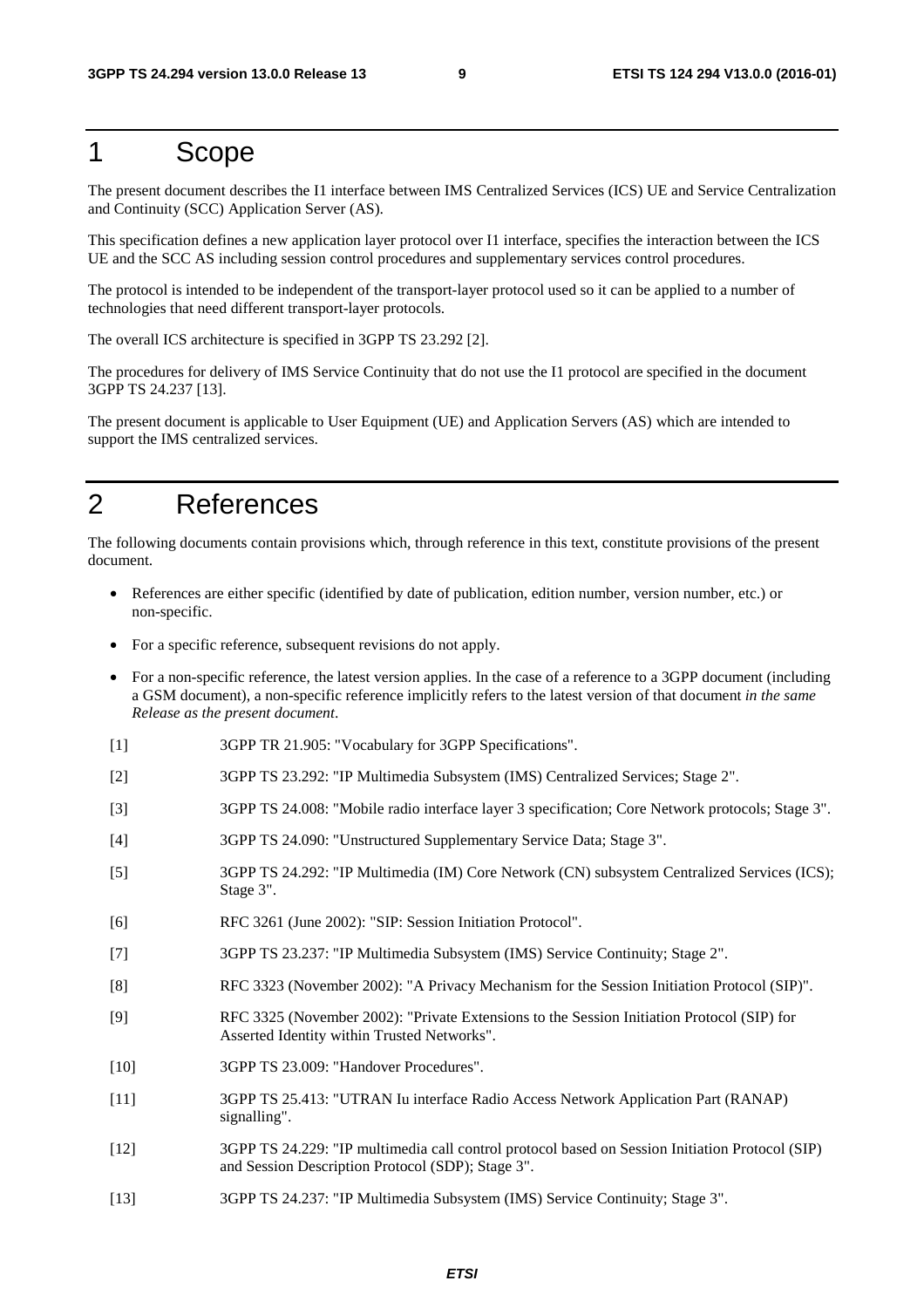- [14] 3GPP TS 29.002: "Mobile Application Part specification; Stage 3".
- [15] 3GPP TS 23.003: "Numbering, addressing and identification".
- [16] RFC 3629 (2003): "UTF-8, a transformation format of ISO 10646".
- [17] 3GPP TS 23.218: "IP Multimedia (IM) session handling IM Call model, Stage 2".
- [18] 3GPP TS 24.173: "IMS Multimedia Telephony Communication Service and Supplementary Services; Stage 3".
- [19] 3GPP TS 23.038: "Alphabets and language-specific information".
- [20] 3GPP TS 23.078: "Customised Applications for Mobile network Enhanced Logic (CAMEL); Stage 2".
- [21] 3GPP TS 24.147: "Conferencing using the IP Multimedia (IM) Core Network (CN) subsystem; Stage 3".
- [22] 3GPP TS 24.605: "Conference (CONF) using IP Multimedia (IM) Core Network (CN) subsystem; Protocol specification".
- [23] 3GPP TS 24.615: "Communication Waiting (CW) using IP Multimedia (IM) Core Network (CN) subsystem; Protocol specification".
- [24] 3GPP TS 24.080 "Mobile radio interface layer 3 supplementary services specification Formats and coding".

# 3 Definitions and abbreviations

# 3.1 Definitions

For the purposes of the present document, the terms and definitions given in 3GPP TR 21.905 [1] and the following apply. A term defined in the present document takes precedence over the definition of the same term, if any, in 3GPP TR 21.905 [1].

For the purposes of the present document, the following terms and definitions given in 3GPP TS 23.292 [2] apply:

#### **ICS UE**

**SCC AS** 

For the purposes of the present document, the following terms and definitions given in 3GPP TS 23.237 [7] apply

**Access Transfer** 

**Service Control Signalling Path** 

#### **Session Transfer Identifier (STI)**

For the purposes of the present document, the following terms and definitions given in 3GPP TS 24.292 [5] apply:

#### **PSI DN**

For the purposes of the present document, the following terms and definitions given in 3GPP TS 24.229 [12] apply:

#### **default public user identity**

**Stable I1 Session:** An session which is setup by the ICS UE using the CS bearer, and for which service control via the I1 interface is applicable.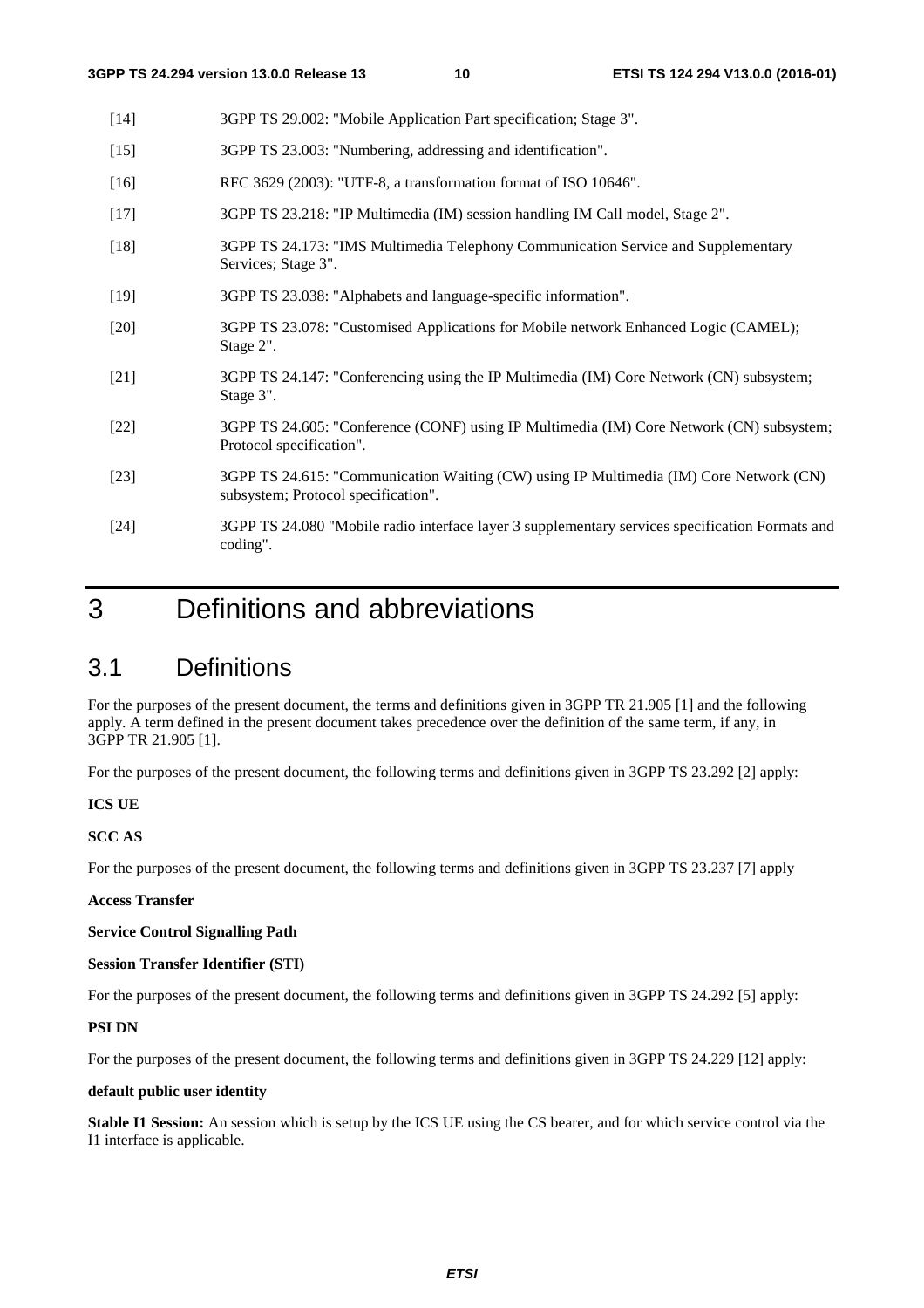# 3.2 Abbreviations

For the purposes of the present document, the abbreviations given in 3GPP TR 21.905 [1] and the following apply. An abbreviation defined in the present document takes precedence over the definition of the same abbreviation, if any, in 3GPP TR 21.905 [1].

| <b>ICS</b>    | <b>IMS</b> Centralized Services                          |
|---------------|----------------------------------------------------------|
| <b>SCC AS</b> | Service Centralization and Continuity Application Server |
| <b>STI</b>    | <b>Session Transfer Identifier</b>                       |
| USSD          | <b>Unstructured Supplementary Service Data</b>           |

# 4 General description

# 4.1 General

For the current version of the specification the application layer protocol is run over Unstructured Supplementary Service Data (USSD) transport as defined in 3GPP TS 24.090 [4], however the application layer protocol is not restricted to USSD transport.

# 4.2 Structure of the protocol

# 4.2.1 Introduction

The I1 protocol is a message based point to point protocol. The I1 protocol messages are transported within a point-topoint transport-layer protocol and are exchanged between the ICS UE and SCC AS.

The I1 protocol is a transport-independent protocol, i.e. the I1 session control entities can exchange the I1 protocol messages over any transport-layer protocol that connects the ICS UE and the SCC AS.

The I1protocol's notation maintains a format of two parts, i.e. I1 message common part and I1 information elements. The I1 message common part is included in every I1 message. The I1 information elements those are included in an I1 message depend on a type of I1 message being sent.

# 4.2.2 Application level protocol

Overall descriptions with application level protocol are specified as following:

- 1) it is used to access IMS services (e.g., IMS session origination);
- 2) it is a point to point protocol between the ICS UE and the SCC AS;
- 3) its protocol does not support authentication;
- 4) it does not support segmentation of messages;
- 5) its messages are self-identifying; and
- 6) it runs over any point-to-point transport-layer protocol (e.g. USSD).

# 4.2.3 Transport-layer protocols

### 4.2.3.1 General

The transport-layer protocol that is used to transfer the I1 protocol messages is a bi-directional point-to-point connection between the ICS UE and the SCC AS. This transport-layer protocol is a symmetric connection, i.e. the source-point on the transport-layer protocol that is used to send the I1 protocol messages is also a destination-point for the incoming I1 protocol messages.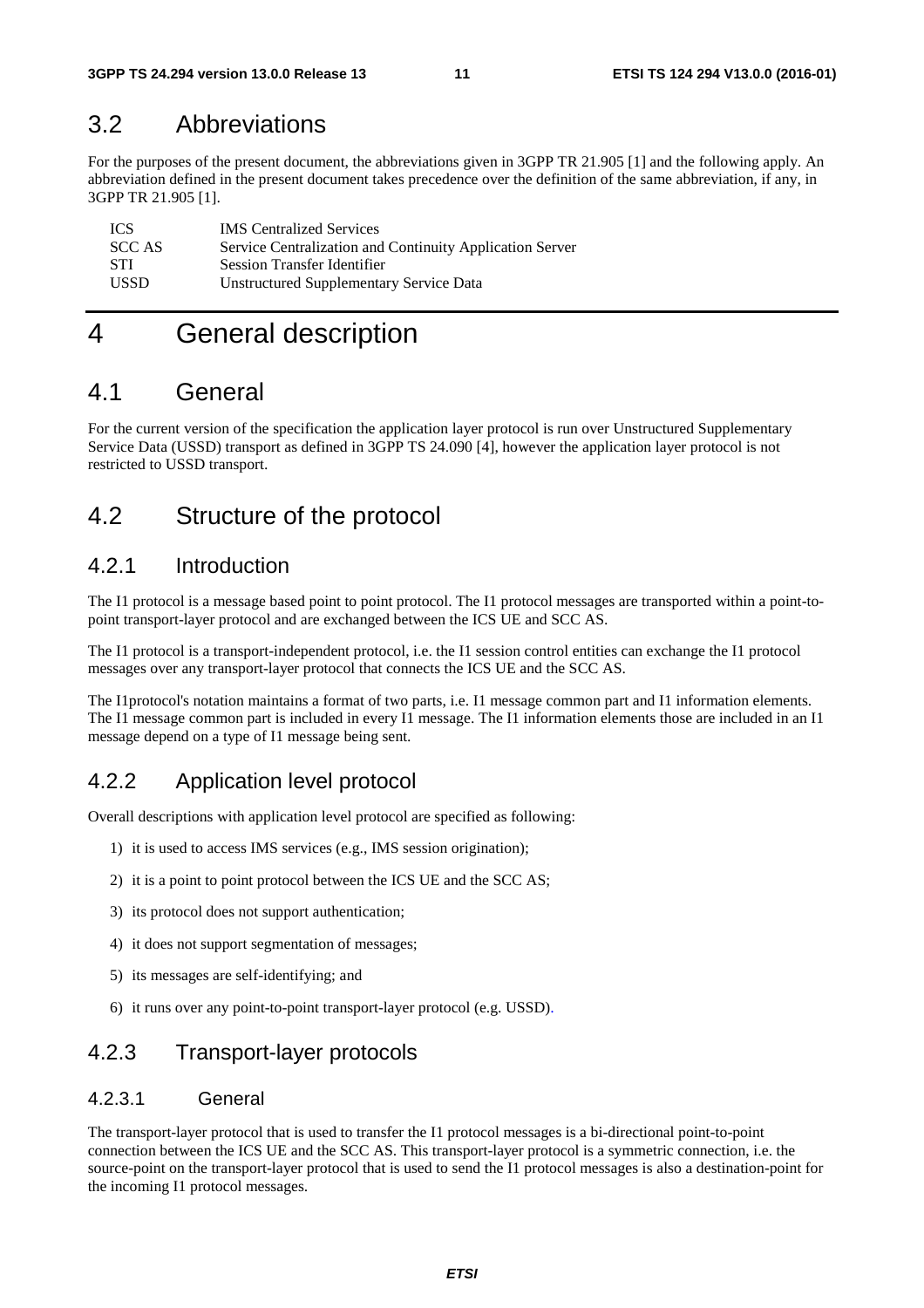An I1 message shall be contained in one transport protocol message and shall not be segmented across transport message protocol data units. The combination of the length of the information elements in an I1 message shall not exceed the length of the transport protocol message payload.

# 4.2.3.2 USSD as transport-layer protocol

The USSD provides a point-to-point transport layer connection between the I1 protocol entities. USSD is specified in 3GPP TS 24.090 [4]. When USSD is used for transporting the I1 protocol, the ICS UE and the SCC AS shall set the ussd-DataCodingScheme to "1101", as defined in 3GPP TS 23.038 [19]. For the purposes of this document, USSD is regarded as a real-time reliable transport protocol.

The USSD supports a two-way alternative interactive communication (i.e.semi-duplex communication). At any given time, only one I1 protocol entity (either the ICS UE or the SCC AS) with its turn may send the I1 messages, while at the same time its peer is permitted only to receive the I1 messages. To allow the I1 protocol entity (either the ICS UE or the SCC AS) to send an I1 message to its peer when needed, the initiating entity shall send an I1 message exchange in a single invoke and return result transaction. That is, after the I1 protocol entities have exchanged I1 message(s) in a USSD invoke component and a USSD return result component, the USSD connection are released.

When the USSD is used as the transport layer connection, overall descriptions are specified as following:

- 1) the initiating entity (either the ICS UE or the SCC AS) shall send a single USSD invoke and the responding entity (either the SCC AS or the ICS UE) shall send a return result;
- 2) if the responding entity (either the SCC AS or the ICS UE) does not need to send an I1 response in the return result, the responding entity shall send an I1-Dummy message to the peer; and
- 3) if the I1 session is established, the USSD connection will be released.

For mobile initiated requests, the ICS UE shall use the Process Unstructured SS Request invoke component defined in 3GPP TS 24.090 [4]. The SCC AS shall identify the UE by matching the MSISDN received with the I1 message with the C-MSISDN of the UE. The SCC AS shall send either an I1 response to the I1 message or an I1 Dummy message (if no I1 response is required) in the Process Unstructured SS Request return result.

NOTE: When forwarding the I1 message from the UE to the SCC AS, the HSS includes the optional MSISDN information element along with the mandatory IMSI information element in the Process Unstructured SS Request, as defined in 3GPP TS 23.078 [20].

For network initated requests, the SCC AS shall use either the Unstructured SS Request or the Unstructured SS Notify, as defined in 3GPP TS 23.078 [20] to send an I1 message to the HSS for delivery to the UE. When sending the I1 message to the HSS, the SCC AS shall include within the selected invoke component the MSISDN information element populated with the C-MSISDN for the UE. When the Unstructured SS Notify invoke component is used, no I1 message is included in the return reply because the Unstructured SS Notify return result does not include any information elements. The ICS UE shall include either an I1 response to the I1 message or an I1 Dummy (if no I1 response is required) in the Unstructured SS Request return result.

The I1 Dummy in sent in the USSD return result in response to the following I1 messages in the USSD invoke: I1 Progress, I1 Success, and I1 Failure.

# 5 Functional entities

# 5.1 User Equipment (UE)

To be compliant with this specification, a UE shall implement the role of ICS UE capabilities defined in subclauses 6.2.1.2, 6.2.3.2, 6.2.4.2, 6.2.5.2.1, 6.2.5.3.1, 6.4.3, 7.5.2.1.1, 7.5.2.2.1, 7.5.2.3.1, 7.5.3.2.1.1, and 7.5.3.2. 2.1.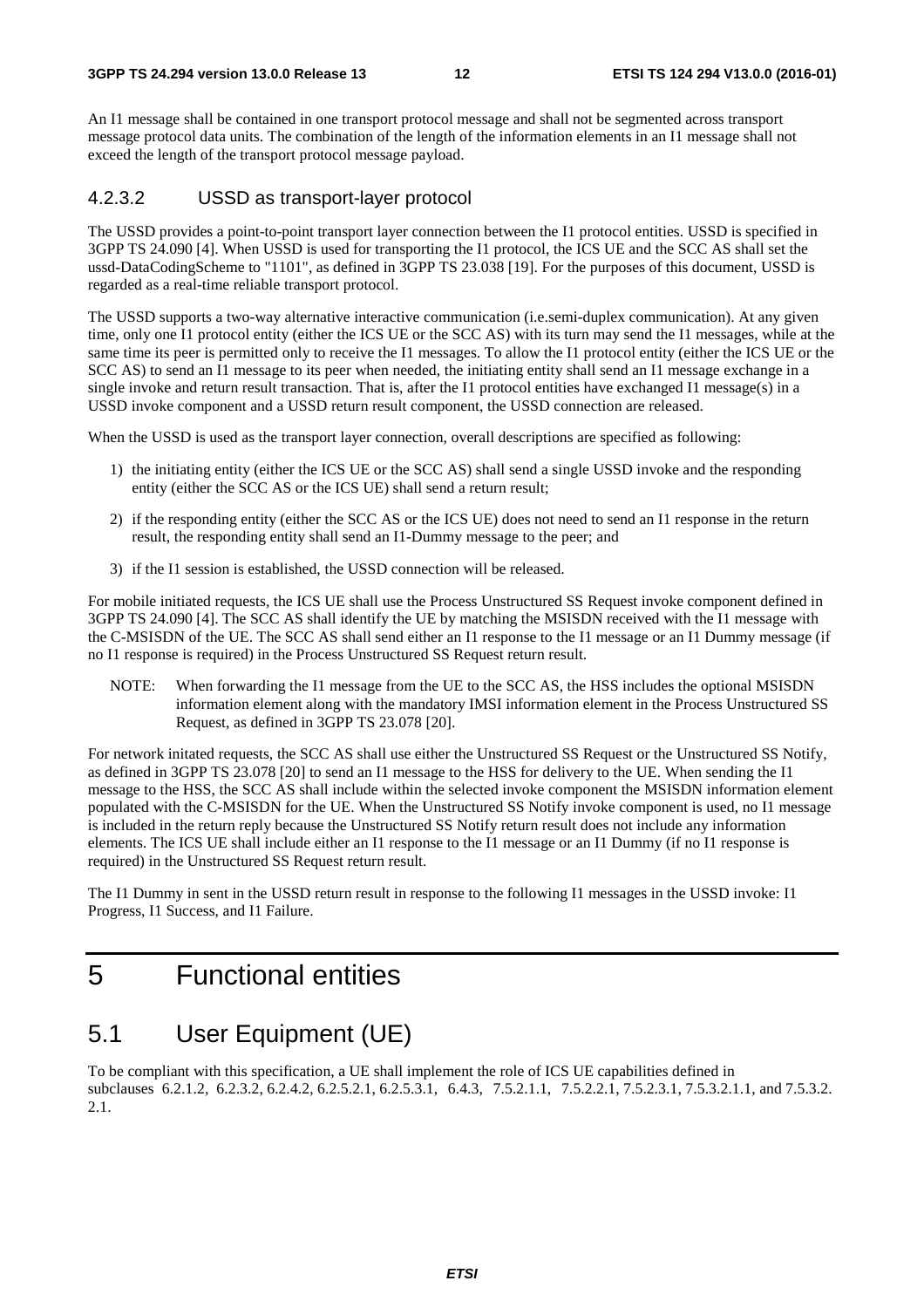# 5.2 Application Server (AS)

To be compliant with this specification, a AS shall implement the role of SCC AS capabilities defined in subclauses 6.2.1.3, 6.2.3.3, 6.2.4.3, 6.2.5.2.2, 6.2.5.3.2, 6.4.4, 7.5.2.1.2, 7.5.2.2.2, 7.5.2.3.2, 7.5.3.2.1.2, and 7.5.3.2.2.2.

# 6 Communication between ICS UE and SCC AS via I1 interface

# 6.1 Introduction

The ICS UE and SCC AS use the I1 interface to setup, control, maintain and release an I1 session control channel and associated media over the CS bearer.

If an ICS US capable of using the I1 interface registers with the IM CN Subsystem (IMS), it shall associated keys with public user identities in the format of a SIP URI in accordance with annex A. A public user identity can be derived if a key is associated with the public user identity.

# 6.2 Session control procedures

# 6.2.1 Session setup

### 6.2.1.1 General

The ICS UE setups the I1 session with CS media and the service control signalling via the I1 reference point. I1 is used to control services in the IM CN subsystem.

The I1 sessions can be created by I1 session setup messages. The I1 Invite message is an I1 session setup message. The I1 sessions can be torn down by I1 session release messages. The I1 Bye message is an I1 session release message.

The following subclauses describe the procedures of the ICS UE and the SCC AS for I1 session setup:

- subclause 6.2.1.2.1 describes the procedures of ICS UE I1 session origination;
- subclause 6.2.1.2.2 describes the procedures of ICS UE I1 session termination without UE assisted T-ADS function;
- subclause 6.2.1.2.3 describes the procedures of ICS UE I1 session termination with UE assisted T-ADS function;
- subclause 6.2.1.2.4 describes the procedures of ICS UE when the I1 session fails;
- subclause 6.2.1.3.1 describes the procedures of SCC AS I1 session origination;
- subclause 6.2.1.3.2 describes the procedures of SCC AS I1 session termination without UE assisted T-ADS function;
- subclause 6.2.1.3.3 describes the procedures of SCC AS I1session termination with UE assisted T-ADS function; and
- subclause 6.2.1.3.4 describes the procedures of SCC AS when the I1 session fails.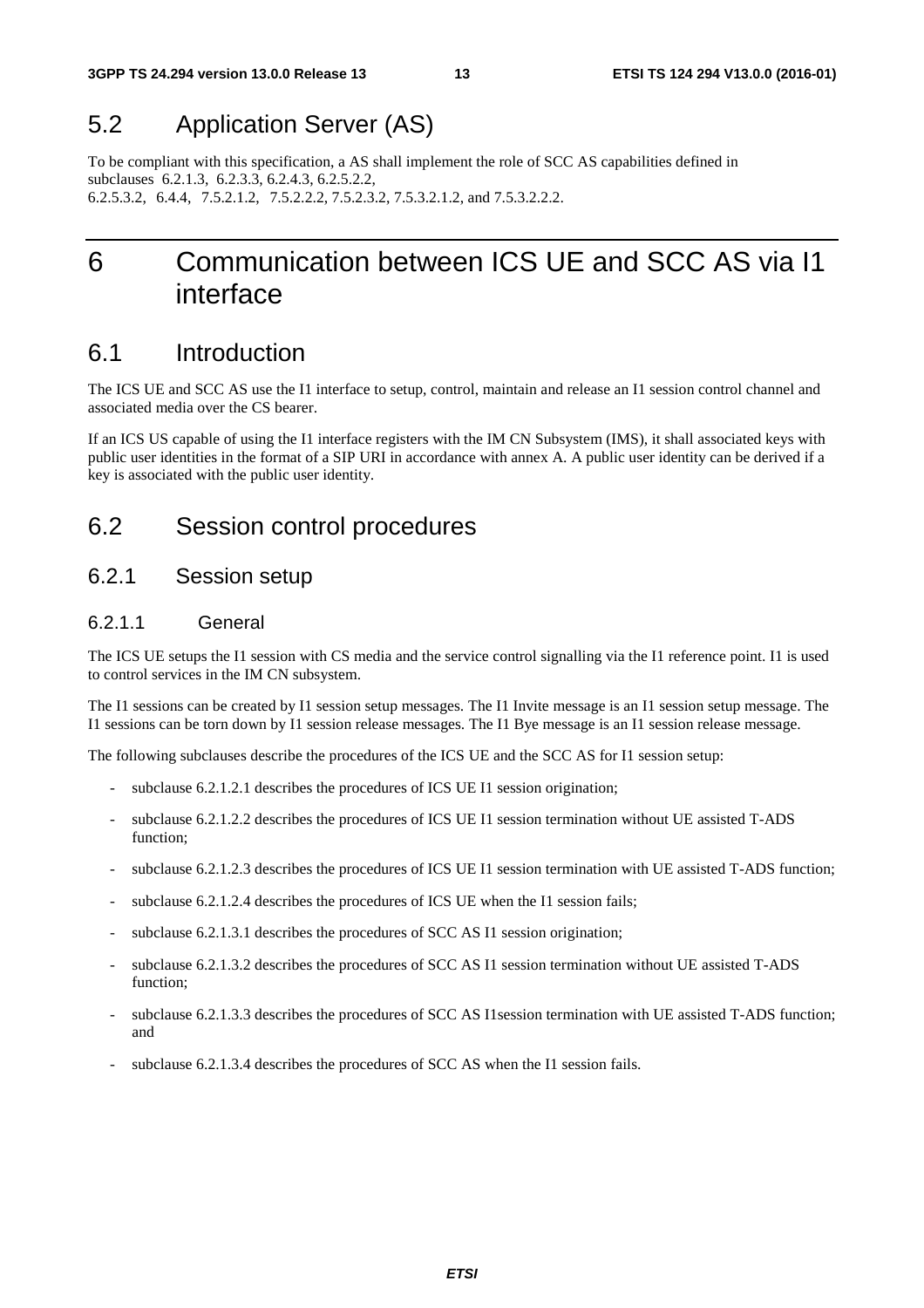# 6.2.1.2 Detailed behaviour of ICS UE

# 6.2.1.2.1 ICS UE CS Session Origination

#### 6.2.1.2.1.1 General

The following subclauses describe the procedures at the ICS UE for session origination.

#### 6.2.1.2.1.2 Sending an I1 Invite message

When the ICS UE originates an I1 session using the protocol at the I1 reference point, the UE shall:

- 1) generate an I1 Invite message that includes:
	- a) a Message Type and a Reason set to indicate the message is a Mobile Originated I1 Invite message, accordance with table 7.3.1;
	- b) a new value in the Call-Identifier field (Part-1), as specified in subclause 7.2.2.1.4. The Call-Identifier will uniquely identify this I1 session between the ICS UE and the SCC AS;
	- c) an allocated Sequence-ID;
	- d) a From-id information element that
		- if the UE has previously SIP registered and the public user identity is to be a SIP URI and the public user identity can be derived (see annex A) then:
			- i) if the public identity indicates the default public user identity, the Code specific field of the From-id information element is set to "Unspecified" (see table 7.4.2.3.1-2) and the length field is set to 0;
			- ii) if the public identity is not the default public user identity and the public user identity indicated can be derived (see annex A), the Code specific field of the From-id information element is set to "Identifier" (see table 7.4.2.3.1-2) and the length field is set to 4.
		- otherwise the Code specific field of the From-id Information information element is set to:
			- i) a "SIP URI" (see table 7.4.2.3.1-2) if the public user identity is a SIP URI and the Information body (see table 7.3.2.2) containing the SIP URI;
			- ii) an "International number" (see table 7.4.2.3.1-2), if the public user identity is a Tel URI or SIP URI with URI parameter user=phone and the Information body (see table 7.3.2.2) containing the digit string contained in the URI.
	- e) a To-id information element that includes either a SIP URI or an E.164 number, and will be used by the SCC AS to determine the identity of the called user;
	- f) a Privacy information element that indicates the ICS UE's privacy preferences. The SCC AS will apply these preferences to the SIP session that the SCC AS will establish on behalf of the UE;
	- g) optionally include any feature tags in the:
		- i) Accept-Contact information element, as specified in subclause 7.3.2.5 if the parameter tag "explicit" or "require" as specified in RFC 3841 [14] are not required;
		- ii) ERAccept Contact information element, as specified in subclause 7.3.2.6 if the parameter tag "explicit" or "require" as specified in RFC 3841 [14] are required; and
		- iii) Reject Contact information element as specified in subclause 7.3.2.7; and
	- h) if using a transport layer protocol that is not a real-time transport layer protocol, a Timestamp information element that includes current local time measured in seconds. The element will be used by the SCC AS to determine the staleness of the message.
- 2) select the transport-layer protocol (see subclause 4.2.3) depending on the access network type, and forward the I1 Invite message toward the SCC AS.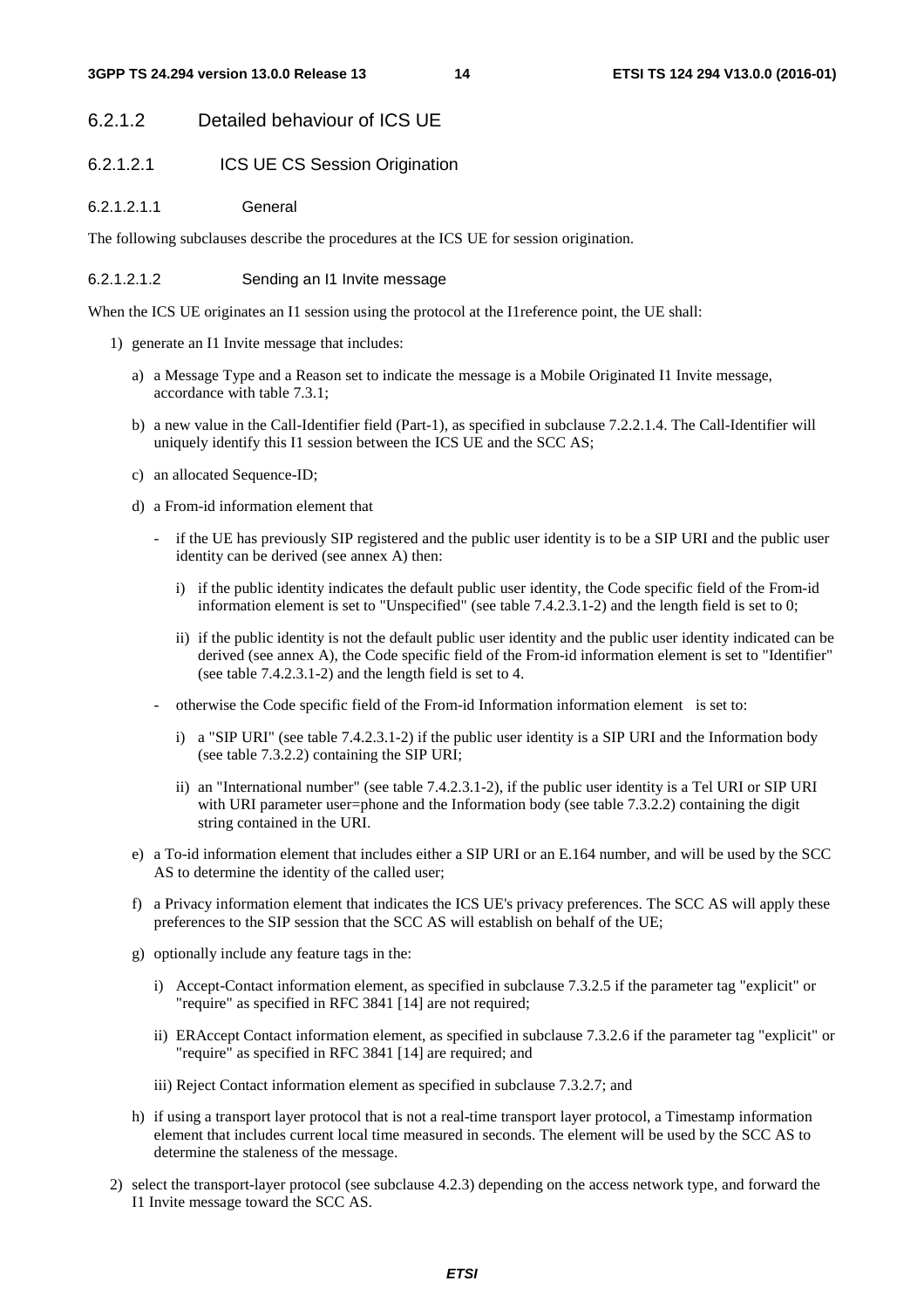#### 6.2.1.2.1.3 Receipt of I1 Progress message with Reason Call Progress

When the UE receives an I1 Progress message with Reason set to 183 (Call Progress), the UE shall:

- 1) save the received Call-Identifier field value and use it for further reference to this session;
- 2) verify if the message is in sequence according to the value of the Sequence-ID, Timer(s) as specified in subclause 7.5.3.2.1 have not expired, and save the received Sequence-ID;
- 3) store the SCC AS PSI DN value (i.e. the E.164 number) received in the SCC-AS-id information element; and
- 4) store the STI value (i.e. the E.164 number) if received in the Session-identifier information element.
- NOTE 1: The STI value uniquely identifies the I1 session being established, and it may be subsequently used to refer to this I1 session, e.g. the SCC AS uses the STI to correlate the access transfer request received via the PS access with the active session established via the I1 interface.
- NOTE 2: The UE may indicate the Reason value to the user.

Upon receiving the SCC AS PSI DN (i.e. the E.164 number) conveyed in the I1 Progress message with Reason set to 183 (Call Progress) from the SCC AS, the ICS UE shall initiates the call over the CS domain by sending a CC SETUP message to the MSC Server as specified in 3GPP TS 24.008 [3] as follows:

- 1) the Called Party BCD Number information element is set to the SCC AS PSI DN (i.e. the E.164 number) received in the I1 Progress message with Reason set to 183 (Call Progress); and
- 2) Type Of Number is set to "International" and Numbering Plan Indicator set to "E.164".in the Called Party BCD Number information element.

### 6.2.1.2.1.4 Receipt of I1 Progress message with Reason set to 180

When the ICE UE received an I1 Progress message with Reason set to 180 the UE shall:

- 1) provide an alerting indication to the user; and
- 2) verify Timer(s) as specified in subclause 7.5.3.2.1 have not expired.

#### 6.2.1.2.1.5 Receipt of I1 Success message

When the ICS UE receives an I1 Success message, the UE shall:

- 1) verify if a I1 session exists for the received Call-Identifier field value and Timer(s) as specified in subclause 7.5.3.2.1 have not expired;
- 2) verify if the message is in sequence according to the value of the Sequence-ID;
- 2A) verify that a CC CONNECT message as specified in 3GPP TS 24.008 [3] has been received in response to the SETUP message that was sent containing the SCC AS PSI DN; and
- 3) consider the I1 session to be established, if the above verification was successful.

#### 6.2.1.2.2 ICS UE CS Session Termination without UE assisted T-ADS

If the ICS UE receives an I1 Invite message from the SCC AS, and the UE determines that no I1 session exists for the received Call-Identifier field value, the ICS UE shall:

0) if using a transport layer protocol that is not a real-time transport layer protocol, retrieve the SCC AS local time value from the Timestamp information element of the I1 Invite message, and validate the staleness of the message by applying the following equation:

SCC\_AS\_time\_in\_the\_I1\_Invite\_message – SCC\_AS\_time as specified in subclause 6.4.1 item 5)

 $>=$ 

 $(ICS_UE_{local_time} - ICS_UE_{time}$  as specified in subclause 6.4.3.1 item 1)e) – Deviation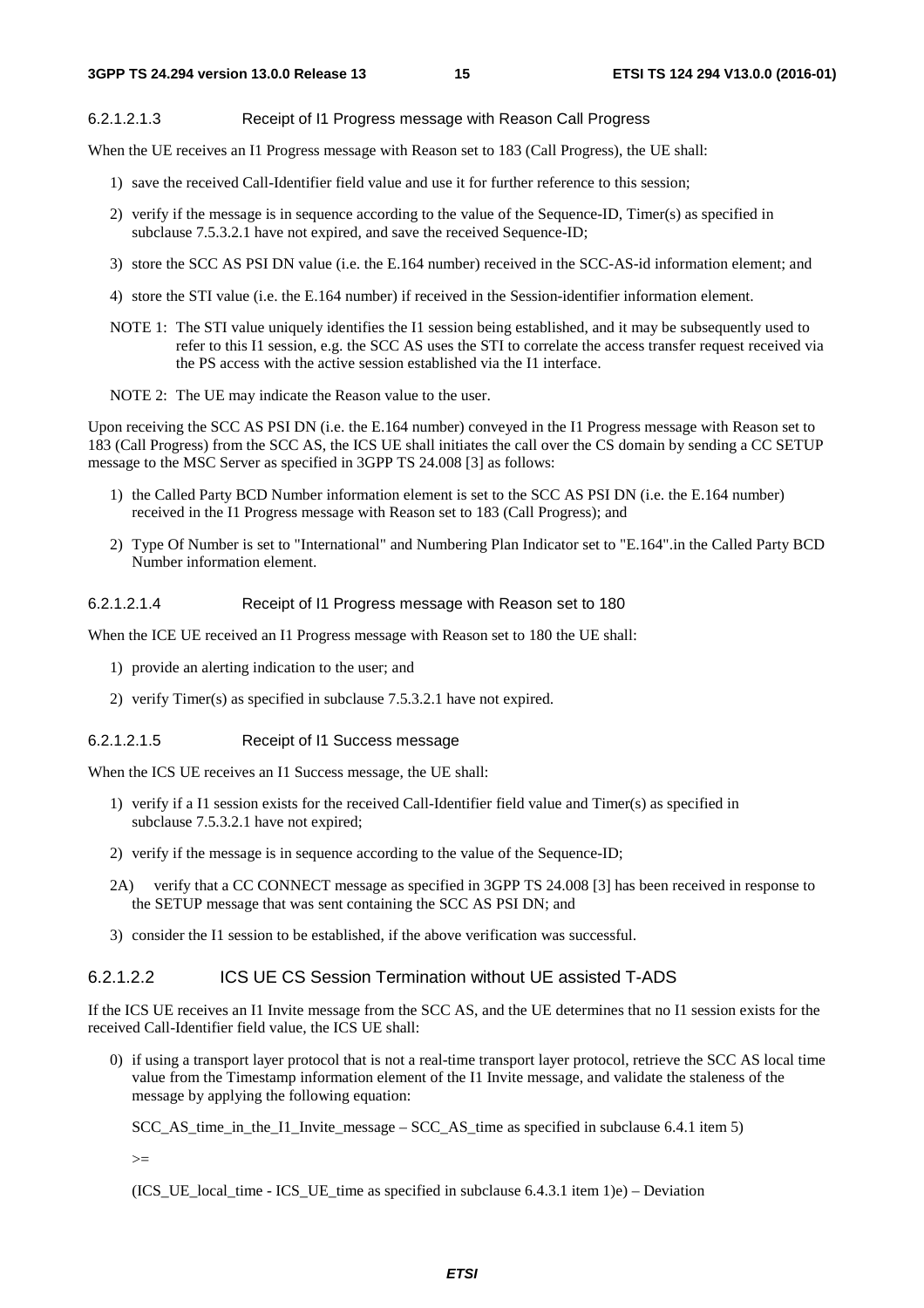NOTE: Deviation parameter is  $64*T1$  seconds.

 If the equation is true the message is not stale and it shall processed by the following sections. Otherwise, the messages is discarded and no response is generated to the I1 Invite message; and

- 1) store the information contained in the I1 Invite message, including the called party identity included in the To-id information element, the calling user's public user identity included in the From-id information element, the SCC AS PSI DN (i.e., the E.164 number) included in the SCC-AS-id information element, the Sequence-ID, the Call-Identifier field (Part-2), the STI value (i.e. the E.164 number) if received in the Session-identifier information element, Accept-Contact information element, ERAccept-Contact information element and Reject-Contact information element and transport layer information identifying the transport connection over which the I1 Invite message was received; and
- 1A) if the To-id information element in the I1 Invite message contains a:
	- i) Code Specific Information element set to "Unspecified" (see table 7.4.2.3A.1) and a length field set to 0 then the Public user identity shall be set to the default public user identity.
	- ii) Code Specific Information element set to "Identifier" (see table 7.4.2.3A.1-2) and a length field set to 4, then the public user identity can be derived (see Annex A) and shall be set to the identifier value received in the information element body of the To-id information element.
	- iii) Code Specific Information element set to "International number" (see table 7.4.2.3A.1-2) or "SIP URI" (see table 7.4.2.3.1-2), then the public user identity of the UE shall be set to the Identity in the Information element body of the To-id information element.

NOTE 1: The UE may indicate the public user identity used to address the UE in the incoming session to the user.

- 2) initiate a call over CS bearer by sending a CC SETUP message to the MSC Server as specified in 3GPP TS 24.008 [3] as follows:
	- i) the Called Party BCD Number information element is set to the received SCC AS PSI DN (i.e., the E.164 number) received in the I1 Invite message
	- ii) Type Of Number set to "International" and Numbering Plan Indicator set to "E.164".in the Called Party BCD Number information element.
- NOTE 2: When the ICS UE receives an I1 Invite message, the UE may send an I1 Progress message with Reason set to 180 (Call Progress). The I1 Progress message with Reason set to 180 (Call Progress) is identical to the I1 Progress message with Reason set to 180 (Ringing) described below, except the Reason field will be set to Call Progress.

When the ICS UE receives an indication from the CS domain that the media resources are available (i.e. the UE receives a CC ALERTING message as specified in 3GPP TS 24.008 [3]) and Timer(s) as specified in subclause 7.5.3.2.2.1 have not expired, the UE shall:

- 1) generate an I1 Progress message with Reason set to 180 (Ringing) containing the following information:
	- a) a Message Type and a Reason set to that indicate the message is an I1 Progress message, accordance with table 7.3.1;
	- b) a new value in the Call-Identifier field (Part-1), as specified in subclause 7.2.2. The resulting Call-Identifier value uniquely identifies this I1 session between the UE and SCC AS;
- NOTE 3: A new value in the Call-Identifier field (Part-1) is inserted only if this is the first I1 message sent to the SCC AS. Otherwise the previously set Call-Identifier value is used.
	- c) increment the stored message sequence value, store it, and include it in the Sequence-ID;
	- d) set the Reason field (per figure 7.3.1) to 180; and
- 2) send the I1 Progress message with Reason set to 180 (Ringing) towards the SCC AS over the transport layer connection over which the I1 Invite message was received.

If the user accepts the request and Timer(s) as specified in subclause 7.5.3.2.2.1 have not expired, the ICS UE shall: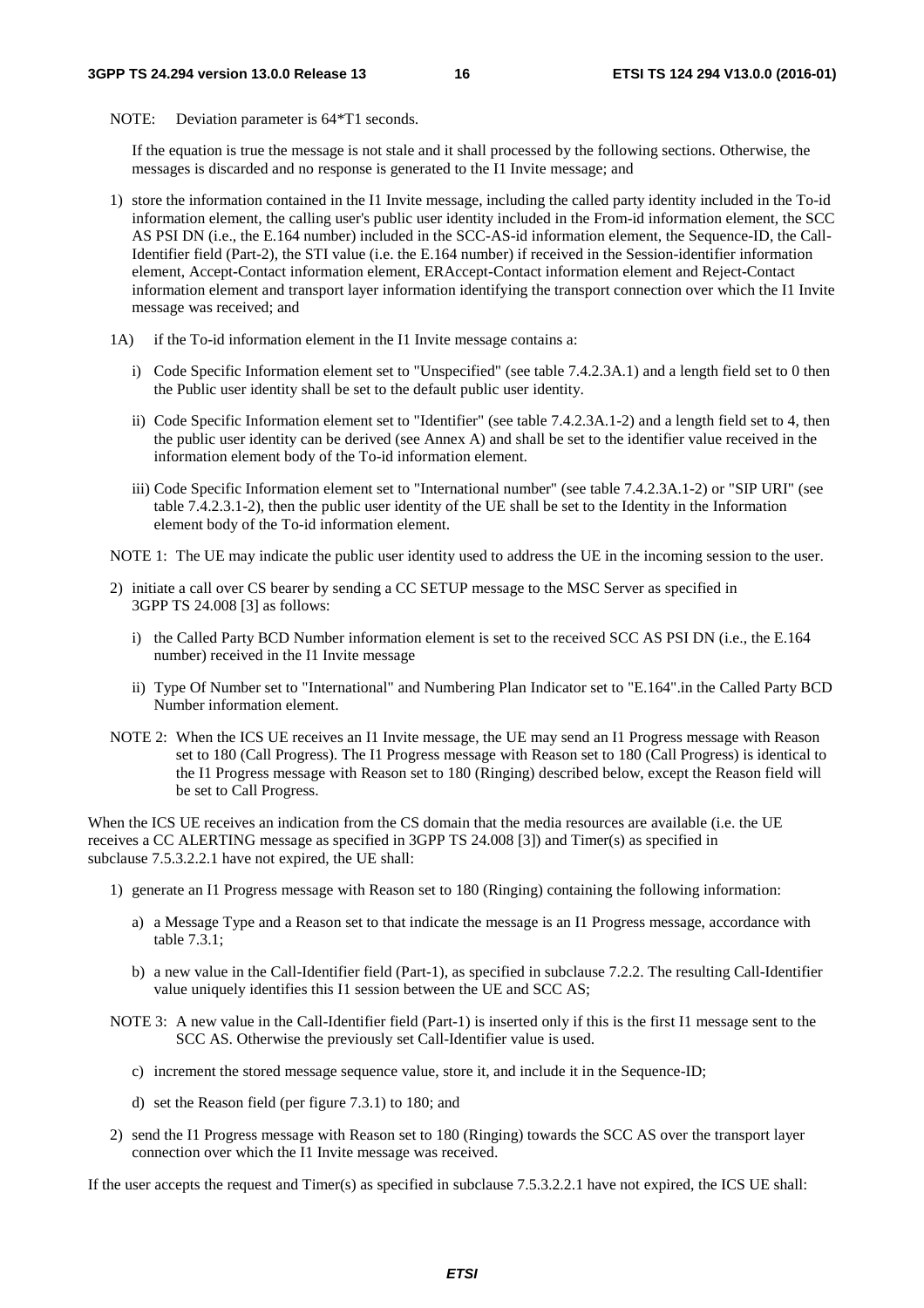- 1) generate an I1 Success message containing the following information:
	- a) a Message Type and a Reason set to indicate the message is an I1 Success message, accordance with table 7.3.1;
	- b) the stored Call-Identifier value that uniquely identifies this I1 session between the UE and SCC AS;
	- c) increment the stored message sequence value, store it, and include it in the Sequence-ID; and
- 2) send the I1 Success message towards the SCC AS over the transport layer connection over which the I1 Invite message was received.

### 6.2.1.2.3 ICS UE CS Session Termination with UE assisted T-ADS

If the ICS UE receives an I1 Invite (Augmentation) message with a Replaces information element and it is determined that there is a SIP session being established for the Replaces information element value (e.g., the Replaces information element is set to a value identical to (or deduced from) the SIP session identifier in a previously received SIP INVITE), the ICS UE:

- 1) shall interpret it as session control fallback from Gm to I1; and
- 2) shall use the Replaces information element value to correlate the I1 Invite message with the SIP INVITE request prevously received, to get SCC AS PSI DN, the called party identity and the calling party identity.
- 3) shall indicate that the public user identity, the To-id information element, and the SCC AS PSI DN are in the correlated SIP INVITE request, by setting the Code specific field of the To-id information element to "Unspecified" (see table 7.4.2.3A.1) and the length field is set to 1 and octet 3 is set to all "0"s, respectively.
- NOTE: In this case, some information element (e.g. Privacy information element) can be omitted from the I1 Invite message, for the information can be obtained by the ICS UE from the correlated SIP INVITE request.

Afterwards, the ICS UE shall behave as specified in subclause 6.2.1.2.2.

#### 6.2.1.2.4 Failure

#### 6.2.1.2.4.1 Receipt of I1 failure from SCC AS

The ICS UE may receive an I1 Failure message at any time. If the ICS UE receives an I1 Failure message, the ICS UE shall:

- 1) save the received Call-Identifier field value and use it for further reference to this session;
- 2) verify if the message is in sequence according to the value of the Sequence-ID, and save the received Sequence-ID;
- 3) extract the Reason Value as defined in subclause 7.2.2.1.3 from the message;
- 4) act in accordance with corresponding equivalent response code value as defined in subclauses 21.3 to 21.6 of RFC 3261[6];
- 4a) optionally display the Reason Phrase if received; and
- 5) release the session as defined in subclause 6.2.3

# 6.2.1.2.4.2 Sending I1 failure to SCC AS

The ICS UE may generate an I1 failure message at any time. If an I1 failure message is generated, the ICS UE shall create an I1 Failure message that includes:

- a) a Message Type set to the value that indicates that this is an I1 Failure message;
- b) generate a Call-Identifier value that identifies the transaction between the ICS UE and SCC AS. Include the Call-Identifier value in the Call-Identifier field in the I1 Failure message;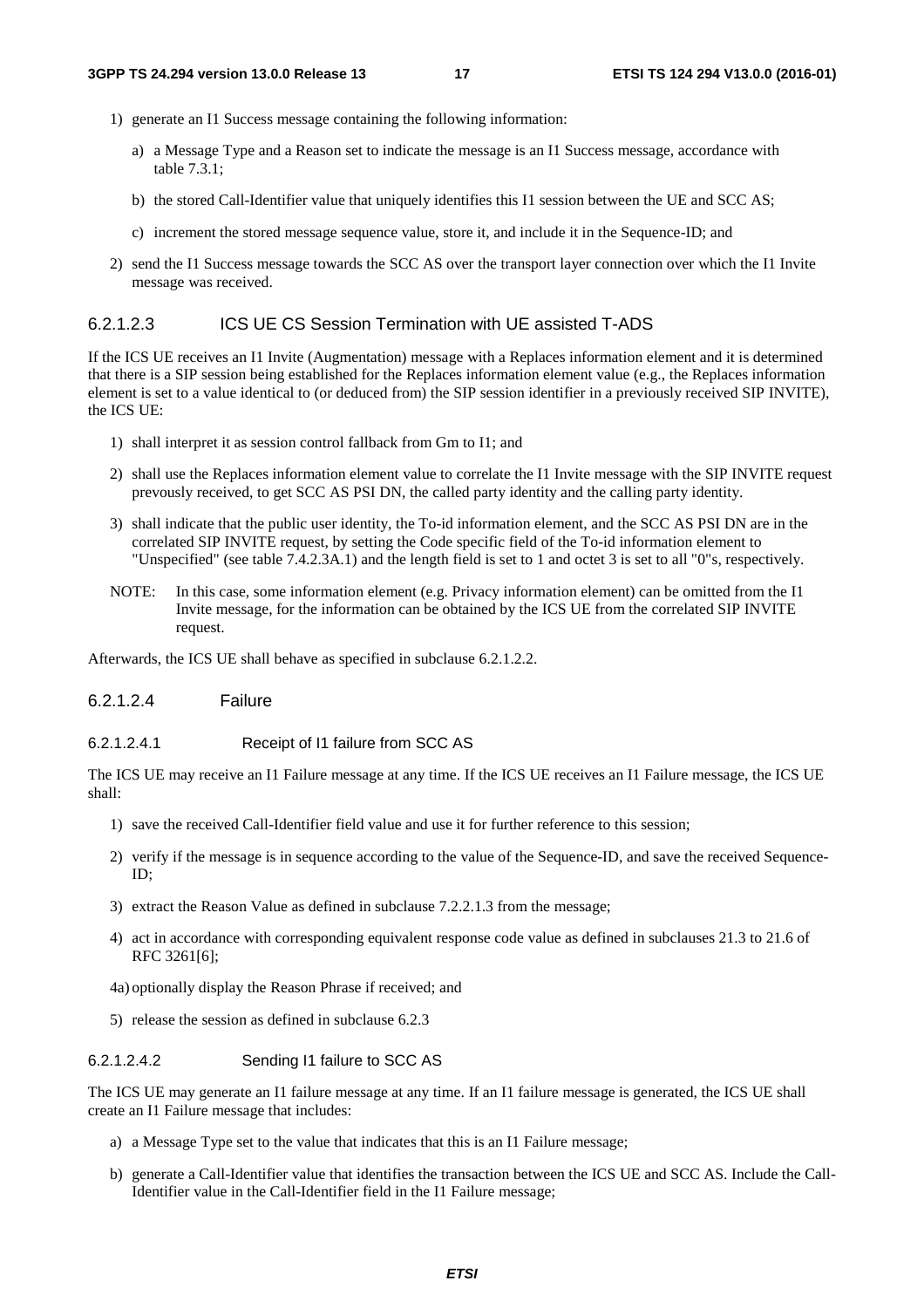- c) add one to the stored message sequence value. Include the Sequence-ID in the I1 Failure Message;
- d) optionally include To-id including alternative address that the UE may be contacted at. It is the same as the contact header field that is defined in sections 21.3 of RFC 3261 [6];
- e) a reason value as defined in subclause 7.2.2.1.3 set to:
	- 1) timed out set the reason value to 800;
	- 2) was out of sequence set the reason value to 801;
	- 3) badly formatted set the reason value to 400; or
	- 4) no session exists set the reason value to 481; and

The UE shall then release the session as defined in subclause 6.2.3.

### 6.2.1.3 Detailed behaviour of SCC AS

#### 6.2.1.3.1 SCC AS CS Session Origination

#### 6.2.1.3.1.1 General

The following subclauses describe the procedures at the SCC AS for I1 session origination. In this scenario, the SCC AS serves the originating user.

#### 6.2.1.3.1.2 Receipt of I1 Invite message

Upon receiving an initial I1 Invite message from the ICS UE via the I1 reference point, the SCC AS shall:

0) if using a transport layer protocol that is not a real-time transport layer protocol, retrieve the ICS UE local time value from the Timestamp information element of the I1 Invite message, and validate the staleness of the message by applying the following equation:

ICS\_UE\_time\_in\_the\_I1\_Invite\_message – ICS\_UE\_time\_ as specified in subclause 6.4.4.1 item 1)

 $\geq$ 

(SCC\_AS\_local\_time - SCC\_AS\_time\_ as specified in subclause 6.4.4.1 item 3)d) – Deviation

NOTE: Deviation parameter is  $64*T1$  seconds.

 If the equation is true the message is not stale and it shall processed by the following sections. Otherwise, the messages is discarded and no response is generated to the I1 Invite message; and

- 1) store the information received in the I1 Invite message, including the called party identity included in the To-id information element, From-id information element, the requested privacy type included in the Privacy information element, the Sequence-ID, Accept-Contact information element, ERAccept-Contact information element and Reject-Contact information element, Call-Identifier field (Part-1) (as specified in subclause 7.2.2.1.4), and transport layer information identifying the transport connection over which the I1 Invite message was received; against the IMS private identity of the originating user's UE. The IMS private identity to store the information against is determined by comparing the C-MSISDN associated with the IMS private identity against the:
	- i) MAP service ISDN-Address-String as specificed in 3GPP TS 29.002 [14] if USSD is used as the transport layer protocol for the message,
- 1A) dynamically allocate a STI and bind it to the information stored in step 1. The STI is specified as an E.164 number;
- NOTE 1: The STI value uniquely identifies the I1 session being established, and it may be subsequently used to refer to this I1 session, e.g. the SCC AS uses the STI to correlate the access transfer request received via the PS access with the active session established via the I1 interface.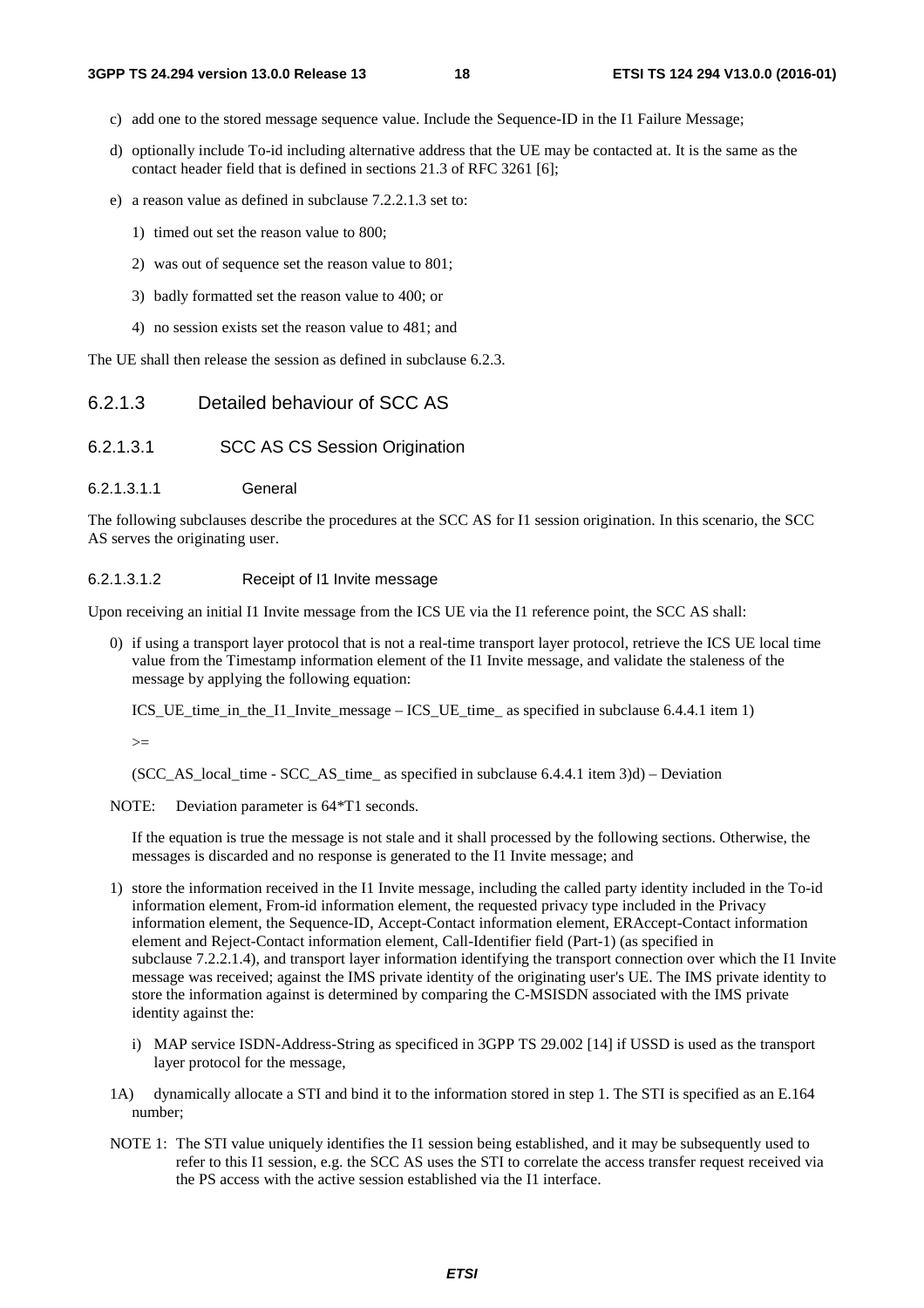- 1B) If the From-id information element in the I1 Invite message is
	- i) included and the Code Specific information element is set to "Unspecified" (see table 7.4.2.3.1-2) and the length field is set to 0 the default public user identity shall be stored against the I1 Invite message.
	- ii) included and the Code Specific information element is set to "Identifier" (see table 7.4.2.3.1-2) and the length field is set to 1, the received identifier as derived in Annex A shall be stored against the I1 Invite message.
	- iii) included and the Code Specific information element is set to set to "International number" or "SIP URI" the Identity contained in the information element body of the To information element value shall be stored against the I1 Invite message.
- 2) Void

#### 6.2.1.3.1.3 Sending an I1 Progress message in response to I1 Invite message

If Timer(s) as specified in subclause 7.5.3.2.1.2 have not expired, the SCC AS shall:

- 1) generate an I1 Progress message containing the following information:
	- a) a Message Type set to indicate the message is an I1 Progress message, accordance with table 7.3.1;
	- b) a Call-Identifier field, that was constructed by appending the allocated Call-Identifier (Part-2) subfield to the stored Call-Identifier (Part-1) subfield, as specified in subclause 7.2.2.1.4. The Call-Identifier value uniquely identifies this I1 session between the ICS UE and SCC AS;
	- c) add one to the stored message sequence value. Store and include in the Sequence-ID;
	- d) include the allocated SCC AS PSI DN (i.e., the E.164 number) in the SCC-AS-id information element;
	- e) set the Reason field to 183 (as defined in per table 7.3.1); and
	- f) include the allocated STI (i.e., the E.164 number) in the Session-identifier information element; and
- 2) send the I1 Progress message towards the originating ICS UE over the transport layer connection over which the I1 Invite message was received.

#### 6.2.1.3.1.4 Sending an I1 Progress message with reason set to 180

If Timer(s) as specified in subclause 7.5.3.2.1.2 have not expired, when sending an I1 Progress message with Progress reason set to 180 towards the originating UE, the SCC AS shall:

- 1) generate an I1 Progress message containing the following information:
	- a) the Message Type set to indicate the message is an I1 Progress message, accordance with table 7.3.1;
	- a1) set the Reason field to 180 (as defined in table 7.3.1);
	- b) the stored Call-Identifier field (as specified in subclause 7.2.2.1.4) that uniquely identifies this I1 session between the ICS UE and SCC AS ; and
	- c) add one to the stored message sequence value. Store and include in the Sequence-ID; and
- 2) send the I1 Progress message towards the originating ICS UE over the transport layer connection over which the I1 Invite message was received.

#### 6.2.1.3.1.5 Sending an I1 Success message

If Timer(s) as specified in subclause 7.5.3.2.1.2 have not expired, when sending an I1 Success message towards the orginating ICS UE, the SCC AS shall:

- 1) generate an I1 Success message containing the following information:
	- a) a Message Type set to indicate the message is an I1 Success message, accordance with table 7.3.1;
	- a1) set the Reason field to 200 (as defined in table 7.3.1); and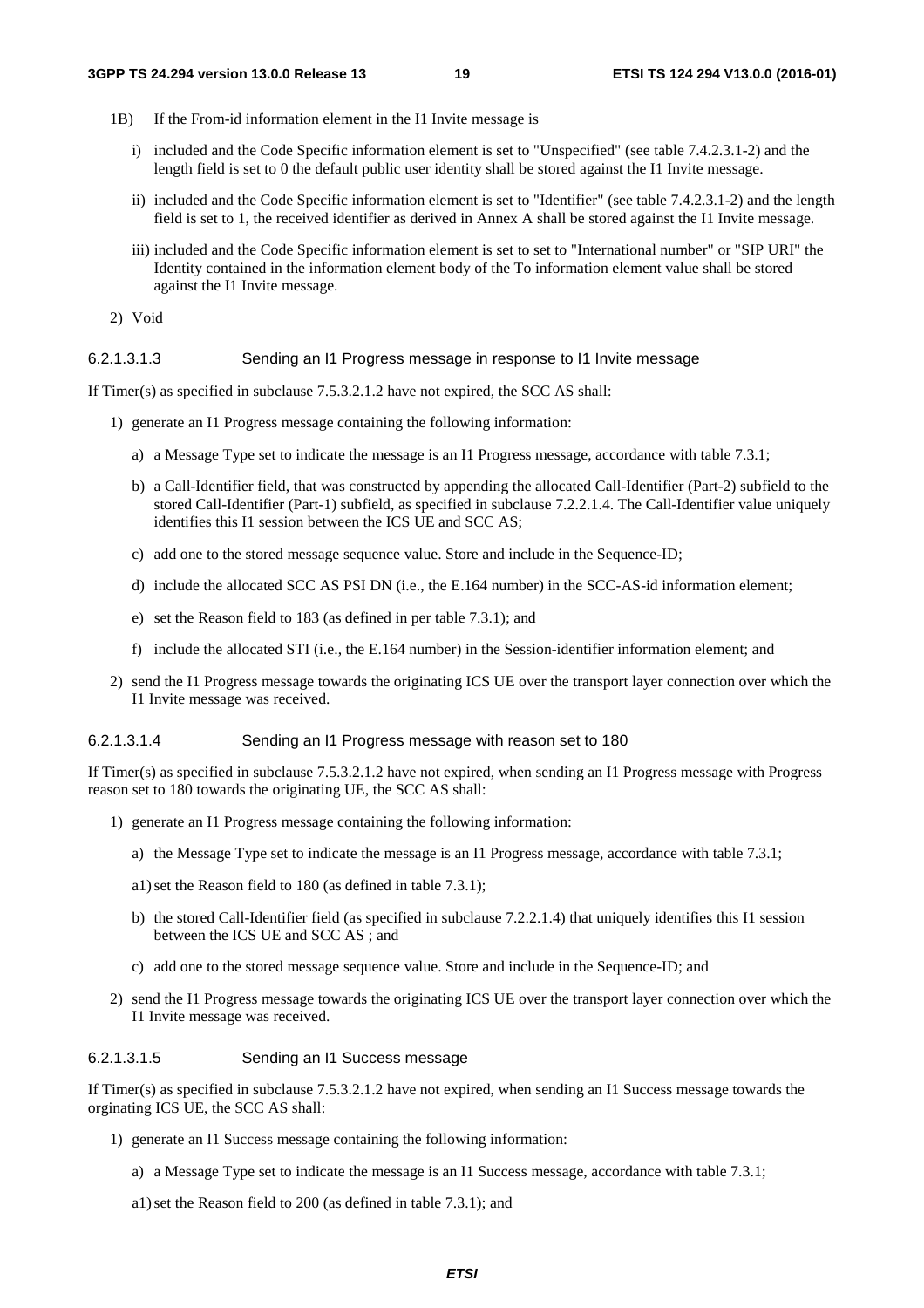- b) a Call-Identifier field containing the Call-Identifier value that uniquely identifies this I1 session between the ICS UE and SCC AS;
- 2) add one to the stored message sequence value. Store and include in the Sequence-ID; and
- 3) send the I1 Success message towards the originating ICS UE over the transport layer connection over which the I1 Invite message was received.

### 6.2.1.3.2 SCC AS CS Session Termination without ICS UE assisted T-ADS

6.2.1.3.2.1 Sending an Initial I1 Invite message

When sending an I1 Invite message towards the ICS UE, the SCC AS shall:

- 1) perform the procedures per 3GPP TS 24.292 subclause 10.4.4 item 1;
- 1A) dynamically allocate a STI. The STI is specified as an E.164 number;
- NOTE 1: The STI value uniquely identifies the I1 session being established, and it may be subsequently used to refer to this I1 session, e.g. the SCC AS uses the STI to correlate the access transfer request received via the PS access with the active session established via the I1 interface.
- 2) create an I1 Invite message that includes:
	- a) a Message Type and a Reason set to indicate the message is a Mobile Terminated I1 Invite message, accordance with table 7.3.1;
	- b) a Call-Identifier field, that includes an allocated Call-Identifier (Part-2) subfield, (see subclause 7.2.2.1.4). The Call-Identifier field in spite of containing only the Part-2 value uniquely identifies this I1session between the ICS UE and SCC AS;
	- c) a Sequence-ID;
	- d) a From-id information element that identifies the remote calling party (i.e. obtained from the P-Asserted-Identity header field in the SIP INVITE request received from the calling party), if available and if privacy was not requested by the calling party as specified in RFC 3323 [8] and RFC 3325 [9]. If either the E.164 number that identifies the remote calling party is not available or privacy was requested, then the From-id information element shall not be included in the I1 Invite message;
- NOTE 2: The SCC AS will include in the From-id information element the remote calling party only if it is an E.164 number and if privacy was not requested.
	- e) a To-id information element that;
		- if the UE has previously SIP registered as specified in 3GPP TS 23.218 [17] and the R-URI is a SIP URI and the R-URI can be derived (see annex A) then if the R-URI in the received SIP INVITE request is;
			- i) the default public user identity as derived in Annex A for the terminating UE then the Code specific field of the To-id information element is set to "Unspecified" (see table 7.4.2.3A.1-2) and the length field is set to 0.
			- ii) is not the default public user identity for terminating UE but matches one of the public user identities then the Code specific field of the Identity Information information element is set to "Identifier" (see table 7.4.2.3A.1-2) and the length field is set to 1 and the Information Element body of the To-id information element information element shall be the identifier value that was derived (see annex A) and maps to the Public User Identity that was received in the R-URI in the SIP INVITE request.
		- otherwise Code specific field of the To-id information element is set to
			- i) a "SIP URI" (see table 7.4.2.3A.1-2) if the public user identity is a SIP URI and the Information body (see table 7.3.2.2) containing the SIP URI.
			- ii) an "International number" (see table 7.4.2.3A.1-2), if the public user identity is a Tel URI or SIP URI with URI parameter user=phone and the Information body (see table 7.3.2.2) containing the digit string contained in the URI.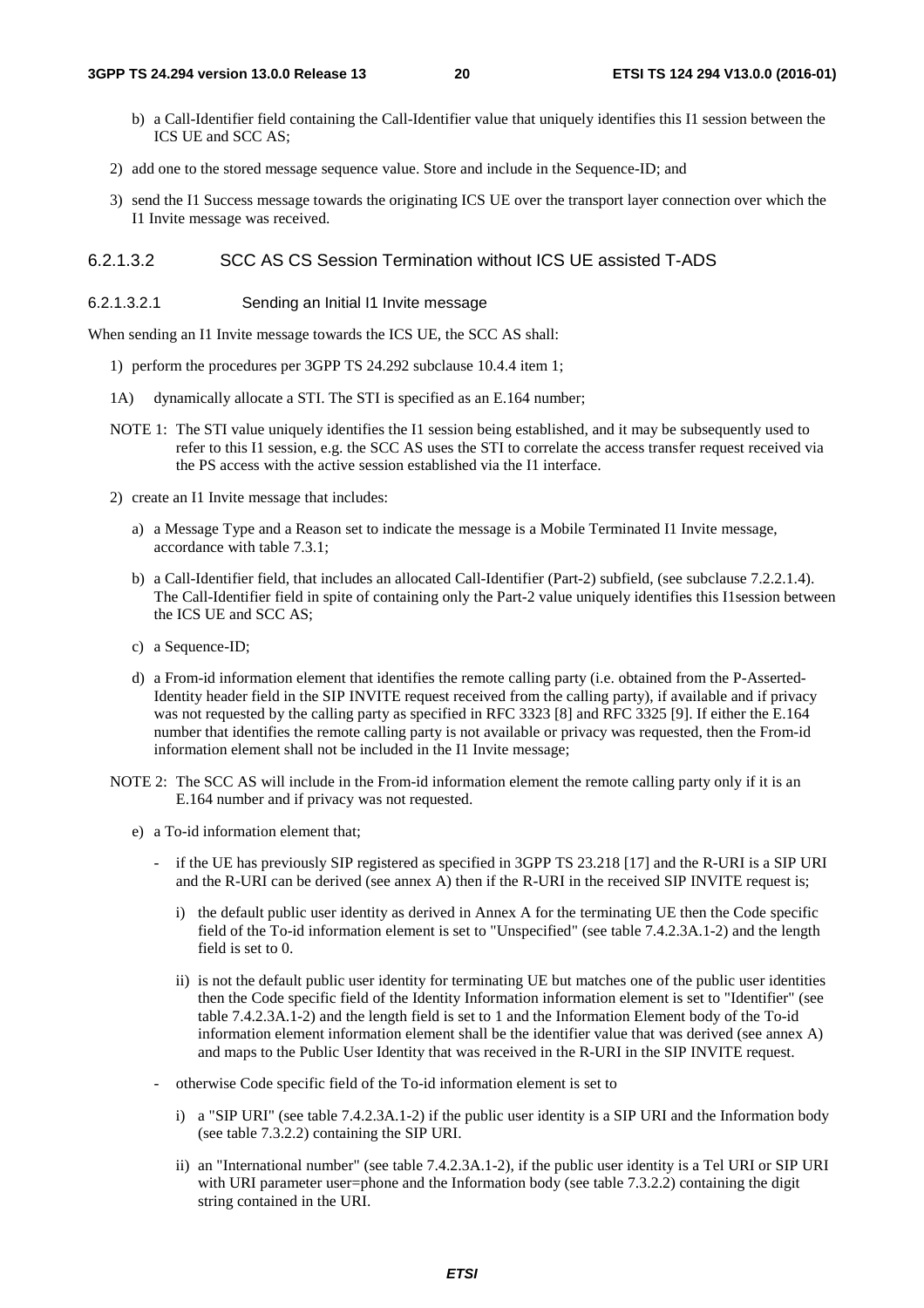- f) a Privacy information element set to the value requested by the remote calling party, if available;
- g) a SCC-AS-id information element that contains an SCC AS PSI DN set to the E.164 number allocated by the SCC AS itself as per procedures per 3GPP TS 24.292 subclause 10.4.8 item 2;
- h) a Session-identifier information element that contains the allocated STI; and
- i) if using a transport layer protocol that is not a real-time transport layer protocol, a Timestamp information element that includes current local time measured in seconds. The element will be used by the ICS UE to determine the staleness of the message.
- 3) store the information sent in the I1 Invite message against the allocated SCC AS PSI DN; and
- 4) select the transport layer protocol (see subclause 4.2.3) depending on the access network type, and forward the I1 Invite message toward the ICS UE.

Subsequently the SCC AS may receive either an I1 Success message or an I1 Progress message (with Reason field set either to Ringing or Call Progress) from the ICS UE.

#### 6.2.1.3.2.2 Receipt of an I1 Progress message

If Timer(s) as specified in subclause 7.5.3.2.2.2 have not expired, when the SCC AS receives either an I1 Progress message (with Reason field set either to Ringing or Call progressing), the SCC AS shall:

- 1) verify if a I1 session exists for the received Call-Identifier field value;
- 2) verify if the message is in sequence according to the Sequence-ID; and
- 3) store the I1 Progress with reason.
- NOTE 5: The SCC AS will use the information received in the I1 Progress message (with Reason field set either to Ringing or Call Progress) and the information saved in step 2 when handling a SIP session with the remote party.

#### 6.2.1.3.3 SCC AS CS Session Termination with ICS UE assisted T-ADS

The SCC AS shall generate an I1 Invite message to the terminating ICS UE as specified in subclause 6.2.1.3.2.1 with the following addition:

- 1) Include a Replaces information element in the I1 (Augmentation) Invite message, which is set to a value identical to (or deduced from) the SIP session identifier in the previous SIP INVITE request, to indicate that it is session control fallback from Gm to I1;
- 2) Indicate that the public user identity, the To-id information element value and the SCC AS PSI DN are in the correlated SIP INVITE request, by setting the Code specific field of the To-id information element to "Unspecified" (see table 7.4.2.3A.1) and the length field is set to 1 and octet 3 is set to all "0"s.
- NOTE: In this case, some information elements (e.g., Privacy information element) can be omitted from the I1 Invite message, for the information can be get by the ICS UE from the correlated SIP INVITE request.
- 6.2.1.3.4 Failure
- 6.2.1.3.4.1 General

SCC AS shall generate an I1 Failure message if the SCC AS receives:

- 1) an I1 message that is in error, in such circumstances and I1 Failure message shall be returned with an indication describing the error. Error types supported by this specification include:
	- No session exists for the incoming message;
	- Message is badly formatted; or
	- Message is out of sequence; and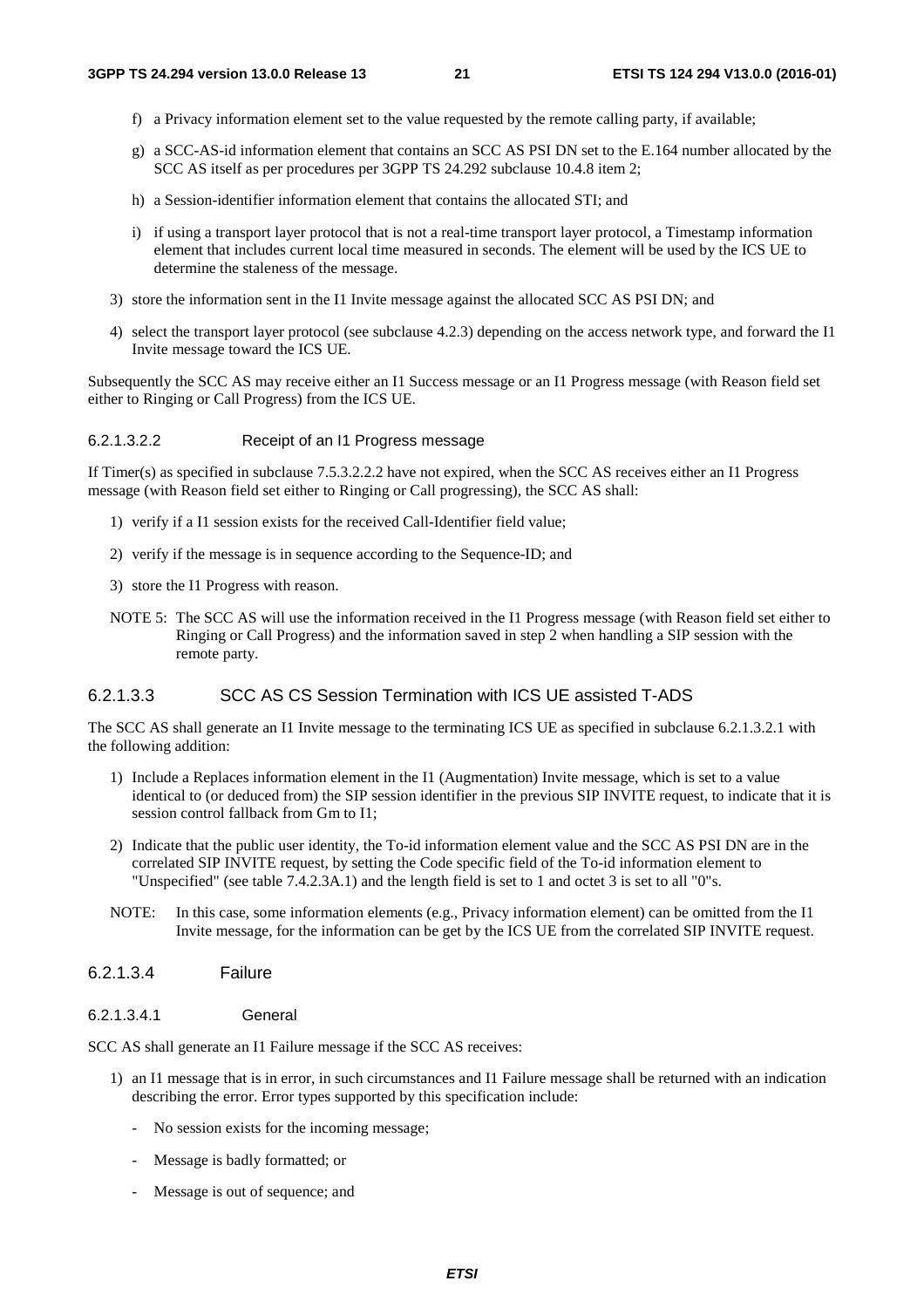2) a SIP error response that needs to sent as an I1 Failure.

If the SCC AS receives an I1 Failure message, it shall send an appropriate SIP error message to the remote UE.

### 6.2.1.3.4.2 Sending Failure message to ICS UE

The SCC AS may generate an I1 Failure at any time. The SCC AS shall:

- 1) create an I1 Failure message that includes:
	- a) a Message Type set to the value that indicates that this is an I1 Failure message;
	- b) generate a Call-Identifier value that identifies the transaction between the ICS UE and SCC AS. Include the Call-Identifier value in the Call-Identifier field in the I1 Failure message;
	- c) add one to the stored message sequence value. Include the Sequence-ID in the I1 Failure Message;
	- d) a reason value set to:
		- I) If a SIP error was received from the remote UE, set the reason value (see table 7.3.1) to the same value as received in the status code as specified in subclauses 21.3 to 21.6 of RFC 3261 [6]; or
		- II) If the received I1 message from the UE message:
			- 1) timed out set the reason value to 800;
			- 2) was out of sequence set the reason value to 801;
			- 3) badly formatted set the reason value to 400; or
			- 4) no session exists set the reason value to 481; and
	- e) if a contact header value as specified in subclause 21.3 of RFC 3261 [6] was received in the SIP error response include individual To-id information elements containing the URI contents of each contact header field; and
	- f) if reason-phrase header as specified in subclauses 21.3 to 21.6 of RFC 3261[6] was received, insert the contents of the reason-phrase header into the Reason field (see table 7.3.8.1).

The SCC AS shall then release the session as defined in subclause 6.2.3.

# 6.2.1.3.4.3 Receipt of failure message from ICS UE

The SCC AS may receive an I1 failure message at any time. If the SCC AS receives an I1 Failure message, the SCC AS shall:

- 1) send a SIP response to the remote end UE with a status code as specified in subclauses 21.3 to 21.6 of RFC 3261 [6] with the same value as received in the I1 Failure reason value (see table 7.3.1); and
- 2) release the session as defined in subclause 6.2.3.

# 6.2.2 Void

# 6.2.3 Session release

# 6.2.3.1 General

I1 sessions can be torn down by the I1 session release requests and by receipt of a CC DISCONNECT message as specified in 3GPP TS 24.008 [3]. An I1 Bye message is an I1 session release request.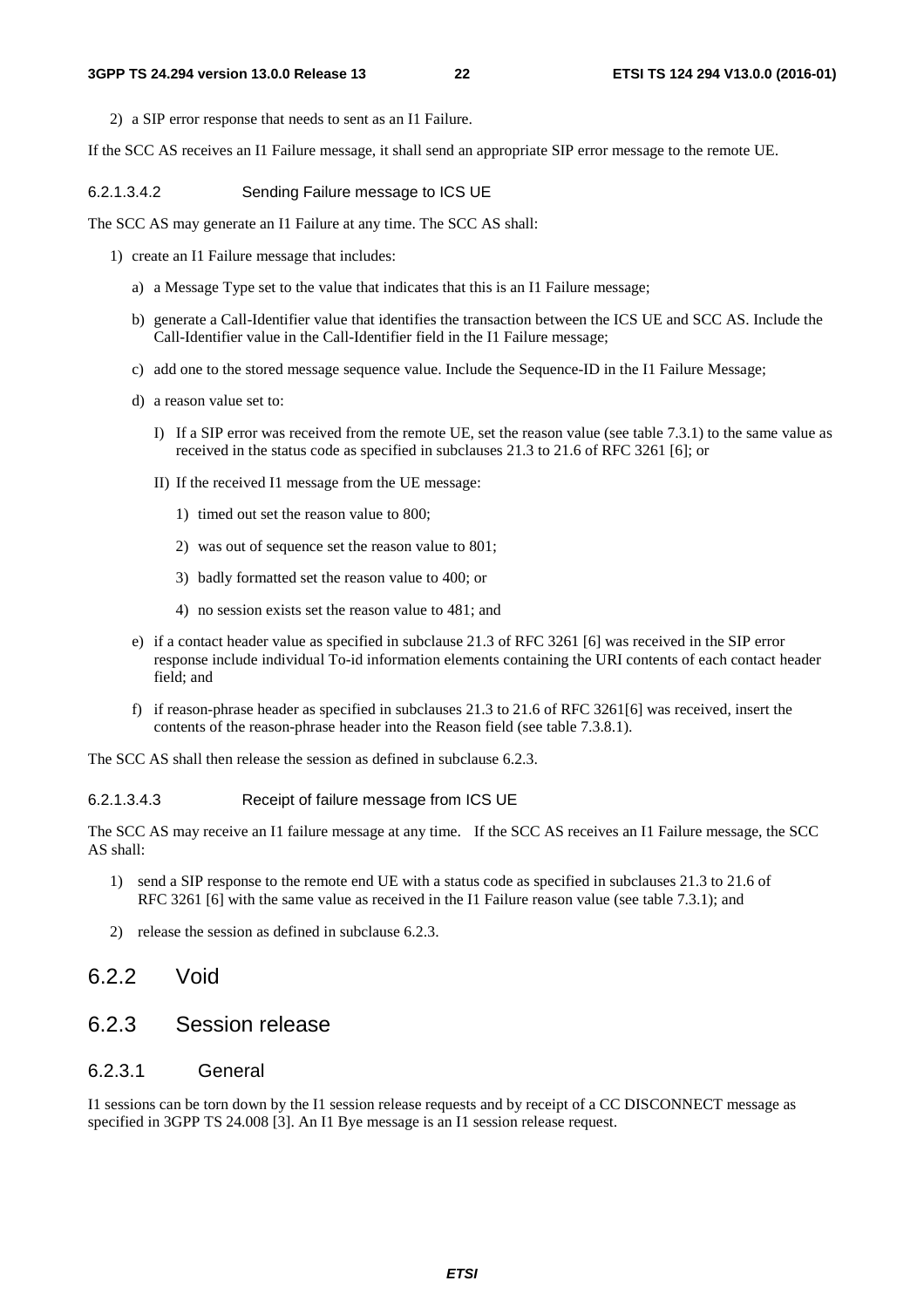# 6.2.3.2 Detailed behaviour of ICS UE

### 6.2.3.2.1 Sending an I1 BYE

When the ICS UE releases an I1 session using the I1 session control channel by sending an I1 Bye message, it shall:

- 1) set the Call-Identifier field to a value that identifies the I1 session between the ICS UE and SCC AS. Include the Call-ID field in the I1 Bye message;
- 2) set the Sequence-ID. Include the Sequence-ID in the I1 Bye message;
- 3) a From-id information element that includes either a SIP URI or an E.164 number, and it will be used by the SCC AS to identify the ICS UE;
- 4) a To-id information element that includes either a SIP URI or an E.164 number, and will be used by the SCC AS to determine the identity of the called user;
- 5) a Privacy information element that indicates the ICS UE's privacy preferences. The SCC AS will apply these preferences to the SIP session that the SCC AS will establish on behalf of the UE; and
- 6) if there are no more I1 service control sessions using the CS bearer, set the CS bearer release timer value.

If the CS bearer release timer expires, the ICS UE shall send a CC DISCONNECT message to the MSC Server as specified in 3GPP TS 24.008 [3], if needed.

Subsequently, if the ICS UE receives an I1 Success message from the SCC AS, it shall:

- 1) verify if a I1 session exists for the received Call-Identifier field value;
- 2) verify if a the message is in sequence according to the value of the Sequence-ID; and
- 3) consider the I1 session to be released, if verification was successful and clear the CS bearer release timer value.

#### 6.2.3.2.2 Receiving an I1 BYE

When the ICS UE releases a I1 session using the I1 session control channel by receiving an I1 Bye message, it shall:

- 1) if there are no more I1 service control sessions using the CS bearer, the ICS UE shall send a CC DISCONNECT message to the MSC Server as specified in 3GPP TS 24.008 [3], if there are no more I1 service control sessions using the CS bearer;
- 2) if there are more I1 service control sessions using the CS bearer, the ICS UE shall transmit a I1 Success message, containing the following information:
	- a) a Message Type set to the value that indicates that is an I1 Success message;
	- b) a Call-Identifier field with the stored Call-Identifier value that uniquely identifies this I1 session between the ICS UE and SCC AS; and
	- c) increment the stored message sequence value, store it, and include it in the Sequence-ID.

When the ICS UE receives a CC DISCONNECT message to release the CS bearer as specified in 3GPP TS 24.008 [3]:

- the CS bearer release timer expires shall be cleared, if needed;
- if the ICS UE has a SIP REGISTER request associated with the ongoing CS call, the UE shall send a SIP reINVITE request requesting the media over the CS bearer to be deleted.

If the ICS UE receives a SIP reINVITE request requesting the media over the CS bearer to be deleted and a DISCONNECT message for the CS bearer was already received, the ICS UE shall accept the request to delete the media over the CS bearer.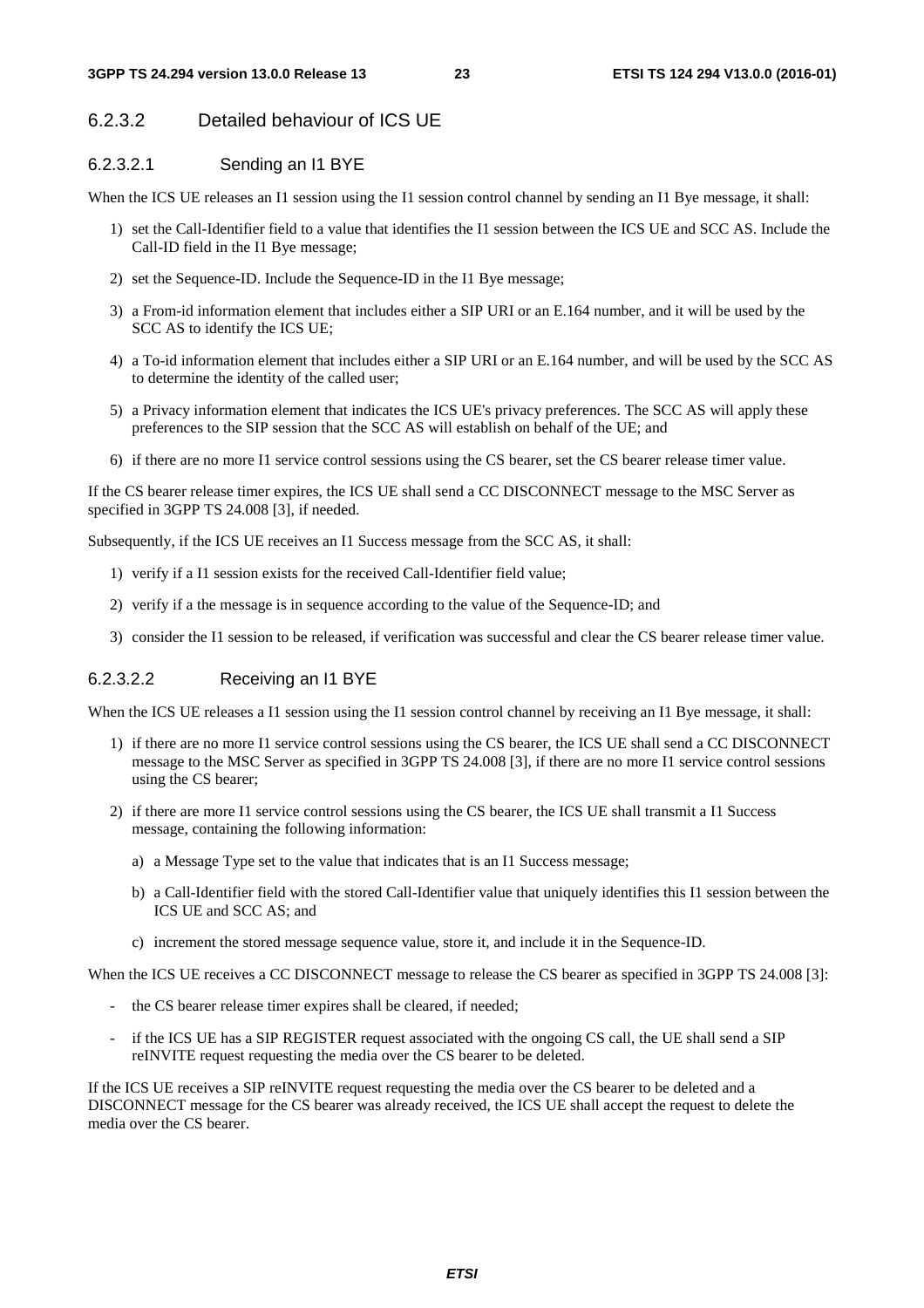### 6.2.3.3 Detailed behaviour of SCC AS

#### 6.2.3.3.1 Sending an I1 Bye message to the UE

The SCC AS enhanced for I1 releases a session by generating and sending an I1 Bye message, containing the information:

- 0) a Message Type and a Reason set to indicate the message is an I1 Bye message, accordance with table 7.3.1;
- 1) set the Call-Identifier to a value that identifies the I1 session between the ICS UE and SCC AS. Include the Call-Identifier value in the Call-Identifier field in the I1 Bye message;
- 2) set the Sequence-ID. Include the Sequence-ID in the I1 Invite message.
- 3) include a From-id information element that identifies the remote calling party, if available;
- 4) include a To-id information element that includes the E.164 number of the ICS UE;
- 5) include a Privacy information element set to the value requested by the remote calling party, if available;
- 6) include a SCC-AS-id information element that contains an SCC AS DN set to the E.164 number allocated by the SCC AS itself; and
- 7) store the information sent in the I1 Bye message against the allocated SCC AS PSI DN.

#### 6.2.3.3.2 Receipt of I1 Success message from the UE

If the SCC AS receives an I1 Success message from the ICS UE, it shall:

- 1) verify if a I1 session exists for the received Call-Identifier field value;
- 2) verify if a the message is in sequence according to the value of the Sequence-ID; and
- 3) consider the I1 session to be released, if verification was successful.

If any of the operations in 1) or 2) fail the I1 Success message shall be discarded.

#### 6.2.3.3.3 Receipt of I1 Bye message from the UE

The SCC AS shall transmit an I1 Success message using the I1 session control channel, it shall containing the following information:

- a) a Message Type and a Reason set to indicate the message is an I1 Success message, accordance with table 7.3.1;
- b) a Call-Identifier field set to the stored Call-Identifier value that uniquely identifies this I1 session between the ICS UE and SCC AS; and
- c) increment the stored message sequence value, store it, and include it in the Sequence-ID.

# 6.2.3A I1 session setup when invoking mid-call supplementary service

# 6.2.3A.1 General

If the ICS UE and SCC AS want to use the I1 protocol that apply to a CS call that was previously established without using the I1 interfaces (e.g. the call was set as specified in 3GPP TS 24.292 [5] subclause 10.4.7 or subclause 7.4.3), the ICS UE and SCC AS may avoid the explicit exchange of the I1 messages to create an I1 session to bind it to the respective CS call (as specified in subclause 6.2.4). In this case, it is assumed that a reserved Call-Identifier value (i.e. all bits set to values "1") will be used to exchange the initial I1 messages (e.g. mid-call I1 messages). Hence, the I1 control of an established CS call is acquired (i.e. an I1 session is automatically created and bound to the respective CS call), upon setting up a transport-layer connection between the ICS UE and the SCC AS, and subsequently the ICS UE and the SCC AS successfully exchanging the I1 messages (e.g. the I1 Mid Call Request message and the I1 Success messages) that use the reserved Call-Identifier value. The ICS UE or SCC AS shall add the I1 control that uses the that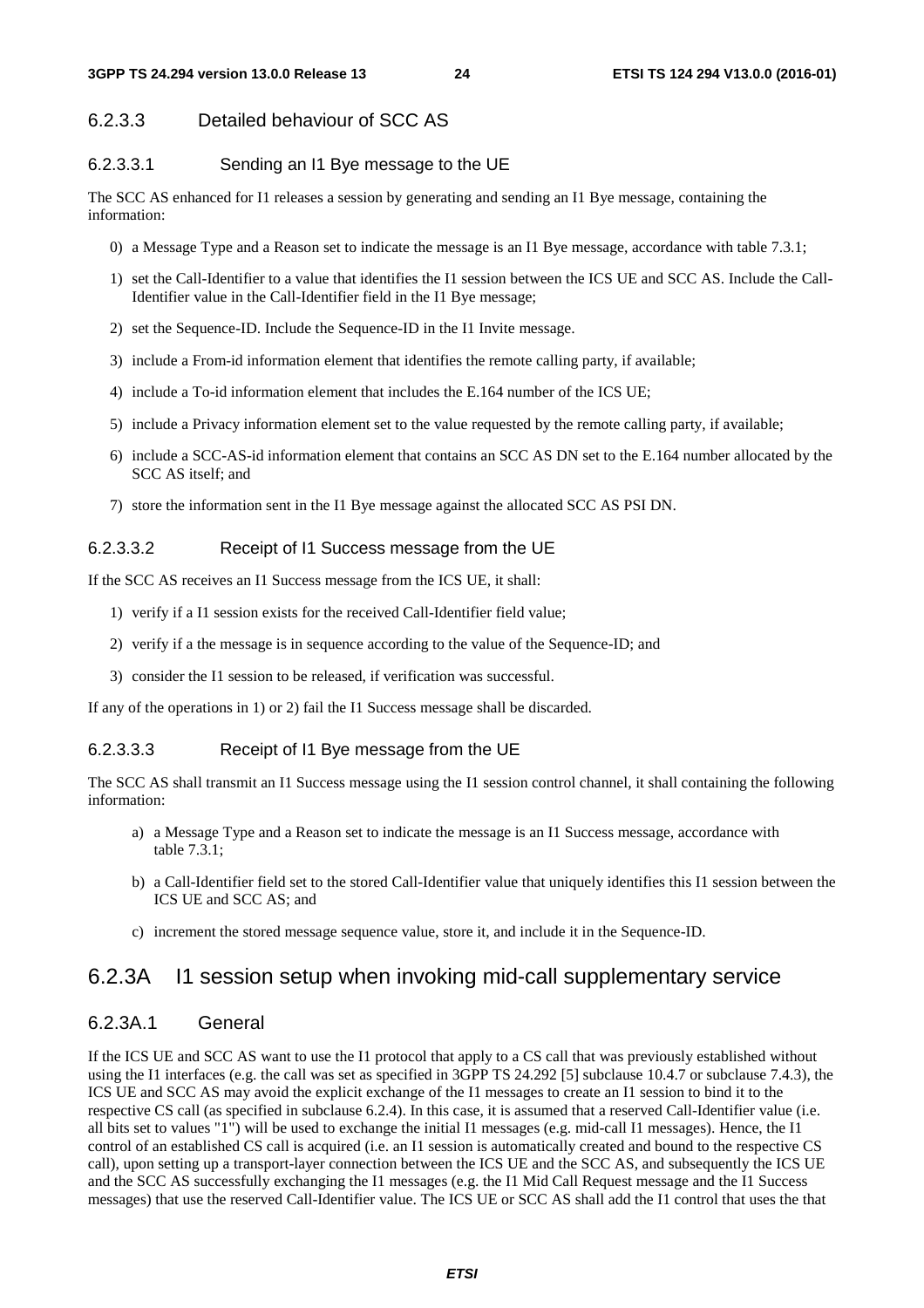a reserved Call-Identifier value to an existing CS call as specified in this subclause only when there is a single CS call (i.e. a CS call that was set up without using the I1) between the ICS UE and the SCC AS over the CS domain. In this case, the information that is already known to the ICS UE and the SCC AS from the existing CS call (e.g. To-id, Fromid, Privacy) will be also bound to this I1 session that use the reserved Call-Identifier value and the associated CS call (i.e. a CS call that was set up without using the I1 interfaces). Any I1 session that is subsequently created shall not use the reserved Call-Identifier value.

The automatically established I1 session that uses the reserved Call-Identifier value and associated CS call may be to control the CS call, e.g. to invoke the mid-call supplementary services or to cleared an CS call that is on hold.

# 6.2.3A.2 Detailed behaviour of ICS UE

#### 6.2.3A.2.1 Mid-call service initiated by ICS UE

If the ICS UE wants to add the I1 control to an existing end-to-end CS call that was previously established without using the I1 protocol, and invoke a mid-call supplementary service to this call, the ICS UE shall send an I1 message to the SCC AS. The ICS UE shall populate the I1 message, as specified in subclause 6.2.1.2.1.2 and subclause 6.3 with the following additions:

- 1) insert a new value in the Call-Identifier (Part-1) subfield, as specified in subclause 7.2.2.1.4. When inserting a new value in the Call-Identifier (Part-1) subfield, the UE shall set all bits in the Part-1 subfield to values "1" (i.e. "11111111"); and
- NOTE 1: In this case some information is already known to the ISC UE from the existing end-to-end call (e.g. Toid, From-id, Privacy)
- 2) send the I1 message to the SCC AS.

Upon receiving an I1 Success message from the SCC AS with all bits in the Call-Identifier (Part-1 and Part-2) subfield set to values "1", the ICS UE shall treat the I1 session as established and the requested supplementary service (as specified in the subclause 6.3), as applied to the existing end-to-end call (that was set up without using the I1 protocol). The established I1 session may be subsequently used either by the ICS UE or the SCC AS, to exchange the I1 messages that pertain to this end-to-end call (e.g. send an I1 Mid Call Request message to resume the call, if the call was previously placed on hold, as specified in subclause 6.3).

- NOTE 2: The Call-Identifier (Part-1 and Part-2) subfield with all bits set to values "1" is a reserved value that identifies the I1 session that was automatically created upon invocation of the mid-call supplementary service.
- NOTE 3: The allocated STI is always included in the first I1 message sent by the SCC AS to the ICS UE. If the CSto-PS access transfer is performed prior to the ICS UE obtaining the allocated STI from the SCC AS, the static STI is used for the CS-to-PS access transfer, as described in 3GPP TS 24.237 [13].

### 6.2.3A.2.2 Mid-call service initiated by SCC AS

If the ICS UE receives an I1 message from the SCC AS that contains the Call-Identifier field with all bits in the Part-2 subfield set to the values "1", the ICS UE shall identify the call that was previously set without using the I1 protocol.

If the ICS UE identifies an existing end-to-end call (that was previously established without using the I1 protocol), the ICS UE shall generate an I1 Success message containing the information as specified in subclause 6.2.1.2.2 and subclause 6.3 with the following additions:

- 1) insert a new value in the Call-Identifier (Part-1) subfield with all bits in the Part-1 subfield set to values "1"; and
- 2) treat the indicated mid-call supplementary service (specified in subclause 6.3) as applied to the existing call, and the I1 session as established.
- NOTE: The allocated STI is always included in the first I1 message sent by the SCC AS to the ICS UE. If the CSto-PS access transfer is performed prior to the ICS UE obtaining the allocated STI from the SCC AS, the static STI is used for the CS-to-PS access transfer, as described in 3GPP TS 24.237 [13].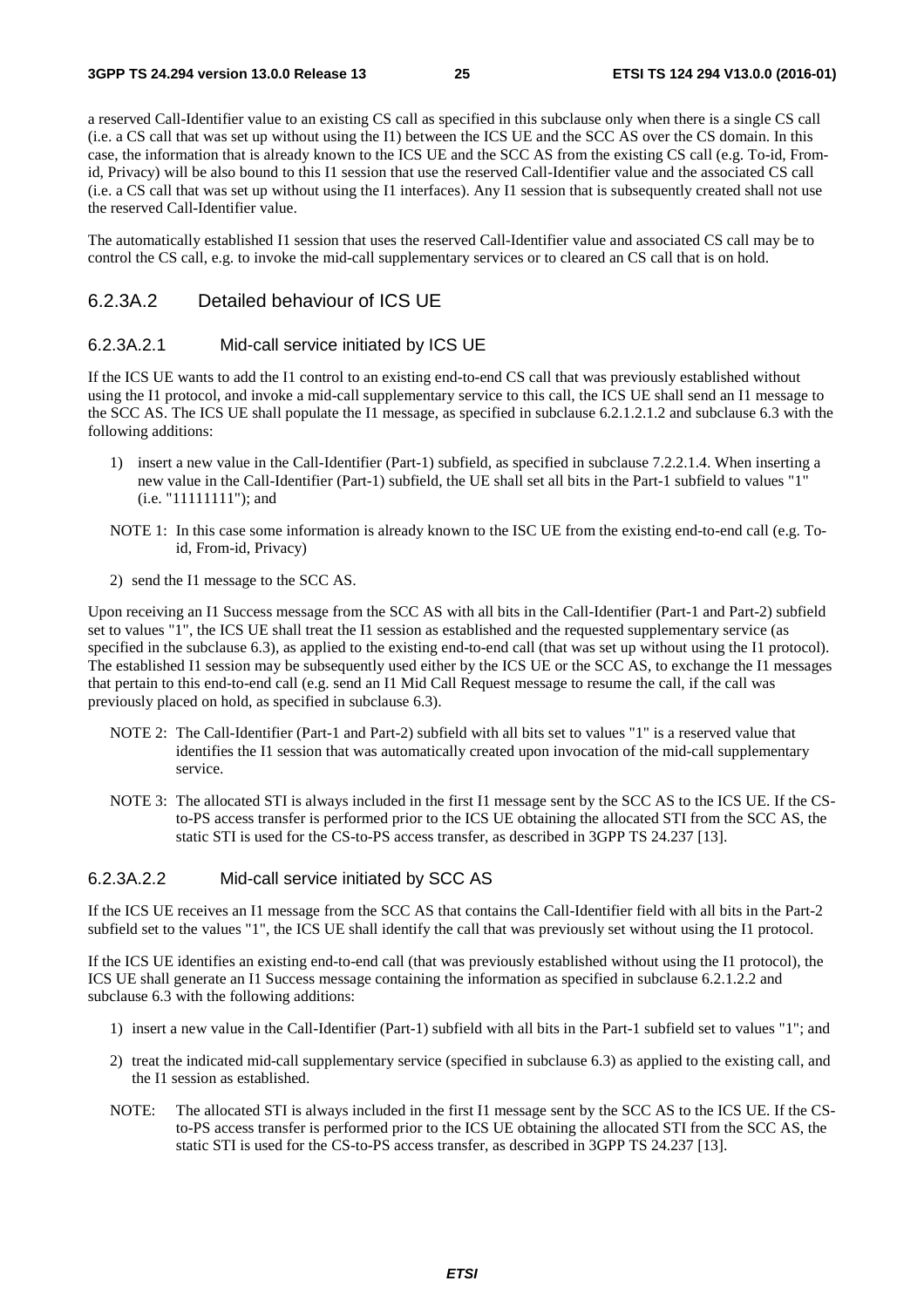# 6.2.3A.3 Detailed behaviour of SCC AS

# 6.2.3A.3.1 Mid-call service initiated by ICS UE

If the SCC AS receives an I1message from the ICS UE that contains the Call-Identifier field with all bits in the Part-1 subfield set to values "1", the SCC AS shall determine if this I1 message is for an existing end-to-end call (that was previously established without using the I1 protocol) by using the CS domain number (e.g., MSISDN) obtained from the transport layer. If the SCC AS identifies an existing end-to-end call (that was previously established without using the I1 protocol), the SCC AS shall:

- 1) perform the steps specified in subclause 6.2.1.3.1.2 and subclause 6.3, and invoke the requested supplementary service, as specified in subclause 6.3 (e.g. perform the standard SIP procedures toward the far end and the MGCF).
- NOTE 1: In this case, some information elements that are already known to the SCC AS from the existing CS endto-end call (e.g. To-id, From-id, Privacy) will be bound to the existing (permanent) I1 session and the associated single end-to-end call.

Upon successfully performing the requested supplementary service, the SCC AS shall generate an I1 Success message containing the information as specified in subclause 6.2.1.3.1.3 and subclause 6.3 with the following additions:

- 1) insert a new value in the Call-Identifier (Part-2) subfield, the UE shall set all bits in the Part-2 subfield to values "1";
- 2) send the I1 Success message towards the ICS UE; and
- 3) treat the indicated mid-call supplementary service (specified in subclause 6.3) as applied to the existing end-toend call, and the I1 session as established.
- NOTE 2: The allocated STI is always included in the first I1 message sent by the SCC AS to the ICS UE. If the CSto-PS access transfer is performed prior to the ICS UE obtaining the allocated STI from the SCC AS, the static STI is used for the CS-to-PS access transfer, as described in 3GPP TS 24.237 [13].

### 6.2.3A.3.2 Mid-call service initiated by SCC AS

If the SCC AS wants to add the I1 control to an existing end-to-end call that was previously established without using the I1 protocol, and invoke a mid-call supplementary service to this call, the SCC AS shall:

- 1) invoke the supplementary service, as specified in subclause 6.3 (e.g. perform the standard SIP procedures toward the far end and the MGCF); and
- 2) send an I1 message to the ICS UE specifying the invoked supplementary service, as specified in subclause 6.3. The SCC AS shall populate this I1 message as specified in subclause 6.2.1.3.2.1 and subclause 6.3 with the following additions:
	- a) insert a new value in the Call-Identifier (Part-2) subfield, as specified in subclause 7.2.2.1.4. When inserting a new value in the Call-Identifier (Part-2) subfield, the UE shall set all bits in the Part-2 subfield to values "1"; and
	- b) not include the SCC-AS-id information element (that includes the SCC AS PSI DN ) in the I1 message.
- NOTE 1: In this case some information is already known to the SCC AS from the existing end-to-end call (e.g. Toid, From-id, Privacy).
- NOTE 2: The allocated STI is always included in the first I1 message sent by the SCC AS to the ICS UE. If the CSto-PS access transfer is performed prior to the ICS UE obtaining the allocated STI from the SCC ASI, the static STI is used for the CS-to-PS access transfer, as described in 3GPP TS 24.237 [13].

Upon receiving an I1 Success message from the ICS UE with all bits in the Call-Identifier (Part-1 and Part-2) subfield set to values "1", the SCC AS shall treat the I1 session as established and the requested supplementary service (as specified in the subclause 6.3), as applied to the existing end-to-end call (that was set up without using the I1 protocol). The established I1 session may be subsequently used either by the ICS UE or the SCC AS, to exchange the I1 messages that pertain to this end-to-end call.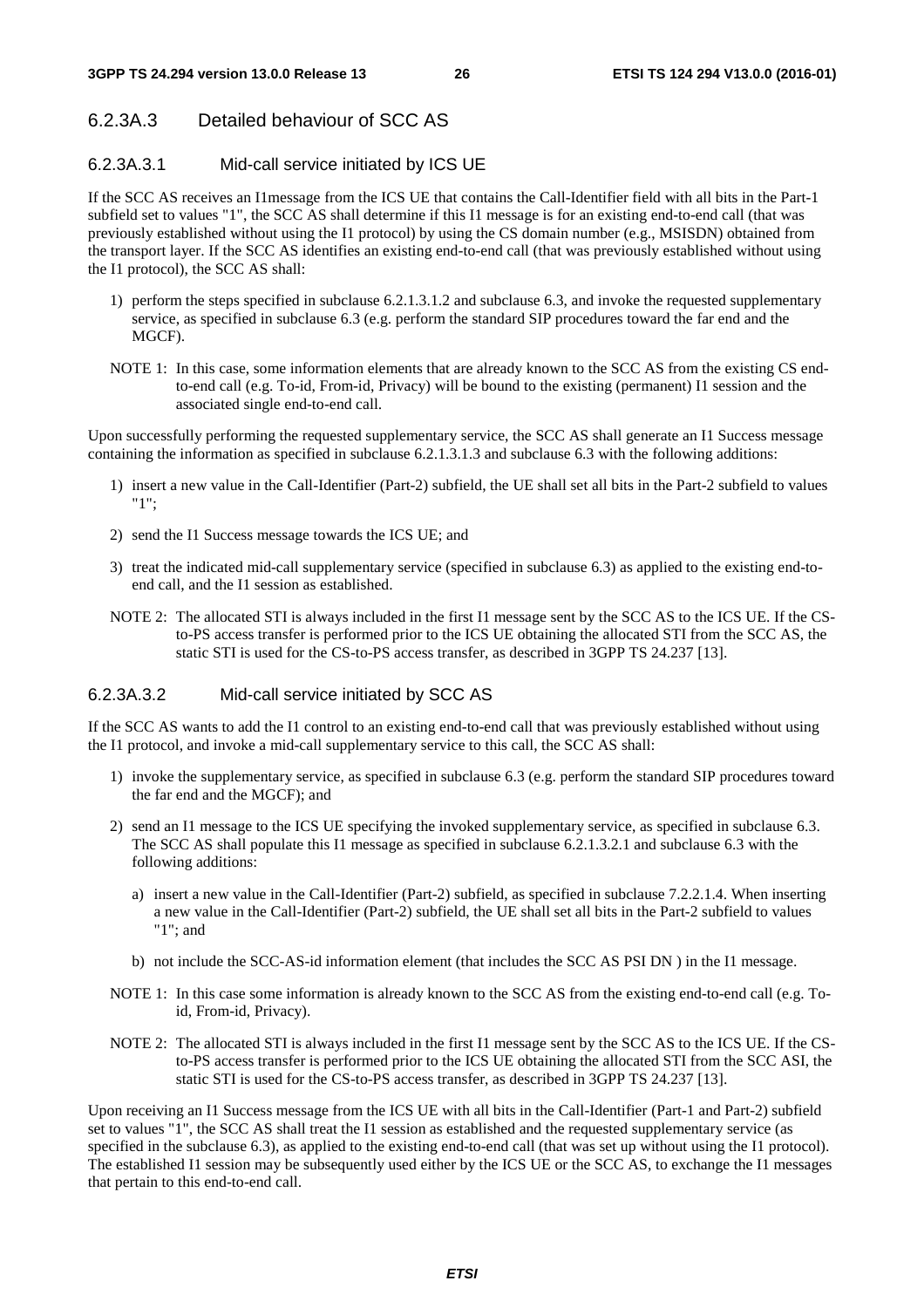# 6.2.4 Adding I1 control to existing CS session (I1 Augmentation)

# 6.2.4.1 General

Standard CS procedures can be used to deliver the incoming session to the ICS UE as specified in 3GPP TS 24.292 [5] subclause 10.4.7 (SCC AS for call termination over CS to non-ICS UE) or originate a session as specified in 3GPP TS 24.292 [5] subclause 7.4.3 (ICS UE using CS). Additional IMS parameters or service control can be optionally communicated to the ICS UE using I1 after the call has been setup. The ICS UE or SCC AS shall add I1 control to an existing call only when there is a single session over CS.

# 6.2.4.2 Detailed behaviour of ICS UE

#### 6.2.4.2.1 Augmentation initiated by ICS UE

If the ICS UE wants to add I1 control to an existing call that was previously established without using either the I1 or the Gm interfaces, the ICS UE shall send an I1 Invite message over I1interface. The ICS UE shall populate the I1 Invite message as specified in subclause 6.2.1.2.1.2 with the following additions:

- 1) set the Reason field in the I1 Invite message to value hex "002", as specified in Table 7.3.1. This value indicates that augmentation is requested;
- NOTE: In this case, some information elements (e.g. From, Privacy) can be omitted from the I1 Invite message, for the information is already known for the ongoing session.

Upon receiving an I1 Success message from the SCC AS, the ICS UE shall treat the ongoing I1 session as established and the existing call being controlled by the respective I1 session.

### 6.2.4.2.2 Augmentation initiated by SCC AS

If the ICS UE receives a new I1 Invite message from the SCC AS containing the Reason field set to value hex of "002", as specified in Table 7.3.1, the ICS UE shall determine if this I1 Invite message is for an ongoing call that was established without I1 and Gm. If there is an ongoing call, the ICS UE shall:

- 1) respond to the I1 Invite message with an I1 Success message; and
- 2) treat the ongoing I1 session as established and the existing call being controlled by the respective I1 session.

# 6.2.4.3 Detailed behaviour of SCC AS

### 6.2.4.3.1 Augmentation initiated by ICS UE

If the SCC AS receives an I1 Invite message from the ICS UE containing the Reason field set to value hex "002", as specified in table 7.3.1, the SCC AS shall determine if this I1 Invite message is for an ongoing call using the CS domain number (e.g., MSISDN)obtained from the transport layer. If there is an ongoing call, the SCC AS shall:

- 1) respond to the I1 Invite message with an I1 Success message; and
- 2) treat the ongoing I1 session as established and the existing call being controlled by the respective I1 session.

### 6.2.4.3.2 Augmentation initiated by SCC AS

If the SCC AS wants to add I1 control to an existing call that was previously established without using either the Gm or the I1 interfaces, the SCC AS shall send a new I1 Invite message over the I1 interface. The SCC AS shall populate the I1 Invite message as specified in subclause 6.2.1.3.2.1 with the following addition:

- 1) set the Reason field in the I1 Invite message to value hex of "002", as specified in Table 7.3.1. This value indicates that augmentation is requested.
- NOTE: In this case, some information elements (e.g. From-id, To-id, Privacy) can be omitted from the I1 Invite message, for the information is already known for the ongoing session.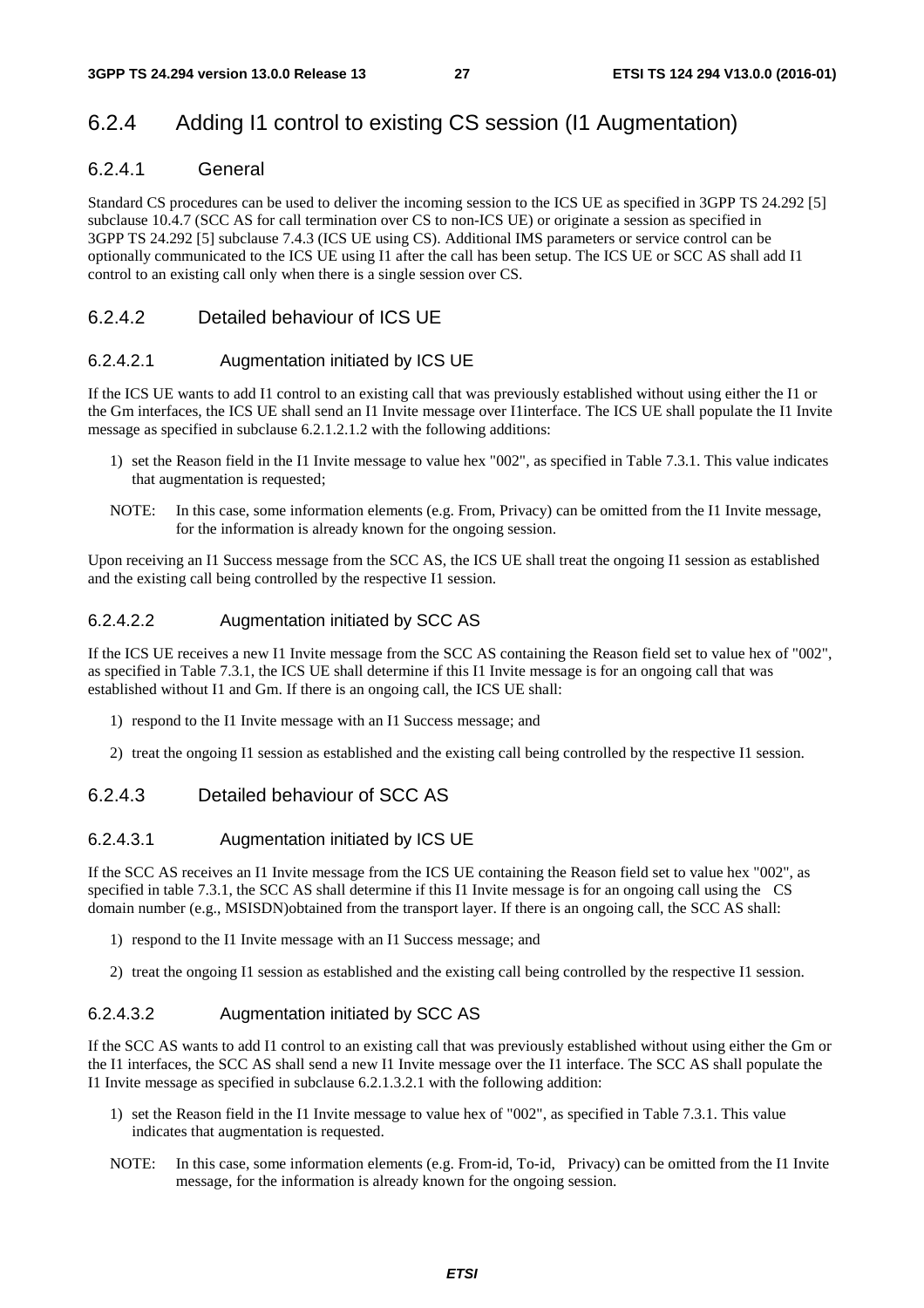Upon receiving an I1 Success message, the SCC AS shall treat the ongoing I1 session as established and the existing call being controlled by the respective I1 session.

# 6.2.5 Service control transfer (Gm fallback to I1)

#### 6.2.5.1 General

When the Gm reference point is used for service control signalling, a change of access network due to handover (e.g. as described in 3GPP TS 23.009 [10] and 3GPP TS 25.413 [11]) may result in an inability to use the PS access for the Gm reference point. In this case, if the I1 interface in the target access network is available and supported, the service continuity may be maintained by switching the service control signalling from the Gm reference point to the I1 interface.

If the ICS UE discovers that the Gm reference point is not available for an ongoing session that is using a CS bearer which was established over the respective Gm reference point, the ICS UE can transfer the service control signalling from the Gm reference point to the I1 interface, if the I1 interface is available, while retaining the existing CS bearer (i.e. the existing CS bearer is left intact). However, if prior to the change of the access network, the UE was not attached to the CS domain and a PS bearer was used for either the voice media or voice and video media of the IMS session, then the service continuity may be maintained by switching the service control signalling from the Gm reference point to the I1 interface and transferring the voice media or voice and video media from the PS bearer to the newly-established CS bearer.

#### 6.2.5.2 Service continuity while retaining the use of CS access for media

# 6.2.5.2.1 Detailed behaviour of ICS UE

When the ICS UE, that has an established IMS session that is using the CS media, originates a service control transfer from the Gm reference point to the I1 reference point while retaining the existing CS bearer and associated media intact, the ICS UE shall behavemessage as specified in the subclause 6.2.1.2.1 with the following additions:

- 1) include a Replaces information element in the I1 Invite (Augmentation) message that contains a STI. The STI identifies the SIP dialog that was previously established over the Gm reference point on the Source Access Leg and will be transferred to this I1 session on the Target Access Leg.
- 2) if the To-id information element is included, and the public user identity inserted in the To-id information element is not an E.164 number, then indicate that the public user identity and the To-id information element are in the correlated SIP INVITE request, by setting the To-id Information IE (see table 7.3.2.2) Code Specific Information element to "Unspecified" (see table 7.4.2.3A.1) and the length IE is set to 1 and octet 3 is set to all "0"s.
- NOTE 1: In this case, some I1 information elements (e.g. Privacy) can be omitted from the I1 Invite message, since this information is already known to the SCC AS from the ongoing SIP dialog that was previously established over the Gm reference point on the Source Access Leg. For example, the inclusion of SIP URI into the To-id and From-id information elements is not needed since these information elements may be omitted from the I1 Invite message.
- NOTE 2: It is assumed that when the SIP dialog was established over the Gm reference point, the respective STI was used to identify this SIP dialog.

Upon receiving the I1 Progress message from the SCC AS, the UE shall not initiates the call setup over the CS domain by sending a CC SETUP message to the MSC Server, since the I1 session will inherit the existing CS media (i.e. the existing CS bearer is left intact).

When the ICS UE receives an I1 Success message from the SCC AS, the UE shall consider the service control signalling as being transferred from the Gm reference point to the I1interface and the associated CS media as being transferred to the I1 session (i.e. the I1 session is now controlling the inherited CS media). Furthermore, the UE shall considered the SIP dialog on the Source Access Leg that was originally set using the Gm reference point and all remaining PS media associated with this SIP dialog (i.e. the PS media that were not transferred), if any, as terminated.

NOTE 3: If the UE is incapable of simultaneously communicating over the Gm reference point on the Source Access Leg and the I1 interface over the Target Access Leg, the UE will not receive a SIP BYE request from the ICS AS sent over the Gm reference point on the Source Access Leg.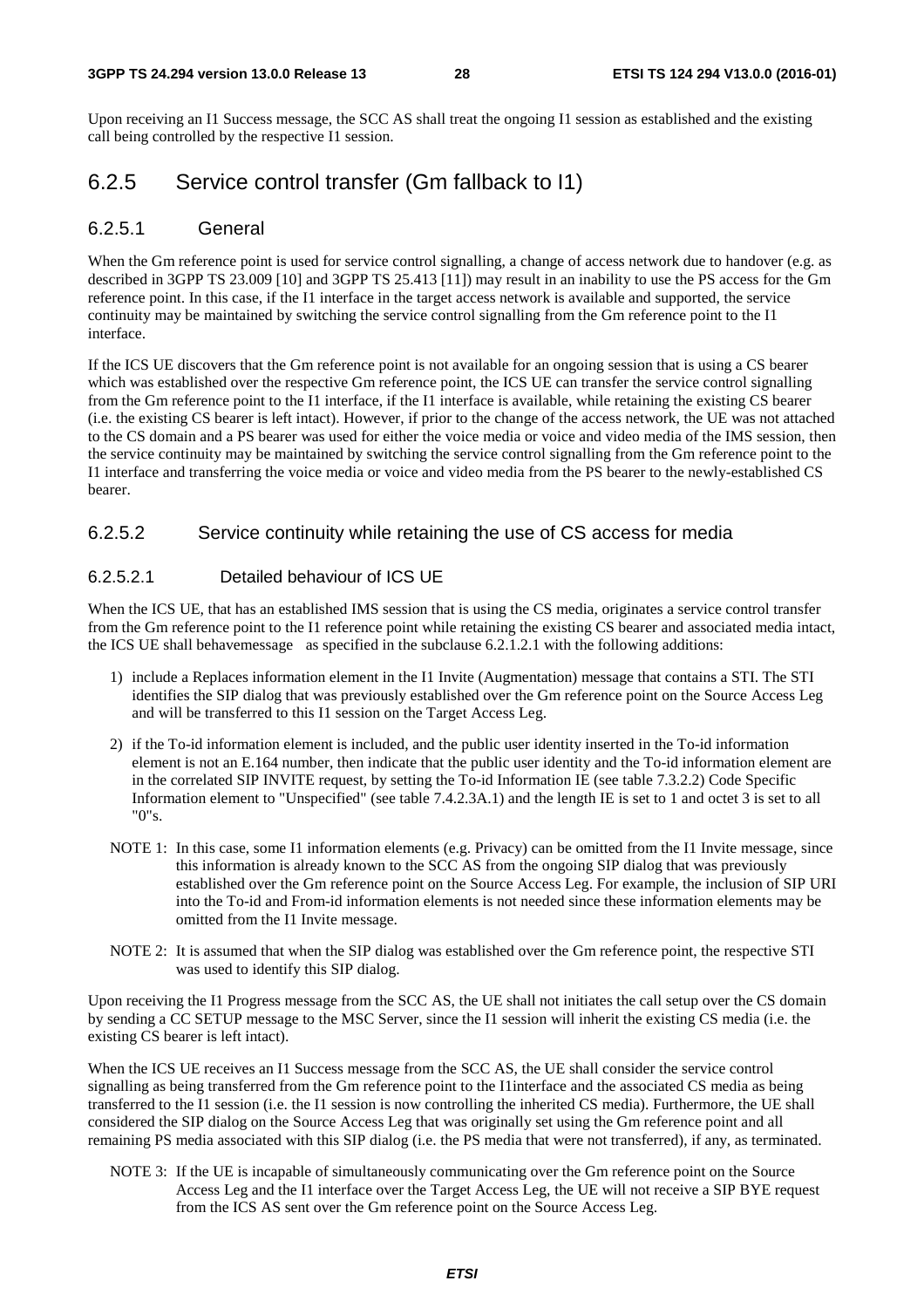NOTE 4: Irrespective whether the UE receives a SIP BYE request over Gm reference point on the Source Access Leg or not, the UE will consider the SIP dialog on the Source Access Leg and all remaining PS media associated with this SIP dialog (i.e. the PS media that were not transferred), if any, as terminated.

### 6.2.5.2.2 Detailed behaviour of SCC AS

If the SCC AS, that supports the I1 protocol, receives an initial I1 Invite message with a Replaces information element that contains a STI, the SCC AS shall use the STI to identify an existing SIP dialog that was previously established using the Gm reference point on the Source Access Leg, and will be replaced with the I1 session on the Target Access Leg. If the identified SIP dialog on the Source Access Leg is currently using a CS bearer, the SCC AS shall behave as specified in subclause 6.2.1.3.1 with the following addition:

- 1) interpret the received I1 Invite message containing the Replaces information element as request for service control transfer from Gm reference point on the Source Access Leg to the I1 interface on the Target Access Leg;
- 2) correlate the I1 Invite message with the existing SIP dialog that is using a CS bearer, based on the STI included in the Replaces information element;
- NOTE 1: In this case, some information elements (e.g. To-id, From-id, Privacy) may not be included in the I1 Invite message. The omitted I1 information elements are already known to the SCC AS from the ongoing SIP dialog that was previously established over the Gm reference point on the Source Access Leg.
- 3) send the I1 Progress message towards the originating UE that does not include an allocated SCC AS PSI DN;
- NOTE 2: Upon sending the I1 Progress message towards the originating UE, the SCC AS will not receive an initial SIP INVITE request from the CS domain, since the existing CS media will be left intact and only the control will be transferred from the SIP dialog identified by the STI in the received Replaces information element to the I1 session being established.
- 4) examine whether the SIP dialog on the Source Access Leg has a single CS bearer (i.e. no PS bearers) associated with this SIP dialog, or there are additional PS bearers (in addition to the CS bearer) associated with this SIP dialog.
	- a) if there is a single CS bearer and no PS bearers associated with this SIP dialog, the SCC AS proceeds with the steps below, starting with the step 5; or
- NOTE 3: In spite of the service control being transferred from the Gm reference point to the I1 interface, there is no need to update the remote UE by sending a new SDP offer since the CS media has been left intact.
	- b) if, in addition to a CS bearer, there are additional PS bearers associated with this SIP dialog, the SCC AS shall proceed as follows:
		- i) send a SIP re-INVITE request toward the CS domain (e.g. MGCF) that does not contain an SDP offer;
		- ii) upon receiving an SDP offer from the CS domain (in the response to the SIP re-INVITE request), the SCC AS update the remote UE by sending a SIP re-INVITE request toward the the remote UE. The SDP offer included in the SIP re-INVITE request sent toward the the remote UE contains the information received in the SDP offer from the CS domain and terminates all the PS bearers, as per standard SIP procedures;
		- iii) upon receiving the SDP answer in the response to the SIP re-INVITE request from the remote UE, the SCC AS sends an SIP ACK toward the CS domain (e.g. MGCF) that contains an SDP anwer. The SDP answer contains the information obtained from the SDP answer conveyed in the response to the SIP re-INVITE request received from the remote UE. In addition, the SCC AS sends a SIP ACK toward the remote UE;
		- iv) proceeds with the steps below;
- 5) release the SIP dialog on the Source Access Leg by sending a SIP BYE request via the SIP dialog over the Gm reference point on the Source Access Leg, if the SIP dialog is still active; and
- NOTE 4: The SIP dialog may have been released by the IMS core network as specified in 3GPP TS 24.229 [12], subclause 5.2.8.1.2.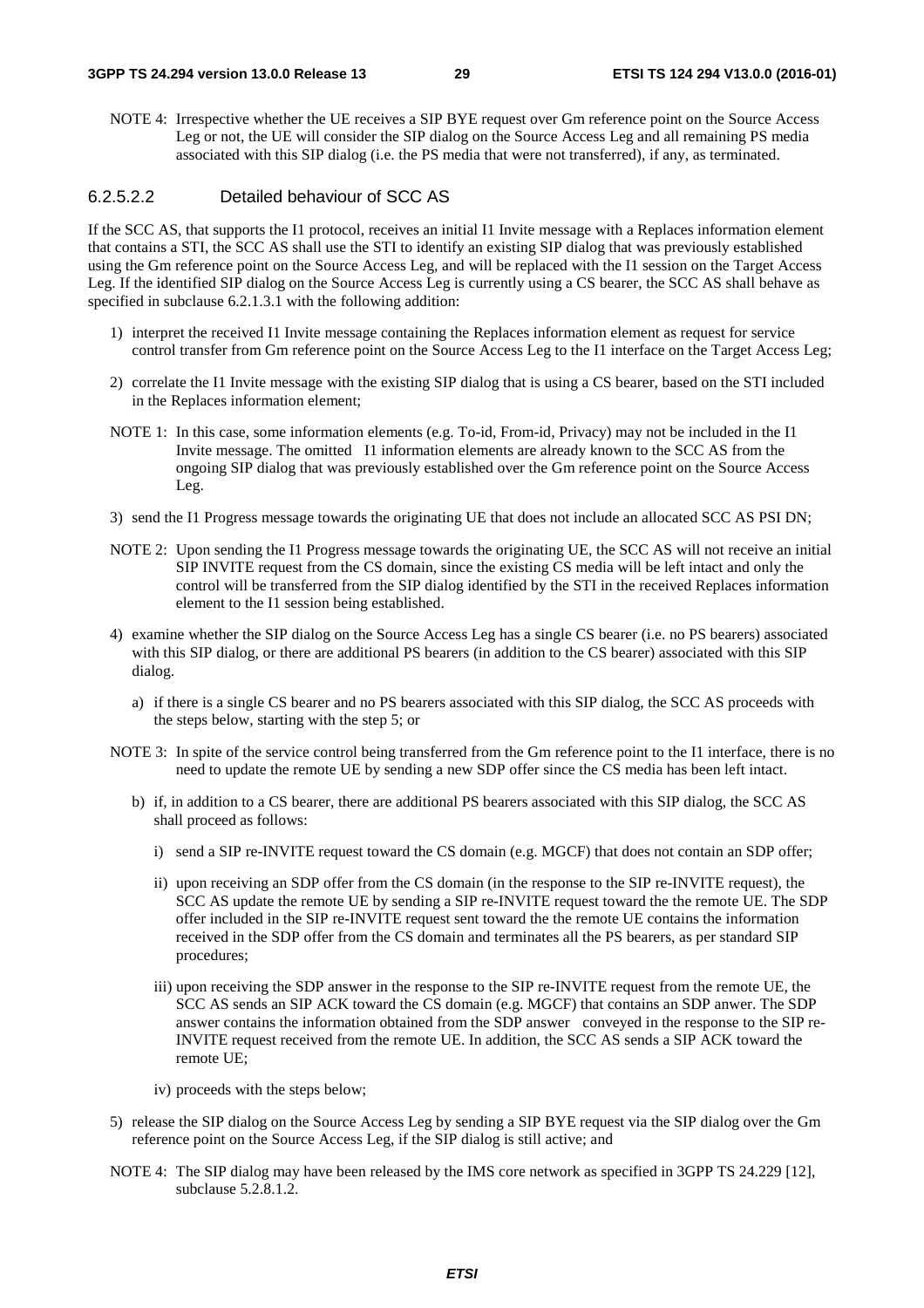- NOTE 5: If the UE is incapable of simultaneously communicating over the Gm reference point on the Source Access Leg and the I1 interface over the Target Access Leg, the SCC AS will not receive a 200 (OK) response to a SIP BYE request.
- NOTE 6: Irrespective whether the SCC AS receives a 200 (OK) response to the SIP BYE request over the Gm reference point on the Source Access Leg or not, the SCC AS will consider the dialog on the Source Access Leg and all remaining PS media associated with this dialog (i.e. the PS media that were not transferred), if any, as terminated.
- 6) send an I1 Success message to the UE over the I1 interface. Upon sending the I1 Success message to the UE, the SCC AS shall consider the service control signalling as being transferred from the Gm reference point to the I1 interface and the associated CS media as being transferred to the I1 session (i.e. the I1 protocol is now controlling the inherited CS media).

#### 6.2.5.3 Service continuity when transferring from PS access to CS access

When an UE, that has an established SIP dialog that is using only the PS media (i.e. no CS media) and the Gm reference point for service control signalling (e.g. the UE is not attached to the CS domain), determines that the Gm reference point is not anymore available, the UE may maintain service continuity by switching the service control signalling from the Gm reference point to the I1 reference point and an associated PS bearer to the CS bearer.

The I1 protocol is used to transfer either a single PS voice media or a single PS voice and PS video media session to a single CS bearer. If there are more then one active PS voice media or PS voice media and PS video media associated with the SIP dialog being transferred, then the last-established active PS voice media or PS voice and PS video media will be transferred from the PS domain to the CS domain. If there are only inactive PS voice media or PS voice and PS video media associated with the SIP dialog, then the last-established inactive PS voice media or PS voice and PS video media will be transferred from the PS domain to the CS domain. In either case, the SIP dialog and all associated PS media that were not transferred are terminated.

If the transferred media was active prior to the transfer, it shall stay active upon the completion of the transfer procedure. Likewise, if the transferred media was inactive prior to the transfer, it shall stay inactive upon the completion of the transfer procedure.

### 6.2.5.3.1 Detailed behaviour of UE

When the UE, that has an established SIP dialog that is using only the PS media (i.e. no CS media), transfers the service control signalling from the Gm reference point to the I1interface and either the voice media or the voice and video media from the PS access to the CS access, the UE behave as specified in subclause 6.2.1.2.1 with the following additions:

- 1) include a Replaces information element in the I1 Invite message that contains the STI. The STI identifies the SIP dialog that was previously established over the Gm reference point on the Source Access Leg and will be transferred to the I1 session on the Target Access Leg.
- NOTE 1: In this case, some I1 information elements (e.g. To-id, From-id, Privacy) can be omitted from the I1 Invite message, since this information is already known to the SCC AS from the ongoing SIP dialog that was previously established over the Gm reference point on the Source Access Leg. For example, the inclusion of SIP URI into the To-id and From-id information elements is not needed since these information elements may be omitted from the I1 Invite message.
- NOTE 2: It is assumed that when the SIP dialog was established over the Gm reference point, the respective STI was used to identify this SIP dialog.

When the UE receives an I1 Progress message from the SCC AS that contains an IUA PSI DN, the UE shall initiates a call over the CS domain using the received IUA PSI DN, as specified in subclause 6.2.1.2.1.

When the UE receives an I1 Success message from the SCC AS, the UE shall consider the service control signalling as being transferred from the Gm reference point to the I1interface and the associated voice media or voice and video media as been transferred from the PS domain to the CS domain. Furthermore, the UE shall considered the SIP dialog on the Source Access Leg that was originally set using the Gm interface and all remaining PS media (i.e. the PS media that were not transferred), if any, associated with this SIP dialog as terminated.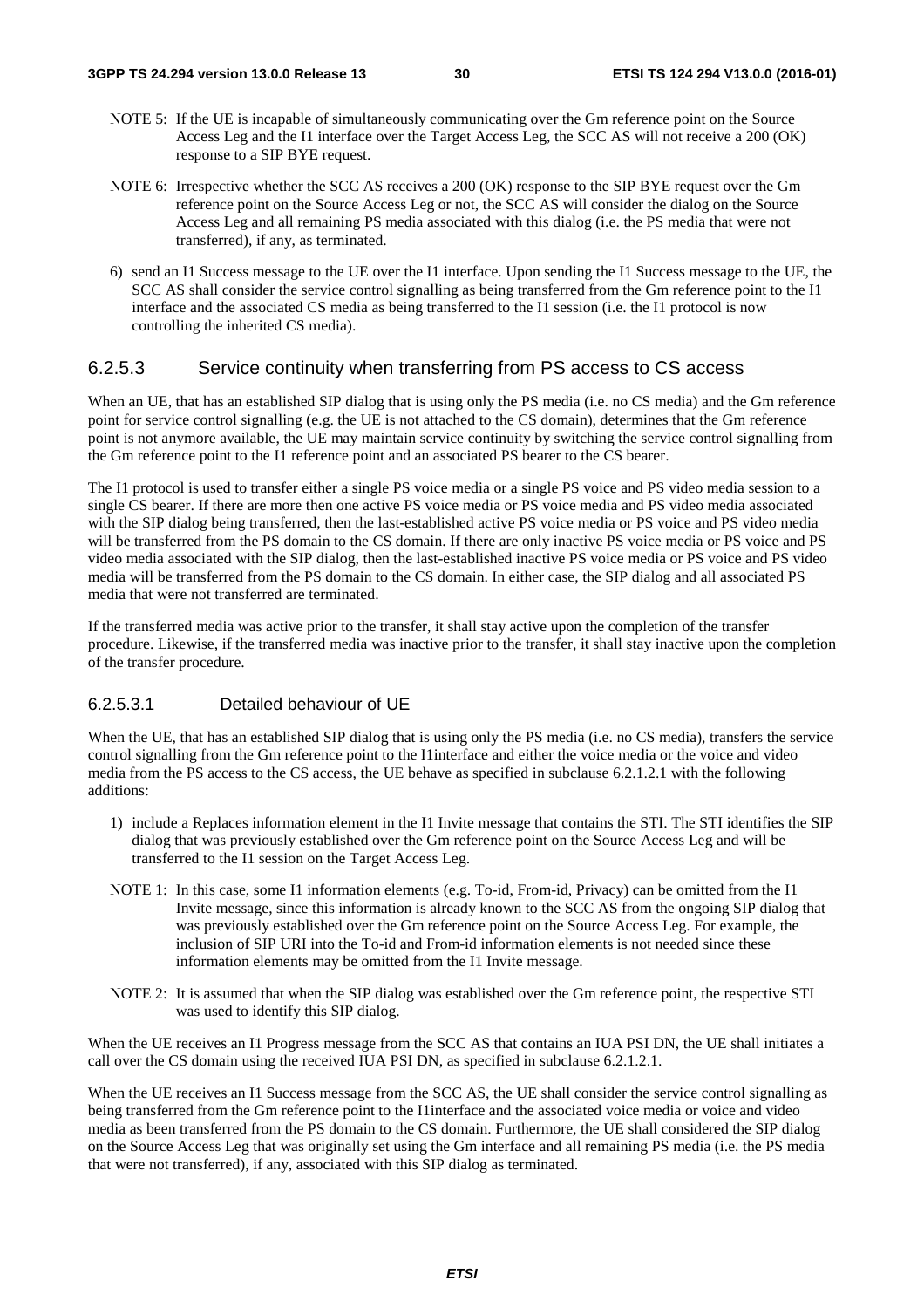- NOTE 3: If the UE is incapable of simultaneously communicating over the Gm reference point on the Source Access Leg and the I1 interface over the Target Access Leg, the UE will not receive a SIP BYE request from the SCC AS over the Source Access Leg.
- NOTE 4: Irrespective whether the UE receives a SIP BYE request over the Gm reference on the Source Access Leg or not, the UE will consider the dialog on the Source Access Leg and all remaining PS media associated with this SIP dialog that were not transferred, if any, as terminated.

# 6.2.5.3.2 Detailed behaviour of SCC AS

If the SCC AS that supports the I1 protocol receives an initial I1 Invite message with a Replaces information element that contains a STI, the SCC AS shall use the STI to identify an existing SIP dialog that was previously established using the Gm reference point on the Source Access Leg and will be replaced with the I1 session on the Target Access Leg. If the identified SIP dialog on the Source Access Leg is currently using only PS media, the SCC AS shall behave as specified in subclause 6.2.1.3.1 with the following addition:

- 1) interpret the received I1 Invite message containing the Replaces information element as request for service control transfer from Gm reference point on the Source Access Leg to the I1 interface on the Target Access Leg;
- 2) correlate the I1 Invite message to an existing SIP dialog (and is using only PS bearers), based on the STI received in the Replaces information element, and select a PS bearer that is using either a voice media or voice and video media and that will be transferred to the CS bearer;
- NOTE 1: If there are more then one active PS voice media or PS voice media and video media associated with the SIP dialog, the SCC AS selects the last-established active PS voice media or PS voice and video media. If there are only inactive PS voice media or PS voice and video media associated with the SIP dialog, then the SCC AS selects the last-established inactive PS voice media or PS voice and video media.
- 3) send the I1 Progress message towards the originating UE that includes an allocated SCC AS PSI DN, as specified in subclause 6.2.1.3.1;

Upon receiving the initial SIP INVITE request from the CS domain, the SCC AS shall updates the Remote Leg by sending an SIP re-INVITE request toward the remote UE that include an SDP offer. The SDP offer included in the SIP re-INVITE request sent toward the the remote UE specifies which media is being transferred to the CS domain, and which PS media, if any, are being terminated. When generating the SDP offer towards the remote UE, the SCC AS shall use the information received in the SDP offer in the SIP INVITE request received from the CS domain and terminates all the PS bearers that have not been transferred to the CS domain, as per standard SIP procedures.

Upon receiving a SIP 200 (OK) response from the remote UE that contains an SDP answer, the SCC AS shall send the SIP 200 (OK) response towards the CS domain that includes a SDP answer. The SDP answer sent towards the CS domain contains the media information that pertains to the voice media or voice and video that has been received in the SDP answer from the remote UE and is being transferred to the CS domain.

Upon receving a SIP ACK request from the CS domain, the SCC AS shall send a SIP ACK tovard the remote UE, and:

- release the SIP dialog on the Source Access Leg by sending a SIP BYE request via the SIP dialog over the Gm reference point on the Source Access Leg, if the SIP dialog is still active; and
- send an I1 Success message toward the UE over the I1 interface.
- NOTE 2: The SIP dialog may have been released by the IMS core network as specified in 3GPP TS 24.229 [12], subclause 5.2.8.1.2.

Upon sending the I1 Success message to the UE, the SCC AS shall consider the service control signalling as being transferred from the Gm interface to the I1interface and the associated CS media as being transferred to the I1 session (i.e. the I1 protocol is now controlling the transferred CS media).

- NOTE 3: If the UE is incapable of simultaneously communicating over the Gm reference point on the Source Access Leg and the I1 interface over the Target Access Leg, the SCC AS will not receive a 200 (OK) response to the SIP BYE request from the UE.
- NOTE 4: Irrespective whether the SCC AS receives a 200 (OK) response to the SIP BYE request over the Gm reference point on the Source Access Leg or not, the SCC AS will consider the dialog on the Source Access Leg and all non-transferred PS media associated with this dialog, if any, as terminated.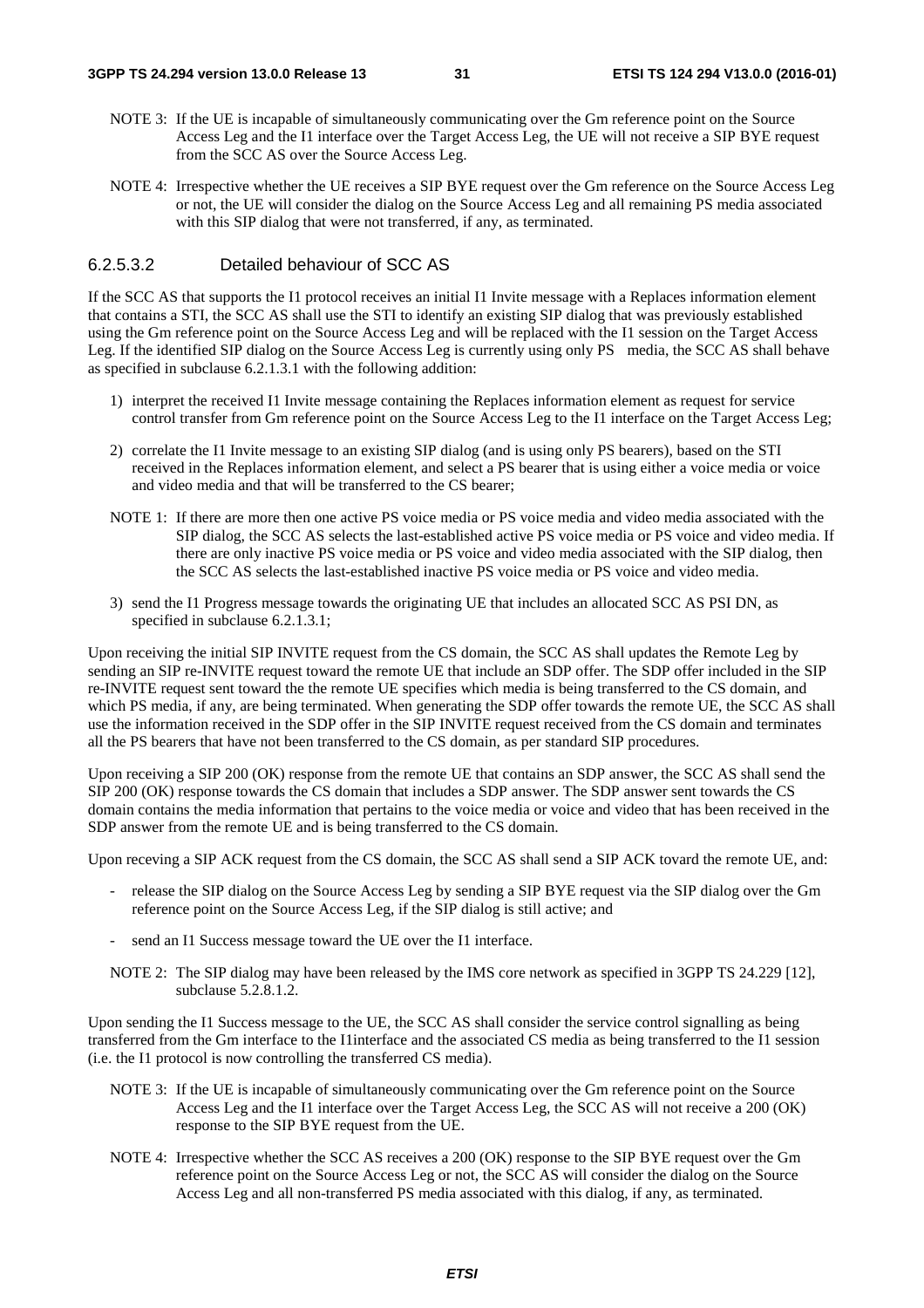#### 6.2.5.3.3 P-CSCF releasing the source access leg during transferring from PS access to CS access

When SCC AS receives a SIP BYE request on the Source Access Leg with the Reason header field containing a SIP 503 (Service Unavailable) response code then:

- if the SCC AS receives an I1 Invite message within a time defined by the operator policy after the SIP BYE request reception, then the SCC AS shall not initiate release of the dialog toward the the remote UE; and
- if the SCC AS does not receive a I1 Invite message within a time defined by the operator policy after the SIP BYE request reception then the SCC AS shall initiate release of the dialog toward the the remote UE.
- NOTE: 8 seconds is an appropriate value for the operator policy.

# 6.2.5.5 Service continuity after transferring multiple calls from PS access to CS access using SRVCC

#### 6.2.5.5.1 General

The ICS UE, that has previously used the Gm reference point to establish multiple active or held calls that are currently using a single CS bearer as a result of completion of SRVCC procedure, shall transfer the service control signalling from the Gm reference point to the I1 interface for each call while retaining the existing single CS bearer.

### 6.2.5.5.2 Detailed behaviour of ICS UE

The ICS UE shall follow the procedures as specified in subclause 6.2.5.2.1 for each call.

# 6.2.5.5.3 Detailed behaviour of SCC AS

The SCC AS shall follow the procedures as specified in subclause 6.2.5.2.2 for each call.

# 6.2.6 Assignment of single CS bearer to I1 sessions

# 6.2.6.1 General

When the ICS UE wants to set up a new call using the I1 protocol, and if there is an existing CS bearer leg (i.e. between the ICS UE the MSC/MGCF) that has been previously establish either by the ICS UE or the SCC AS, and there are no active I1 sessions using the existing CS bearer leg (all I1 sessions using the existing CS bearer leg are on hold), the ICS UE can use the existing CS bearer leg for the new call. Likewise, for the incoming call destined for the serving ICS UE, the SCC AS can indicate to the ICS UE to use an existing CS bearer leg for the ICS UE terminated call, if there are no active I1 sessions using the existing CS bearer leg (all I1 sessions associated with the existing CS bearer leg are on hold). In either case, once the new I1 session is set up, the existing CS bearer leg (i.e. between the ICS UE the MSC/MGCF) will be concatenated with a new IP bearer leg to form an end-to-end connection for media for the new call between the ISC ICS UE and the remote endpoint.

When either ICS UE or the SCC AS initiate the set up of an I1 session that will use an existing CS bearer leg (i.e. between the ICS UE the MSC/MGCF) for media, it is assumed that there is a single existing CS bearer leg between the ICS UE and the MSC/MGCF. Hence, neither the ICS UE nor the SCC AS will have to explicitly specify which existing CS bearer leg will be used for the call. The ICS UE and the SCC AS implicitly assume that the single existing CS bearer leg is used for the new call being set up. When a call that was on hold is resumed, the SCC AS ensure that the respective end-to-end connection for media associated with the resumed call is also restored, i.e. the existing CS bearer leg is re-allocated to the resumed call and re-concatenated to the IP leg associated with the resumed call.

# 6.2.6.2 Originating call behaviour

### 6.2.6.2.1 Detailed behaviour of ICS UE

Prior to initiating the establishment of a new I1 session as described in this subclause, the ICS UE ensures that there is only one existing CS bearer leg between the ICS UE and the MSC/MGCF. If there is either none or more than one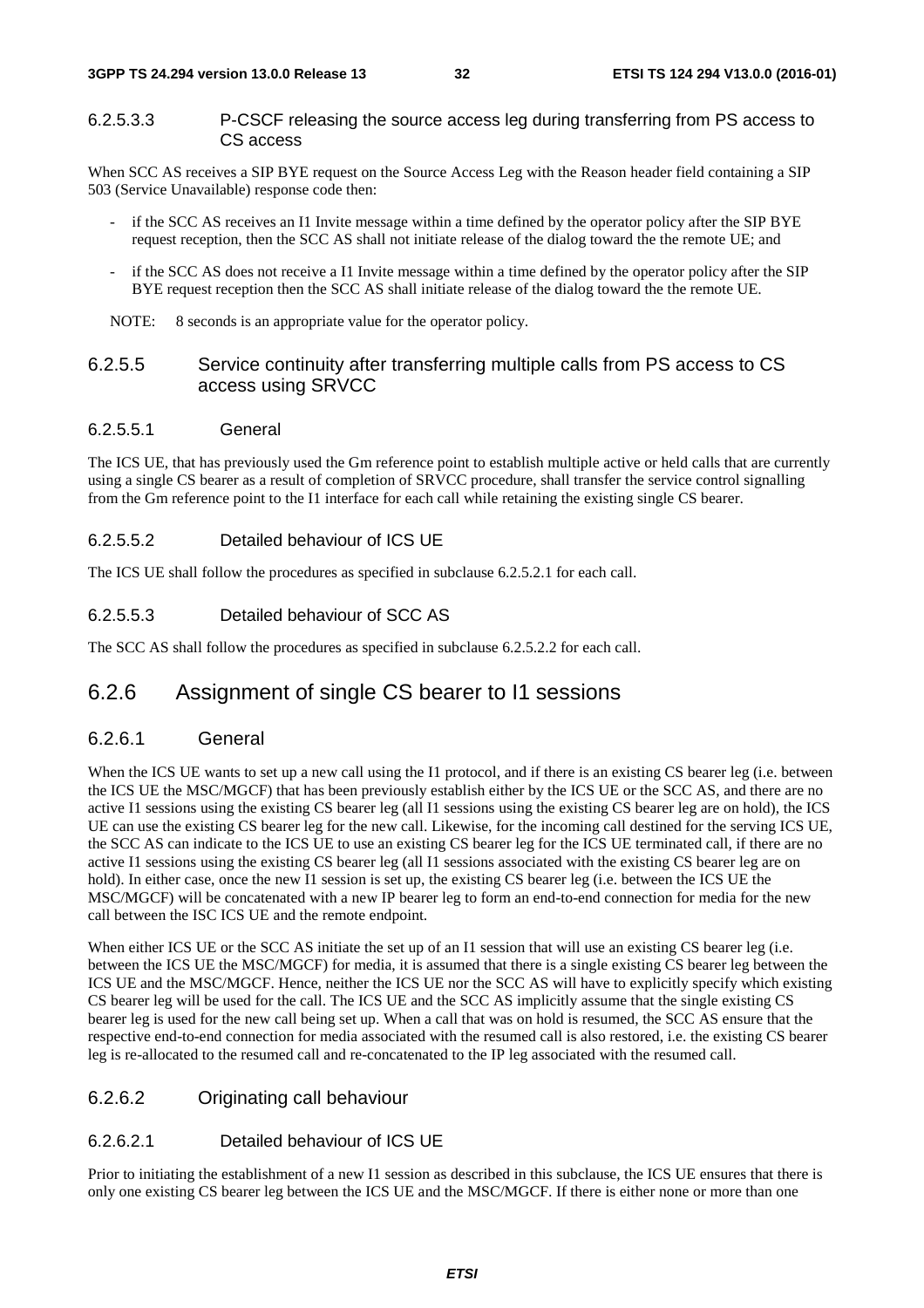existing CS bearer leg between the ICS UE and the MSC/MGCF, the ICS UE shall not initiate the establishment of an I1 session as described in this subclause.

When the ICS UE wants to establish a new I1 session that uses an existing CS bearer leg between the ICS UE and the MSC/MGCF, the ICS UE shall send an I1 Invite message toward the SCC AS, and populate the I1 Invite message as specified in subclause 6.2.1.2.1.2 with the following additions:

1) set the Reason in the I1 Invite message to value hex "003", as specified in table 7.3.1. This value indicates to the SCC AS that the existing CS bearer leg will be used for this call.

If the ICS UE receiving an I1 Progress message with Progress reason set to Call progressing from the SCC AS, the ICS UE shall behave as specified in subclause 6.2.1.2.1.3 with the following addition:

- 1) ignore the SCC AS PSI DN, if included in the I1 Progress message with Progress reason set to Call progressing received from the SCC AS, i.e. the ICS UE shall not initiate a call toward the CS domain.
- NOTE 1: The ICS UE will not initiates the call setup over the CS domain for the purpose of setting up a new CS bearer leg, since the existing CS bearer leg will be used for the call being established.

When the ICS UE receives an I1 Progress message with Progress reason set to 180 the ICS UE shall:

1) provide an alerting indication to the user.

NOTE 2: If in-band alerting is not provided via the CS bearer, the ICS UE will provide local alerting.

When the ICS UE receives an I1 Success message from the SCC AS, the ICS UE shall behave as specified in subclause 6.2.1.2.1.5 with the following addition:

- 1) the ICS UE shall not expect to receive a CONNECT message from the CS domain as specified in 3GPP TS 24.008 [3] since it did not send a SETUP message toward the CS domain; and
- 2) consider the I1 session as being established and the existing CS call leg as being assigned to this I1 session.

## 6.2.6.2.2 Detailed behaviour of SCC AS

Prior to initiating the establishment of an I1 session as described in this subclause, the SCC AS shall insure that there is only one existing CS bearer leg between the ICS UE and the MSC/MGCF. If the SCC AS receives an I1 Invite message from the ICS UE that includes a Bearer information element that contains a Reason field set to value hex "003", as specified in table 7.3.1, and if there is either none or more than one existing CS bearer leg between the ICS UE and the MSC/MGCF, the SCC AS shall reject the request for the I1 session establishment.

If a new call request destined for the ICS UE arrives at the SCC AS during the establishment of an I1 session as described in this subclause, the SCC AS shall reject this request by immediately responding with a busy indication to the new incoming call.

If the SCC AS receives an initial I1 Invite message with the Reason set to value hex "003", as specified in table 7.3.1 that indicates to the SCC AS that the existing CS bearer leg will be used for this call, and there is only one existing CS bearer leg between the ICS UE and the MSC/MGCF, the SCC AS shall behave as specified in subclause 6.2.1.3.1.2 with the following addition:

1) interpret the received I1 Invite message with the Reason set to value hex "003" as a request to use the existing CS bearer leg when setting up an end-to-end connection for media toward the called user.

The SCC AS may send the I1 Progress message with Progress reason set to Call progressing towards the originating ICS UE. If the SCC AS sends the I1 progress message toward the originating ICS UE, the SCC AS shall populate the I1 Progress message with Progress reason set to Call progressing as specified in subclause 6.2.1.3.1.3 with the following addition:

- 1) the SCC AS shall not include the SCC-AS-id information element that contains an allocated SCC AS PSI DN in the I1 Progress message with Progress reason set to Call progressing.
- NOTE 1: The reason for sending the I1 Progress message with Progress reason set to Call progressing, is to increase the retransmissions timer at the ICS UE, if an unreliable transport-layer connection is used (see subclause 7.5.3.2.1.1.2).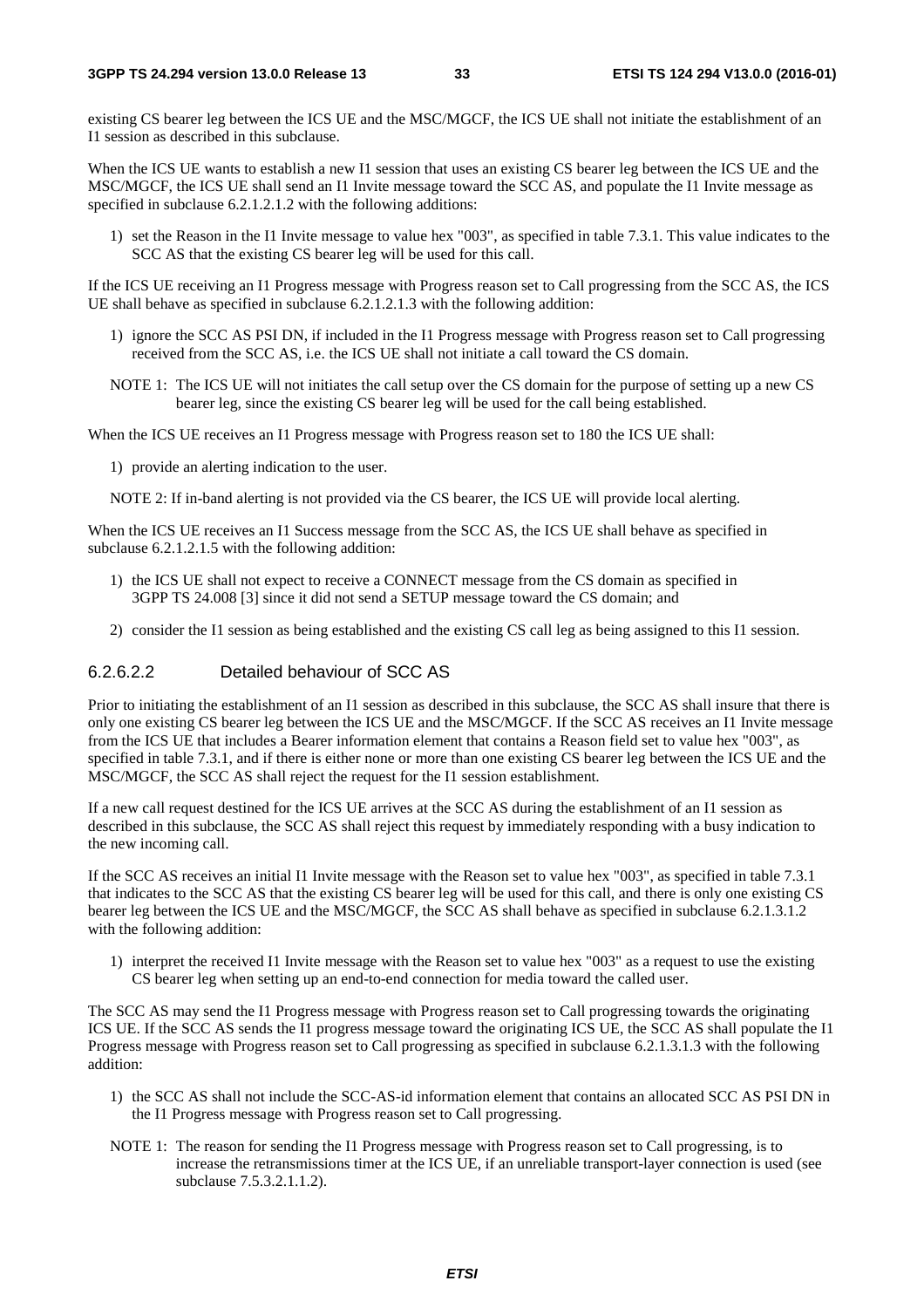Subsequently, the SCC AS shall:

- 1) send a SIP re-INVITE request toward the CS domain (i.e. the MGCF) that does not contain an SDP offer; and
- 2) upon receiving a SDP offer from the CS domain (in the response to the SIP re-INVITE request), send an initial SIP INVITE request toward the the remote UE. The SDP offer included in the SIP INVITE request sent toward the the remote UE contains the information in the SDP offer received from the CS domain.

Upon receiving the SIP 180 (Ringing) response from the remote UE, the SCC AS shall send an I1 Progress message with Progress reason set to 180 towards the originating UE, as specified in subclause 6.2.1.3.1.4 with the following addition:

1) if this is the first I1 Progress message (i.e. the SCC AS did not previously sent an I1 Progress message with Progress reason set to Call progressing), the SCC AS shall also include (in the I1 Progress message with Progress reason set to 180) all information elements as specified in subclause 6.2.1.3.1.3, except the SCC AS PSI DN.

Upon receiving a SIP 200 (OK) response from the remote UE, the SCC AS shall:

- 1) send the SIP ACK request towards the CS domain that includes a SDP answer received from the remote UE. The SDP answer sent towards the CS domain contains the media information that has been received in the SDP answer from the remote UE; and
- 2) send an I1 Success message toward the ICS UE over the I1 interface as specified in the subclause 6.2.1.3.1.5, and a SIP ACK toward the remote UE.

#### 6.2.6.3 Terminating call behaviour

# 6.2.6.3.1 Detailed behaviour of ICS UE

Prior to accepting a request for an I1 session as described in this subclause, the ICS UE ensures that there is only one existing CS bearer leg between the ICS UE and the MSC/MGCF. If there is either none or more than one existing CS bearer leg between the ICS UE and the MSC/MGCF, the ICS UE shall reject the request for the I1 session establishment.

If the ICS UE receives an initial I1 Invite message with the Reason set to value hex "003", as specified in table 7.3.1 that indicates to the ICS UE that the existing CS bearer leg will be used for this call, and there is only one existing CS bearer leg between the ICS UE and the MSC/MGCF, the ICS UE shall behave as specified in subclause 6.2.1.2.2 with the following addition:

- 1) interpret the received I1 Invite message with the Reason set to value hex "003" as a request to use the existing CS bearer leg for this call; and
- 2) ignore the SCC AS PSI DN, if included in the I1 Invite message received from the SCC AS, i.e. the ICS UE shall not initiate a call toward the CS domain.
- NOTE 1: The ICS UE will not initiates the call setup toward the CS domain for the purpose of setting up a new CS bearer leg, since the existing CS bearer leg will be used for the call being established.

Subsequently, the ICS UE shall allert the user and generate an I1 Progress message with Progress reason set to 180 and send it towards the SCC AS, as specified in subclause 6.2.1.2.2.

If the user accepts the call, the ICS UE shall generate an I1 Success message and send it towards the SCC AS, as specified in subclause 6.2.1.2.2.

#### 6.2.6.3.2 Detailed behaviour of SCC AS

Prior to initiating the establishment of an I1 session toward the ICS UE as described in this subclause, the SCC AS ensures that there is only one existing CS bearer leg between the ICS UE and the MSC/MGCF. If there is either none or more than one existing CS bearer leg between the ICS UE and the MSC/MGCF, the SCC AS shall not initiate the establishment of an I1 session toward the ICS UE as described in this subclause.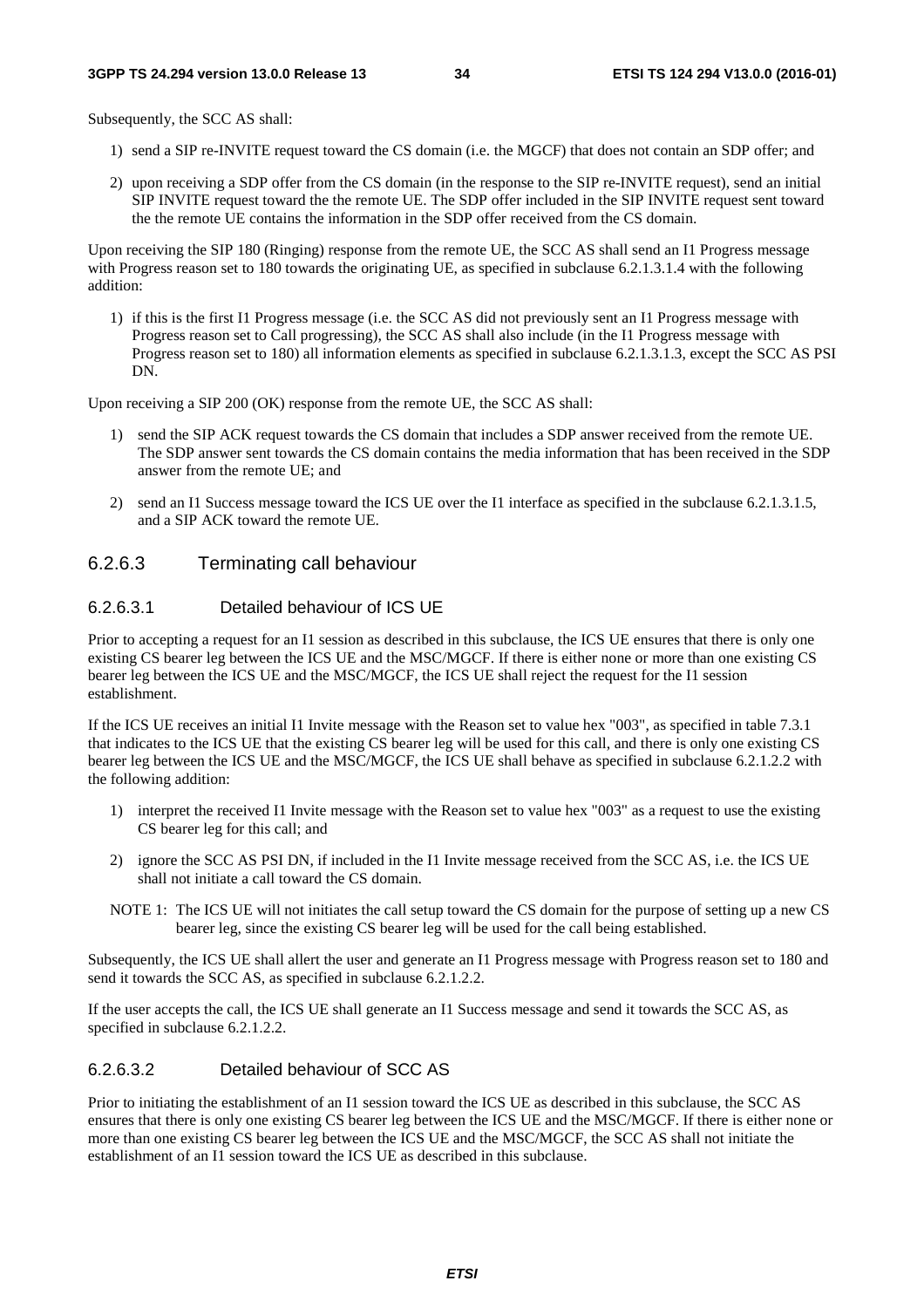If a new call request destined for the ICS UE arrives at the SCC AS during the establishment of an I1 session as described in this subclause, the SCC AS shall reject this request by immediately responding with a busy indication to the new incoming call.

When the SCC AS, upon receiving an initial SIP INVITE request from the remote UE destined for the served ICS UE, wants to establish a new I1 session toward the ICS UE that uses an existing CS bearer leg between the ICS UE and the MSC/MGCF, the SCC AS shall send an I1 Invite message toward the ICS UE. The SCC AS shall populate the I1 Invite message as specified in subclause 6.2.1.2.23.2.1 with the following additions:

- 1) set the Reason in the I1 Invite message to value hex "003", as specified in table 7.3.1. This value indicates to the ICS UE that the existing CS bearer leg will be used for this call;
- 2) not include the SCC-AS-id information element that contains an allocated SCC AS PSI DN in the I1 Invite message; and
- 3) send a SIP re-INVITE request toward the CS domain (i.e. MSC/MGCF) that contains an SDP offer received in a SIP INVITE request from remote UE.

When the SCC AS received an I1 Progress with Progress reason set to 180 from the UE, the SCC AS shall send a SIP 180 (Ringing) response to the remote UE.

When the SCC AS receives SIP 200 (OK) response from the CS domain that contains an SDP answer and an I1 Success message from the ICS UE, the SCC AS shall send a SIP 200 (OK) response to the remote UE that contains an SDP answer received from the CS domain. At this stage the SCC AS considers the I1 session as being established and an end-to-end bearer being set up (i.e. the CS call leg as being assigned to this I1 session).

# 6.3 Supplementary services control procedures

# 6.3.0 Introduction

The I1 protocol provides a method for a UE and SCC AS to control supplementary services the following ways:

- 1) Once the UE invokes a mid-call supplementary service from the MSC (via the CS bearer leg) using existing the CS procedures for a call that was previously established without using either the Gm or the I1 interfaces, then for all subsequent calls the UE and SCC AS shall invoke the mid-call supplementary services from the MSC (via the bearer leg) using existing the CS procedures, until all calls have been cleared.
- 2) Once the UE and the SCC AS invoke a mid-call supplementary service using the I1 protocol for a call that was previously established via the CS bearer leg without using either the Gm or the I1 interfaces, and the I1 call control is maintained (the control is not transferred to Gm interface), then for all subsequent calls that are established without using either the Gm or the I1 interfaces, the UE and SCC AS shall invoke the mid-call supplementary services using the I1 protocol, until all calls have been cleared.
- 3) If an existing call was previously established via the CS bearer leg using the I1 interface and call control is via the I1 interface, the UE and SCC AS shall then mid-call supplementary service shall be invoked using I1 protocol.
- 4) If the UE and the SCC AS invoke a mid-call supplementary service for a call that was established via the CS bearer leg using the Gm reference point, and if (due to service continuity procedures) the call control is transferred to the I1 control, then the I1 protocol may be used to provide subsequent mid-call supplementary services for this call (e.g. a voice call that was placed on hold using Gm interface may be resumed using the I1 interface).
- 5) If the UE and the SCC AS invoke a mid-call supplementary service using the I1 protocol, and if (due to service continuity procedures) the call control is transferred to the Gm interface, then the Gm interface may be used to provide subsequent mid-call supplementary services for this call (e.g. a voice call that was placed on hold using the I1 protocol may be resumed using the I1 interface).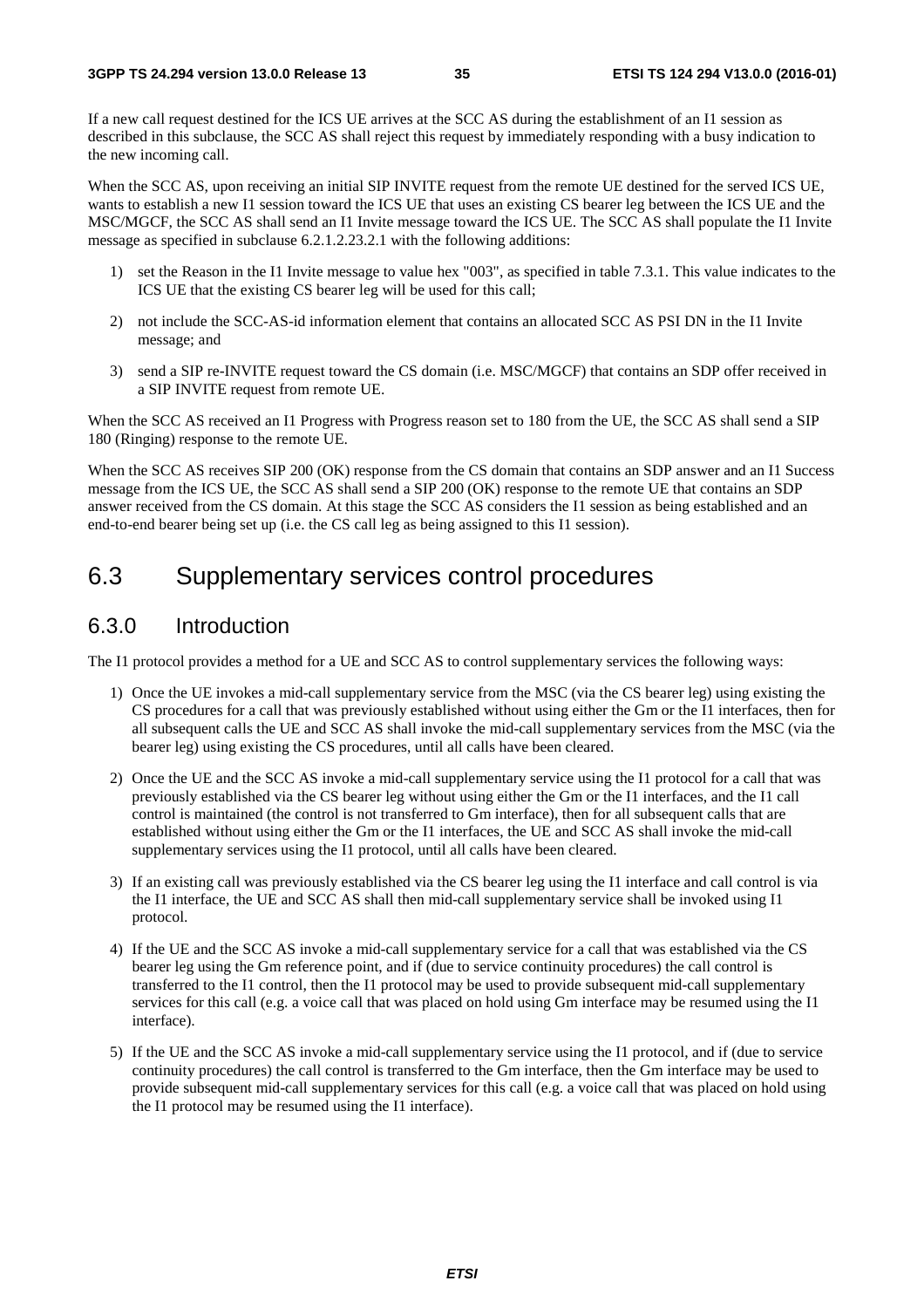# 6.3.1 Line ID Services (OIP, OIR, TIP, TIR)

# 6.3.1.1 Originating Identity Presentation (OIP)

The procedures in subclause 6.2.1.2.1 apply. The From-id information element is used to present the originating identity.

# 6.3.1.2 Originating Identity Restriction (OIR)

The procedures in subclause 6.2.1.2.1 apply with following addition:

1) a Privacy information element that indicates the ICS UE wants to restrict the presentation of the originating identity.

# 6.3.1.3 Terminating Identity Presentation (TIP)

The procedures of sending an I1 Success message towards the orginating UE in subclause 6.2.1.3.1 apply with following addition:

1) a To-id information element that includes either a SIP URI or an E.164 number, and will be used to present the terminating identity.

### 6.3.1.4 Terminating Identity Restriction (TIP)

The procedures of sending an I1 Success message towards the orginating UE in subclause 6.2.1.3.1 apply without a Toid information element.

# 6.3.2 Communication diversion services (CDIV)

# 6.3.2.1 Communication Forwarding Unconditional (CFU)

No specific I1 related messages.

# 6.3.2.2 Communication Forwarding on Not Logged-in (CFNL)

No specific I1 related messages.

# 6.3.2.3 Communication Forwarding Busy (CFB)

If the ICS UE receives an I1 Invite message from the SCC AS, and the UE determines that the user is busy, the ICS UE shall:

- 1) generate an I1 Failure message that includes:
	- a) a Message Type set to indicate that this is an I1 Failure message;
	- b) a new value in the Call-Identifier (Part-1) subfield, as specified in subclause 7.2.2. The Call-Identifier will uniquely identify this I1 session between the ICS UE and the SCC AS;
- NOTE 1: A new value in the Call-Identifier (Part-1) subfield is inserted only if this is the first I1 message sent to the SCC AS. Otherwise the previously set Call-Identifier value is used.
	- c) increment the stored message sequence value, store it, and include it in the Sequence-ID; and
	- d) set the Error-Code information element to 486; and
- 2) send the I1 Failure message towards the SCC AS over the transport layer connection over which the I1 Invite message was received.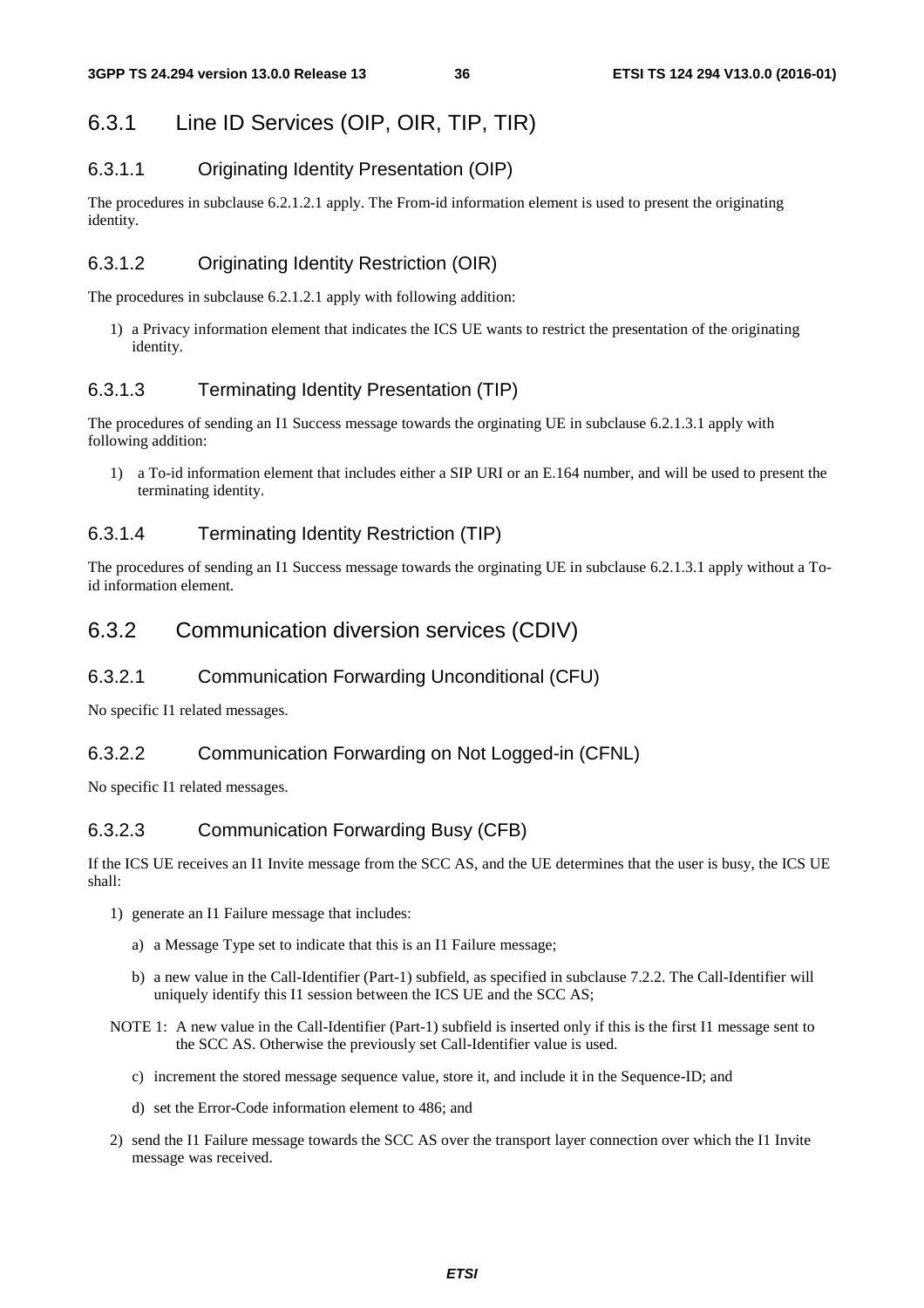## 6.3.2.4 Communication Forwarding No Reply (CFNR)

No specific I1 related messages.

## 6.3.2.5 Communication Forwarding on Subscriber Not Reachable (CFNRc)

If the ICS UE receives an I1 Invite message from the SCC AS, and the UE determines that the user is busy, the ICS UE shall:

- 1) generate an I1 Failure message that includes:
	- a) a Message Type set to indicate that this is an I1 Failure message;
	- b) a new value in the Call-Identifier (Part-1) subfield, as specified in subclause 7.2.2. The Call-Identifier will uniquely identify this I1 session between the ICS UE and the SCC AS;
- NOTE 1: A new value in the Call-Identifier (Part-1) subfield is inserted only if this is the first I1 message sent to the SCC AS. Otherwise the previously set Call-Identifier value is used.
	- c) increment the stored message sequence value, store it, and include it in the Sequence-ID; and
	- d) set the Error-Code information element to 480; and
- 2) send the I1 Failure message towards the SCC AS over the transport layer connection over which the I1 Invite message was received.

### 6.3.2.6 Communication Deflection (CD)

If the ICS UE receives an I1 Invite message from the SCC AS, and the UE determines that deflect the call, the ICS UE shall:

- 1) generate an I1 Redirection message that includes:
	- a) a Message Type set to indicate that this is an I1 Failure message;
	- b) a new value in the Call-Identifier (Part-1) subfield, as specified in subclause 7.2.2. The Call-Identifier will uniquely identify this I1 session between the ICS UE and the SCC AS;
- NOTE 1: A new value in the Call-Identifier (Part-1) subfield is inserted only if this is the first I1 message sent to the SCC AS. Otherwise the previously set Call-Identifier value is used.
	- c) increment the stored message sequence value, store it, and include it in the Sequence-ID; and
	- d) To-id information element set to either a SIP URI or an E.164 of the C-party identity; and
- 2) send the I1 Redirection message towards the SCC AS over the transport layer connection over which the I1 Invite message was received.

#### 6.3.2.7 Communication Diversion Notification (CDIVN)

If the SCC AS wants to notify the ICS UE that the call was diverted, the SCC AS shall:

- 1) generate an I1 Notify message that includes:
	- a) a Message Type set to indicate that this is an I1 Notify message;
	- b) increment the stored message sequence value, store it, and include it in the Sequence-ID; and
	- c) a Mid-call information element that indicates that the call was diverted; and
- 2) send the I1 Notity message towards the ICS UE over the transport layer connection over which other I1 message was received.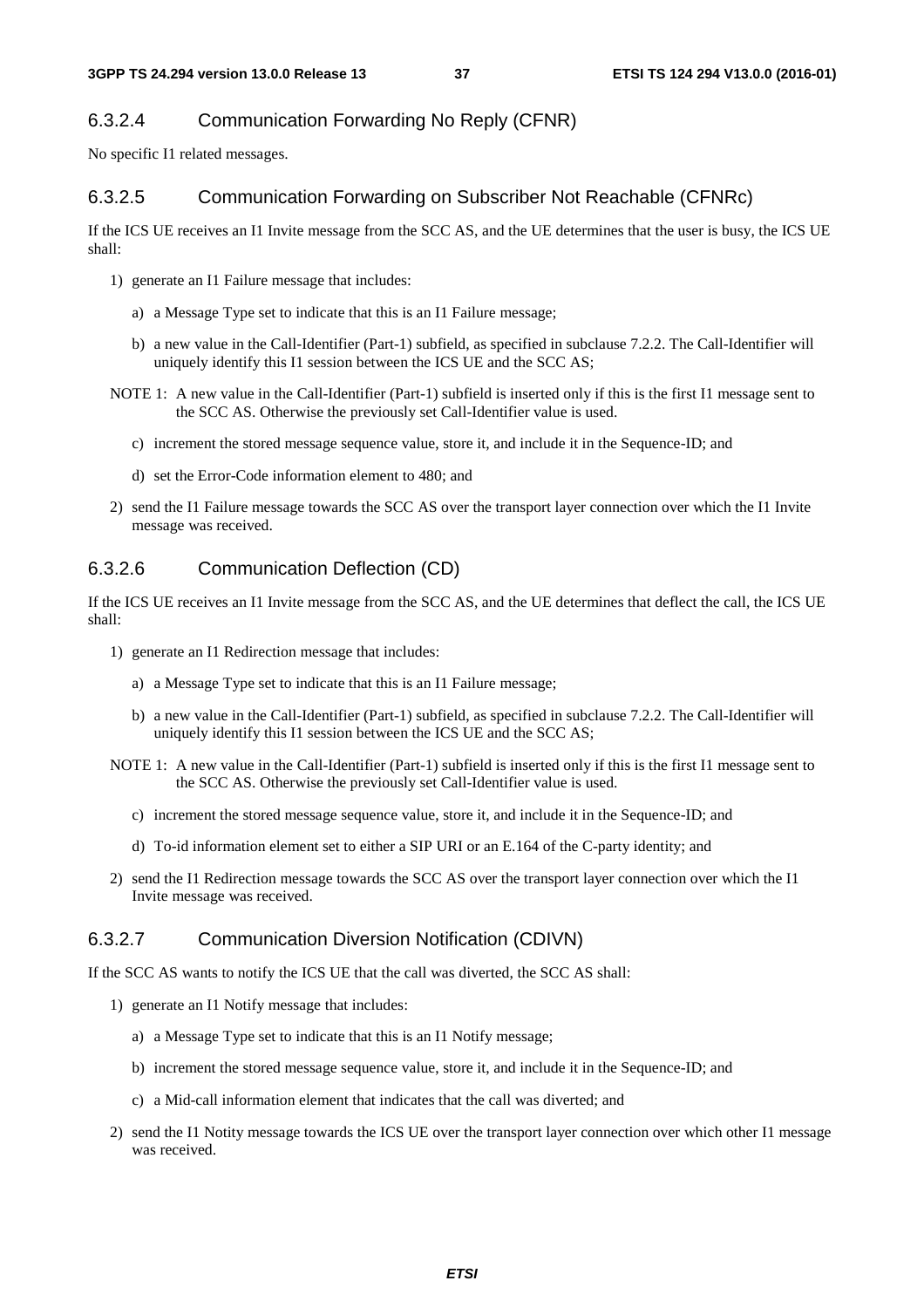# 6.3.3 Communication Barring

No specific I1 related messages.

# 6.3.4 Communication Hold (HOLD)/Resume

## 6.3.4.1 Actions at the ICS UE

When the ICS UE wants to hold/resume an I1 session using an I1 reference point, the UE shall:

- 1) generate an I1 Mid call Request message that includes:
	- a) a Message Type set to the value that indicates that this is an I1 Mid call Request message, as specified in table 7.3.1;
	- b) increment the stored message sequence value, store it, and include it in the Sequence-ID field; and
	- c) set the Mid-call information element that indicates the ICS UE wants to either hold or resume the I1 session as specified in table 7.4.2.12.1; and
- 2) forward the I1 Mid call Request message toward the SCC AS.

Upon receiving an I1 Success message from the SCC AS, the ICS UE shall consider that the I1 session has been either placed on hold or resumed, as requested.

If the ICS UE receiving an I1Mid call Request message with the Mid-call infromation element, that indicates that the I1 session was either placed on hold or resumed, the ICS UE shall:

- 1) store the information received in the I1 Mid call Request message;
- 2) generate an I1 Success message containing the following information:
	- a) a Message type field set to the value that indicates that is an I1 Success message;
	- b) the stored Call-ID header value;
	- c) add one to the stored Sequence-ID field value. Store it, and include it in the Sequence-ID header value; and
- 3) send the I1 Success message towards the SCC AS over the transport layer connection over which the I1 Mid Call Request message was received.

### 6.3.4.2 Actions at the SCC AS

Upon receiving an I1Mid call Request message with a Mid-call infromation element, that indicates the I1 session to be either held or resumed, from the ICS UE via the I1 reference point, the SCC AS shall:

- 1) store the information received in the I1 Mid call Request message;
- 2) perform the standard SIP procedures toward the far end and the MGCF in order to either inactive or active the RTP media.

Upon remote UE accepting the inactivation or activation of the RTP media, the SCC AS shall:

- 1) generate an I1 Success message containing the following information:
	- a) a Message type field set to the value that indicates that is an I1 Success message;
	- b) the stored Call-ID header value;
	- c) add one to the stored Sequence-ID field value. Store it, and include it in the Sequence-ID header value; and
- 2) send the I1 Success message towards the originating ICS UE over the transport layer connection over which the I1 Mid Call Request message was received.

When the SCC AS wants to hold/resume an I1 session using an I1 reference point, the SCC AS shall: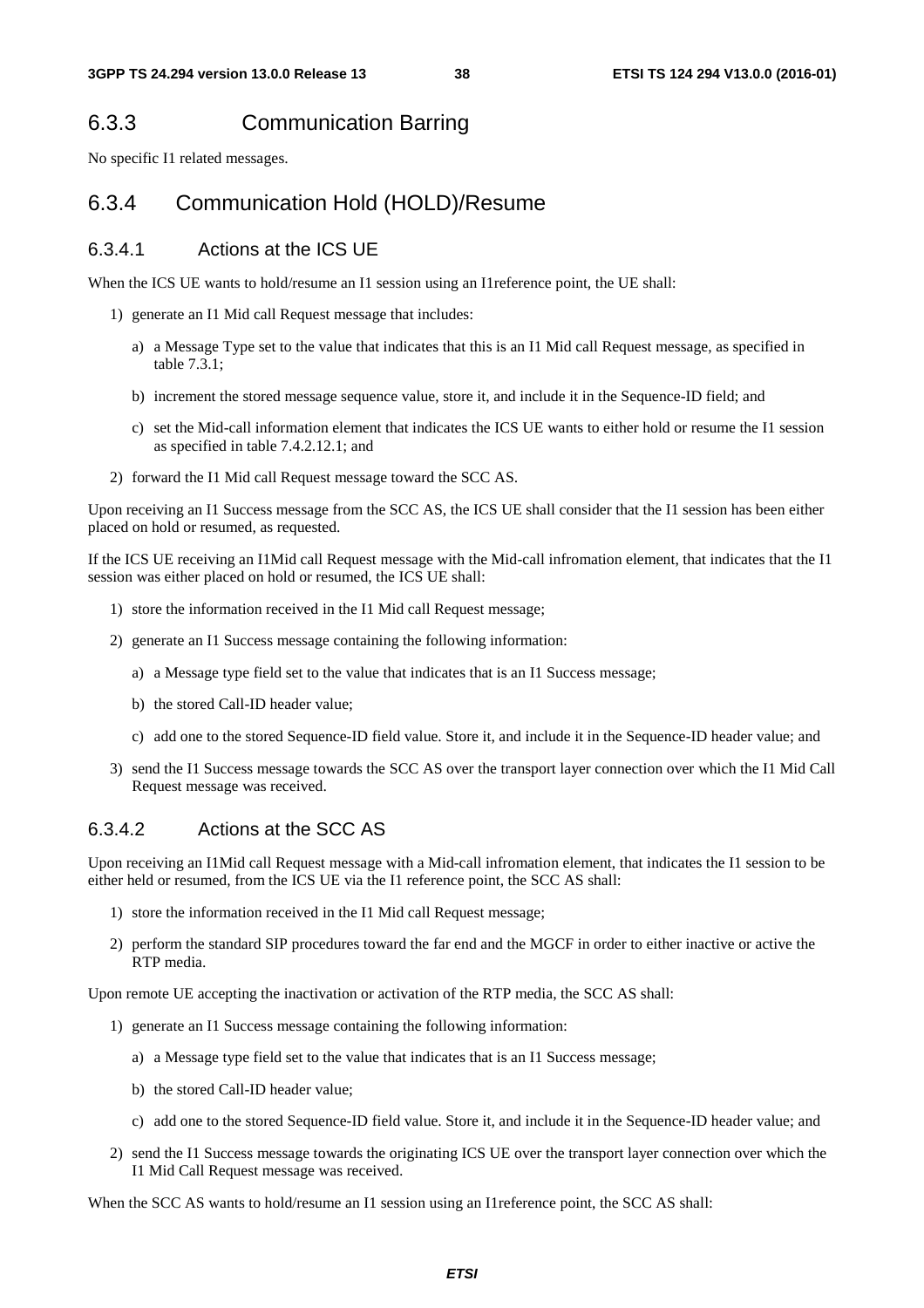- 1) inactivating or activating the RTP media by performing the standard SIP procedures toward the far end and the MGCF);
- 2) generate an I1 Mid call Request message that includes:
	- a) a Message Type set to the value that indicates that this is an I1 Mid call Request message, as specified in table 7.3.1;
	- b) increment the stored message sequence value, store it, and include it in the Sequence-ID field; and
	- c) set the Mid-call information element that indicates the I1 session was either placed on hold or resumed;
- 3) forward the I1 Mid call Request message toward the ICS UE.

Upon receiving an I1 Success message from the ICS UE, the SCC AS shall consider that the I1 session has been either placed on hold or resumed, as requested.

# 6.3.5 Consultative Explicit Communication Transfer

### 6.3.5.1 Actions at the ICS UE

When ICS UE A is playing the role of transfer, the ICS UE shall:

- 1) generate an I1 Refer message that includes:
	- a) a Message Type set to indicates that this is an I1 Refer message;
	- b) increment the stored message sequence value, store it, and include it in the Sequence-ID; and
	- c) a Refer-to information element that includes either a SIP URI or an E.164 number that contains the identity of the transferred to party; and
- 2) forward the I1 Refer message toward the SCC AS.

When the ICS UE receives an I1 Success message, the UE shall:

- 1) verify if a I1 session exists for the received Call-Identifier value;
- 2) verify if a the message is in sequence according to the message sequence number value contained in the Sequence-ID information element; and
- 3) consider the Refer request as successful.

When the ICS UE receives an I1 BYE message, the UE shall:

- 1) verify if a I1 session exists for the received Call-Identifier value;
- 2) verify if a the message is in sequence according to the message sequence number value contained in the Sequence-ID information element; and
- 3) release the session as defined in subclause 6.2.3.2.

### 6.3.5.2 Actions at the SCC AS

Upon receiving an I1Refer request message with a Refer-to informtion element indicating this is a refer invitation from the ICS UE via the I1 reference point, the SCC AS shall continue session establishment towards the referred to party as identified in the Refer-to information element as specified in 3GPP TS 24.173 [18].

Upon receiving a SIP 200 OK response from the referred to party, the SCC AS shall:

- 1). generate an I1 Success message containing the following information:
	- a) a Message Type set to indicate that is an I1 Success message; and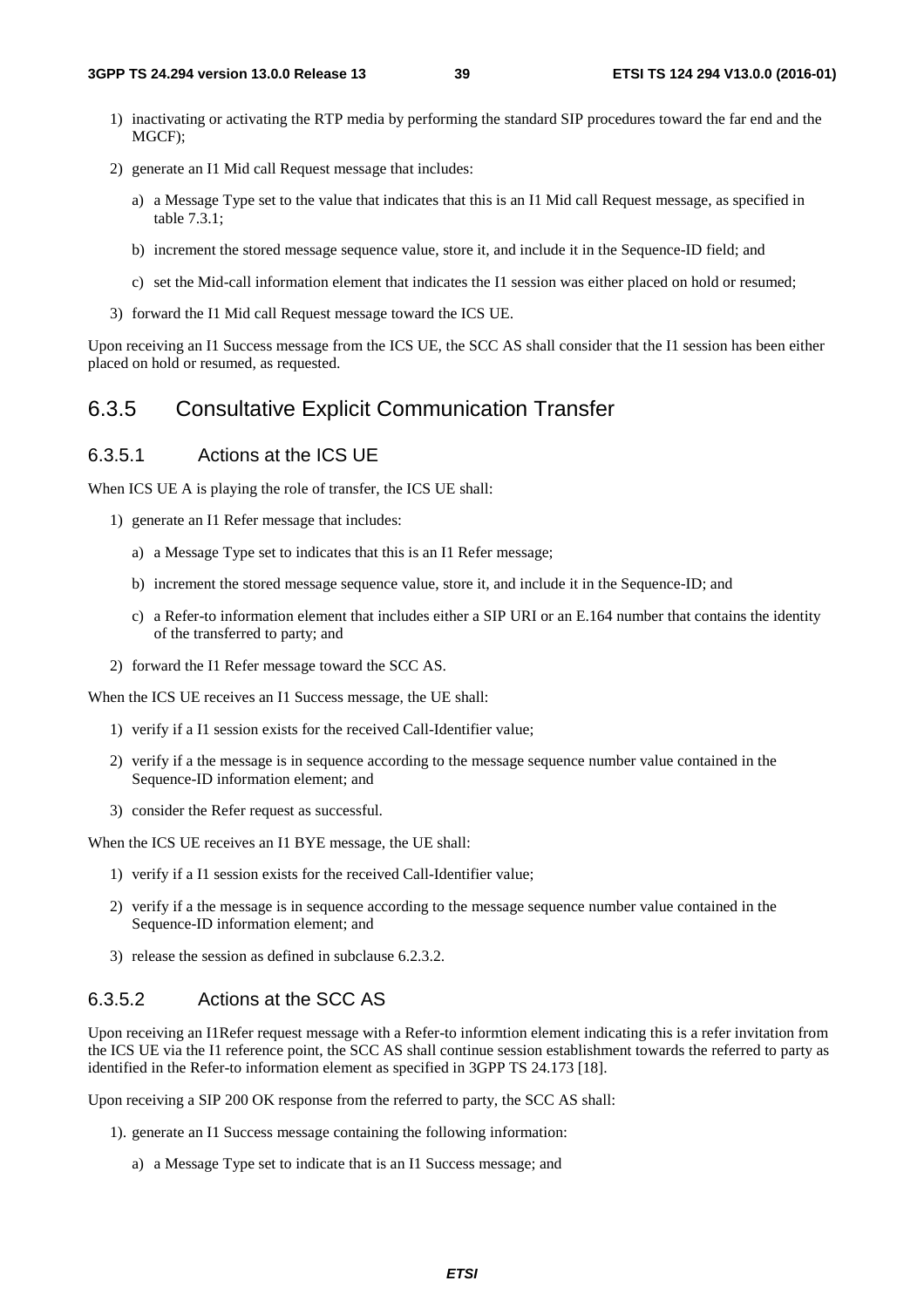- b) a Call-Identifier field containing the Call-Identifier value that uniquely identifies this I1 session between the UE and SCC AS;
- 2) add one to the stored message sequence value. Store and include the Sequence-ID; and
- 3) send the I1 Success message towards the originating UE over the transport layer connection over which the I1 Refer request message was received; and
- 4) send an I1 Bye message to the ICS UE on the respective I1 session for purposes of completing the transfer, the SCC AS shall follow the procedures in subclause 6.2.3.3.3 of this document for session release.

# 6.3.6 Conference calling (CONF)

# 6.3.6.0 General

The conference calling (CONF) service consists of conference creation, joining a conference, inviting others to join a conference and leaving a conference, as described in 3GPP TS 24.147 [21] and 3GPP TS 24.605 [22].

#### 6.3.6.1 Actions at the ICS UE

#### 6.3.6.1.1 Conference creation with a conference factory URI

When the ICS UE is creating a conference, the ICS UE shall send an I1 Invite message as described in subclause 6.2.1.1 with the following differences:

a) To-id information that includes the E.164 identity that corresponds to the Conference factory URI.

Upon receipt of the I1 Success message, as described in subclause 6.2.1.2.1.4 with the following differences:

1) a Conference-id element that includes the SIP URI or an E.164 identity that corresponds to the identity of the conference focus.

the ICS UE is considered to have joined the conference, in the same manner as receipt of a SIP 200 (OK) response is treated in the procedures described in 3GPP TS 24.147 [21].

#### 6.3.6.1.2 Inviting other users to a conference

When ICS UE is inviting others to join a conference, the ICS UE shall:

- 1) generate an I1 Refer message that includes:
	- a) a Message type set to indicate that this is an I1 Refer message;
	- a1) a new value in the Call-Identifier field (Part-1), as specified in subclause 7.2.2.1.4. The Call-Identifier will uniquely identify this I1 session between the ICS UE and the SCC AS;
	- b) a Sequence-ID information element, that includes a message sequence value, having first added one to the stored value, and stored it again;
	- c) a To-id information element that includes the SIP URI or an E.164 identity of the party to be invited to the conference;
	- c1) a From-id information element that:
		- if the UE has previously SIP registered and the public user identity is to be a SIP URI and the public user identity can be derived (see annex A) then:
			- i) if the public identity indicates the default public user identity, the Code specific field of the From-id information element is set to "Unspecified" (see table 7.4.2.3.1-2) and the length field is set to 0;
			- ii) if the public identity is not the default public user identity and the public user identity indicated can be derived (see annex A), the Code specific field of the From-id information element is set to "Identifier" (see table 7.4.2.3.1-2) and the length field is set to 4.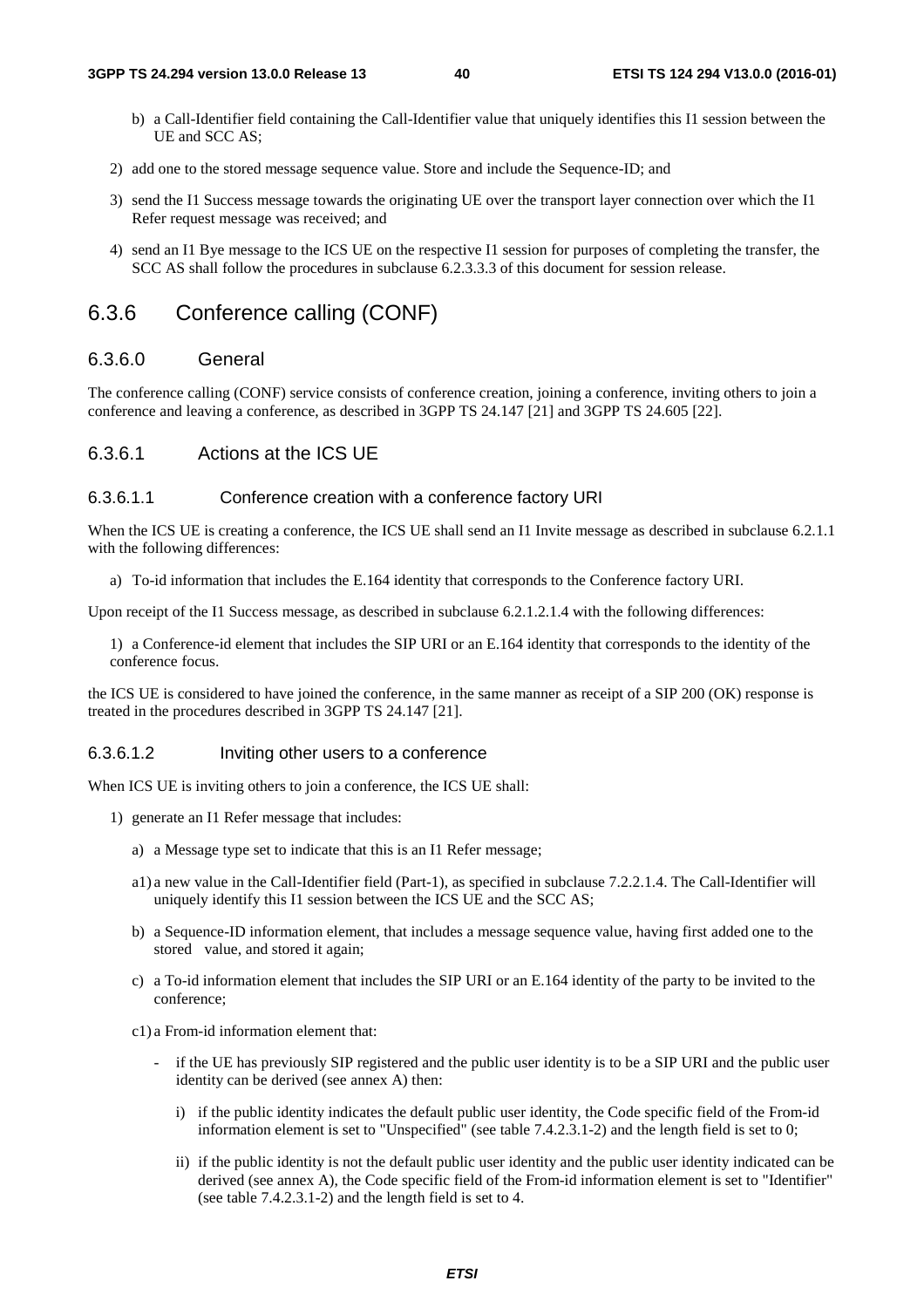- otherwise the Code specific field of the From-id Information information element is set to:
	- i) a "SIP URI" (see table 7.4.2.3.1-2) if the public user identity is a SIP URI and the Information body (see table 7.3.2.2) containing the SIP URI;
	- ii) an "International number" (see table 7.4.2.3.1-2), if the public user identity is a Tel URI or SIP URI with URI parameter user=phone and the Information body (see table 7.3.2.2) containing the digit string contained in the URI.
- c2) a Refer-to information element that contains the the SIP URI or an E.164 identity that corresponds to the identity of the conference focus.and
- d) a Replaces information element is optionally included, as described for the equivalent usage of the Replaces header field in subclause 4.5.2.1.2 of 3GPP TS 24.605 [22]; and
- 2) forward the I1 Refer message toward the SCC AS.

When the ICS UE receives an I1 Success message, the UE shall:

- 1) verify if a I1 session exists for the received Call-Identifier value;
- 2) verify if a the message is in sequence according to the message sequence number value contained in the Sequence-ID information element; and
- 3) consider the invitation for another party to join the conference as successful.

### 6.3.6.1.3 User joining a conference by using a conference URI

The ICS UE shall send an I1 Invite message as described in subclause 6.2.1.1 with the following differences:

- a) To-id information that includes the SIP URI or E.164 identity that corresponds to the conference URI.
- NOTE: The conference participants can get the conference URI as described in subclause 5.3.1.4.2. Other mechanisms can also be used by the conference participant to become aware of the conference URI, but they are out of scope of this specification..

Upon receipt of the I1 Success message as described in subclause 6.2.1.2.1.4 with the following differences:

1) a Conference-id element that includes the SIP URI or an E.164 identity that corresponds to the identity of the conference focus.

the ICS UE is considered to have joined the conference, in the same manner as receipt of a SIP 200 (OK) response is treated in the procedures described in 3GPP TS 24.147 [21].

# 6.3.6.1.4 Conference participant leaving a conference

When the ICS user would like to leave the conference, the ICS UE shall generate an I1 Bye message as described in subclause 6.2.3.2.1 with the following exceptions:

a) set the Call-Identifier field to a value that identifies the I1 session between the ICS UE and SCC AS that was used to create or join the conference.

### 6.3.6.1.5 Conference focus removes conference participant from a conference

Upon receiving an I1 BYE from the SCC AS, where the Call-Identifier field identifies the I1 session between the ICS UE and SCC AS that was used to create or join the conference, the conference participant shall

a) perform the actions as described in subclause 6.2.3.2.2; and

assume the conference to be terminated.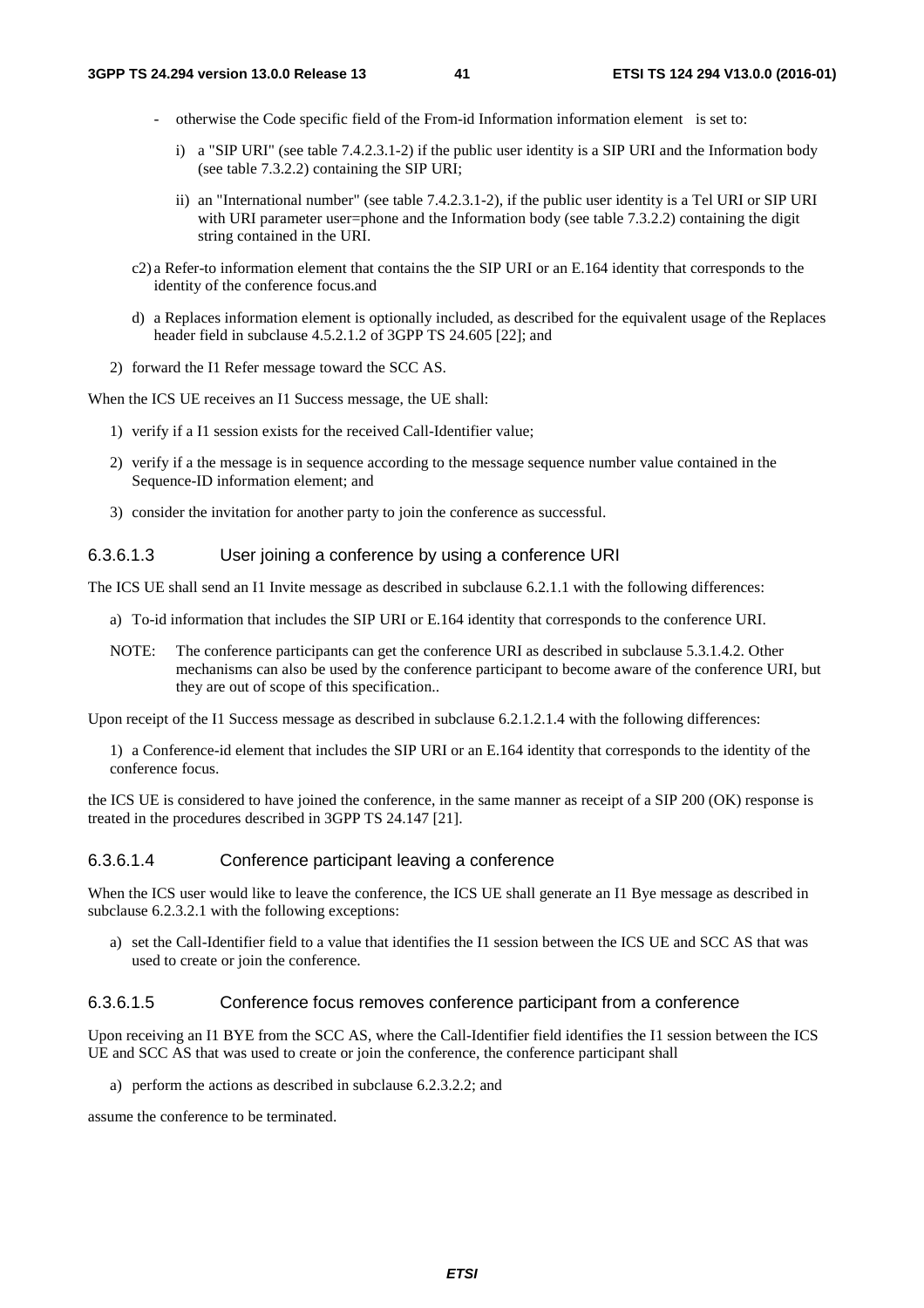# 6.3.6.2 Actions at the SCC AS

## 6.3.6.2.1 Conference creation with a conference factory URI

Upon receiving an I1 Invite message from the ICS UE on the respective I1 session for the purposes of conference creation, the SCC AS shall follow the procedures in subclause 6.2.1.3.1of this document for session origination with the following additions:

- a) If the SCC AS receives a 200 (OK) response to the INVITE request with the "isfocus" feature parameter indicated in Contact header, the contents of the" isfocus" feature parameter shall be include in a Conference-id element sent to the ICS UE as described in subclause 6.2.1.3.1.5.
- NOTE: The conference focus AS will provide the conference creation functions described in subclause 5.3.2.3 of 3GPP TS 24.147 [21].

### 6.3.6.2.2 Inviting other users to a conference

Upon receiving an I1Refer message from the ICS UE on the respective I1 session, the SCC AS shall:

1) generate a SIP REFER request towards the address received in the I1 Refer Refer-to information element as specified in subclause 6.3.5.2.

### 6.3.6.2.3 Conference participant leaving a conference

Upon receipt of an I1 Bye message from the ICS UE via on the respective I1 session for purposes of leaving a conference, the SCC AS shall follow the procedures in subclause 6.2.3.3.3 of this document for session release.

# 6.3.7 Communication Waiting

# 6.3.7.1 Actions at the ICS UE

Upon receipt of an I1 Invite with a Reason Value set to 0x005 (CW), the ICS UE shall follow the procedure described in subclause 4.5.5.3.2 of 3GPP TS 24.615 [23], treating the I1 Invite with a Reason value of 0x005 (CW) in the same way as receipt of a SIP INVITE request with an XML body and a Content-Type header field set to "application/vnd.3gpp.cw+xml".

For Case A of subclause 4.5.5.3.3 of 3GPP TS 24.615 [23], the ICS UE shall send a I1 Success message to indicate an answer of the waiting communication. The ICS UE shall follow explicit procedures to hold or release the active session while doing so. For Case B, of subclause 4.5.5.3.3 of 3GPP TS 24.615 [23], the ICS UE shall send an I1 Failure message with the Error-Code information element set to the equivalent of 480 to indicate that the user has not answered the waiting communication.

# 6.3.7.2 Actions at the SCC AS

Upon receipt of a SIP INVITE request destined for an ICS UE with an XML body and a Content-Type header field set to "application/vnd.3gpp.cw+xml" as described in subclause 4.5.5.2 of 3GPP TS 24.615 [23], the SCC AS shall send the I1 Invite message as specified in subclause 6.2.1.3.2 or subclause 6.2.1.3.3 of this document with an I1 Invite Reason value set to 0x005 (CW).

# 6.4 SCC AS and ICS UE Time Synchronization

# 6.4.1 General

In order to detect stale I1 messages transmitted when non-real time transport layer protocols are used, the ICS UE and SCC AS must be synchronized in time. The staleness of the I1 messages can be determined by the following two steps:

1) The ICS UE originates initial time synchronization procedure with the SCC AS. During this procedure both ICS UE and SCC AS receive an initial time of the peer. The time value is measured in seconds. The initial time value is not important as long as the subsequent time measurements are increased accordingly; and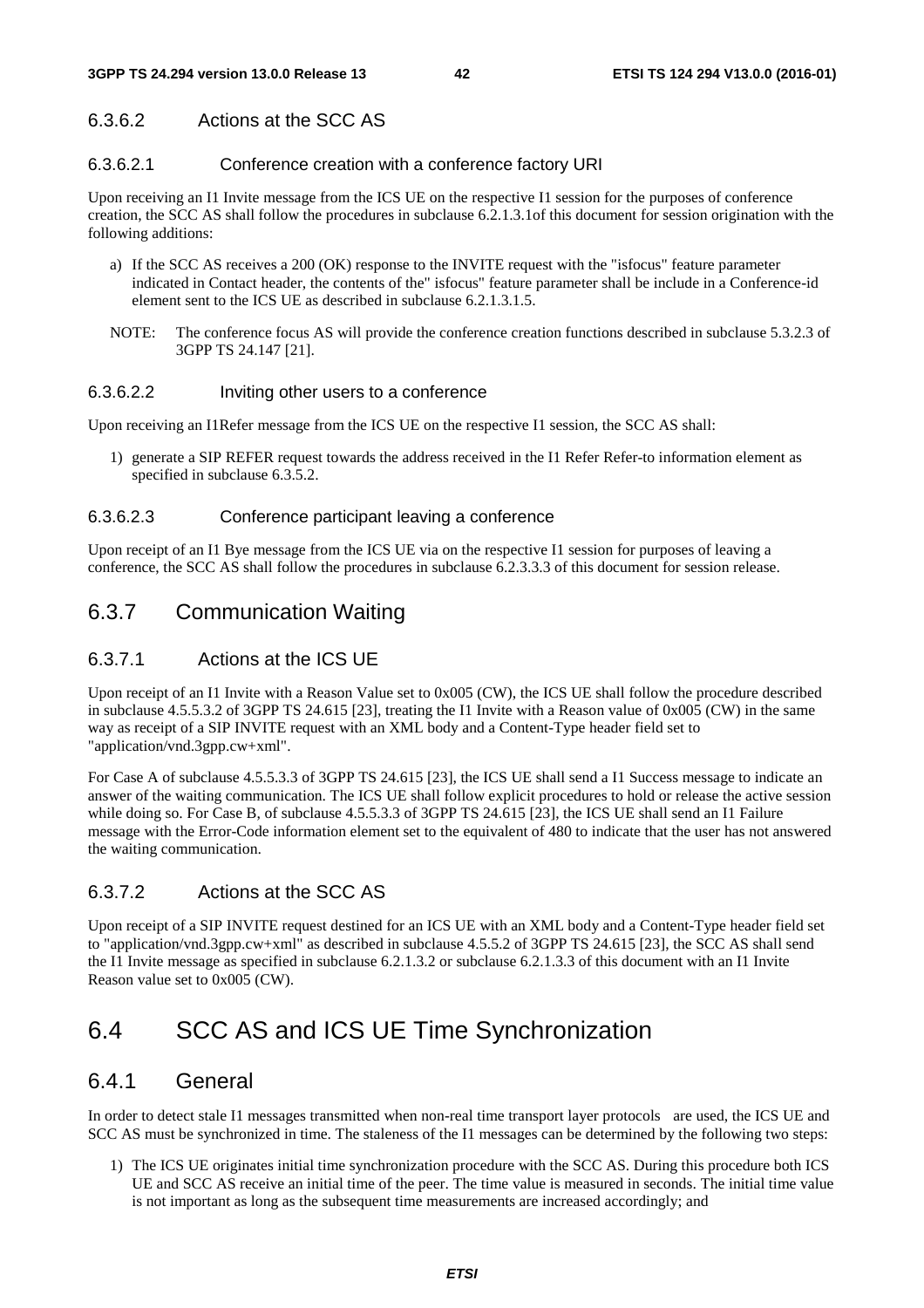2) An I1 message receiver (ICS UE or SCC AS) compares the time received in an I1 message i.e. the current time of the peer with the initial time established in step 1, and based on the time difference between the current and initial time it makes a decision about the staleness of the message. If the message is stale it shall be discarded and no response generated to the I1 message.

# 6.4.2 Generating Time

The initial time value can be initialized using one of the following methods:

- i) a local time of the machine or terminal;
- ii) a randomly generated time; and
- ii) zero.

# 6.4.3 Detailed behaviour of ICS UE

If time synchronization is supported by the UE (i.e. when the I1 messages are transmitted over non-real time transports) the time synchronization procedure shall be initiated by the ICS UE after the non-real time transport layer connection is established. The time synchronization procedure with the SCC AS may be repeated by the ICS UE, if required and supported.

# 6.4.3.1 ICS UE Synchronization Origination

When the ICS UE initiates the synchronization procedure using an I1 reference point, the UE shall:

- 1) generate an I1 Notify message that includes:
	- a) a Message Type set to indicate that this is an I1 Notify message and Reason field in the I1 Notify message set to value hex "001", that indicates that the I1 Notify message is used for synchronization, as specified in table 7.3.1;
	- b) a new value in the Call-Identifier field (Part-1), as specified in subclause 7.2.2. The Call-Identifier value will uniquely identify this I1 session between the ICS UE and the SCC AS;
	- c) an allocated Sequence-ID;
	- d) a From-id information element that includes either a SIP URI or an E.164 number, and it will be used by the SCC AS to identify the ICS UE; and
	- e) a Timestamp information element that includes the initial time generated according to the subclause 6.4.2. The element will be used by the SCC AS to validate the ICS UE I1 messages. The Timestamp value is stored by the ICS UE.
- 2) select the transport layer protocol (see subclause 4.2.3) depending on the access network type, and forward the I1 Notify message toward the SCC AS.

When the ICS UE receives an I1 Success message, the UE shall:

- 3) verify if a I1 session exists for the received Call-Identifier field value;
- 4) verify if a the message is in sequence according to the value of the Sequence-ID; and
- 5) retrieve and store the Timestamp information element value received in the response.

If the ICS UE does not receive an I1 Success message or an I1 Failure message within 64\*T1 seconds, the UE shall consider the I1 Notify message as failed and it may attempt to perform the synchronization procedure again after an interval of time. However, if the ICS UE receives an I1 Failure message (with Reason valus set to 488, as specified in table 7.3.1) indicateing the the SCC AS does not support the synchronization procedure, the ICS UE shall not attempt to perform the synchronization procedure again.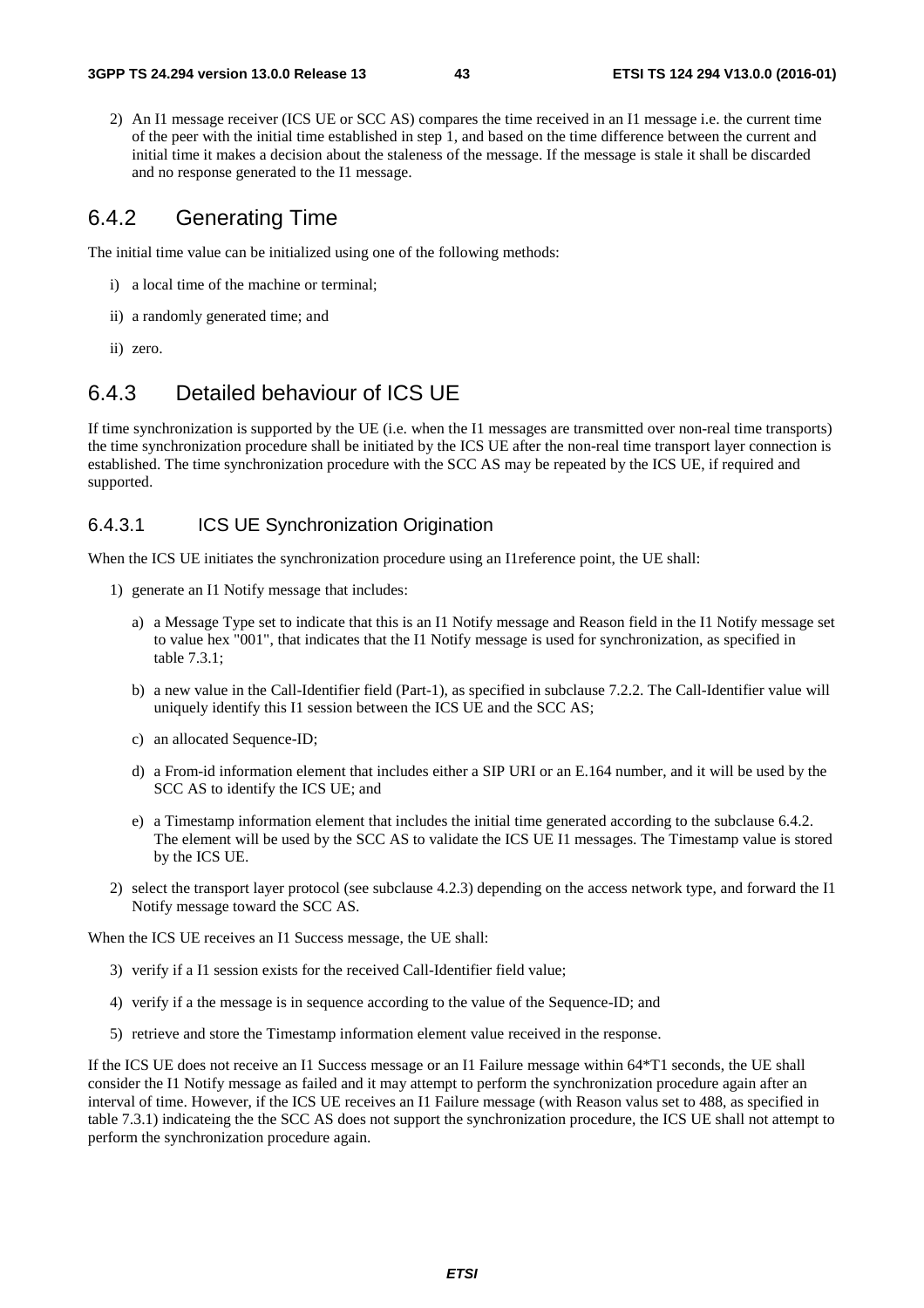# 6.4.4 Detailed behaviour of SCC AS

# 6.4.4.1 SCC AS Synchronization Termination

Upon receiving an I1 Notify message with Reason field in the I1Notify message set to value hex "001", as specified in table 7.3.1, from the ICS UE via the I1 reference point, the SCC AS shall either:

- A) respond with an I1 Failure message (with Reason valus set to 488, as specified in table 7.3.1), if the SCC AS does not support the synchronization procedure; or
- B) if the SCC AS supports the synchronization procedure:
	- 1) retrieve the ICS UE time value from the Timestamp information element of the I1 Notify message, and store the value;
	- 2) save the received Call-Identifier field value and Sequence-ID values and use them for further reference to this session;
	- 3) generate an I1 Success message containing the following information:
		- a) a Message Type set to indicate that is an I1 Success message;
		- b) a Call-Identifier field with the stored Call-ID field value;
		- c) add one to the stored message sequence value. Store and include the Sequence-ID;
		- d) include the Timestamp information element that is generated according to the subclause 6.4.2. The element will be used by the ICS UE to validate the SCC AS I1 messages. The Timestamp value is stored by the SCC AS.
	- 4) send the I1 Success message towards the originating UE over the transport layer connection over which the I1 Notify message was received.

# 7 Protocol specification and implementation

# 7.1 Overview of I1 protocol functionality

The I1 protocol includes the procedures for establishing, maintaining, and clearing the I1 sessions between the ICS UE and the SCC AS (see figure 7.1).



### **Figure 7.1 UE session signalling and bearer path using I1 interface for Service Control Signalling Path**

NOTE 1: Figure 7.1 illustrates an MSC server that is not enhanced for ICS. I1 can also be used when deploying an MSC server enhanced for ICS as specified in 3GPP TS 23.292 [2].

The I1 protocol is a message based point-to-point protocol. The I1 protocol messages are wrapped in a point-to-point transport layer connection protocol (e.g. USSD) and are exchanged between the ICS UE and the SCC AS. Therefore, the I1 protocol does not include any routing capabilities. To address the ICS UE in CS network and establish a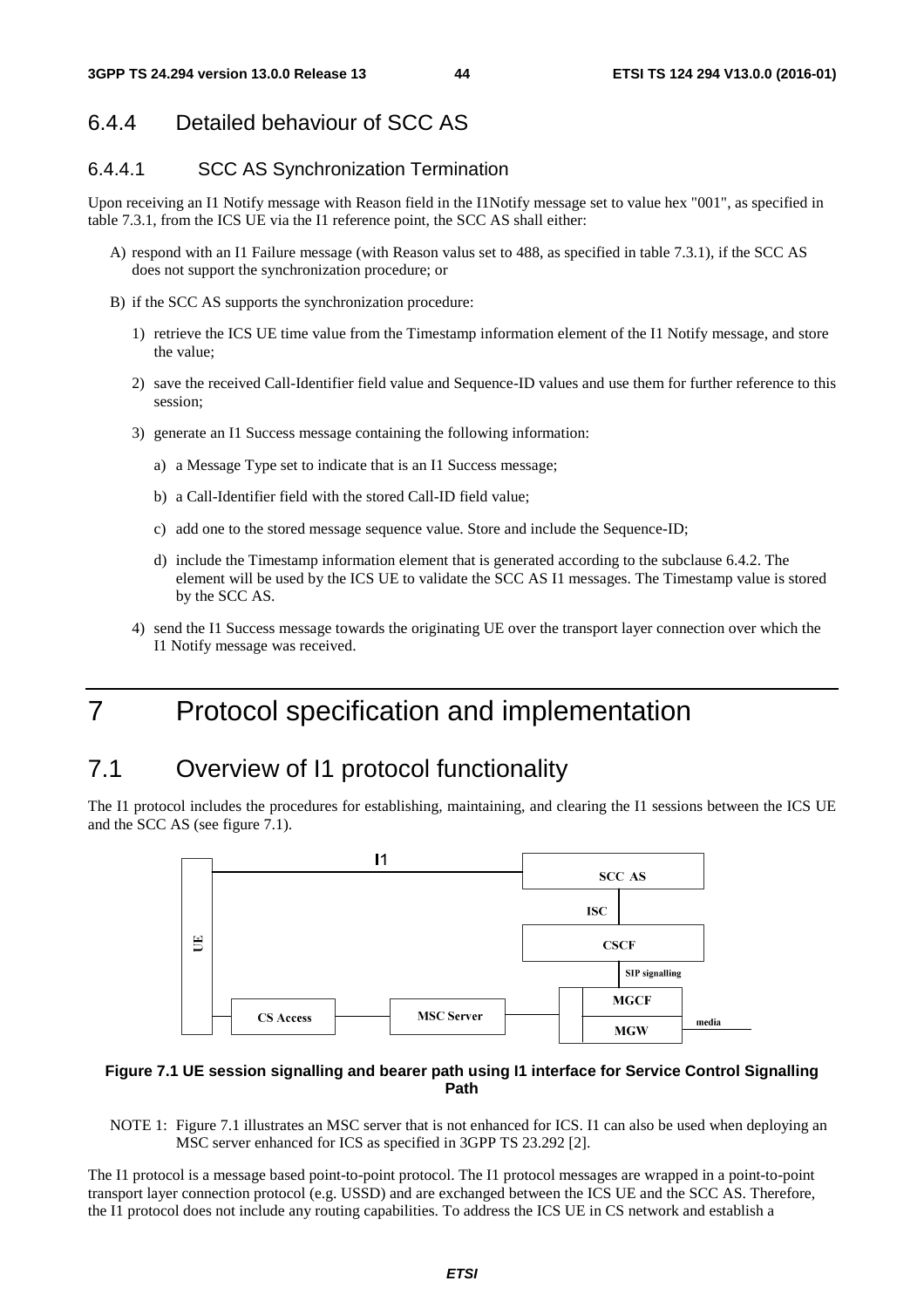transport-layer connection, (the IUA of) the SCC AS shall convert the called party identity (i.e., IMS public user identity) to the CS domain party identity that is required to route the transport layer protocol(i.e., MSISDN, MDN, etc.).

The I1 protocol assumes that there is an associated connection-control protocol that incorporates media negotiation capabilities and provides the setting up and clearing of the connection over which the media will be exchanged. Therefore, any signalling between the UE and the CS access domain (see figure 7.1), as well as the SIP signalling between the MGCF and the SCC AS should be viewed as a procedure to establish a media connection rather then a call control signalling. Obviously, the I1 endpoints will correlate and synchronize the progress of the I1 session establishment and clearing of the I1 session with the associated media-establishing procedures.

NOTE 2: The primitives that are used to communicate between the I1 protocol I1 session entity and the associated connection-control protocol entity, internally in the UE and SCC AS, respectively, are not specified in this document.

The I1 protocol assumes that the application level segmentation of the I1 protocol messages is not supported. The size of the I1 protocol messages is constrained by the limits of the transport-layer message size. For example, USSD allows for a message size of 160 octets. This means that it is not possible to send an I1 protocol message greater than 160 octets, unless message segmentation is designed into the I1 protocol. A USSD dialogue is already segmented by the use of USSD sub-dialogues as a USSD conversation, and this usage of USSD is inappropriate for the I1 protocol.

The I1 protocol is a transport-independent protocol, i.e. the I1 protocol I1 session control entities can exchange the I1 protocol messages over any transport-layer connection that connects the ICS UE and the SCC AS. The ICS UE sends the I1 protocol messages to the SCC AS over a transport-layer connection (e.g. USSD) that the ICS UE knows it will reach the SCC AS. Likewise, The SCC AS sends the I1 protocol messages to the ICS UE over a transport-layer connection (e.g. USSD) that the SCC AS knows that it will reach the ICS UE. For example, the SCC AS forwards the I1 protocol message to the ICS UE over the same transport-layer connection (e.g. USSD) over which it received the previous I1 protocol message from the ICS UE.

The I1 protocol message are self-identifying, i.e. the information contained in the I1 protocol message uniquely identifies the call to which the I1 protocol message pertains to.

The I1 protocol assumes that when the transport-layer connection is established between the UE and SCC, the UE's E.164 number is bound to the respective transport-layer connection at both the UE and SCC AS (e.g. the establishment of an USSD channel can implicitly bind the UE's E.164 number to this transport-layer connection). Subsequently, the request for an I1 session destined for the respective E.164 number will be passed to the UE over the respective transport-layer connection.

NOTE 3: Since the binding between the transport-layer connection and the E.164 number is performed when the transport-layer connection is established, the I1 protocol does not include any registration procedure.

The I1 protocol is a binary-oriented protocol (i.e. the I1 messages are binary encoded). The bit-map tables are used to describe the I1 messages and associated information elements.

In this release of this document, it is assumed that the ICS UE, when establishing a transport-layer connection (e.g. USSD channel) to the SCC AS, will have been authenticated by the CS domain. Due to a relationship between the SCC AS and the CS domain, the ICS UE is not authenticated (e.g. challenged) by the SCC AS when sending any I1 protocol message to the SCC AS. However, the SCC AS will check the UE identity for potential invalid IMS public user identity included by the ICS UE. The CS domain number received from the transport-layer is trustable and will be used by (the IUA of) the SCC AS to check the URI of the UE before the SCC AS provides SIP UA behaviour on behalf of the ICS UE.

# 7.2 I1-protocol messages and functional definition

# 7.2.1 I1-protocol messages

### 7.2.1.1 General

This subclause provides the list of I1-protocol messages (see table 7.2.1) and brief description of each I1-protocol message. Based on their function the I1-protocol messages can be grouped into five categories:

- I1-Session establishment messages;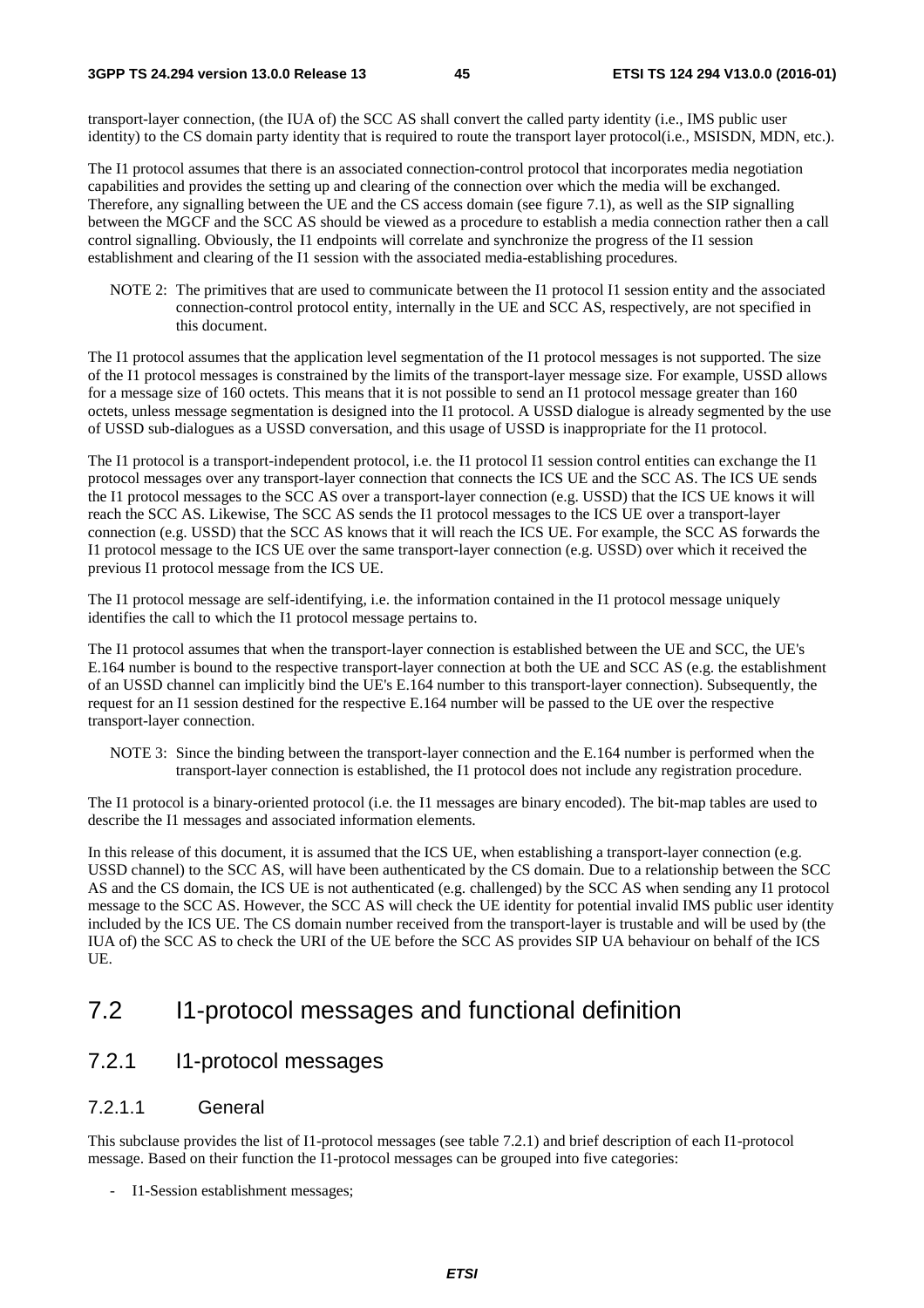- I1-Stable Session messages;
- I1-Session clearing messages;
- I1-Error messages;
- I1- Supplementary Service -Invocation messages; and
- I1-Other messages.

| Message type                                      | Description and |
|---------------------------------------------------|-----------------|
|                                                   | content         |
|                                                   | (subclause)     |
| Session establishment messages:                   | 7.2.1.2         |
| 11 Invite message                                 |                 |
| 11 Progress message                               |                 |
| 11 Success message                                |                 |
|                                                   |                 |
| <b>Stable Session messages:</b>                   | 7.2.1.3         |
| 11 Refer message                                  |                 |
|                                                   |                 |
| <b>Session clearing messages:</b>                 | 7.2.1.4         |
| 11 Bye message                                    |                 |
| 11 Success message                                |                 |
|                                                   |                 |
| <b>Error messages:</b>                            | 7.2.1.5         |
| 11 Failure message                                |                 |
|                                                   |                 |
| <b>Supplementary Service Invocation messages:</b> | 7.2.1.6         |
| 11 Mid Call Request message                       |                 |
| 11 Redirection message                            |                 |
|                                                   |                 |
| Other messages:                                   | 7.2.1.7         |
| 11 Notify message                                 |                 |
| 11 Dummy message                                  |                 |

#### **Table 7.2.1.1: I1-protocol messages**

# 7.2.1.2 Session establishment messages

The session establishment I1 messages can be sent either by the ICS UE to the SCC AS or by the SCC AS to the ICS UE.

#### **I1 Invite message**

The I1 Invite message is sent either by the calling UE to the SCC AS or by the SCC AS to the called UE to initiate session establishment.

#### **I1 Progress message**

The I1 Progress message is a general purpose provisional response, semantically similar to SIP 1xx class responses. The binary Reason field value (per figure 7.3.1) corresponds with the received SIP 1xx response's numeric status-code value.

#### **I1 Success message**

The I1 Success message indicates that the action requested in the respective I1 message has been accomplished successfully.

The I1 Success message:

- is transmitted by the SCC AS to the calling UE to indicate that the session has been accepted; or
- is transmitted by the called UE to the SCC AS to indicate that the called UE has accepted the session.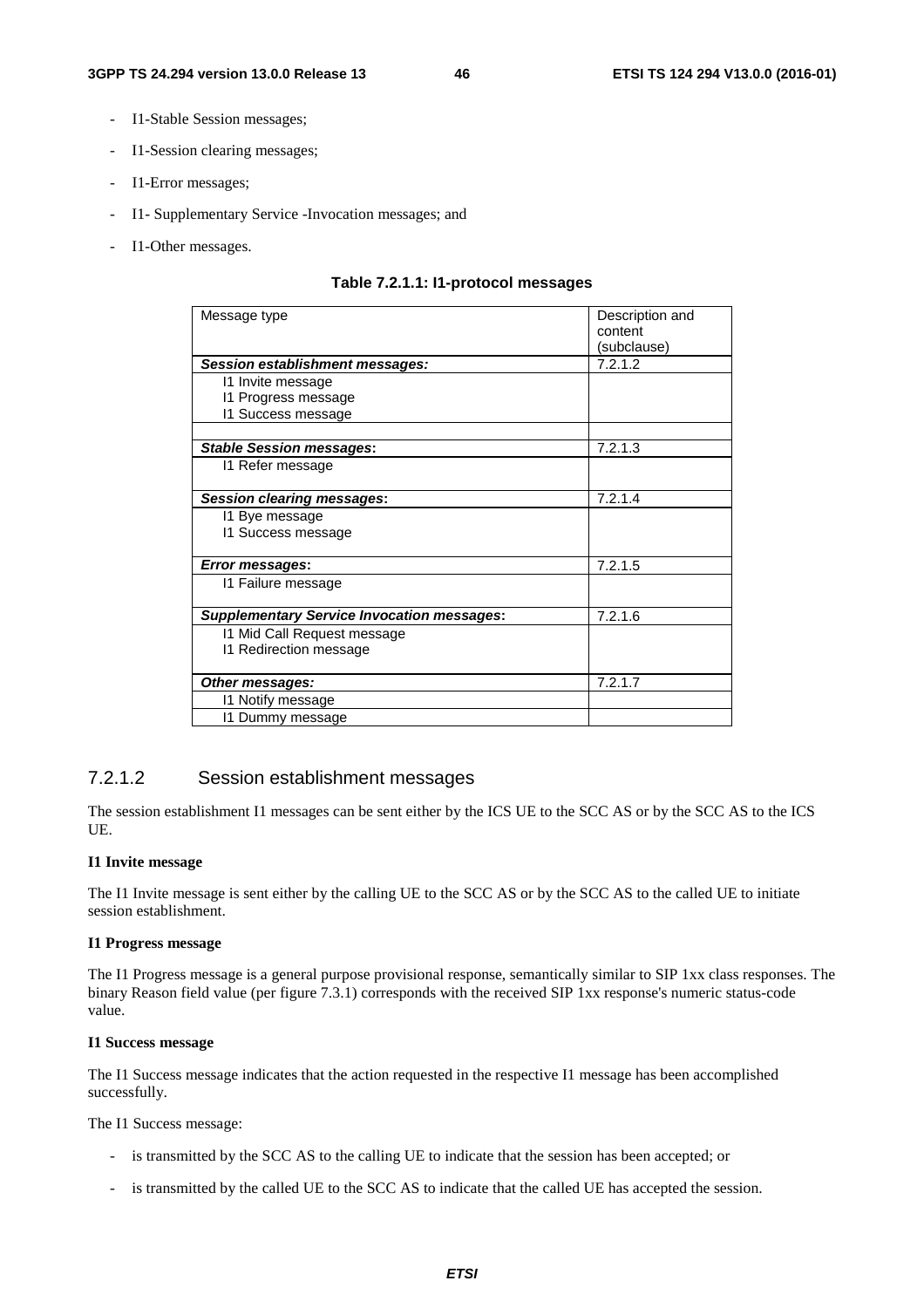The Reason's corresponding to the I1 Success message are specified in table 7.3.1 and correspond with a SIP 2xx response's numeric status-code.

### 7.2.1.3 Stable session messages

#### **I1 Refer message**

The I1 Refer message is sent either by the ICS UE to the SCC AS or by the SCC AS to the ICS UE to indicate that the recipient of the I1 Refer message should contact the target identified in the Refer-to information element included in the I1 Refer message.

#### 7.2.1.4 Session clearing messages

#### **I1 Bye message**

The I1 Bye message:

- is transmitted by the SCC AS to the ICS UE to clear the I1 session; or
- is transmitted by the ICS UE to the SCC AS to clear the I1 session.

### 7.2.1.5 Error messages

#### **I1 Failure message**

An I1 Failure response message is sent either by the ICS UE to the SCC AS or by the SCC AS to the ICS UE, to indicate that an error has occurred. The additional parameters included in the I1-Failure message indicate the type of the error that has occurred. The reason value field is a direct one to one mapping to the status code in the status line as specified in subclause 7.2 of RFC 3261 [6].

### 7.2.1.6 Supplementary Services Invocation related messages

The following section details the messages that are used to request the invocation of a supplementary service.

#### **I1 Mid Call Request message**

The I1 Mid Call Message is used for the invocation of mid-call supplementary services. For example: user wishes to hold or resume a call.

#### **I1 Redirection message**

The I1 Redirection message is used by the ICS UE to inform the SCC AS of the desire to invoke a supplementary service, in response to incoming signalling. For example: desire for the called user to deflect the call to a third party. The SCC AS interworks the I1 response to the appropriate SIP response to send to the SIP AS.

# 7.2.1.7 Other messages

#### **I1 Notify message**

The I1 Notify message may be used to notifyeither by the ICS UE or the SCC AS to inform its peer about some event that has occurred or to convey some information to its peer, e.g.of events related to the invocation of supplementary services. For example:

- Notification that a call has been forwarded to a third party;
- Notifications related to Explicit Call Transfer; or
- Notifications related to requests to join a Conference.

#### **I1 Dummy message**

The I1 Dummy message is only used for those specific transport-layer connections (e.g., USSD) which provide twoway-alternative interactive service. If the party which has the turn hasn't sent an application level protocol message for a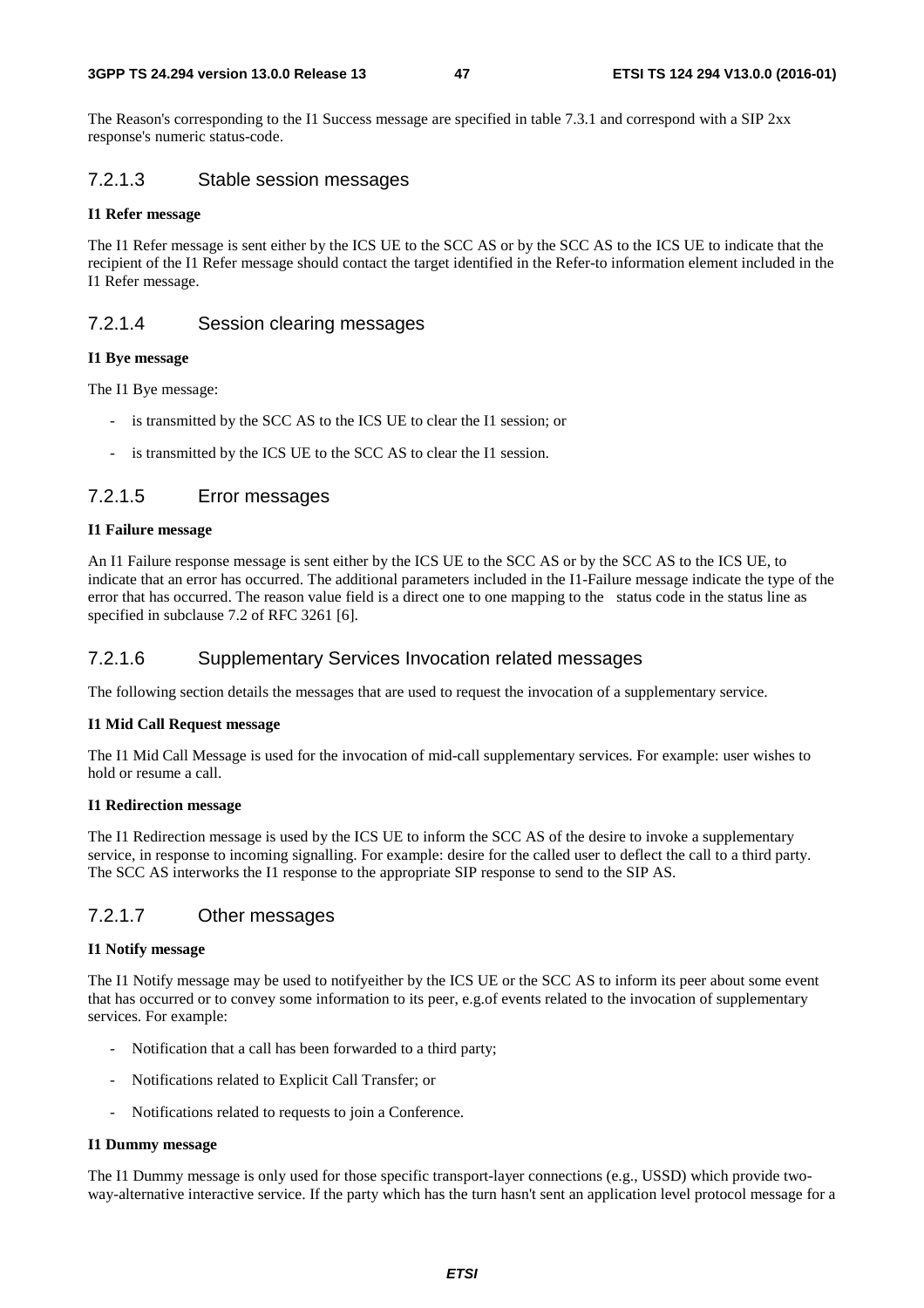specific time, an I1 Dummy message shall be delivered to the counterpart to transfer the turn with the consideration of not delaying its transmission of application protocol message.

# 7.2.2 I1 message structure and common field encoding

# 7.2.2.1 General

# 7.2.2.1.1 Message Header structure

The I1 message structure is shown in figure 7.2.2.1. Each I1 messages consists of two parts, i.e. the first part referred to as the I1 message common part and the second part consisting of zero or more I1 information elements. The I1 message common part is included in every I1 message. The I1 information elements that are included in an I1 message depend on a type of I1 message being sent.

The text in this clause describes the content of the I1 message common part. The octet number 1 (shown at the top of the figure 7.2.2.1) is sent first followed by octet 2, 3, etc. Within each octet, the bit designated "bit 1" is transmitted first, followed by bits 2, 3, 4, etc.

| 8                           | 7 | 6                       | 5 | 4                        | 3 | 2                   |  | Octet |
|-----------------------------|---|-------------------------|---|--------------------------|---|---------------------|--|-------|
|                             |   | Protocol version number |   |                          |   | Protocol identifier |  |       |
| R<br>Message type<br>Reason |   |                         |   | 2                        |   |                     |  |       |
|                             |   |                         |   | Reason                   |   |                     |  | 3     |
|                             |   |                         |   | Call-Identifier (Part-1) |   |                     |  | 4     |
|                             |   |                         |   | Call-Identifier (Part-2) |   |                     |  | 5     |
|                             |   |                         |   | Call-Identifier (Part-2) |   |                     |  | 6     |
|                             |   |                         |   | Sequence-ID              |   |                     |  |       |
|                             |   |                         |   | Information element #1   |   |                     |  |       |
| Information element #2      |   |                         |   |                          |   |                     |  |       |
|                             |   |                         |   |                          |   |                     |  |       |

**Figure 7.2.2.1: I1 message structure** 

# 7.2.2.1.2 Protocol Version information

The first octet is divided into two four-bit subfields, i.e. the Protocol identifier and the Protocol version number. The Protocol identifier for I1 protocol is "0001" and indicates that the respective message, transported across the transportlayer connection, is an I1 protocol message. The Protocol version number indicates that this is the first version of this specification and the respective value of the Protocol version number subfield is "0001".

# 7.2.2.1.3 Message Type and Reason

The second octet and third consists of five-bit Message Type field that identifies the type of the I1 message, while the ten-bit Reason fields provide additional information about the respective I1 message, e.g., Progress reason value, as specified in table 7.2.2.1. The bit number 3 in the second octet (marked "R") is reserved for future use.

### 7.2.2.1.4 Call Identifier

The three octets (i.e. the octet number 4, 5, and 6) that follow the Reason field contain the Call-Identifier field. The Call-Identifier field uniquely specify the I1 session across all I1 interfaces (i.e. between the ICS AS and all ICS UEs connected to the ICS AS). The Call-Identifier field is divided into two subfields, i.e. the part-1 subfield consisting of one octet and the part-2 subfield consisting of two octets. The part 1 subfield is always filled by the UE, while the part-2 subfield is always filled by the ICS AS. The part-1 and part-2 subfields are analogous to the SIP tags inserted in the From and To header fields. The values of all "0" inserted in the octet 3 (i.e. in the Call-Identifier Part-1) indicates that the Call-Identifier (Part-1) subfield is empty (i.e. it has no value). Likewise, values of all "0" inserted in the octet 4 and 5 (i.e., in the Call-Identifier Part-2) indicates that the Call-Identifier Part-2 subfield is empty (i.e., it has no value). When the UE forwards the first I1 message pertaining to an I1 session that is being established (e.g., an I1 Invite or an I1 Progress) to the ICS AS, the UE inserts a new value into the Call-Identifier (Part-1) subfield (i.e., a value that is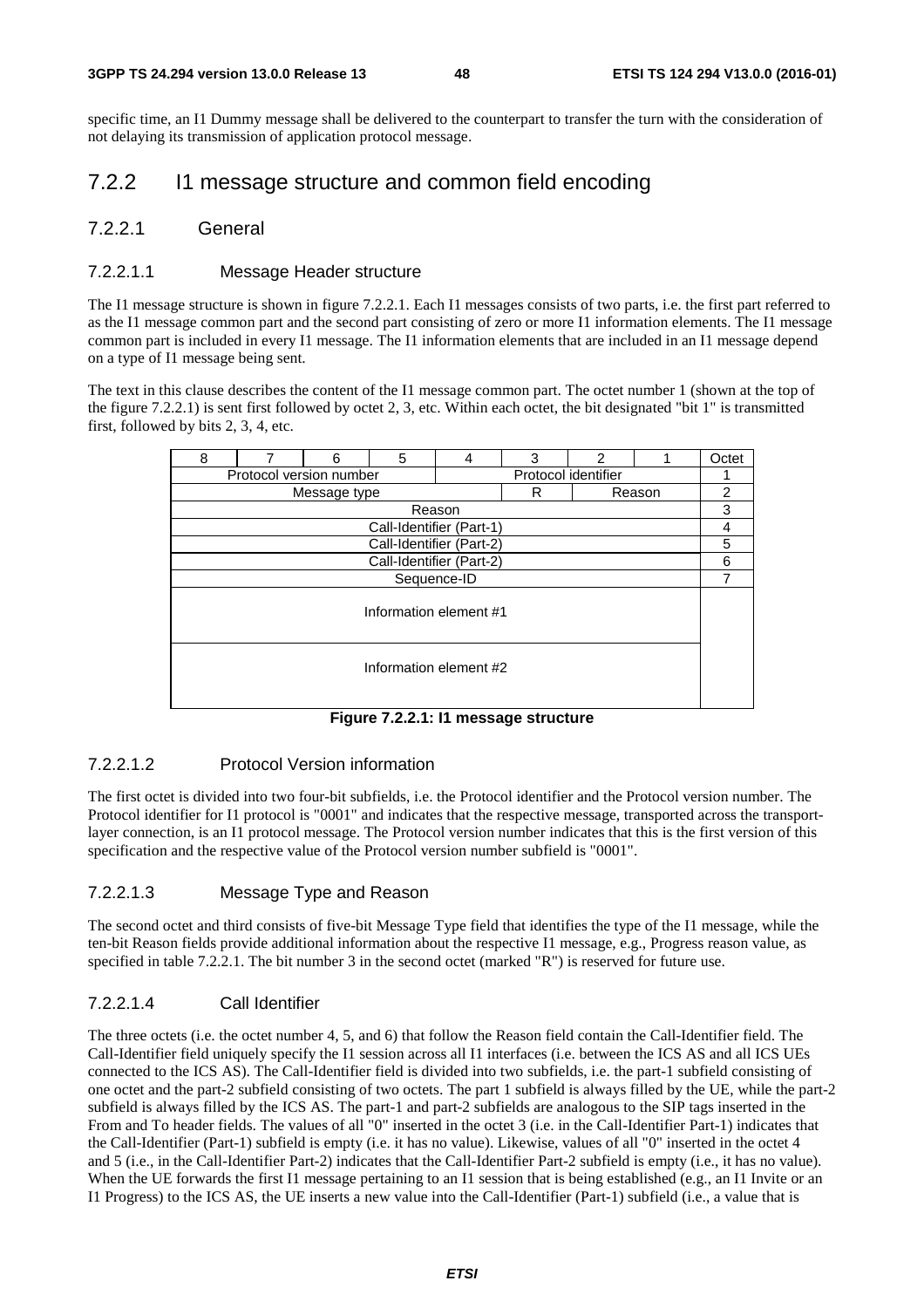currently not being unused). Likewise, when the ICS AS forwards the first I1 message pertaining to an I1 session that is being established (e.g., an I1 Invite or an I1 Progress) to the UE, the ICS AS inserts a value into the part-2 subfield. When inserting a value into the Call-Identifier (Part-2) subfield, the ICS AS has to insure that the resulting Call-Identifier field is unique across all I1 interfaces. For example, the ICS AS, upon receiving the first I1 message from the ICS UE, may insert into the Call-Identifier (Part-2) subfield a value that it is currently using in some other I1 sessions, only if the resulting Call-Identifier field is unique across all I1 interfaces (i.e. between the ICS AS and all ICS UEs).

Some values inserted into the Call-Identifier (Part-1 and Part-2) field are reserved. The Call-Identifier (Part-1 and Part-2) subfield with all bits set to values "1" is a reserved and it is used to identify the I1 session that was automatically bound to a CS bearer that was previously set up without using the I1 protocol. For example, a single CS call that was established using SRVCC may be automatically bound to the I1 session identified with the Call-Identifier (Part-1 and Part-2) subfield with all bits set to values "1" without the ICS UE and the SCC AS exchanging the I1session establishing messages. The usage of the reserved Call-Identifier values is specified in the respective clauses in this document.

### 7.2.2.1.5 Sequence-ID

The Sequence-ID field value (i.e., the octet number 7) guarantees the proper ordering of the I1 message. The sender of the I1 message increments the Message sequence number value by one for each new I1 message forwarded to its peer. The sequence number value is expressible as an 8-bit unsigned integer. Once the count reaches the value of  $2^{**}8$ , it wraps around back to one.

# 7.3 Messages

# 7.3.1 General Messages

Table 7.3.1 lists the I1messages and their encoding. The prefix "0x" indicates that what follows is a bit stream represented as a hexadecimal number.

| <b>Message</b>                                                                | <b>Message Type value (5 bit)</b>                                            | Reason value (10 bit)    |  |  |  |
|-------------------------------------------------------------------------------|------------------------------------------------------------------------------|--------------------------|--|--|--|
| 11 Invite (MO)                                                                | 0x1                                                                          | 0x000                    |  |  |  |
| 11 Invite (MT)                                                                | 0x1                                                                          | 0x001                    |  |  |  |
| 11 Invite                                                                     | 0x1                                                                          | 0x002                    |  |  |  |
| (Augmentation)                                                                |                                                                              |                          |  |  |  |
| 11 Invite (use                                                                | 0x1                                                                          | 0x003                    |  |  |  |
| existing CS                                                                   |                                                                              |                          |  |  |  |
| bearer)                                                                       |                                                                              |                          |  |  |  |
| 11 Invite (CW)                                                                | 0x1                                                                          | 0x005                    |  |  |  |
| 11 Bye                                                                        | 0x2                                                                          | 0x000                    |  |  |  |
| 11 Notify                                                                     | 0x3                                                                          | 0x001                    |  |  |  |
| (used for                                                                     |                                                                              |                          |  |  |  |
| synchronization)                                                              |                                                                              |                          |  |  |  |
| 11 Notify                                                                     | 0x3                                                                          | $0x002 - 0x64$           |  |  |  |
| 11 Refer                                                                      | 0x9                                                                          | 0x000                    |  |  |  |
| 11 Progress                                                                   | 0x00                                                                         | $0x64 - 0xC7$ (NOTE 1)   |  |  |  |
| <b>11 Success</b>                                                             | 0x00                                                                         | $0xC8 - 0x12B$           |  |  |  |
| 11 Mid Call                                                                   | 0x4                                                                          | 0x001                    |  |  |  |
| Request                                                                       |                                                                              |                          |  |  |  |
| message                                                                       |                                                                              |                          |  |  |  |
| <b>11 Failure</b>                                                             | 0x00                                                                         | $0x12C - 0x25E$ (NOTE 2) |  |  |  |
| 11 Dummy                                                                      | 0x00                                                                         | 0x3FF                    |  |  |  |
|                                                                               | NOTE 1: The value in the Reason field corresponds to the hex-encoded SIP 1xx |                          |  |  |  |
| values, as specified in subclause 21.1 of RFC 3261[6].                        |                                                                              |                          |  |  |  |
| NOTE 2: The value in the Reason field corresponds to the hex-encoded SIP 3xx, |                                                                              |                          |  |  |  |
|                                                                               | 4xx, 5xx, and 6xx values, as specified in subclauses 21.4, 21.5, and 25.6 of |                          |  |  |  |
| RFC 3261[6].                                                                  |                                                                              |                          |  |  |  |

#### **Table 7.3.1: General Message types**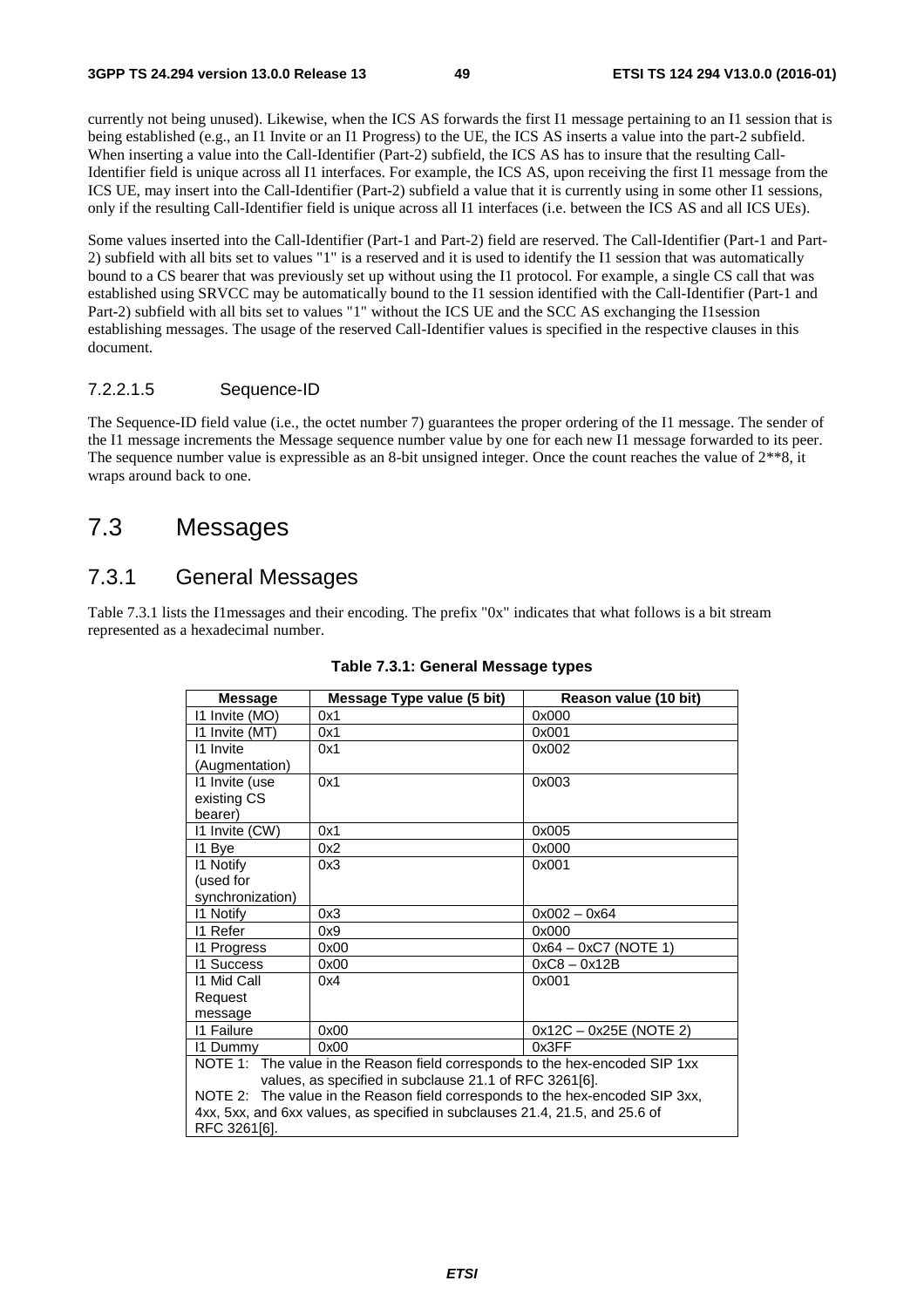# 7.3.2 I1 INVITE – ICS UE initiated

# 7.3.2.1 General

This message is sent by the ICE UE to the network to establishment of a session. See table 7.3.2.1.

Message type: I1 INVITE

Direction: **ICS UE to SCC AS** 

| <b>Information element</b> | <b>Type/Reference</b>                                                                                | <b>Presence</b> | Format     | Length          |
|----------------------------|------------------------------------------------------------------------------------------------------|-----------------|------------|-----------------|
| Protocol Information       | Protocol Information                                                                                 | М               | V          |                 |
|                            | 7.2.2.1.2                                                                                            |                 |            |                 |
| Message Type               | Request Message - INVITE<br>7.2.2.2.1.2                                                              | M               | $\vee$     | $\overline{2}$  |
| Call ID                    | Call-Id<br>7.2.2.1.4                                                                                 | M               | $\vee$     | $\overline{2}$  |
| Message Sequence Number    | Sequence-Id<br>7.2.2.1.5                                                                             | M               | $\vee$     | 1               |
| Timestamp                  | Timestamp<br>7.3.2.8                                                                                 | O               | <b>TLV</b> |                 |
| To-id                      | To-id<br>7.3.2.3                                                                                     | M               | <b>TLV</b> | $3-X$<br>Note 1 |
| From-id                    | From-id<br>7.3.2.4                                                                                   | M               | <b>TLV</b> | $3-X$<br>Note 1 |
| <b>Accept Contact</b>      | <b>Accept Contact</b><br>7.3.2.5                                                                     | O               | <b>TLV</b> | 5               |
| <b>ERAccept Contact</b>    | <b>ERAccept Contact</b><br>7.3.2.6                                                                   | O               | <b>TLV</b> | $3-X$<br>Note 1 |
| <b>Reject Contact</b>      | <b>Reject Contact</b><br>7.3.2.7                                                                     | O               | <b>TLV</b> | 5               |
|                            | $Note 1 - The length of this information element in combination with the other information elements$ |                 |            |                 |

### **Table 7.3.2.1: I1 INVITE message content**

Note 1 – The length of this information element in combination with the other information elements cannot exceed the length of the transport protocol information element to transport the I1 message.

# 7.3.2.2 Message Type

Identifies that the message is:

i) a Mobile Originated I1 INVITE.

### 7.3.2.3 To-id

This information element shall be included, it identifies the logical identity of the recipient for the request according to the procedures specified in RFC 3261 [6]. For the coding of this information element please see subclause 7.4.2.3A.

### 7.3.2.4 From-id

This information element shall be included, it identifies the logical identity that the dialogue originates from according to the procedures specified in RFC 3261 [6]. For the coding of this information element please see subclause 7.4.2.3.

### 7.3.2.5 Accept Contact

This information element shall be optionally included, if feature tags are indicated.

# 7.3.2.6 ERAccept Contact

This information element shall be optionally included, if feature tags that have been qualified with the parameter tag "explicit" or "require" are indicated.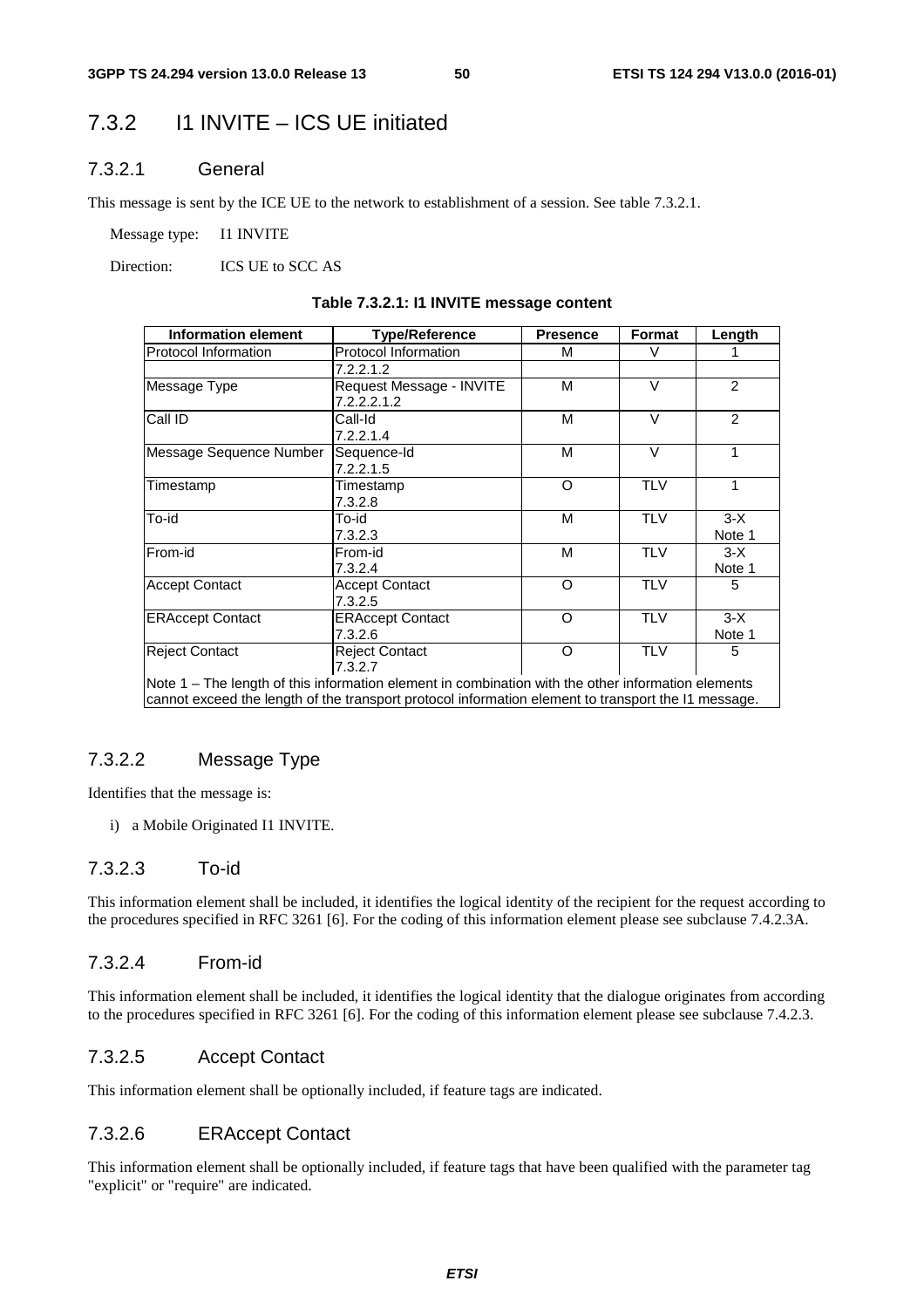### 7.3.2.7 Reject Contact

This information element shall be optionally included, if feature tags are indicated.

### 7.3.2.8 Timestamp

This information element shall be included if using a transport layer protocol that is not a real-time transport layer protocol; it provides the SCC AS local time to the ICS UE.

# 7.3.3 INVITE – SCC AS initiated

## 7.3.3.1 General

This message is sent by the SCC AS to the ICS UE to establishment of a session. See table 7.3.3.1.

Message type: I1 INVITE.

Direction: SCC AS to ICS UE

| <b>Information element</b>                                                                                                                                                                                | <b>Type/Reference</b>                   | <b>Presence</b> | Format     | Length          |
|-----------------------------------------------------------------------------------------------------------------------------------------------------------------------------------------------------------|-----------------------------------------|-----------------|------------|-----------------|
| <b>Protocol Information</b>                                                                                                                                                                               | Protocol Information<br>7.2.2.1.2       | м               |            |                 |
| Message Type                                                                                                                                                                                              | Request Message - INVITE<br>7.2.2.2.2.2 | м               | V          | $\overline{2}$  |
| CallID                                                                                                                                                                                                    | Call-Id<br>7.2.2.1.4                    | М               | $\vee$     | $\overline{2}$  |
| Message Sequence Number                                                                                                                                                                                   | Sequence-Id<br>7.2.2.1.5                | М               | $\vee$     |                 |
| Timestamp                                                                                                                                                                                                 | Timestamp<br>7.3.3.6                    | O               | <b>TLV</b> | 1               |
| From-id                                                                                                                                                                                                   | From-id<br>7.3.3.3                      | м               | <b>TLV</b> | $3-X$<br>Note 1 |
| ISCC AS PSI DN                                                                                                                                                                                            | SCC AS PSI DN<br>7.3.3.5                | м               | LV         | $3 - 15$        |
| To-id                                                                                                                                                                                                     | To-id<br>7.3.3.4                        | M               | <b>TLV</b> | $3-X$<br>Note 1 |
| Conference-id                                                                                                                                                                                             | Conference-id<br>7.4.2.16               | $\Omega$        | LV         | <b>FFS</b>      |
| Note 1 - The length of this information element in combination with the other information elements<br>cannot exceed the length of the transport protocol information element to transport the 11 message. |                                         |                 |            |                 |

#### **Table 7.3.3.1: I1 INVITE message content**

# 7.3.3.2 Message Type

Identifies that the message is:

i) a Mobile Terminated I1 INVITE.

### 7.3.3.3 From-id

This information element shall be included; it identifies the logical identity that the dialogue originates from. It is the same as that defined in RFC 3261 [6] however no display name is included. For the coding of this information element please see subclause 7.4.2.3.

### 7.3.3.4 To-id

This information element shall be included; it identifies the logical identity of the recipient for the request. It is the same as that defined in RFC 3261 [6]. For the coding of this information element please see subclause 7.4.2.3A.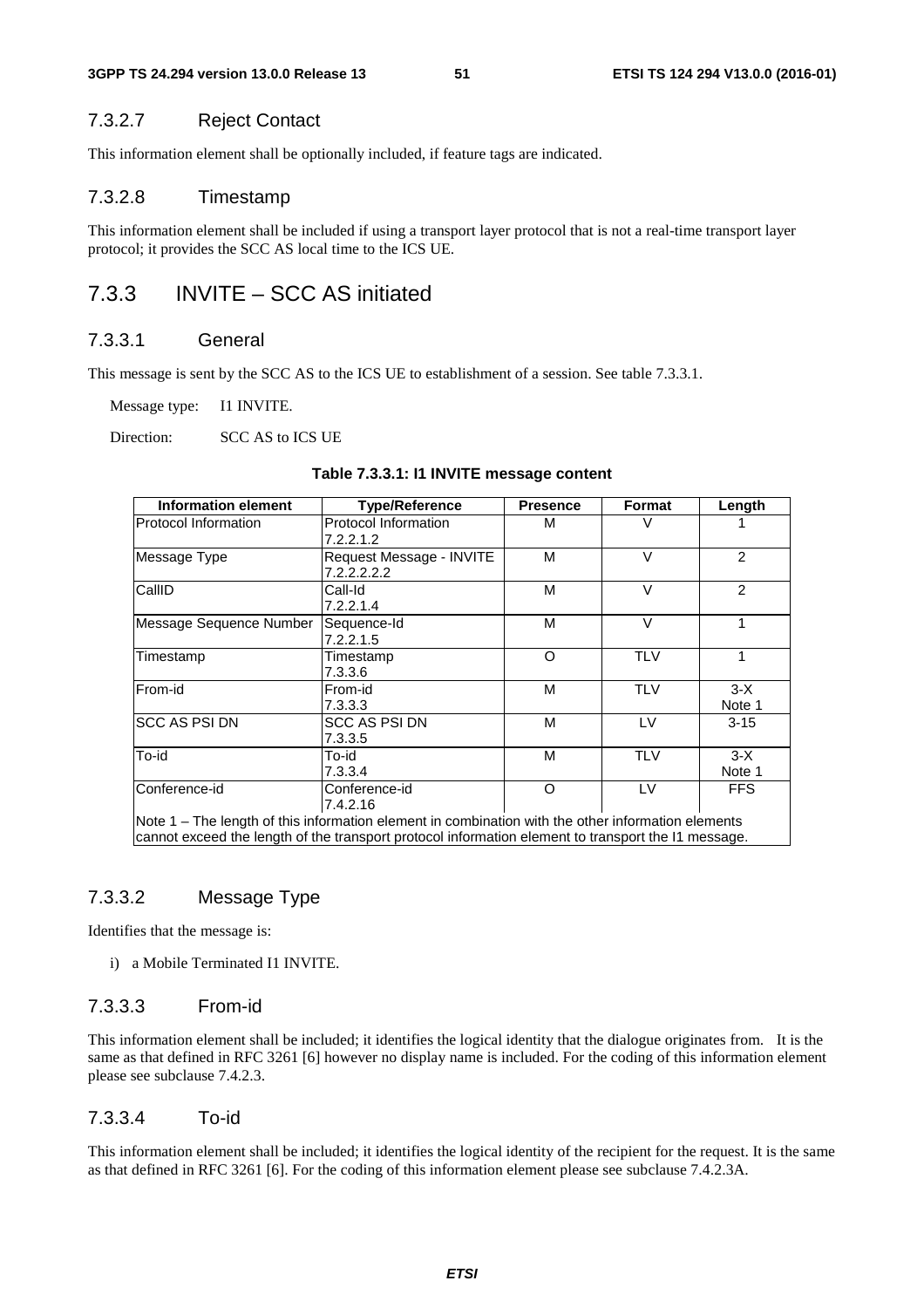# 7.3.3.5 SCC AS PSI DN

This information element, as specified in subclause 7.4.2.5, shall be included; it uniquely identifies the SCC AS and session on that AS.

### 7.3.3.6 Timestamp

This information element,as specified in subclause 7.4.2.14, shall be included if using a transport layer protocol that is not a real-time transport layer protocol, it provides the SCC AS local time to the ICS UE.

### 7.3.3.7 Conference-id

This information element, as specified in subclause 7.4.2.16, is included when the SCC AS invites an ICS UE to join a conference.

# 7.3.4 BYE – ICS UE initiated

## 7.3.4.1 General

This message is sent by the ICS UE to the SCC AS to establishment of a session. See table 7.3.4.1.

Message type: I1 BYE

Direction: **ICS UE to SCC AS** 

#### **Table 7.3.4.1: I1 BYE message content**

| <b>Information</b><br>element | <b>Type/Reference</b>                    | <b>Presence</b> | <b>Format</b> | Length |
|-------------------------------|------------------------------------------|-----------------|---------------|--------|
| Protocol Information          | <b>Protocol Information</b><br>7.2.2.1.2 | м               |               |        |
| Message Type                  | Request Message - BYE<br>7.3.4.2         | м               |               |        |
| CallID                        | Call-Id<br>7.2.2.1.4                     | м               |               |        |

# 7.3.4.2 Message Type

Identifies that the message is:

i) an I1 BYE.

# 7.3.5 BYE – SCC AS initiated

### 7.3.5.1 General

This message is sent by the SCC AS to the ICS UE to establish of a session. See table 7.3.5.1.

Message type: I1 BYE

Direction: SCC AS to ICS UE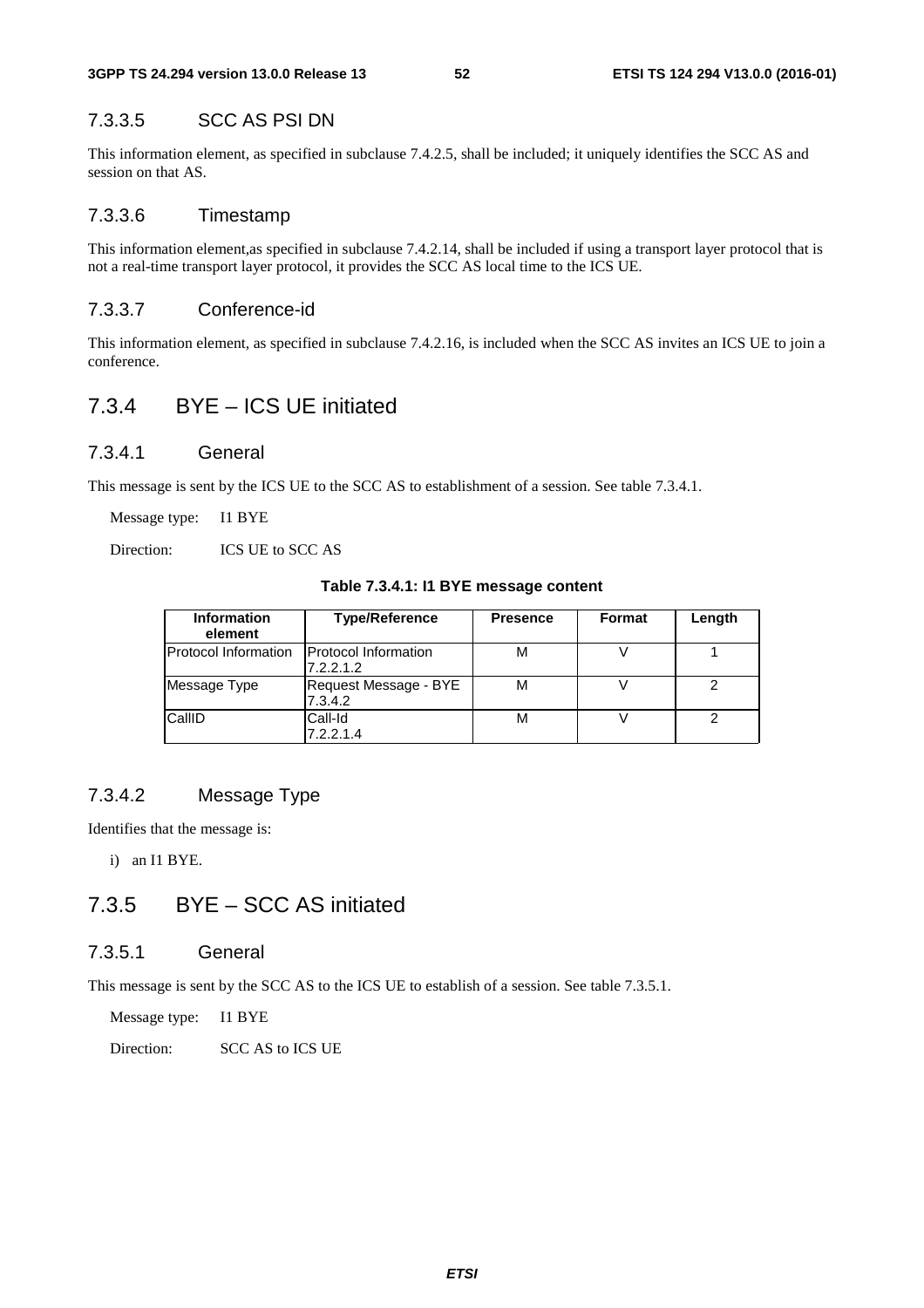| Information element         | <b>Type/Reference</b>                    | <b>Presence</b> | Format | Length |
|-----------------------------|------------------------------------------|-----------------|--------|--------|
| <b>Protocol Information</b> | <b>Protocol Information</b><br>7.2.2.1.2 | М               |        |        |
| Message Type                | Request Message - BYE<br>7.3.5.2         |                 |        |        |
| CallID                      | Call-Id<br>7.2.2.1.4                     | М               |        |        |

**Table 7.3.5.1: I1 BYE message content** 

## 7.3.5.2 Message Type

Identifies that the message is:

i) an I1 BYE.

# 7.3.6 I1 PROGRESS – ICS UE initiated

# 7.3.6.1 General

This message is sent by the ICE UE to the network to establish of a session. See table 7.3.6.1.

Message type: I1 PROGRESS

Direction: **ICS UE to SCC AS** 

|  |  |  |  | Table 7.3.6.1: I1 PROGRESS message content |  |  |
|--|--|--|--|--------------------------------------------|--|--|
|--|--|--|--|--------------------------------------------|--|--|

| Information element         | <b>Type/Reference</b>                 | <b>Presence</b> | Format | Length |
|-----------------------------|---------------------------------------|-----------------|--------|--------|
| <b>Protocol Information</b> | <b>Protocol Information</b>           | м               |        |        |
|                             | 7.2.2.1.2                             |                 |        |        |
| Message Type                | Request Message - PROGRESS<br>7.3.6.2 | М               |        | 2      |
| CallID                      | Call-Id<br>7.2.2.1.4                  | М               |        | ◠      |
| Message Sequence Number     | Sequence-Id<br>7.2.2.1.5              | м               |        |        |

## 7.3.6.2 Message Type

Identifies that the message is

i) an I1 PROGRESS.

# 7.3.7 I1 PROGRESS – SCC AS initiated

# 7.3.7.1 General

This message is sent by the SCC AS to the ICS UE to establish of a session. See table 7.3.3.1.

Message type: I1 PROGRESS

Direction: SCC AS to ICS UE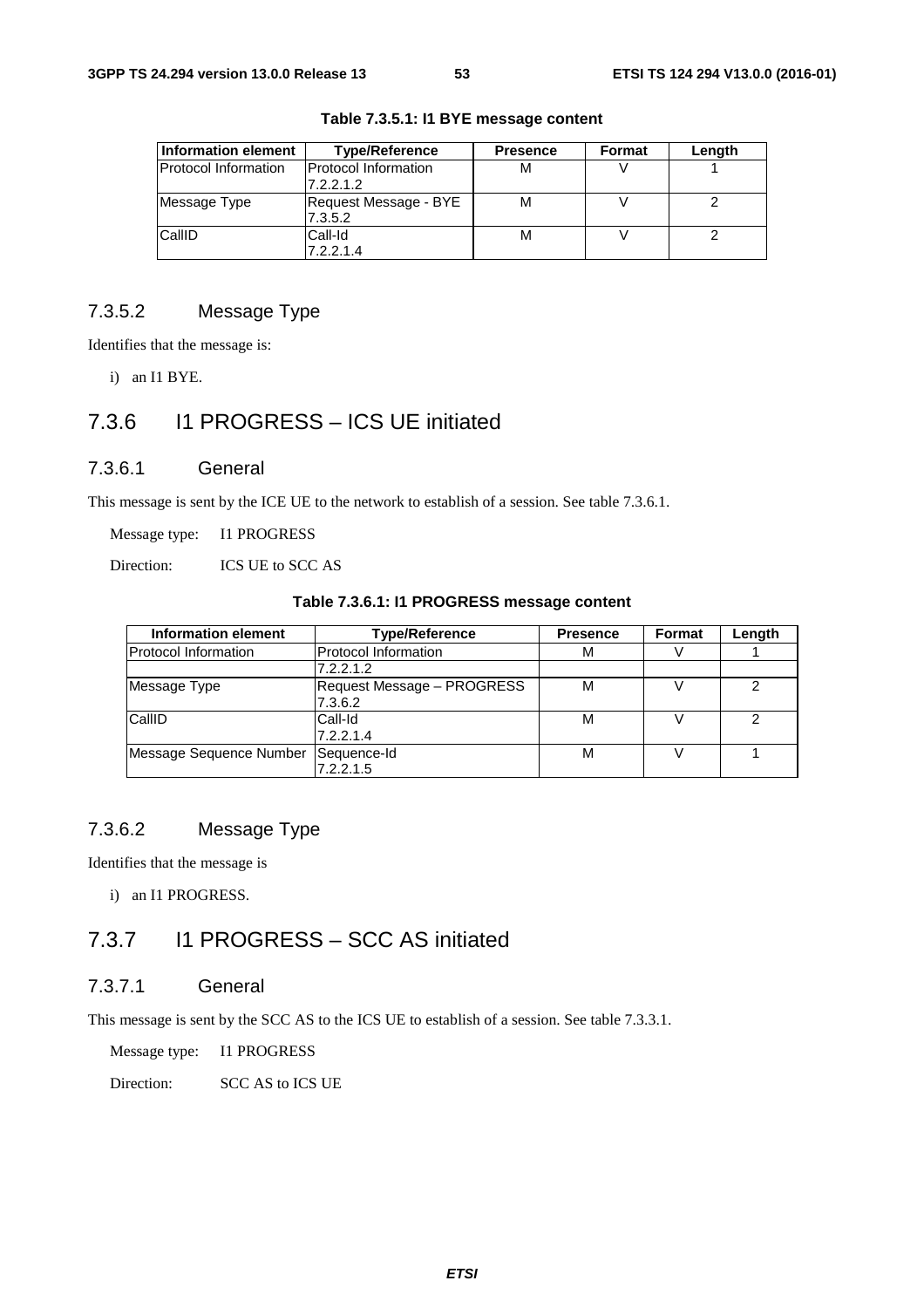| Information element     | <b>Type/Reference</b>       | <b>Presence</b> | Format | Length   |
|-------------------------|-----------------------------|-----------------|--------|----------|
| Protocol Information    | <b>Protocol Information</b> | м               |        |          |
|                         | 7.2.2.1.2                   |                 |        |          |
| Message Type            | Request Message - PROGRESS  | м               |        | 2        |
|                         | 7.3.7.2                     |                 |        |          |
| CallID                  | Call-Id                     | M               |        | 2        |
|                         | 7.2.2.1.4                   |                 |        |          |
| Message Sequence Number | Sequence-Id                 | М               |        |          |
|                         | 7.2.2.1.5                   |                 |        |          |
| <b>SCC AS PSI DN</b>    | <b>SCC AS PSI DN</b>        | м               | LV     | $3 - 15$ |
|                         | 7.3.7.3                     |                 |        |          |

# **Table 7.3.3.1: I1 PROGRESS message content**

# 7.3.7.2 Message Type

Identifies that the message is:

i) an I1 PROGRESS.

# 7.3.7.3 SCC AS PSI DN

This information element, as specified in subclause 7.4.2.5, shall be included; it uniquely identifies the SCC AS and session on that AS.

# 7.3.8 I1 FAILURE

#### 7.3.8.1 General

This message is sent by the ICE UE to the network or from the network to the ICS UE to identify that an error has occurred. See table 7.3.8.1.

Message type: I1 Failure

Direction: ICS UE to SCC AS and SCC AS to ICS UE

| Information element     | <b>Type/Reference</b>                                                                          | <b>Presence</b> | Format     | Length          |
|-------------------------|------------------------------------------------------------------------------------------------|-----------------|------------|-----------------|
| Protocol Information    | Protocol Information                                                                           | м               |            |                 |
|                         | 7.2.2.1.2                                                                                      |                 |            |                 |
| Message Type            | Request Message -<br><b>FAILURE</b><br>7.3.8.2                                                 | M               | V          | $\mathcal{P}$   |
| Call ID                 | Call-Id<br>7.2.2.1.4                                                                           | M               | V          | 2               |
| Message Sequence Number | Sequence-Id<br>7.2.2.1.5                                                                       | M               | V          |                 |
| To-id                   | To-id<br>7.3.8.3                                                                               | Ω               | <b>TLV</b> | $3-X$<br>Note 1 |
| <b>Reason Phrase</b>    | Phrase<br>7.3.8.4                                                                              | റ               | <b>TLV</b> |                 |
|                         | Note 1 – The length of the To-id information element in combination with the other information |                 |            |                 |

**Table 7.3.8.1: I1 Failure message content** 

elements cannot exceed the length of the transport protocol information element to transport the I1 message.

# 7.3.8.2 Message Type

Identifies that the message is:

i) an I1 FAILURE.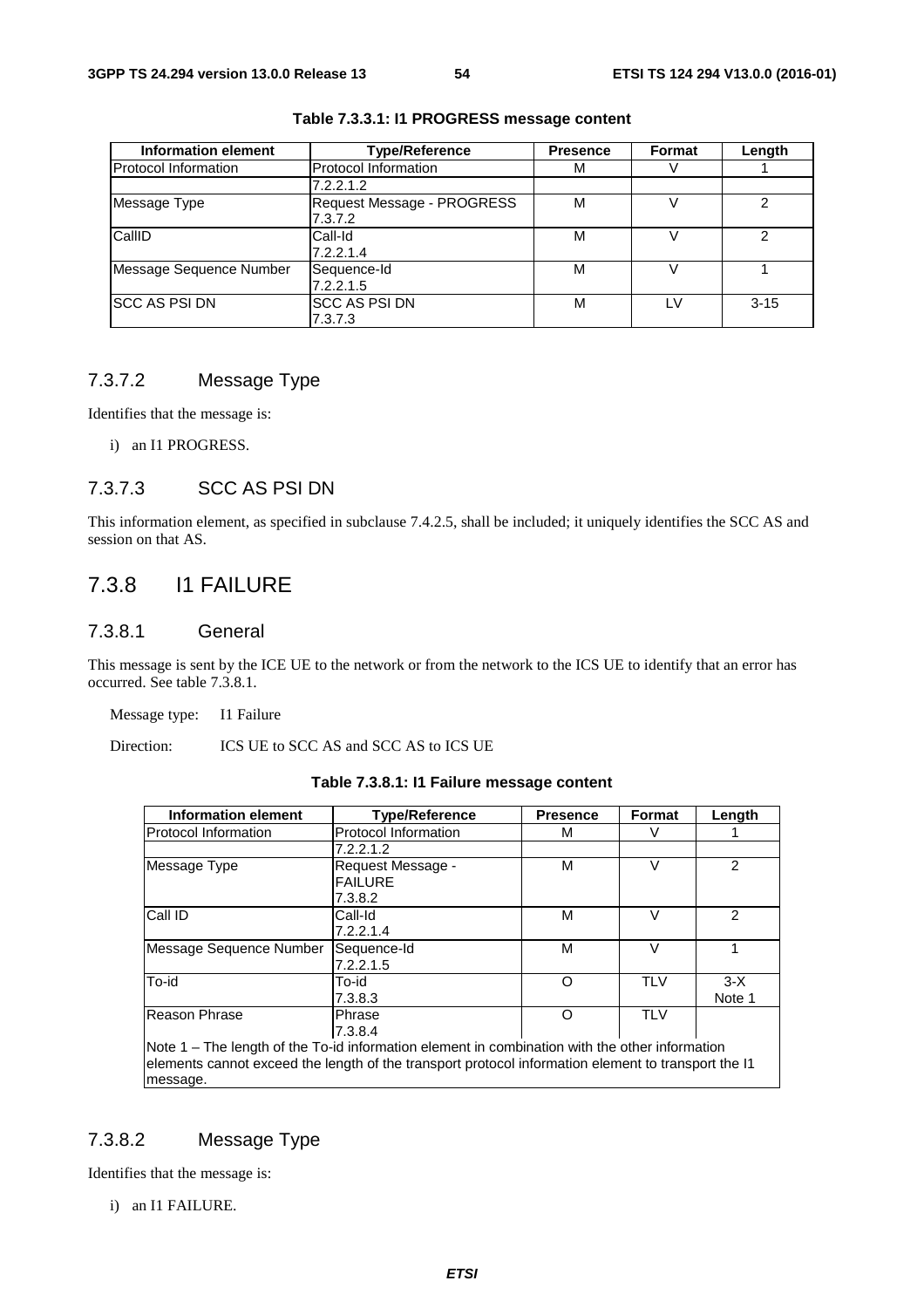# 7.3.8.3 To-id

This information element, as specified in subclause 7.4.2.3, may optionally be included and can appear multiple times. It identifies alternative address's that the UE should attempt to use. It is the same as the contact header field that is defined in sections 21.3 of RFC 3261 [6].

## 7.3.8.4 Reason Phrase

This information element, as specified in subclause 7.4.2.13, may optionally be included and can appear multiple time. It is the same as the Reason-Phrase header field that is defined in RFC 3261 [6].

# 7.3.9 REFER – UE initiated

### 7.3.9.1 General

This message is sent by the ICS UE to the SCC AS to refer the session to another party. See table 7.3.9.1.

Message type: I1 REFER.

Direction: ICS UE to SCC AS

| <b>Information element</b>  | <b>Type/Reference</b>                                                                                                                                                                   | <b>Presence</b> | Format     | Length          |
|-----------------------------|-----------------------------------------------------------------------------------------------------------------------------------------------------------------------------------------|-----------------|------------|-----------------|
| <b>Protocol Information</b> | Protocol Information<br>7.2.2.1.2                                                                                                                                                       | м               | V          |                 |
| Message Type                | Request Message -<br><b>REFER</b><br>7.3.9.2                                                                                                                                            | M               | $\vee$     | $\overline{2}$  |
| CallID                      | Call-Id<br>7.2.2.1.4                                                                                                                                                                    | м               | $\vee$     | $\mathcal{P}$   |
| Message Sequence Number     | Sequence-Id<br>7.2.2.1.5                                                                                                                                                                | м               | $\vee$     | 1               |
| From-id                     | From-id<br>7.3.3.3                                                                                                                                                                      | $\Omega$        | <b>TLV</b> | $3-X$<br>Note 1 |
| To-id                       | To-id<br>7.3.3.4                                                                                                                                                                        | $\Omega$        | <b>TLV</b> | $3-X$<br>Note 1 |
| Refer-to-id                 | Refer-to-id<br>7.3.9.3                                                                                                                                                                  | M               | <b>TLV</b> | $3-X$<br>Note 1 |
| Replaces                    | Replaces<br>7.3.9.4                                                                                                                                                                     | $\Omega$        | <b>TLV</b> | $3-X$<br>Note 1 |
| NOTE 1<br>message.          | The length of this information element in combination with the other information elements<br>cannot exceed the length of the transport protocol information element to transport the I1 |                 |            |                 |

### 7.3.9.2 Message Type

Identifies that the message is:

i) an I1 REFER.

### 7.3.9.3 Refer-to-id

This information element shall be included; it identifies the party that the session shall be referred to. For the coding of this information element please see subclause 7.4.2.15.

#### 7.3.9.4 Replaces

This information element shall be optionally included. It identifies to the party that an existing dialogue as identified in this information element shall be replaced. For the coding of this information element please see subclause 7.4.2.8.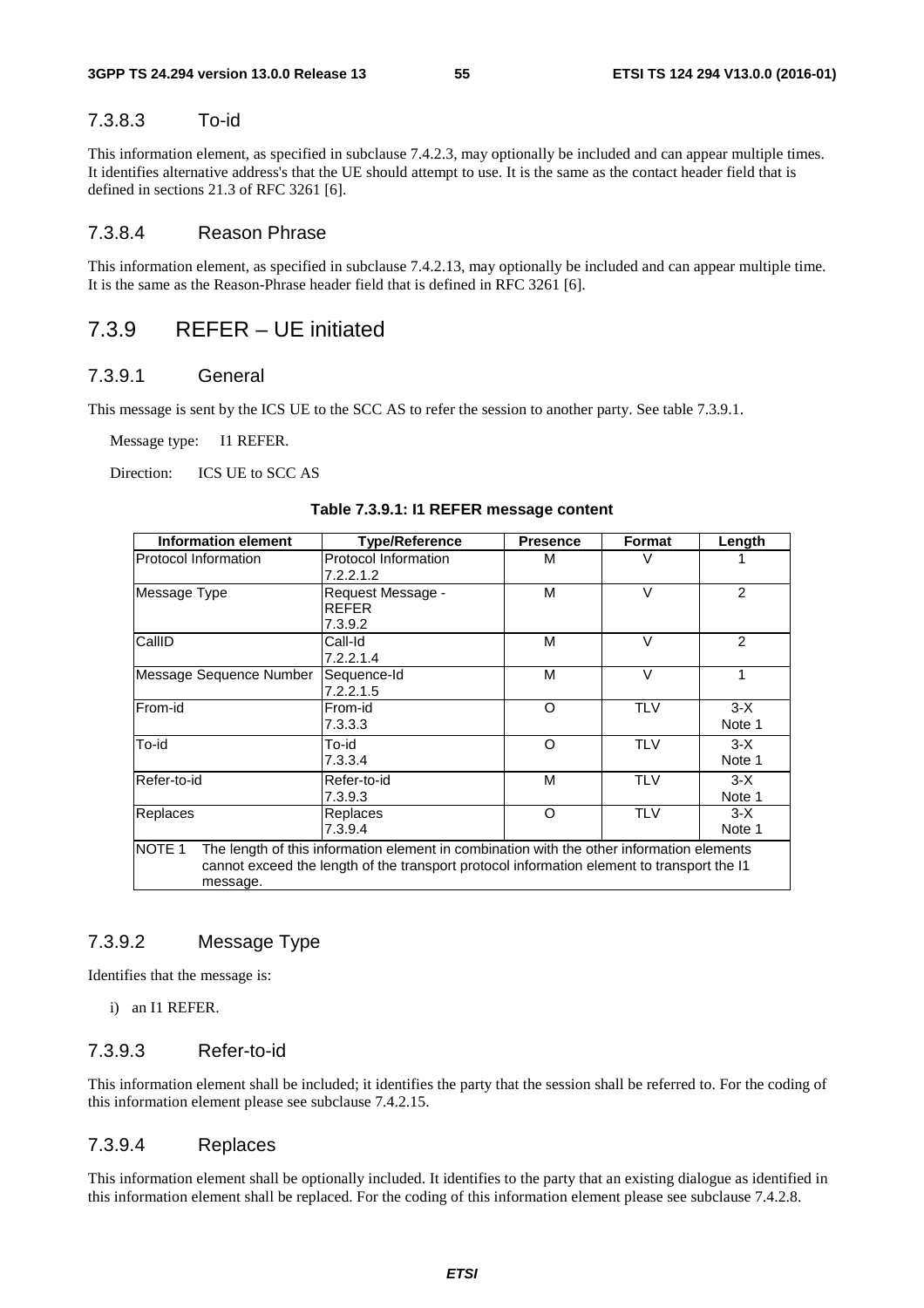# 7.4 I1 information elements and functional definition

# 7.4.1 I1 information elements

The list of the I1 information elements is shown in table 7.4.1.

### **Table 7.4.1 I1-information elements**

| 11 information element  | Description and |
|-------------------------|-----------------|
| Name                    | content         |
|                         | (subclauses)    |
| Error-code              | 7.4.2.2         |
| From-id                 | 7.4.2.3         |
| To-id                   | 7.4.2.3A        |
| Privacy                 | 7.4.2.4         |
| SCC-AS-id               | 7.4.2.5         |
| Session-identifier      | 7.4.2.6         |
| Replaces                | 7.4.2.8         |
| <b>Accept Contact</b>   | 7.3.2.9         |
| <b>ERAccept Contact</b> | 7.3.2.10        |
| <b>Reject Contact</b>   | 7.3.2.11        |
| Mid-Call                | 7.4.2.12        |
| Reason Phrase           | 7.4.2.13        |
| Timestamp               | 7.4.2.14        |
| Refer-to                | 7.4.2.15        |
| Conference-id           | 7.4.2.16        |

#### **Error-code**

The Error-code information element is included in every I1-Error response message. The Error-code information element is binary encoded SIP failure response. The SIP 4xx request failure responses, the 5xx server failure responses, and the 6xx global failure responses are binary encoded and included in the Error-code information element as specified in subclause 7.4.2.1 and table 7.4.2.1. The interpretation of each binary encoded failure response is analogous to the interpretation of associated SIP failure response.

#### **From-id Information**

The From-id Information IE specifies a public user identity of the calling user, e.g., the calling party number, either as an E.164, Identifier or a SIP URI.

The From-id information element may contain either an E.164, a SIP URI or a identifier that identifies a public user identity to be used (see annex A).

#### **To-id Information**

The To-id Information IE specifies a public user identity of the called user, e.g., the called party number.

The To-id information element may contain either an E.164, a SIP URI or a identifier that identifies a public user identity to be used (see annex A).

#### **Privacy**

The UE uses the Privacy information element to indicate to the SCC AS how to handle the SIP header fields when the SCC AS forwards the SIP requests and responses on behalf of the UE to the far-end UA. The Privacy information element when sent by the UE to the SCC AS contains binary encoded "priv-value" (as specified in the RFC 3323 [8] and RFC 3325 [9]). When the SCC AS, upon receiving a Privacy information element over I1 interface, forwards a SIP request or a response to the far-end UA, the SCC AS behaves as specified in the RFC 3323 [8] and RFC 3325 [9] e.g. the SCC AS inserts a P-Asserted-Identity header field into SIP message as requested by the Privacy information element.

#### **SCC-AS-id**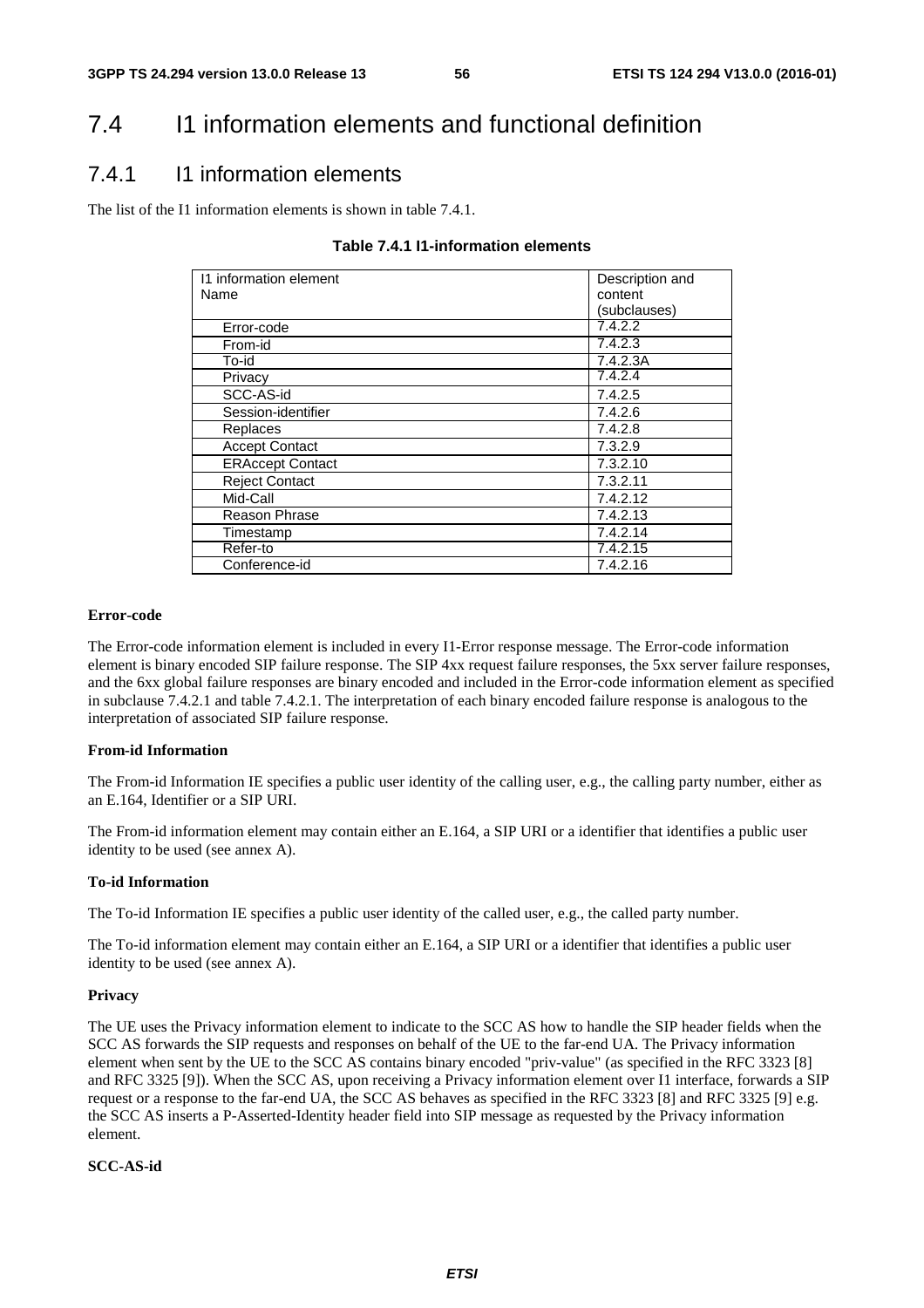The SCC-AS-id information element contains an International E.164 number representation of the SCC AS PSI DN that points to the SCC AS. When the UE sets up a CS bearer connection by sending a SETUP message to the MSC server, the UE specifies the respective International E.164 number as the called party number. Subsequently the call will be routed to the respective SCC AS via a MGCF where the SCC-AS-PSI-DN will be treated as a wildcard PSI as specified in 3GPP TS 23.003 [15] and procedures as specified in 3GPP TS 24.229 [12] subclause 5.3,2.1 item 3.

#### **Session-identifier**

The Session-identifier information element is an identifier used either by the UE or the SCC AS to uniquely and globally identify a I1 session across all interface (i.e. the I1 interface, Gm interface and the IMS). The Session identifier is dynamically allocated by the SCC AS to identify the I1 session that is being established. The SCC AS includes the Session-identifier information element in the first I1 message sent by the SCC AS to the UE. The Session-identifier information element may contain different values, e.g. the Session Transfer Identifier (STI), as specified in subclause 7.4.2.1 and associated subclause 7.4.2.1.

#### **Replaces**

The Replaces information element is used by the UE to identify an existing call or a SIP dialog that will be replaced with an I1 session being established over the I1 interface. When the UE wants to replace an existing call or a SIP dialog with a new I1 session, the UE sends an I1 Invite request message to the SCC AS with the Replaces information element that contains the identity of the SIP dialog or a call that will be replaced with a new call being established. In the case of UE assisted T-ADS, the SCC AS may send an I1 Invite request message to the terminating ICS UE with Replaces information element that contains the identity of the SIP dialog to change the service control for the session from Gm to I1.

#### **Accept Contact**

The Accept contact information element is used by the UE to identify the SIP feature tags that the UE are included in a SIP Accept Contact header per procedures in RFC 3841 [14]. However if the feature tags are to be appended with "explicit" and or the "require" parameter tags then the SIP feature tag shall not be sent in the Accept Contact but in the ERAccept Contact header information element.

#### **ERAccept Contact**

The ERAccept contact information element is used by the UE to identify those SIP feature tags that either "explicit" or "require" parameter tags added per procedures in RFC 3841 [14]. If "explicit" and or "require" parameter tag is required then the feature tag is not included in the Accept Contact information element.

#### **Reject Contact**

The Reject contact information element is used by the UE to identify the SIP feature tags that the UE would normally send in a SIP Reject contact header per procedures in RFC 3841 [14].

#### **Mid-Call**

The Mid-Call information element is used between ICS UE and the SCC AS to exchange the Mid-call supplementary services control information, e.g. hold, resume, conference.

#### **Timestamp**

The Timestamp information element specifies a local time on the I1 message sender. The local time is measured in seconds and it is 32 bits long.

#### **Refer-to**

The I1 Refer message indicates that the recipient should contact a third party using the contact information provided in the Refer-to information element and included in the I1 Refer message. The third party is identified either with an E.164 number or a SIP URI and it is included in the Refer-to information element.

#### **Conference-id**

The Conference-id information element is used by the SCC AS to convey to the ICS UE the identity of the conference focus (i.e. SIP URI or an E.164 number) that will handle the requested conference call.

Upon a request to create a conference with a conference factory URI, the SCC AS includes in the I1 Success message the Conference-id information element that contains the conference URI (i.e. the E.164 number or a SIP URI of the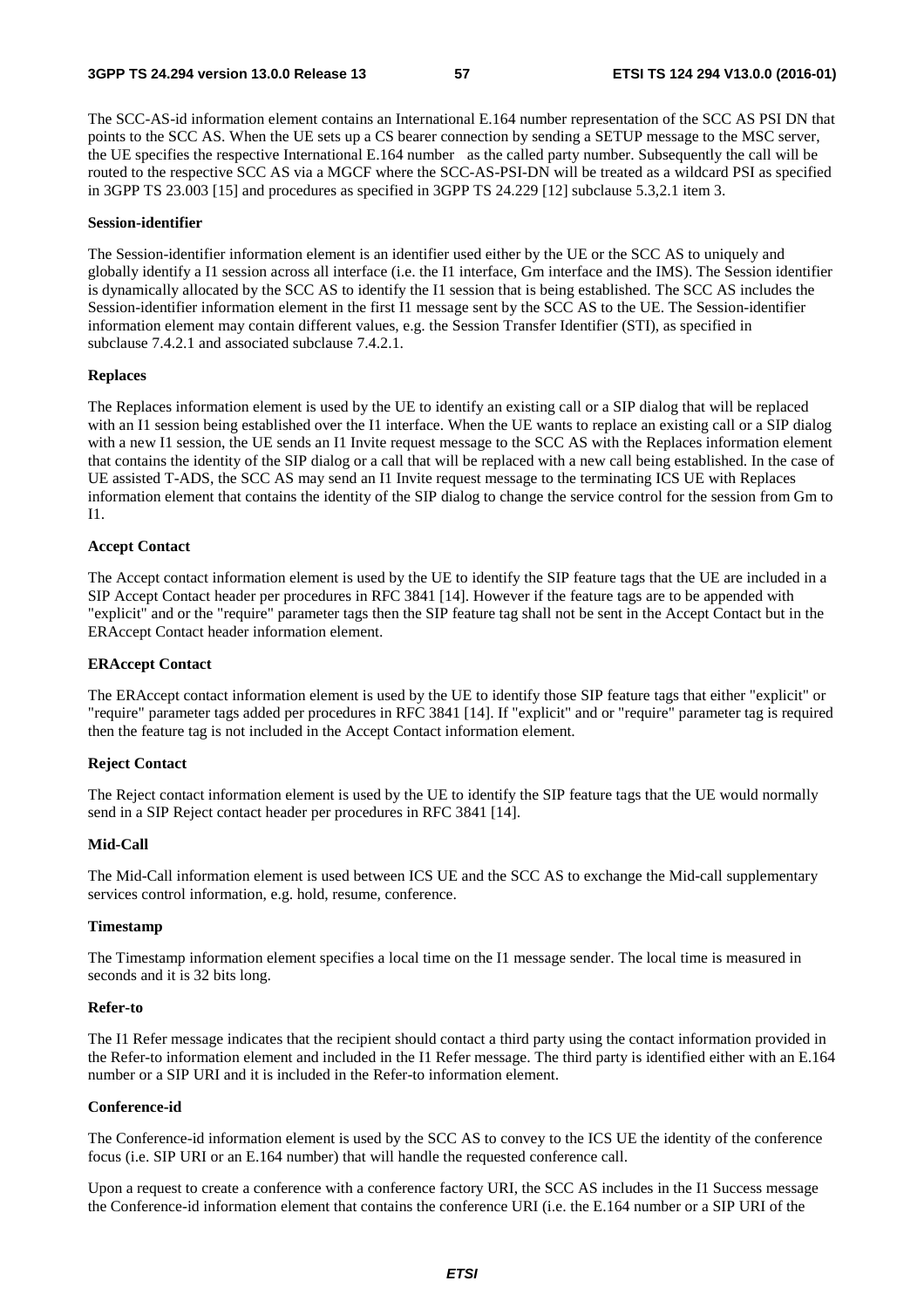conference focus). The inclusion of the Conference-id information element in the I1 Success message indicates to the ICS UE that the requested conference has been set and the identity of the conference focus that is handling the respective conference.

When the SCC AS invites an ICS UE to join a conference, the SCC AS sends an I1 Invite message to the invited ICS UE that includes the Conference-id information element. The inclusion of the Conference-id information element in the I1 Invite message indicates to the ICS UE that it has been invited to join a conference and the identity of the conference focus that is handling the respective conference. Subsequently, this ICS UE may use the received Conference-id information element to e.g. leave the indicated conference, invite another ICS UE to the indicated conference, etc.

# 7.4.2 I1 Information elements encoding

# 7.4.2.1 General

The structure of the I1 information elements is shown in figure 7.4.2.1.

|  |                                           |  |  |                                        |  |  |  | Octet |  |  |
|--|-------------------------------------------|--|--|----------------------------------------|--|--|--|-------|--|--|
|  | Information Element code<br>Code specific |  |  |                                        |  |  |  |       |  |  |
|  |                                           |  |  | Information Element length (in octets) |  |  |  |       |  |  |
|  | Information Element body (as required)    |  |  |                                        |  |  |  |       |  |  |
|  | etc.                                      |  |  |                                        |  |  |  |       |  |  |
|  |                                           |  |  |                                        |  |  |  |       |  |  |
|  |                                           |  |  |                                        |  |  |  |       |  |  |

#### **Figure 7.4.2.1: I1 information element format**

Each I1 information element contains a common two-octet field followed by a variable-size body. The first octet contains the Information Element code and Code specific values. Each I1 information element is uniquely identified with the respective Information Element code (i.e., encoded with bits numbered 4, 5, to 8 of the first octet). The Code specific value (i.e., encoded with bits numbered 1, 2, and 3 of the first octet) provide additional information about respective I1 information element. For example, if the Information Element code specifies that this is a To-id I1 information element, then the Code specific value will indicate whether the Information Element body contains an E.164 number or SIP URI. The Code specific values for each respective I1 information element are described in the respective subclauses.

The second octet i.e. the Information Element length specifies the length of the I1 information element body (i.e., the number of octets following the Information Element length) in binary format. The bit number 1 of octet number 2 is the list significant bit and bit number 8 of the octet number 2 is the most significant bit. The table 7.4.2.1 specifies the Information Element code for each I1 information element.

| Information  | 11 information element  | Reference |
|--------------|-------------------------|-----------|
| Element code | Name                    | subclause |
| <b>Bits</b>  |                         |           |
| 87654        |                         |           |
| 10011        | From-id                 | 7.4.2.3   |
| 10100        | Privacy                 | 7.4.2.4   |
| 10101        | SCC-AS-id               | 7.4.2.5   |
| 10110        | Session-identifier      | 7.4.2.6   |
| 10010        | Replaces                | 7.4.2.8   |
| 10111        | <b>Accept Contact</b>   | 7.4.2.9   |
| 10001        | <b>ERAccept Contact</b> | 7.4.2.10  |
| 11011        | <b>Reject Contact</b>   | 7.4.2.11  |
| 1000         | Mid-Call                | 7.4.2.12  |
| 100          | Reason-Phrase           | 7.4.2.13  |
| 001          | Timestamp               | 7.4.2.14  |
| . O O        | To-id                   | 7.4.2.3A  |
| 0.1          | Refer-to                | 7.4.2.15  |
| 1 በ          | Conference-id           | 7.4.2.16  |

#### **Table 7.4.2.1: I1-information element coding**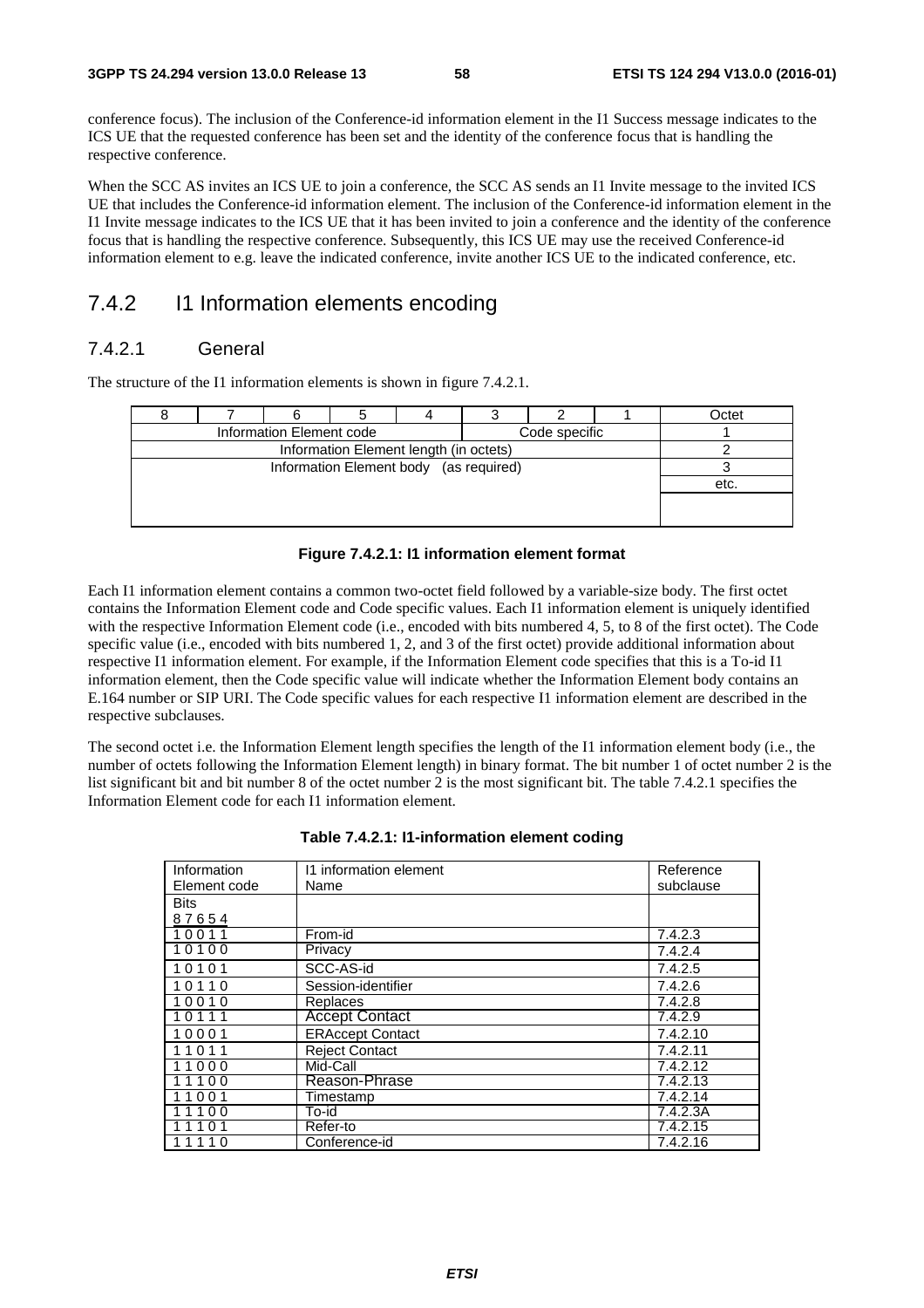7.4.2.2 Void

### 7.4.2.3 From-id Information

The purpose of the From-id information element is to transport a public identity of the From Party. The From-id information element may contain either a SIP URI or a telephone number (e.g. international number, national number) or an identifier value that identifies a known public identity. The Code specific field as specified in table 7.4.2.3.1, i.e., the bits 3, 2, and 1 of the octet number 1 specify the type of information contained in the From-id information element.

If the From-id Information is a SIP URI username@domainname then the Code specific field as specified in table 7.4.2.3.1 bits 3,2, and 1 shall be set to "010" and shall be encoded to an octet string according to UTF-8 encoding rules as specified in RFC 3629 [16].

When bits 3, 2, and 1 of the octet number 1 are to be set to "001" to indicate that the From-id information element contains an E.164 number (see table 7.4.2.3.1). This is deduced when the From-id Information to be used by is a tel URI or a SIP URI with URI parameter User=Phone then the Code specific field and if a tel or SIP URI is identified as being globally unique identified by the presence of "+" character at the start of the digit string.

When bits 3, 2, and 1 of the octet number 1 are to be set to "000" it indicates that the From-id information element contains a number whose type of number is unspecified (see table 7.4.2.3.1) e.g. local or national number. This is deduced when the Identity Information to be used by is a tel URI or a SIP URI with URI parameter User=Phone and if a tel or SIP URI is not identified as being globally unique identified by the presence of "+" character at the start of the digit string.

When bits 3, 2, and 1 of the octet number 1 are to be set to "000" it indicates that the From-id information element contains a public user identity that is an identifier and can be can be derived (see annex A).

When the From-id information element contains an International number (i.e. an E.164 number), the E.164 digit-string is included in the octet 3, octet 4, octet 5, etc. as follows:

- the bits numbers 8, 7, 6, and 5 of octet number 3 are used to binary encode the most significant digit of the E.164 digit-string;
- the bits numbers 4, 3, 2, and 1 of octet number 3 are used binary encode the next significant digit of the E.164 digit-string;
- the bits numbers 8, 7, 6, and 5 of octet number 4 are used binary encode the next significant digit of the E.164 digit-string; and so on until the entire E.164 digit-string is included in the From-id information element; and
- the bit-pattern "1111" iserted either in the bits 8, 7, 6, and 5 or bits 4, 3, 2, and 1 of any octet indicates the end of the E.164 digit-string, i.e. the bit-pattern of "1111" is used as the end-delimiter for the E.164 digit-string.

When the From-id information element contains an local or national number, the digit-string is included in the octet 3, octet 4, octet 5, etc. as follows:

- the bits numbers 8, 7, 6, and 5 of octet number 3 are used to binary encode the most significant digit of the digitstring;
- the bits numbers 4, 3, 2, and 1 of octet number 3 are used binary encode the next significant digit of the digitstring;
- the bits numbers 8, 7, 6, and 5 of octet number 4 are used binary encode the next significant digit of the digitstring; and so on until the entire digit-string is included in the From-id information element; and
- the bit-pattern "1111" iserted either in the bits 8, 7, 6, and 5 or bits 4, 3, 2, and 1 of any octet indicates the end of the digit-string, i.e. the bit-pattern of "1111" is used as the end-delimiter for the digit-string.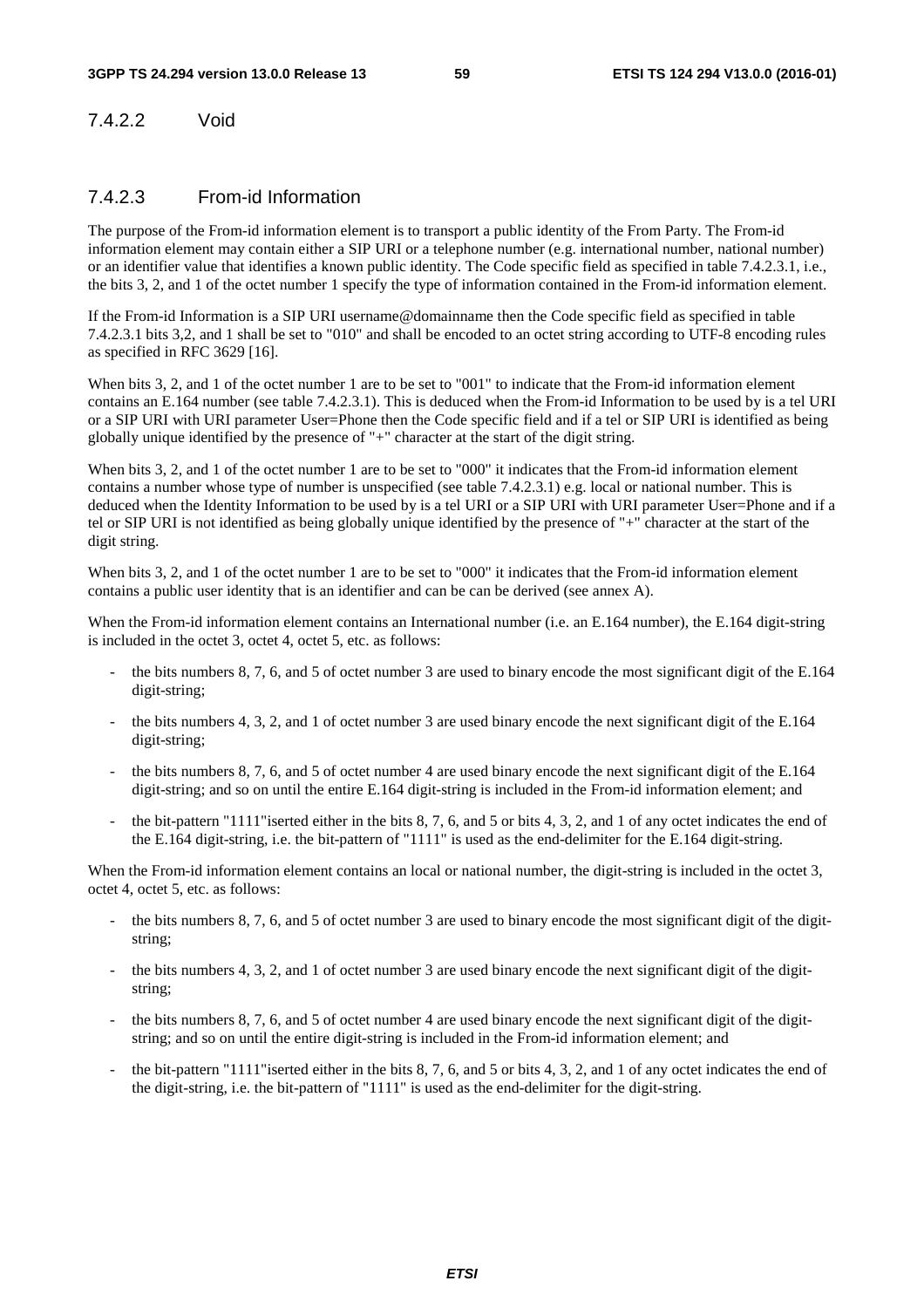



| (octet 1)    | Code specific                                                                                                                  |
|--------------|--------------------------------------------------------------------------------------------------------------------------------|
| <b>Bits</b>  |                                                                                                                                |
| 321          |                                                                                                                                |
| 000          | Unspecified                                                                                                                    |
| 001          | International number, i.e. E.164 number (Note 1)                                                                               |
| 010          | <b>SIP URI</b>                                                                                                                 |
| 011          | Identifier (See Annex A)                                                                                                       |
|              | Other values are reserved for future use                                                                                       |
| (octet 3)    |                                                                                                                                |
| SIP URI      |                                                                                                                                |
|              | The URI shall be encoded to an octet string according to UTF-8 encoding rules as specified in<br>RFC 3629 [16]                 |
| (octet 3)    |                                                                                                                                |
| Identifier   |                                                                                                                                |
|              | Contains one octet body coded with identifier value that identifies the public user identity.                                  |
| (octet 3)    |                                                                                                                                |
| <b>Bits</b>  |                                                                                                                                |
| 8765         | the most significant digit of the E.164 digit-string                                                                           |
| 'octet 3)    |                                                                                                                                |
| <b>Bits</b>  |                                                                                                                                |
| 4321         | the next significant digit of the E.164 digit-string<br>(Note 2)                                                               |
| (octet 4)    |                                                                                                                                |
| <b>Bits</b>  |                                                                                                                                |
| 8765         | the next significant digit of the E.164 digit-string<br>(Note 2)                                                               |
| octet 4)     |                                                                                                                                |
| <b>Bits</b>  |                                                                                                                                |
| 4321         | the next significant digit of the E.164 digit-string<br>(Note 2)                                                               |
| (next octet) |                                                                                                                                |
| <b>Bits</b>  | (Note 2)                                                                                                                       |
|              | (Note 3)                                                                                                                       |
|              | Note 1 - Prefix or escape digits shall not be included.                                                                        |
|              | Note 2 – the next significant digits of the E.164 digit-string are included in subsequent bits 8, 7, 6, and 5 or bits 4, 3, 2. |
|              | Note 3 – The E.164 digit-string terminates with delimiter "1111" in the bits 8, 7, 6, and 5 or bits 4, 3, 2, and 1 of any      |

octet indicating the end of the E.164 digit-string.

## 7.4.2.3A To-id Information

The purpose of the To-id information element is to transport a public identity of the To Party. The To-id information element may contain either a SIP URI or a telephone number (e.g. international number, national number) or an identifier value that identifies a known public identity. The Code specific field, i.e., the bits 3, 2, and 1 of the octet number 1 specify the type of information contained in the To-id information element,.

If the To-id Information is a SIP URI username@domainname then the Code specific fields bits 3,2, and 1 shall be set to "010" and shall be encoded to an octet string according to UTF-8 encoding rules as specified in RFC 3629 [16].

When bits 3, 2, and 1 of the octet number 1 are to be set to "001" it indicates that the To-id information element contains an E.164 number (see table 7.4.2.3.1-2). This is deduced when the To-id to be used by is a tel URI or a SIP URI with URI parameter User=Phone then the Code specific field and if a tel or SIP URI is identified as being globally unique identified by the presence of "+" character at the start of the digit string.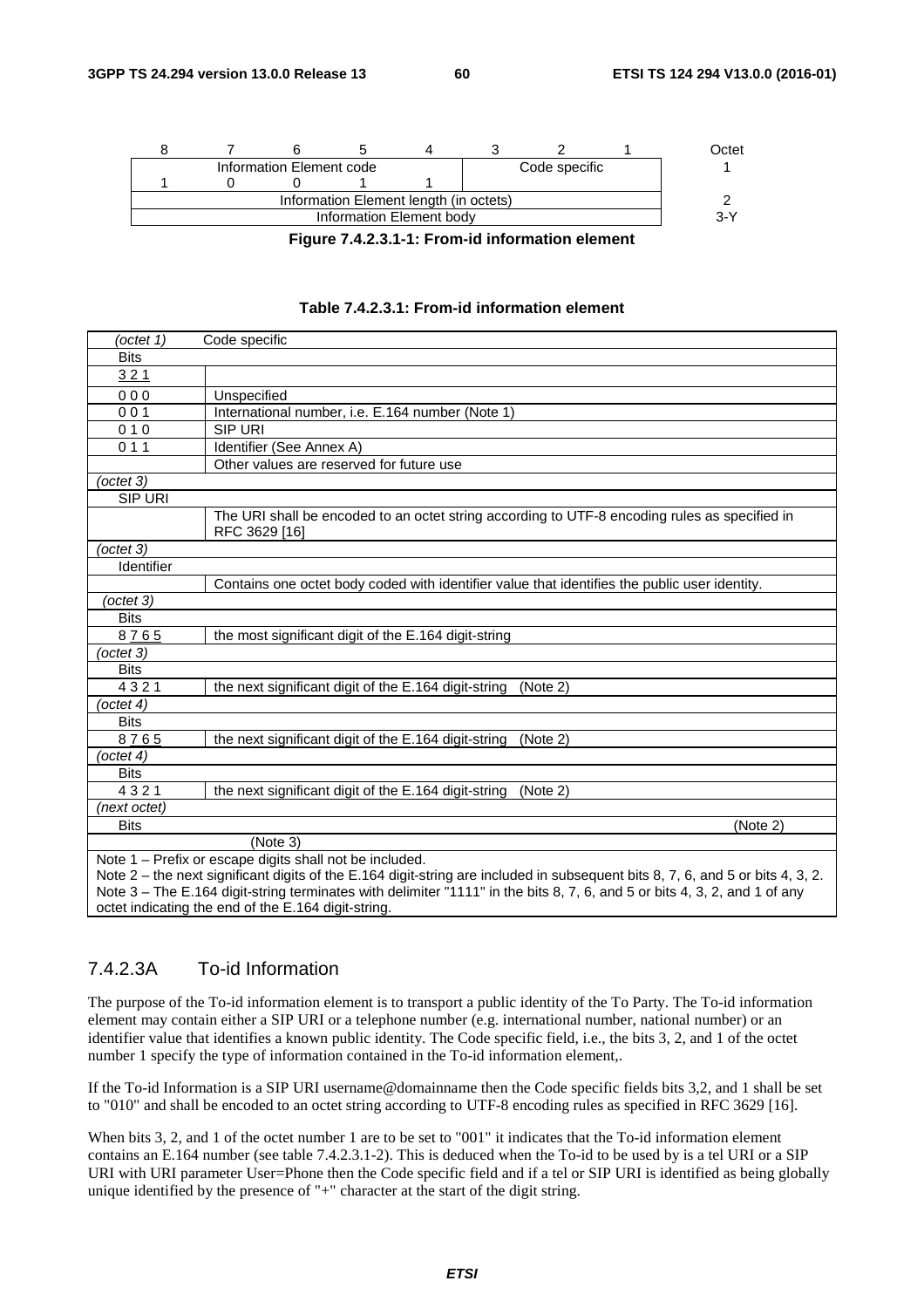When bits 3, 2, and 1 of the octet number 1 are to be set to "000" it indicates that the To-id information element contains a number whose type of number is unspecified(see table 7.4.2.3.1-2) e.g. local or national number. This is deduced when the To-id to be used by is a tel URI or a SIP URI with URI parameter User=Phone and if a tel or SIP URI is not identified as being globally unique identified by the presence of "+" character at the start of the digit string.

When bits 3, 2, and 1 of the octet number 1 are to be set to "000" it indicates that the To-id information element contains a public user identity that is an identifier and can be can be derived (see annex A).

When the To-id information element contains an International number (i.e. an E.164 number), the E.164 digit-string is included in the octet 3, octet 4, octet 5, etc. as follows:

- the bits numbers 8, 7, 6, and 5 of octet number 3 are used to binary encode the most significant digit of the E.164 digit-string;
- the bits numbers 4, 3, 2, and 1 of octet number 3 are used binary encode the next significant digit of the E.164 digit-string;
- the bits numbers 8, 7, 6, and 5 of octet number 4 are used binary encode the next significant digit of the E.164 digit-string; and so on until the entire E.164 digit-string is included in the From-id information element; and
- the bit-pattern "1111" iserted either in the bits 8, 7, 6, and 5 or bits 4, 3, 2, and 1 of any octet indicates the end of the E.164 digit-string, i.e. the bit-pattern of "1111" is used as the end-delimiter for the E.164 digit-string.

When the To-id information element contains an local or national number, the digit-string is included in the octet 3, octet 4, octet 5, etc. as follows:

- the bits numbers 8, 7, 6, and 5 of octet number 3 are used to binary encode the most significant digit of the digitstring;
- the bits numbers 4, 3, 2, and 1 of octet number 3 are used binary encode the next significant digit of the digitstring;
- the bits numbers 8, 7, 6, and 5 of octet number 4 are used binary encode the next significant digit of the digitstring; and so on until the entire digit-string is included in the From-id information element; and
- the bit-pattern "1111" iserted either in the bits 8, 7, 6, and 5 or bits 4, 3, 2, and 1 of any octet indicates the end of the digit-string, i.e. the bit-pattern of "1111" is used as the end-delimiter for the digit-string.

|  |                          |  |  |               | )ctet |  |
|--|--------------------------|--|--|---------------|-------|--|
|  | Information Element code |  |  | Code specific |       |  |
|  |                          |  |  |               |       |  |
|  |                          |  |  |               |       |  |
|  | Information Element body |  |  |               |       |  |
|  | etc                      |  |  |               |       |  |

#### **Table 7.4.2.3A.1-1: To-id information element**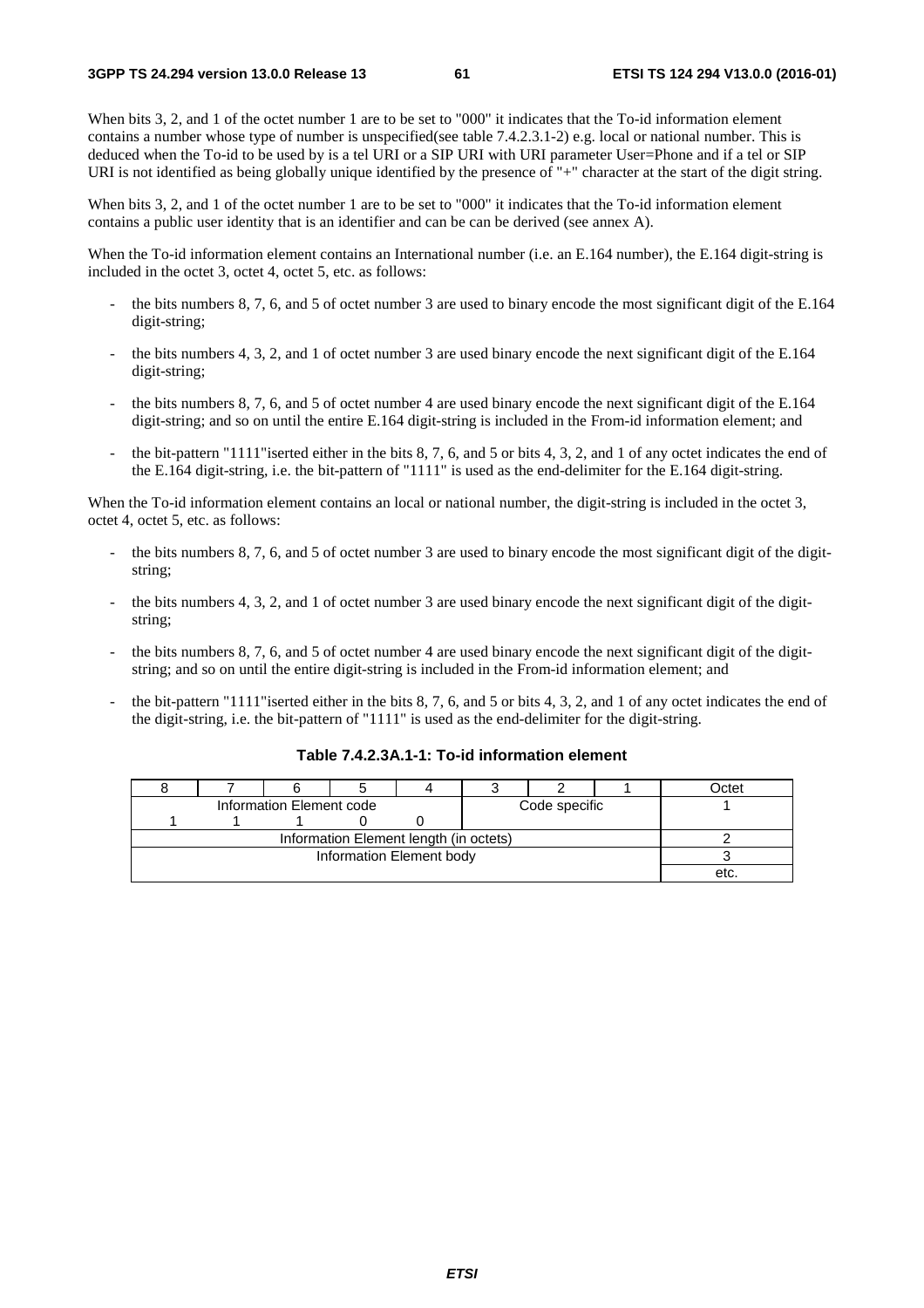| $-octet 1$     | Code specific                                                                                                            |
|----------------|--------------------------------------------------------------------------------------------------------------------------|
| <b>Bits</b>    |                                                                                                                          |
| 321            |                                                                                                                          |
| 000            | Unspecified                                                                                                              |
| 001            | International number, i.e. E.164 number (Note 1)                                                                         |
| 010            | <b>SIP URI</b>                                                                                                           |
| 011            | Identifier (See Annex A)                                                                                                 |
|                | Other values are reserved for future use                                                                                 |
| (octet 3)      |                                                                                                                          |
| <b>SIP URI</b> |                                                                                                                          |
|                | The URI shall be encoded to an octet string according to UTF-8 encoding rules as specified in                            |
|                | RFC 3629 [16]                                                                                                            |
| $-octet 3$     |                                                                                                                          |
| Identifier     |                                                                                                                          |
|                | Contains one octet body coded with identifier value that identifies the public user identity.                            |
| (octet 3)      |                                                                                                                          |
| <b>Bits</b>    |                                                                                                                          |
| 8765           | the most significant digit of the E.164 digit-string                                                                     |
| (octet 3)      |                                                                                                                          |
| <b>Bits</b>    |                                                                                                                          |
| 4321           | the next significant digit of the E.164 digit-string (Note 2)                                                            |
| (octet 4)      |                                                                                                                          |
| <b>Bits</b>    |                                                                                                                          |
| 8765           | the next significant digit of the E.164 digit-string (Note 2)                                                            |
| (octet 4)      |                                                                                                                          |
| <b>Bits</b>    |                                                                                                                          |
| 4321           | the next significant digit of the E.164 digit-string (Note 2)                                                            |
| (next octet)   |                                                                                                                          |
| <b>Bits</b>    | (Note 2)                                                                                                                 |
|                | (Note 3)                                                                                                                 |
| Note 1:        | Prefix or escape digits shall not be included.                                                                           |
| Note 2:        | The next significant digits of the E.164 digit-string are included in subsequent bits 8, 7, 6, and 5 or bits 4, 3,<br>2. |
| Note 3:        | The E.164 digit-string terminates with delimiter "1111" in the bits 8, 7, 6, and 5 or bits 4, 3, 2, and 1 of any         |
|                | octet indicating the end of the E.164 digit-string.                                                                      |

#### **Table 7.4.2.3A.1-2: To-id information element**

# 7.4.2.4 Privacy

The ICS UE may include the Privacy information element in the I1 Invite message to indicate its privacy preferences that the SCC AS should apply to the SIP session toward the remote UE. When the SCC AS sets up a SIP session on behalf of the UE, the SCC AS sends a SIP INVITE request that includes the privacy information that the SCC AS received in the Privacy information element.

The Privacy information element when sent by the ICS UE to the SCC AS contains binary encoded "priv-value" (with the same semantics as specified in the RFC 3323 [8] and RFC 3325 [9]). The UE may request multiple types of privacy for the same call (see RFC 3323 [8]). Hence, the UE include all of the requested privacy types in its Privacy information element by setting the respective bits as shown in table 7.4.2.4.1.

|                                        |                          |                          |  |  |  |               |  | <b>Dctet</b> |  |  |
|----------------------------------------|--------------------------|--------------------------|--|--|--|---------------|--|--------------|--|--|
|                                        |                          | Information Element code |  |  |  | Code specific |  |              |  |  |
|                                        |                          |                          |  |  |  |               |  |              |  |  |
| Information Element length (in octets) |                          |                          |  |  |  |               |  |              |  |  |
|                                        | Information Element body |                          |  |  |  |               |  |              |  |  |

**Figure 7.4.2.4.1: Privacy information element**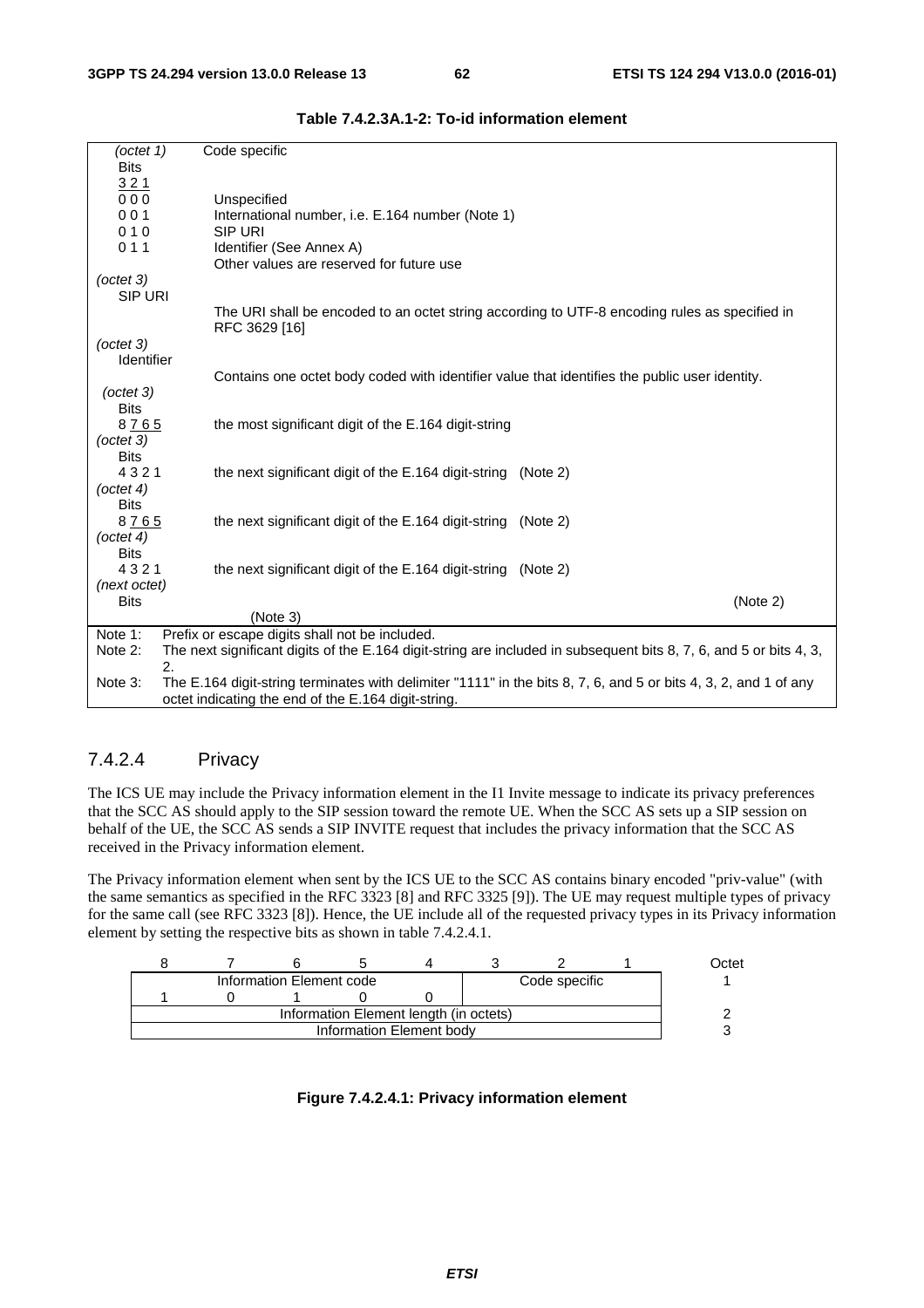| (octet 1)         | Code specific                                                                                                                                                                                              |
|-------------------|------------------------------------------------------------------------------------------------------------------------------------------------------------------------------------------------------------|
| <b>Bits</b>       |                                                                                                                                                                                                            |
|                   |                                                                                                                                                                                                            |
| $\frac{321}{001}$ | (NOTE 1)                                                                                                                                                                                                   |
|                   | Other values are reserved for future use                                                                                                                                                                   |
| (octet 3)         |                                                                                                                                                                                                            |
| Bit 8             |                                                                                                                                                                                                            |
| 1                 | The UE indicates to the SCCAS that "Privacy: id" (as specified in the RFC 3325 [9]) is requested<br>(NOTE 2).                                                                                              |
| Bit 7             |                                                                                                                                                                                                            |
| 1                 | The UE indicates to the SCCAS that "Privacy: header" (as specified in the RFC 3323 [8]) is<br>requested (NOTE 2)                                                                                           |
| Bit 6             |                                                                                                                                                                                                            |
| <u> 1</u>         | The UE indicates to the SCCAS that "Privacy: session" (as specified in the RFC 3323 [8]) is<br>requested (NOTE 2)                                                                                          |
| Bit 5             |                                                                                                                                                                                                            |
| 1                 | The UE indicates to the SCCAS that "Privacy: user" (as specified in the RFC 3323 [8]) is requested<br>(NOTE 2)                                                                                             |
| Bit 4             |                                                                                                                                                                                                            |
|                   | The UE indicates to the SCCAS that "Privacy: none" (as specified in the RFC 3323 [8]) is<br>requested (NOTE 2)                                                                                             |
| Bit 3             |                                                                                                                                                                                                            |
|                   | The UE indicates to the SCCAS that "Privacy: critical" (as specified in the RFC 3323 [8]) is<br>requested (NOTE 2)                                                                                         |
|                   | Bits 2 and 1 reserved for future use                                                                                                                                                                       |
|                   | NOTE 1: If the Code specific value is set to "001" it indicates that the Privacy information element consists of three<br>octets and each bit in octet number 3 is interpreted as specified in this table. |
|                   | NOTE 2: The value of "0" in this bit indicates that corresponding "priv-value' (with the same semantics as specified in                                                                                    |
|                   | the RFC 3323 [8] and RFC 3325 [9]) is not used and respective privacy is not requested.                                                                                                                    |

#### **Table 7.4.2.4.1: Privacy information element**

# 7.4.2.5 SCC-AS-id

The SCC-AS-id information element contains an International E.164 Number representation of the SCC AS PSI DN that points to the SCC AS. The SCC AS PSI DN information element has a minimum length of 3 octets and a maximum length of 10 octets.

The SCC-AS-id information element may contain either a SIP URI or an international telephone number (i.e. an E.164 national number). The Code specific field as specified in table 7.4.2.5.1, the bits 3, 2, and 1 of the octet number 1 specify the type of information that is used to identify the SCC AS. When the SCC AS forwards a SCC AS PSI DN associated with the SCC AS to the UE, the SCC AS will include the SCC AS PSI DN in the SCC-AS-id information element. The PSI DN is an E.164 number.

When the Code specific field as specified in table 7.4.2.5.1, bits 3, 2, and 1 of the octet number 1 shall be set to "001" it indicates that the SCC-AS-id information element contains a SCC AS PSI DN (i.e. an E.164 number). When the SCC-AS-id information element contains a PSI DN (i.e. an E.164 number), the E.164 digit-string is included in the octet 3, octet 4, octet 5, etc. as shown in table 7.4.2.5.1.

|                          |                          |  |                                        |  |               |  | <b>Dctet</b> |  |  |
|--------------------------|--------------------------|--|----------------------------------------|--|---------------|--|--------------|--|--|
|                          | Information Element code |  |                                        |  | Code specific |  |              |  |  |
|                          |                          |  |                                        |  |               |  |              |  |  |
|                          |                          |  | Information Element length (in octets) |  |               |  |              |  |  |
| Information Element body |                          |  |                                        |  |               |  |              |  |  |

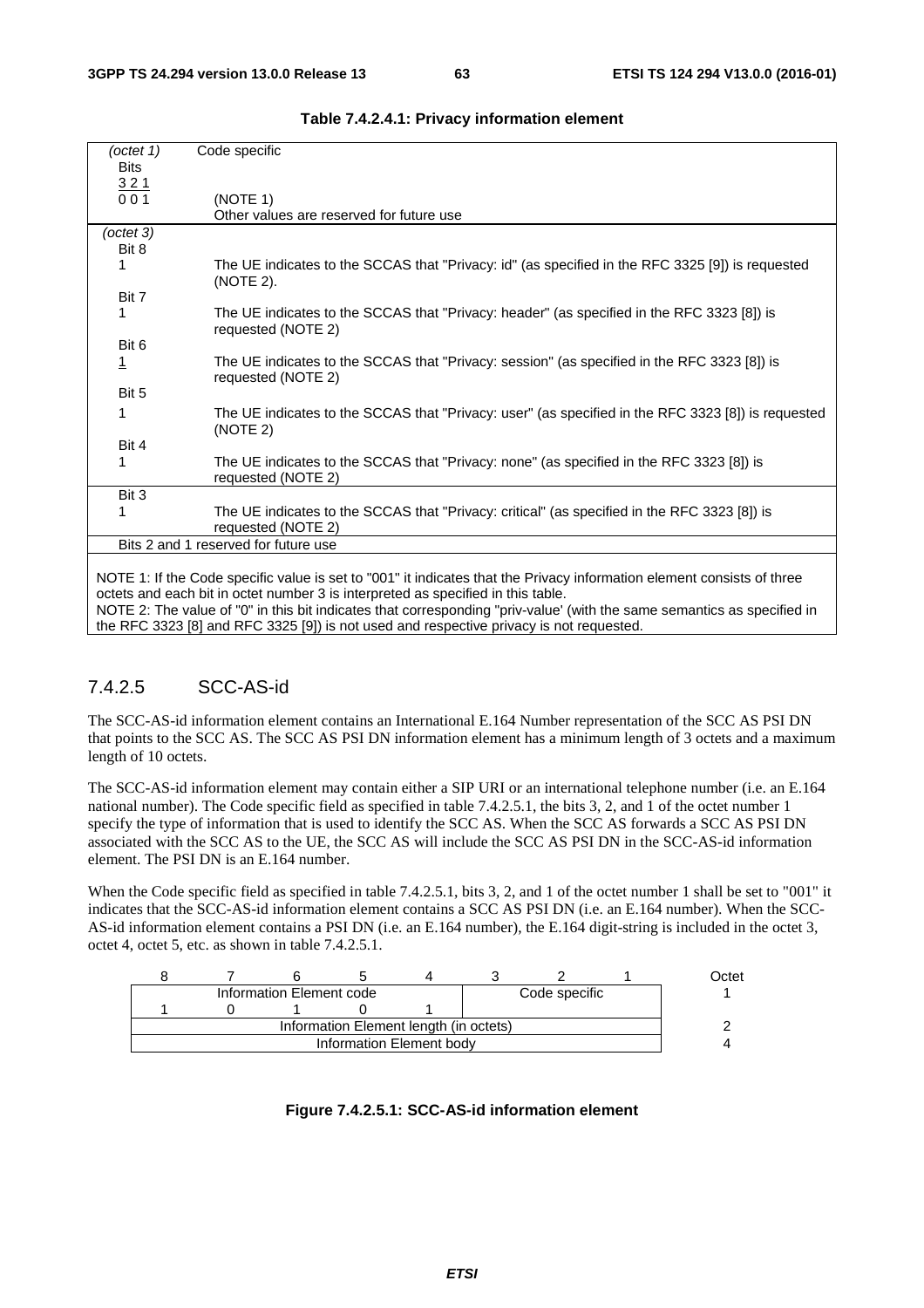| (octet 1)                                                                                                                      | Code specific                                                                                                             |  |  |  |  |  |
|--------------------------------------------------------------------------------------------------------------------------------|---------------------------------------------------------------------------------------------------------------------------|--|--|--|--|--|
| <b>Bits</b>                                                                                                                    |                                                                                                                           |  |  |  |  |  |
| 321                                                                                                                            |                                                                                                                           |  |  |  |  |  |
| 000                                                                                                                            | Unspecified                                                                                                               |  |  |  |  |  |
| 001                                                                                                                            | PSI DN, i.e. E.164 number (Note 1)                                                                                        |  |  |  |  |  |
|                                                                                                                                | Other values are reserved for future use                                                                                  |  |  |  |  |  |
| (octet 3)                                                                                                                      |                                                                                                                           |  |  |  |  |  |
| <b>Bits</b>                                                                                                                    |                                                                                                                           |  |  |  |  |  |
| 8765                                                                                                                           | the most significant digit of the E.164 digit-string                                                                      |  |  |  |  |  |
| (octet 3)                                                                                                                      |                                                                                                                           |  |  |  |  |  |
| <b>Bits</b>                                                                                                                    |                                                                                                                           |  |  |  |  |  |
| 4321                                                                                                                           | the next significant digit of the E.164 digit-string<br>(Note 2)                                                          |  |  |  |  |  |
| (octet 4)                                                                                                                      |                                                                                                                           |  |  |  |  |  |
| <b>Bits</b>                                                                                                                    |                                                                                                                           |  |  |  |  |  |
| 8765                                                                                                                           | the next significant digit of the E.164 digit-string<br>(Note 2)                                                          |  |  |  |  |  |
| (octet 4)                                                                                                                      |                                                                                                                           |  |  |  |  |  |
| <b>Bits</b>                                                                                                                    |                                                                                                                           |  |  |  |  |  |
| 4321                                                                                                                           | the next significant digit of the E.164 digit-string (Note 2)                                                             |  |  |  |  |  |
| (next octet)                                                                                                                   |                                                                                                                           |  |  |  |  |  |
| <b>Bits</b>                                                                                                                    |                                                                                                                           |  |  |  |  |  |
|                                                                                                                                | (Note 3)                                                                                                                  |  |  |  |  |  |
|                                                                                                                                | Note 1 – Prefix or escape digits shall not be included.                                                                   |  |  |  |  |  |
| Note 2 – the next significant digits of the E.164 digit-string are included in subsequent bits 8, 7, 6, and 5 or bits 4, 3, 2. |                                                                                                                           |  |  |  |  |  |
|                                                                                                                                | Note 3 – The E.164 digit-string terminates with delimiter "1111" in the bits 8, 7, 6, and 5 or bits 4, 3, 2, and 1 of any |  |  |  |  |  |
|                                                                                                                                | octet indicating the end of the E.164 digit-string.                                                                       |  |  |  |  |  |

### **Table 7.4.2.5.1: SCC-AS-id information element**

# 7.4.2.6 Session-identifier

The Session-identifier information element is used either by the ICS UE or the SCC AS to covey the identity of the session being established. The Code specific subfield, i.e., the bits 3, 2, and 1 of the octet number 1 specify the type of information that is used to identify the session across.

When a SIP dialog or an I1 session is identified with an E.164 number (e.g. with a STI), then this identifier is conveyed across the I1 interface in a Session-identifier information element. In this case, the Code specific field, i.e., the bits 3, 2, and 1 of the octet number 1 is set to "001", as shown in figure 7.4.2.6.1 and table 7.4.2.6.1.

|                                        |  |                          |  |  |  |               |  | <b>Dctet</b> |  |
|----------------------------------------|--|--------------------------|--|--|--|---------------|--|--------------|--|
|                                        |  | Information Element code |  |  |  | Code specific |  |              |  |
|                                        |  |                          |  |  |  |               |  |              |  |
| Information Element length (in octets) |  |                          |  |  |  |               |  |              |  |
| Information Element body               |  |                          |  |  |  |               |  |              |  |

#### **Figure 7.4.2.6.1: Session-identifier information element**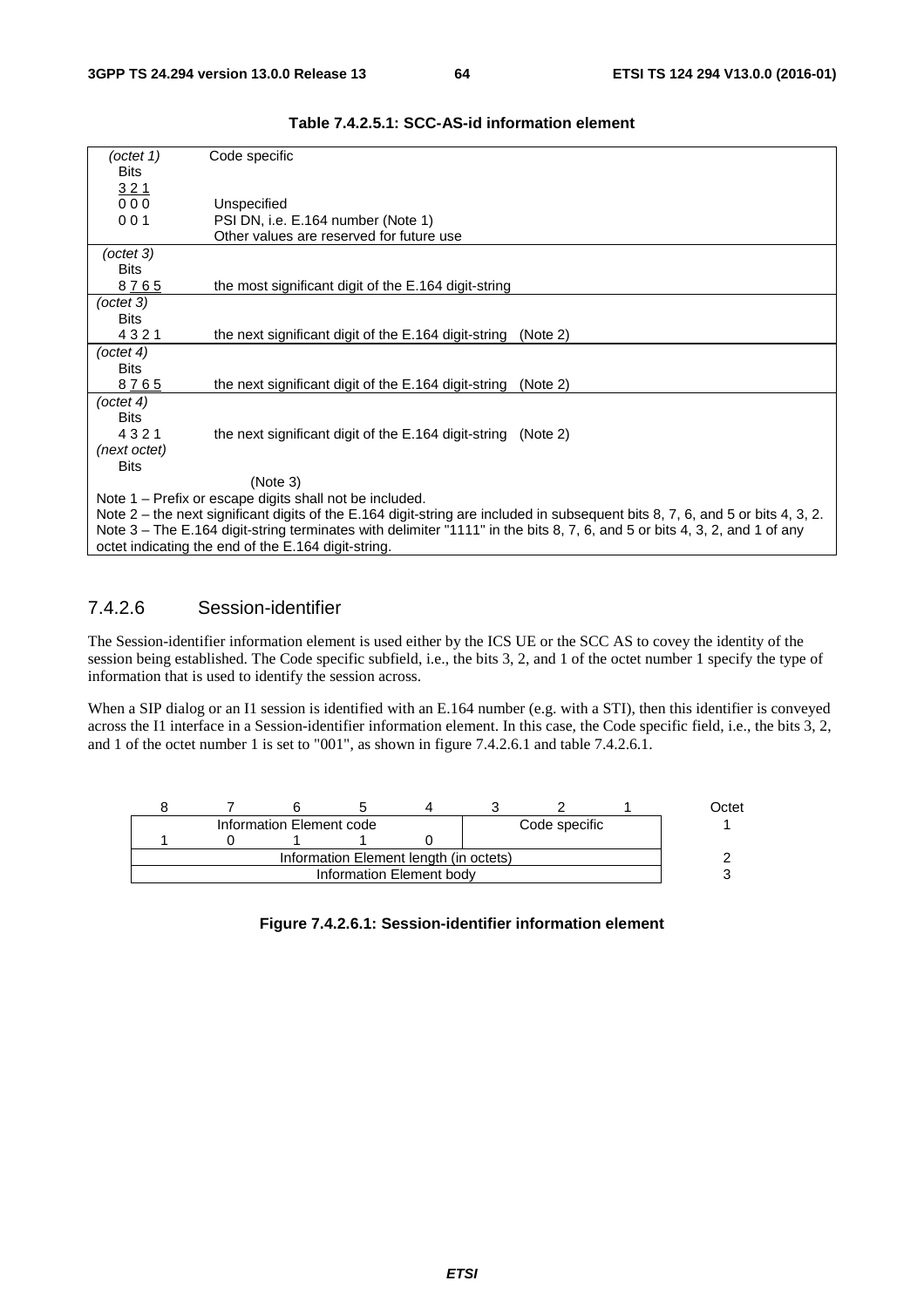| (octet 1)    | Code specific                                                                                                                  |
|--------------|--------------------------------------------------------------------------------------------------------------------------------|
| Bits         |                                                                                                                                |
| 321          |                                                                                                                                |
| 000          | Unspecified                                                                                                                    |
| 001          | Session or a dialog identified with an E.164 number (Note 1)                                                                   |
|              | Other values are reserved for future use                                                                                       |
| (octet 3)    |                                                                                                                                |
| <b>Bits</b>  |                                                                                                                                |
| 8765         | the most significant digit of the E.164 digit-string                                                                           |
| (octet 3)    |                                                                                                                                |
| <b>Bits</b>  |                                                                                                                                |
| 4321         | the next significant digit of the E.164 digit-string<br>(Note 2)                                                               |
| (octet 4)    |                                                                                                                                |
| <b>Bits</b>  |                                                                                                                                |
| 8765         | the next significant digit of the E.164 digit-string<br>(Note 2)                                                               |
| (octet 4)    |                                                                                                                                |
| <b>Bits</b>  |                                                                                                                                |
| 4321         | the next significant digit of the E.164 digit-string (Note 2)                                                                  |
| (next octet) |                                                                                                                                |
| <b>Bits</b>  |                                                                                                                                |
|              | (Note 3)                                                                                                                       |
|              | Note 1 – Prefix or escape digits shall not be included.                                                                        |
|              | Note 2 – the next significant digits of the E.164 digit-string are included in subsequent bits 8, 7, 6, and 5 or bits 4, 3, 2. |
|              | Note 3 – The E.164 digit-string terminates with delimiter "1111" in the bits 8, 7, 6, and 5 or bits 4, 3, 2, and 1 of any      |
|              | octet indicating the end of the E.164 digit-string.                                                                            |

# 7.4.2.7 Void

# 7.4.2.8 Replaces

The Replaces information element is included in the I1 Invite message to indicate to the recipient that the I1 session being established will replace the existing SIP dialog identified by the Replaces information element. The Replaces information element also contains the identity of the dialog that will be replaced.



## **Figure 7.4.2.8.1: Replaces information element**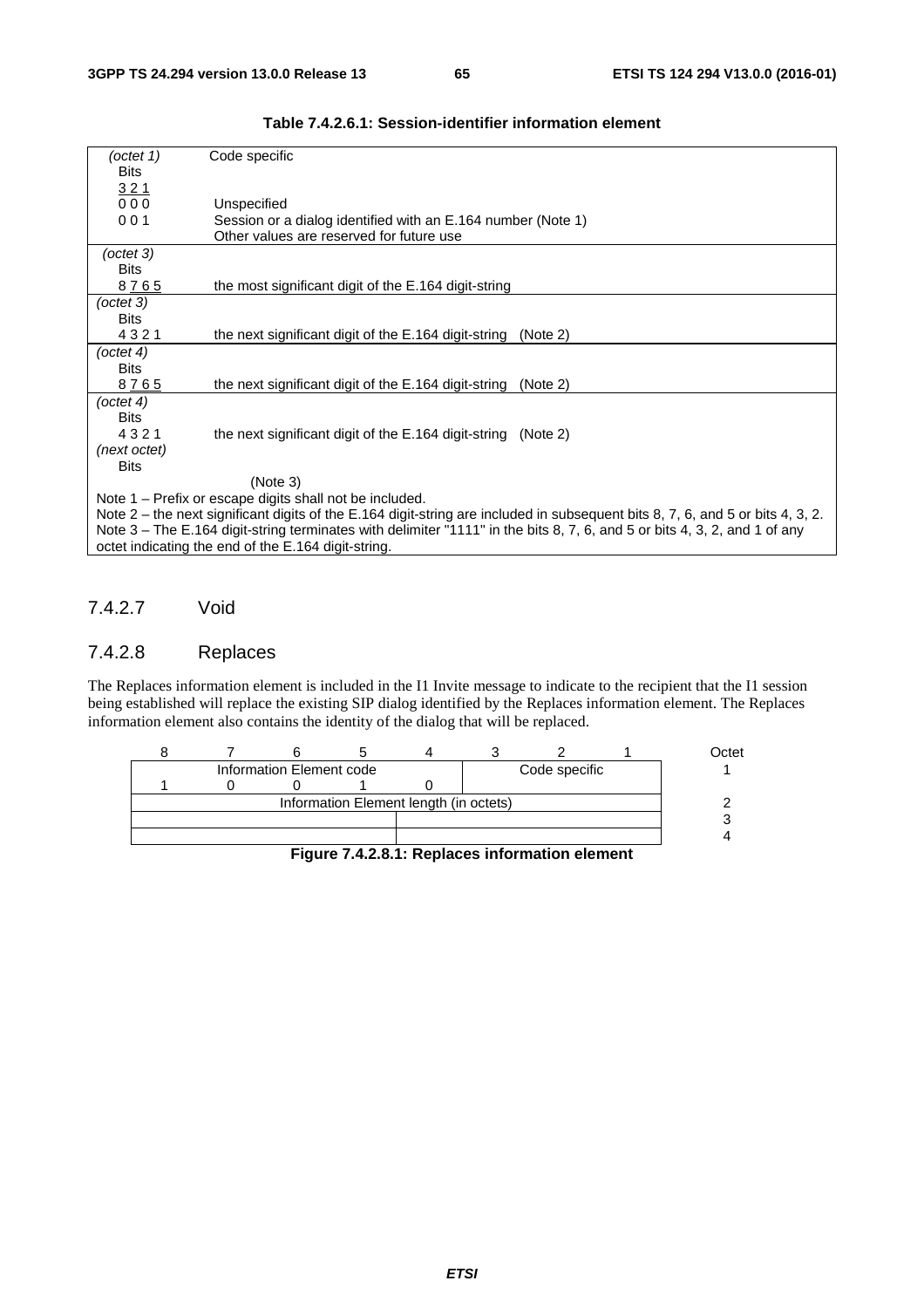| (octet 1)     | Code specific                                                                                                               |
|---------------|-----------------------------------------------------------------------------------------------------------------------------|
| <b>Bits</b>   |                                                                                                                             |
| 321           |                                                                                                                             |
| 000           | Unspecified                                                                                                                 |
| 001           | The Code specific value set to "001" Specifies that the SIP dialog that will be replaced is identified                      |
|               | with a STI that is an E.164 number. (NOTE 1)                                                                                |
|               | Other values are reserved for future use                                                                                    |
| (octet 3)     |                                                                                                                             |
| <b>Bits</b>   |                                                                                                                             |
| 8765          | the most significant digit of the E.164 digit-string                                                                        |
| (octet3)      |                                                                                                                             |
| <b>Bits</b>   |                                                                                                                             |
| 4321          | the next significant digit of the E.164 digit-string (NOTE 2)                                                               |
| (octet 4)     |                                                                                                                             |
| <b>Bits</b>   |                                                                                                                             |
| 8765          | the next significant digit of the E.164 digit-string (NOTE 2)                                                               |
| (octet 4)     |                                                                                                                             |
| <b>Bits</b>   |                                                                                                                             |
| 4321          | the next significant digit of the E.164 digit-string (NOTE 2)                                                               |
| (next octet)  |                                                                                                                             |
| <b>Bits</b>   |                                                                                                                             |
|               | (NOTE 3)                                                                                                                    |
|               | NOTE 1: Prefix or escape digits shall not be included.                                                                      |
|               | NOTE 2: The next significant digits of the E.164 digit-string are included in subsequent bits 8, 7, 6, and 5 or             |
| bits 4, 3, 2. |                                                                                                                             |
|               | NOTE 3: The E.164 digit-string terminates with delimiter "1111" either in the bits 8, 7, 6, and 5 or bits 4, 3, 2, and 1 of |
|               | any octet, hence indicating the end of the E.164 digit-string.                                                              |
|               |                                                                                                                             |
|               |                                                                                                                             |
|               |                                                                                                                             |

|  |  |  | Table 7.4.2.8.1: Replaces information element |  |
|--|--|--|-----------------------------------------------|--|
|--|--|--|-----------------------------------------------|--|

# 7.4.2.9 Accept Contact

The UE may include the Accept Contact element in the I1 Invite message to indicate any called feature preferences per RFC 3841 [14]. The Code Specific value the bits 3, 2, and 1 of the octet number 1 is set to "001" as specified in table 7.4.2.9.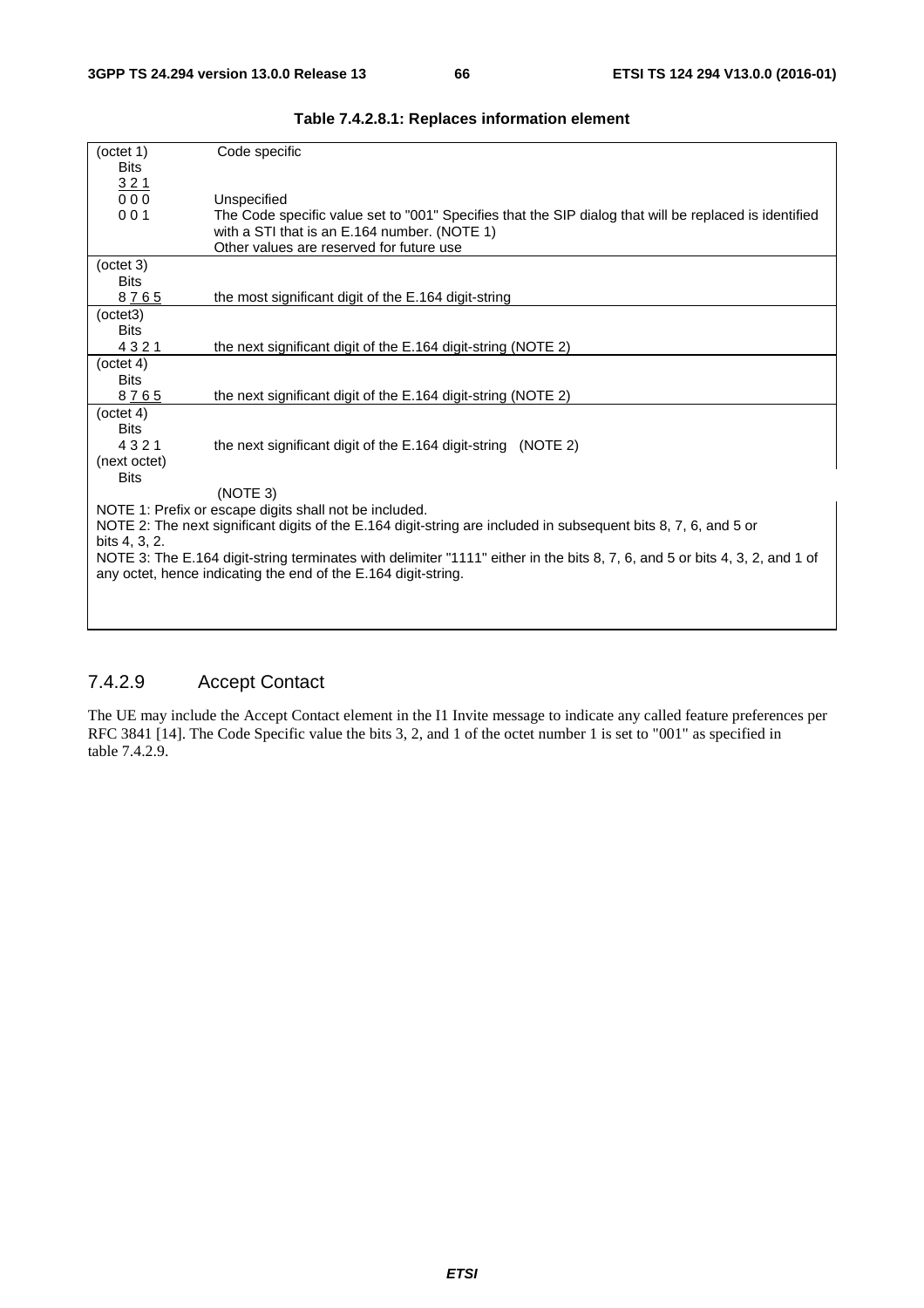|                          |  |  |                                        |  |               | <b>Dctet</b> |
|--------------------------|--|--|----------------------------------------|--|---------------|--------------|
| Information Element code |  |  |                                        |  | Code specific |              |
|                          |  |  |                                        |  |               |              |
|                          |  |  | Information Element length (in octets) |  |               |              |
|                          |  |  | Information Element body               |  |               |              |
|                          |  |  |                                        |  |               |              |

# **Figure 7.4.2.9: Accept Contact information element**

| (octet 1)   | Code specific                                 |
|-------------|-----------------------------------------------|
| <b>Bits</b> |                                               |
| 321         |                                               |
| 000         | Unspecified                                   |
| 001         | <b>Accept Contact</b>                         |
|             | All other values reserved                     |
| (octet 3)   | <b>Bit Specific</b>                           |
| <b>Bits</b> |                                               |
|             | sip.audio as defined in RFC 3840 [15]         |
| 2           | sip.application as defined in RFC 3840 [15]   |
| 3           | sip.data as defined in RFC 3840 [15]          |
| 4           | sip.control as defined in RFC 3840 [15]       |
| 5           | sip. video as defined in RFC 3840 [15]        |
| 6           | sip.text as defined in RFC 3840 [15]          |
|             | sip.automata as defined in RFC 3840 [15]      |
| 8           | sip.duplex = full as defined in RFC 3840 [15] |

# **Table 7.4.2.9: Accept Contact information element**

| $-octet 4)$ | <b>Bit Specific</b>                                   |
|-------------|-------------------------------------------------------|
| <b>Bits</b> |                                                       |
|             | sip.duplex = half, as defined in RFC 3840 [15]        |
|             | sip.duplex = receive only as defined in RFC 3840 [15] |
|             | sip.duplex = send only as defined in RFC 3840 [15]    |
|             | sip. mobility = fixed as defined in RFC 3840 [15]     |
|             | sip.mobility = mobile as defined in RFC 3840 [15]     |
|             | sip.actor = principal, as defined in RFC 3840 [15]    |
|             | sip.actor = attendant, as defined in RFC 3840 [15]    |
|             | sip.actor = msg-taker, as defined in RFC 3840 [15]    |

| (octet 5)   | <b>Bit Specific</b>                                 |
|-------------|-----------------------------------------------------|
| <b>Bits</b> |                                                     |
|             | sip.actor - information as defined in RFC 3840 [15] |
|             | sip.isfocus as defined in RFC 3840 [15]             |
|             | sip.byeless as defined in RFC 3840 [15]             |
|             | sip.rendering - yes as defined in RFC 4235 [16]     |
|             | sip.rendering $-$ no as defined in RFC 4235 [16]    |
|             | sip.rendering – unknown as defined in RFC 4235 [16] |
|             | sip.message as defined in RFC 4569 [17]             |
|             | sip.ice                                             |

| (octet 6)   | <b>Bit Specific</b> |
|-------------|---------------------|
| <b>Bits</b> |                     |
|             | Reserved            |
|             | Reserved            |
|             | Reserved            |
|             | Reserved            |
|             | Reserved            |
| ຂ           | Reserved            |
|             | Reserved            |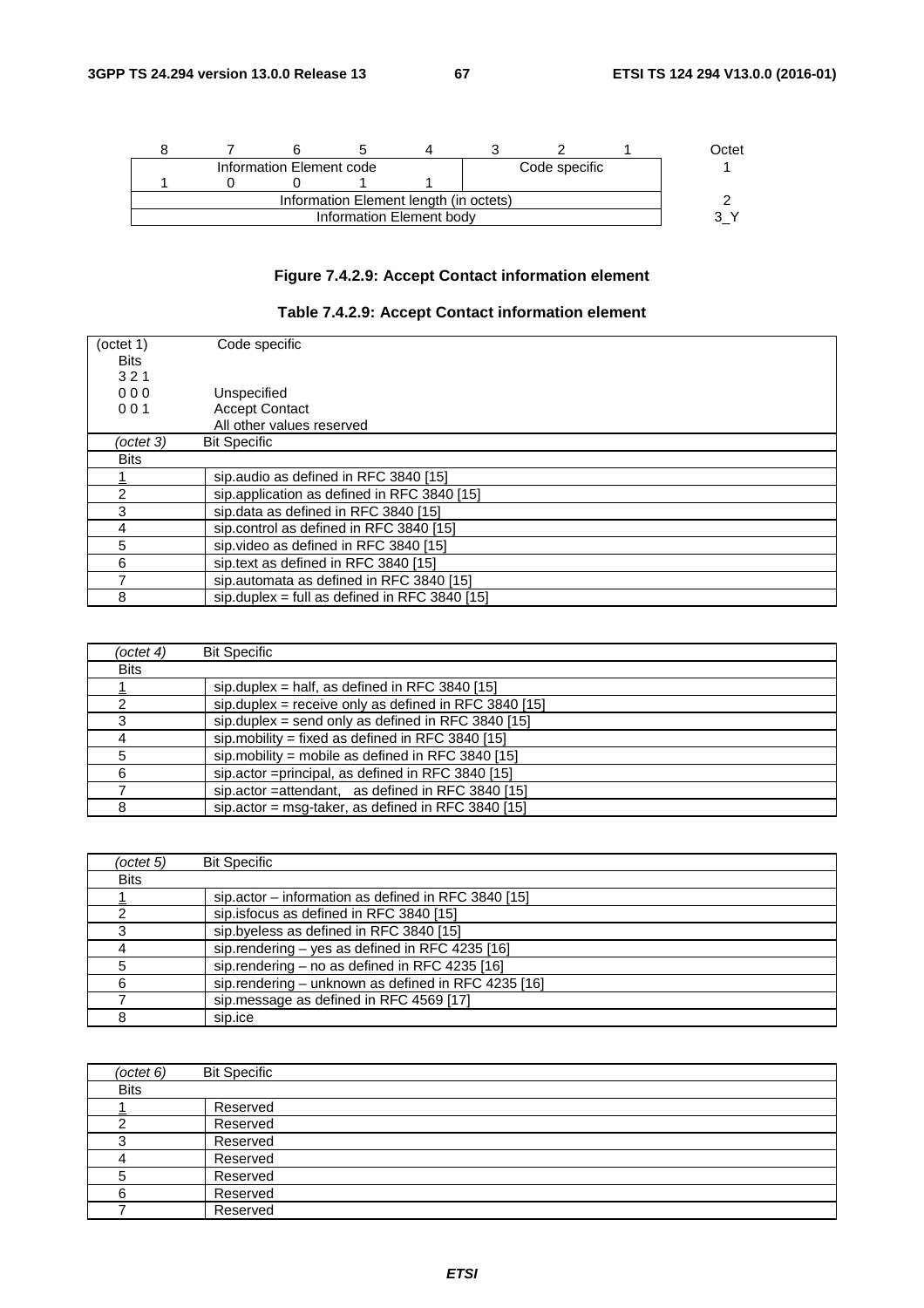| . |
|---|

# 7.4.2.10 ERAccept Contact

The UE may include the ERAccept Contact element in the I1 Invite message to indicate any called feature preferences per RFC 3841 [14] that require the "explicit" and or "require" parameter tag appended to them. The Code Specific value the bits 3, 2, and 1 of the octet number 1 is set to "001" as specified in table  $7.4.2.10$ .

|  | Code specific |                   | Information Element code               |  |  |  |  |
|--|---------------|-------------------|----------------------------------------|--|--|--|--|
|  |               |                   |                                        |  |  |  |  |
|  |               |                   | Information Element length (in octets) |  |  |  |  |
|  |               | Feature Tag Value |                                        |  |  |  |  |
|  |               |                   |                                        |  |  |  |  |

**Figure 7.4.2.10: ERAccept Contact information element** 

| (octet 1)   | Code specific                                           |
|-------------|---------------------------------------------------------|
| <b>Bits</b> |                                                         |
| 321         |                                                         |
| 000         | Unspecified                                             |
| 001         | ERAccept                                                |
|             | All other values reserved                               |
| (octet 3-Y) | Feature Tag Value                                       |
| Bit         |                                                         |
|             | Value 1 "explicit' required as defined in RFC 3841 [14] |
|             | Value 1 "require' required. as defined in RFC 3841 [14] |
| $6 - 1$     | Feature Tag                                             |

| (octet -3-Y) | <b>Bit Specific</b>                                    |
|--------------|--------------------------------------------------------|
| <b>Bits</b>  |                                                        |
| 654321       |                                                        |
| 000000       | sip.audio as defined in RFC 3840 [15]                  |
| 000001       | sip.application as defined in RFC 3840 [15]            |
| 000010       | sip.data as defined in RFC 3840 [15]                   |
| 000011       | sip.control as defined in RFC 3840 [15]                |
| 000100       | sip.video as defined in RFC 3840 [15]                  |
| 000101       | sip.text as defined in RFC 3840 [15]                   |
| 000110       | sip.automata as defined in RFC 3840 [15]               |
| 000111       | sip.duplex = full as defined in RFC 3840 [15]          |
| 001000       | sip.duplex = half, as defined in RFC 3840 [15]         |
| 001001       | sip.duplex = receive only as defined in RFC 3840 [15]  |
| 001010       | sip.duplex = send only as defined in RFC 3840 $[15]$   |
| 001011       | sip.mobility = fixed as defined in RFC 3840 $[15]$     |
| 001100       | sip.mobility = mobile as defined in RFC 3840 $[15]$    |
| 001101       | sip.actor = principal, as defined in RFC 3840 [15]     |
| 001110       | sip.actor = attendant, as defined in RFC 3840 [15]     |
| 001111       | sip.actor -= msg-taker, as defined in RFC 3840 [15]    |
| 010000       | $sip. actor = information as defined in RFC 3840 [15]$ |
| 010001       | sip.isfocus as defined in RFC 3840 [15]                |
| 010010       | sip.byeless as defined in RFC 4235 [16]                |
| 010011       | sip.rendering = yes as defined in RFC 4235 [16]        |
| 010100       | sip.rendering = no as defined in RFC 4235 [16]         |
| 010101       | sip.rendering = unknown as defined in RFC 4235 [16]    |
| 010110       | sip.message as defined in RFC 4569 [17]                |
| 010111       | sip.ice                                                |
| 011000       | Reserved                                               |
| to           |                                                        |
| 111111       |                                                        |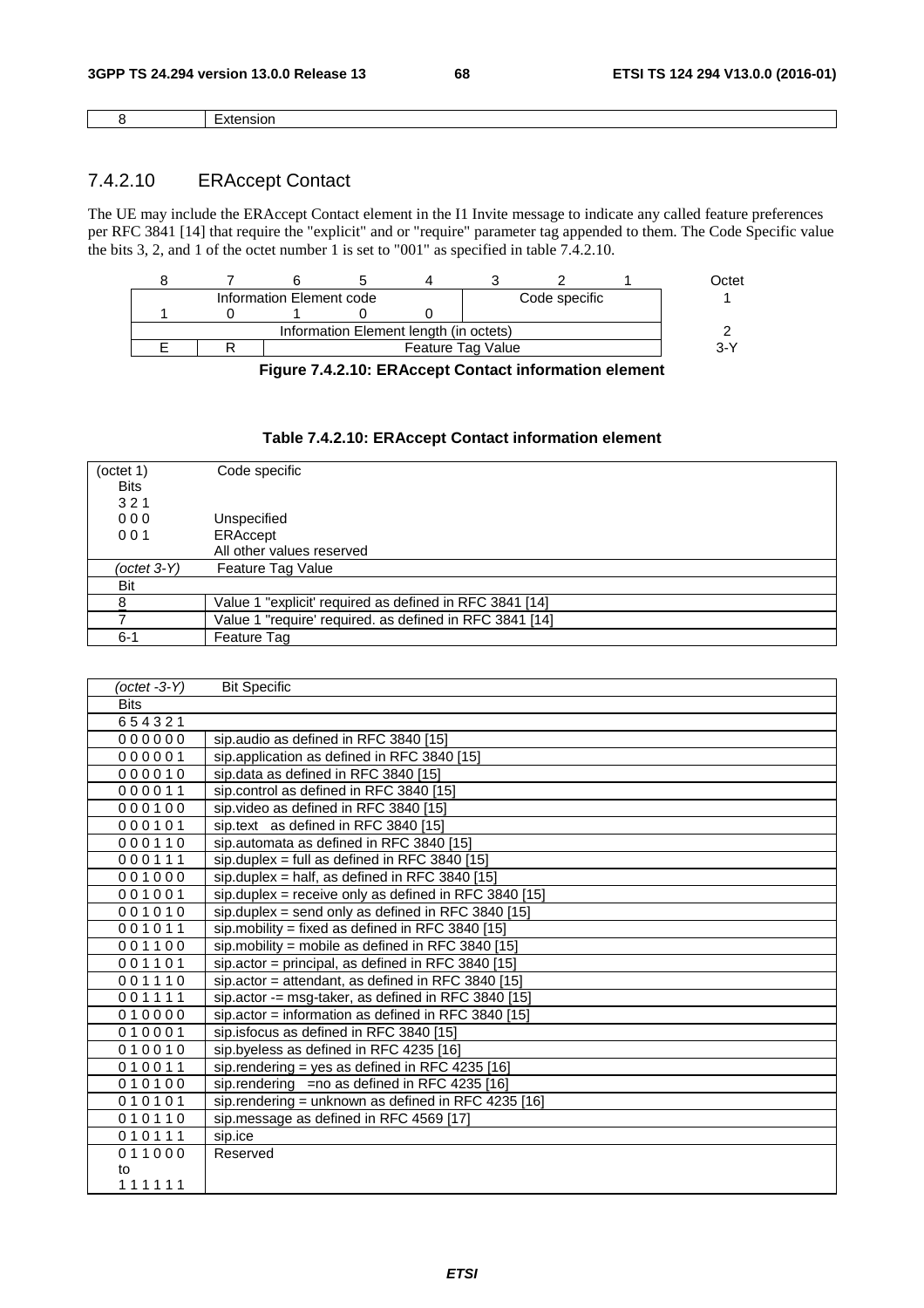# 7.4.2.11 Reject Contact

The UE may include the Reject Contact element in the I1 Invite message to indicate any called feature preferences per RFC 3841 [15]. The Code Specific value the bits 3, 2, and 1 of the octet number 1 is set to "000" as specified in table 7.4.2.11.



**Figure 7.4.2.11: Reject Contact information element**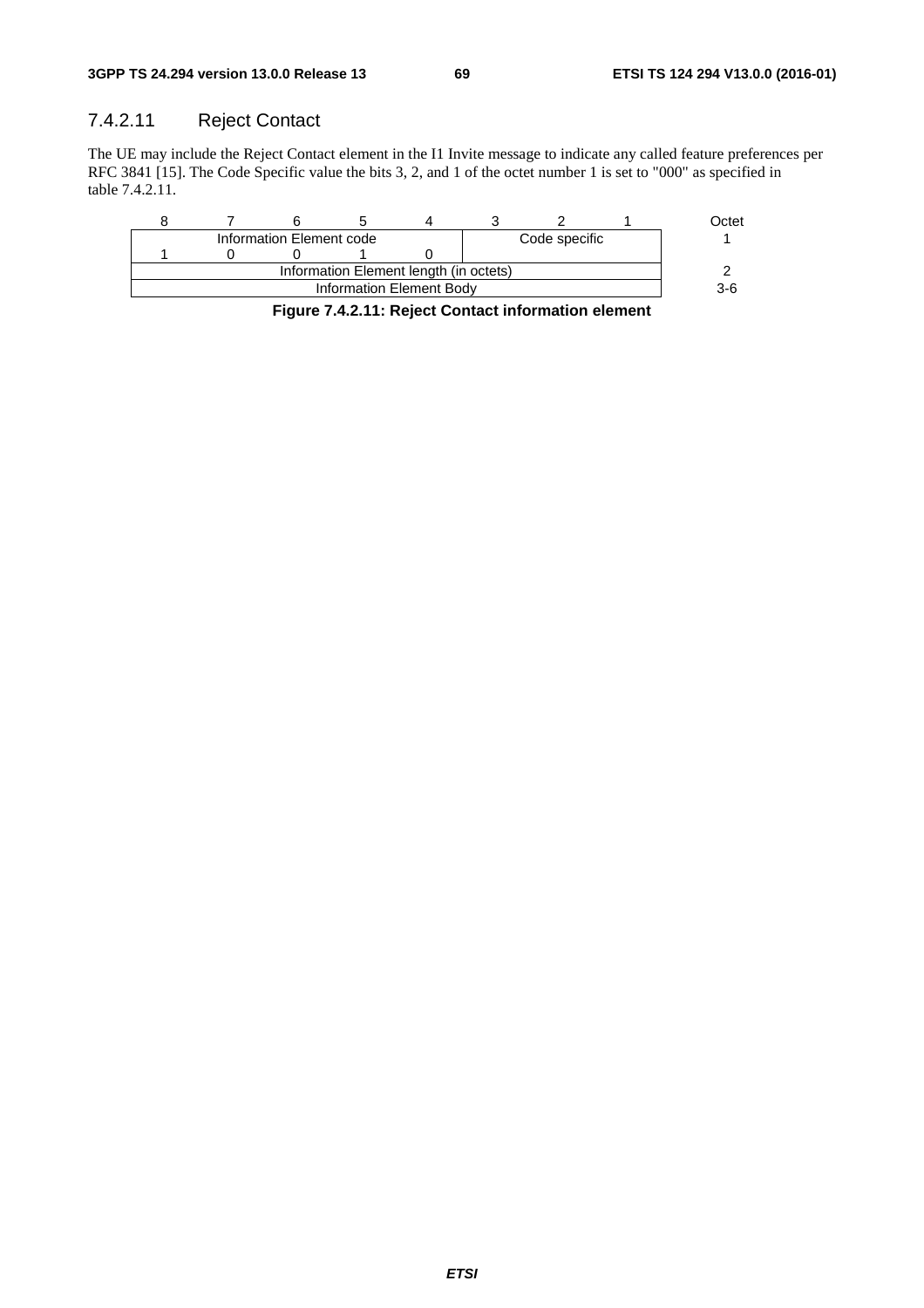| (octet 3)   | <b>Bit Specific</b>                           |
|-------------|-----------------------------------------------|
| <b>Bits</b> |                                               |
|             | sip.audio as defined in RFC 3840 [15]         |
|             | sip.application as defined in RFC 3840 [15]   |
|             | sip.data as defined in RFC 3840 [15]          |
|             | sip.control as defined in RFC 3840 [15]       |
|             | sip. video as defined in RFC 3840 [15]        |
|             | sip.text as defined in RFC 3840 [15]          |
|             | sip.automata as defined in RFC 3840 [15]      |
|             | sip.duplex = full as defined in RFC 3840 [15] |

#### **Table 7.4.2.11: Reject Contact information element**

| (octet 4)   | <b>Bit Specific</b>                                   |
|-------------|-------------------------------------------------------|
| <b>Bits</b> |                                                       |
|             | sip.duplex = half, as defined in RFC 3840 $[15]$      |
|             | sip.duplex = receive only as defined in RFC 3840 [15] |
|             | sip.duplex = send only as defined in RFC 3840 [15]    |
|             | sip. mobility = fixed as defined in RFC 3840 [15]     |
|             | sip.mobility = mobile as defined in RFC 3840 [15]     |
|             | sip.actor = principal, as defined in RFC 3840 [15]    |
|             | sip.actor = attendant, as defined in RFC 3840 [15]    |
|             | sip.actor = msg-taker, as defined in RFC 3840 [15]    |

| (octet 5)   | <b>Bit Specific</b>                                 |
|-------------|-----------------------------------------------------|
| <b>Bits</b> |                                                     |
|             | sip.actor – information as defined in RFC 3840 [15] |
|             | sip.isfocus as defined in RFC 3840 [15]             |
|             | sip.byeless as defined in RFC 4235 [16]             |
|             | sip.rendering - yes as defined in RFC 4235 [16]     |
|             | sip.rendering - no as defined in RFC 4235 [16]      |
| հ           | sip.rendering – unknown as defined in RFC 4235 [16] |
|             | sip.message as defined in RFC 4569 [17]             |
|             | sip.ice                                             |

| (octet 6)   | <b>Bit Specific</b> |
|-------------|---------------------|
| <b>Bits</b> |                     |
|             | Reserved            |
| ⌒           | Reserved            |
| っ           | Reserved            |
|             | Reserved            |
| C           | Reserved            |
| 6           | Reserved            |
|             | Reserved            |
|             | Extension           |

# 7.4.2.12 Mid-Call

The Mid-Call information element is used either by the ICS UE or the SCC AS to covey the supplementary services control information. The Code specific subfield, i.e., the bits 3, 2, and 1 of the octet number 1 specify the type of information that is used to identify the services control type.

| Information Element code<br>Code specific |  |
|-------------------------------------------|--|
|                                           |  |
| Information Element length (in octets)    |  |
| Information Element Body                  |  |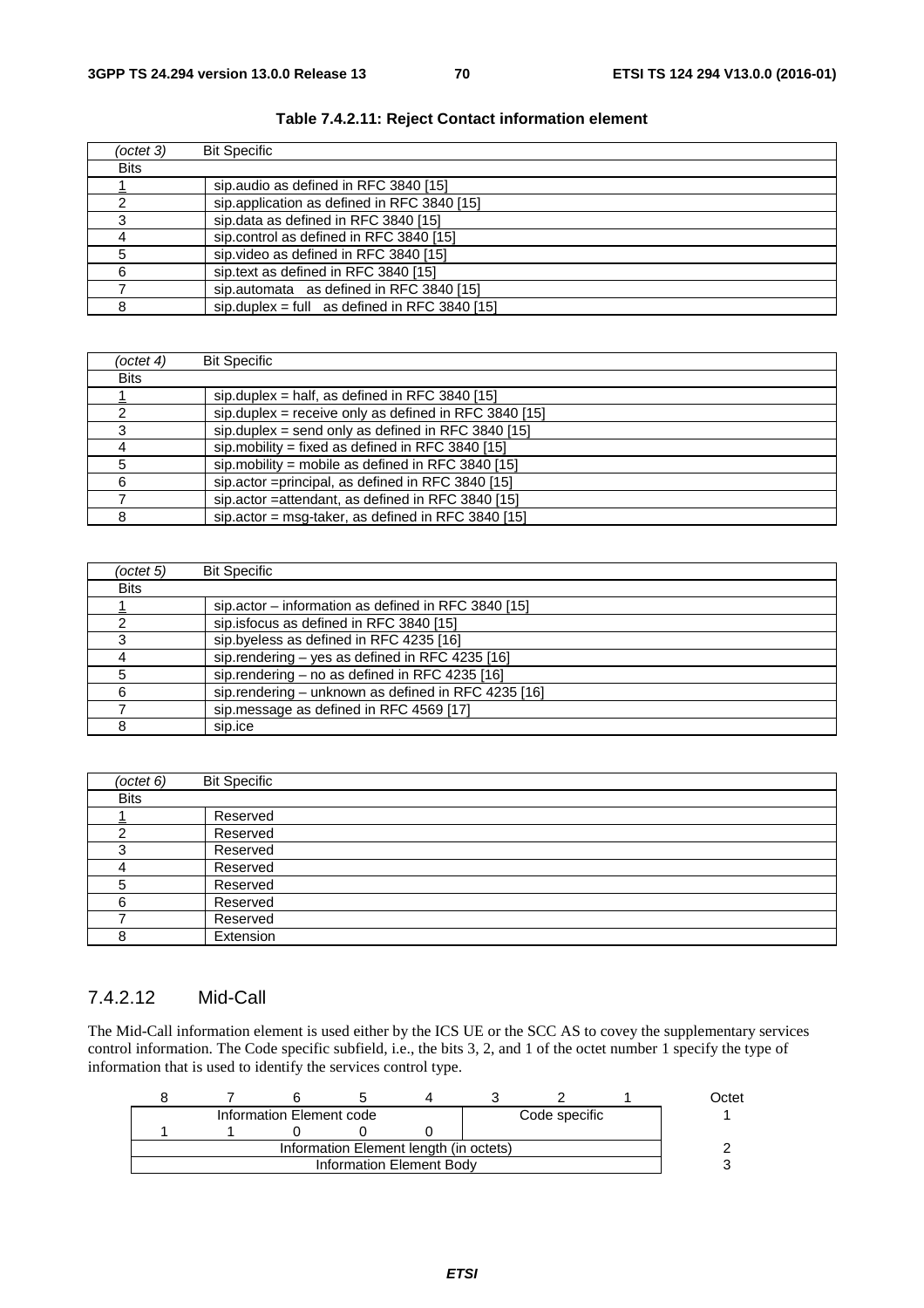### **Figure 7.4.2.12.1: Mid-Call information element**

| Table 7.4.2.12.1: Mid-Call information element |  |
|------------------------------------------------|--|
|------------------------------------------------|--|

| (octet 1) | Code specific                                                                                                          |
|-----------|------------------------------------------------------------------------------------------------------------------------|
| Bits      |                                                                                                                        |
| 321       |                                                                                                                        |
| 000       | Unspecified                                                                                                            |
| 001       | Place the call on hold, see subclause 6.3.4 (NOTE 1, NOTE 2)                                                           |
| 010       | Resume the call, see subclause 6.3.4 (NOTE 1, NOTE 2)                                                                  |
| 011       | Add the third party to an active point-to-point call (NOTE 3)                                                          |
|           | Other values are reserved for future use                                                                               |
| NOTE 1:   | When this Code specific value is used, the Information Element body is empty and the Information Element               |
|           | length value is set to zero.                                                                                           |
|           | NOTE 2: When included by ICS UE, the element indicates that ICS UE puts the call on hold.                              |
|           | When included by SCC AS, the element indicates that remote UE puts the call on hold.                                   |
|           | NOTE 3: If the ICS UE, that has an active end-to-end call with a remote party, wants to add a third party to this end- |
|           | to-end call (i.e. to format three way conference call), the ICS UE will send an I1 Mid Call message to the             |
|           | SCC AS that includes an 11 Mid-Call information element as shown in the table 7.4.2.12.2. In the 11 Mid-Call           |
|           | information element, the ICS UE sets the Code specific value to "011" and identifies the third party (that will        |
|           | be added to the active end-to-end call) with the third party E.164 number as shown in the table 7.4.2.12.2.            |
|           | The I1 Mid call message is sent to the SCC AS over the I1 session associated with the active end-to-end                |
|           | call. In the returned I1 Success message the SCC AS includes the Conference-id information element that                |
|           | identifies the conference focus that will handle the resulting conference call. Subsequently, the ICS UE may           |
|           | request the conference focus to add additional participants to the conference call.                                    |

| (octet 1)   |                                                                                                                |
|-------------|----------------------------------------------------------------------------------------------------------------|
| <b>Bits</b> |                                                                                                                |
| 87654       | Information Element code                                                                                       |
| 10110       | Indicates that this is a Mid-call information element                                                          |
| 321         | Code specific                                                                                                  |
|             | The Code specific values as shown in Table 7.4.2.12.1                                                          |
| (octet 2)   |                                                                                                                |
| <b>Bits</b> |                                                                                                                |
| 87654321    | Specify Information Element length (in octets)                                                                 |
|             | The URI shall be encoded to an octet string according to UTF-8 encoding rules as specified in<br>RFC 3629 [16] |
| (octet 3)   |                                                                                                                |
| <b>Bits</b> |                                                                                                                |
| 8765        | the most significant digit of the E.164 digit-string (Note 1)                                                  |
| (octet 3)   |                                                                                                                |
| <b>Bits</b> |                                                                                                                |
| 4321        | the next significant digit of the E.164 digit-string (Note 1, Note 2)                                          |
| (octet 4)   |                                                                                                                |
| <b>Bits</b> |                                                                                                                |
| 8765        | the next significant digit of the E.164 digit-string (Note 1, Note 2)                                          |
| (octet 4)   |                                                                                                                |

### **Table 7.4.2.12.2: Mid-Call information element**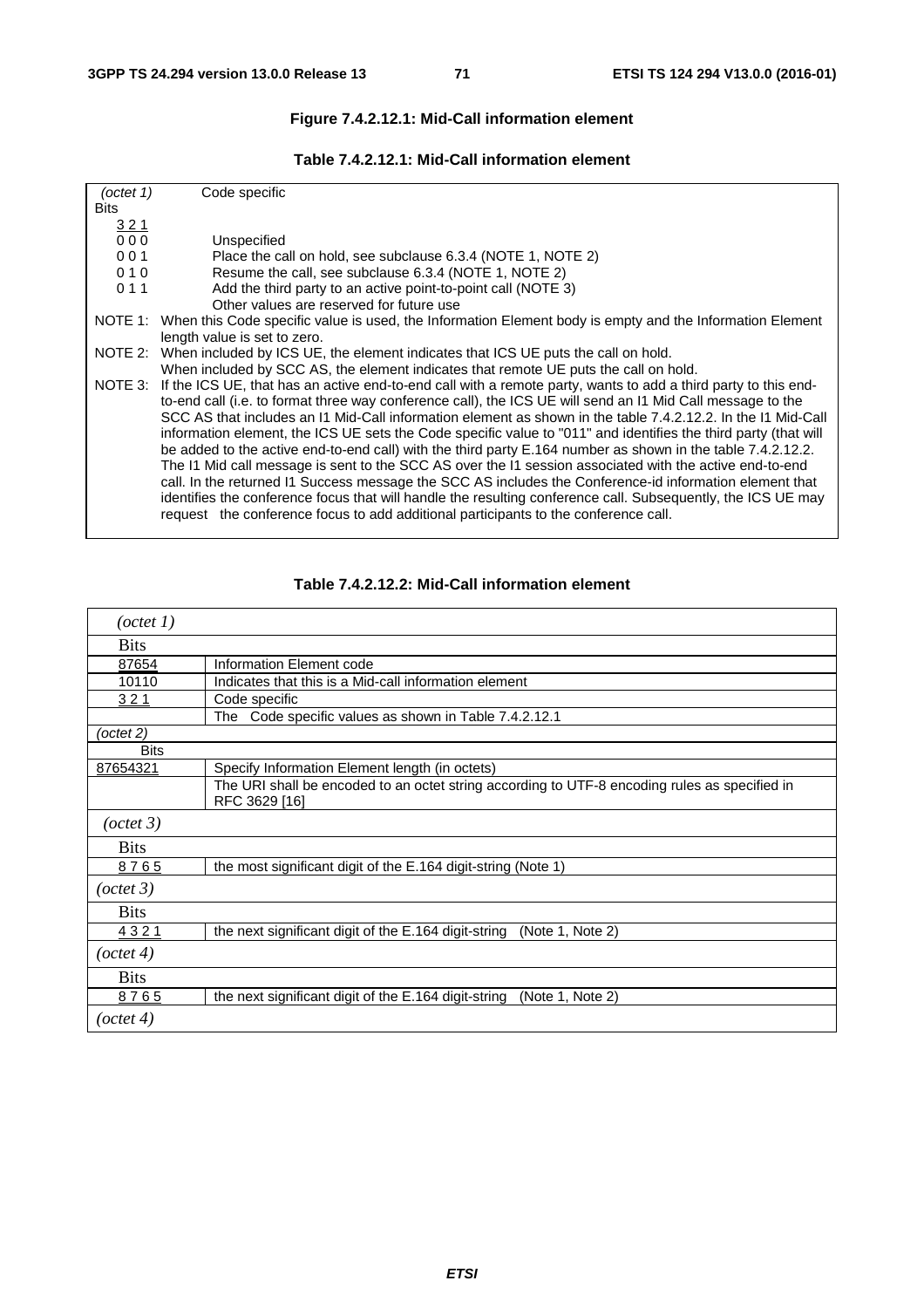| <b>Bits</b>      |                                                                                                                                |
|------------------|--------------------------------------------------------------------------------------------------------------------------------|
| 4321             | the next significant digit of the E.164 digit-string (Note 1, Note 2)                                                          |
| (next octet)     |                                                                                                                                |
| <b>Bits</b>      |                                                                                                                                |
| (Note 1, Note 2) |                                                                                                                                |
|                  | (Note 3)                                                                                                                       |
|                  | Note 1 - Prefix or escape digits shall not be included.                                                                        |
|                  | Note 2 – the next significant digits of the E.164 digit-string are included in subsequent bits 8, 7, 6, and 5 or bits 4, 3, 2, |
| and $1$ .        |                                                                                                                                |
|                  | Note 3 – The E.164 digit-string terminates with delimiter "1111" in the bits 8, 7, 6, and 5 or bits 4, 3, 2, and 1 of any      |
|                  | octet indicating the end of the E.164 digit-string.                                                                            |

# 7.4.2.13 Reason-Phrase

The purpose of the Reason-Phrase field is as defined in RFC 3261[6].

The information element body as specified in table 7.4.2.13.1 shall be encoded to an octet string according to UTF-8 encoding rules as specified in RFC 3629 [16]. The Code Specific value the bits 3, 2, and 1 of the octet number 1 is set to "001" as specified in table 7.4.2.13.1.

|                          |  |  |  |                                        |  |               | Octet |
|--------------------------|--|--|--|----------------------------------------|--|---------------|-------|
| Information Element code |  |  |  |                                        |  | Code specific |       |
|                          |  |  |  |                                        |  |               |       |
|                          |  |  |  | Information Element length (in octets) |  |               |       |
|                          |  |  |  | Information Element Body               |  |               | $3-Y$ |

#### **Figure 7.4.2.13.1: Reason-Phrase information element Table 7.4.2.13.1: Reason-Phrase information element**

| (octet 1)         | Code specific                                 |
|-------------------|-----------------------------------------------|
| <b>Bits</b>       |                                               |
| $\frac{321}{000}$ |                                               |
|                   | Unspecified                                   |
| 001               | Reason Phrase                                 |
|                   | All other values reserved                     |
| $-octet 3-Y$      |                                               |
|                   | Reason encoded as specified in RFC 3629 [16]. |

# 7.4.2.14 Time Stamp

The Timestamp information element is used by the ICS UE and the SCC AS to convey local time. The Timestamp information element contains local time measured in seconds.

When the Code specific field as specified in table 7.4.2.14.1, bits 3, 2, and 1 of the octet number 1 shall be set to "001", it indicates that the Timestamp information element contains local time measured in seconds in 32 bits format. The time is conveyed across the I1 interface in a Timestamp information element.

| Octet |               |                                        |  |  |  |  |  |
|-------|---------------|----------------------------------------|--|--|--|--|--|
|       | Code specific | Information Element code               |  |  |  |  |  |
|       |               |                                        |  |  |  |  |  |
|       |               | Information Element length (in octets) |  |  |  |  |  |
| 3-6   |               | Information Element body               |  |  |  |  |  |
|       |               |                                        |  |  |  |  |  |

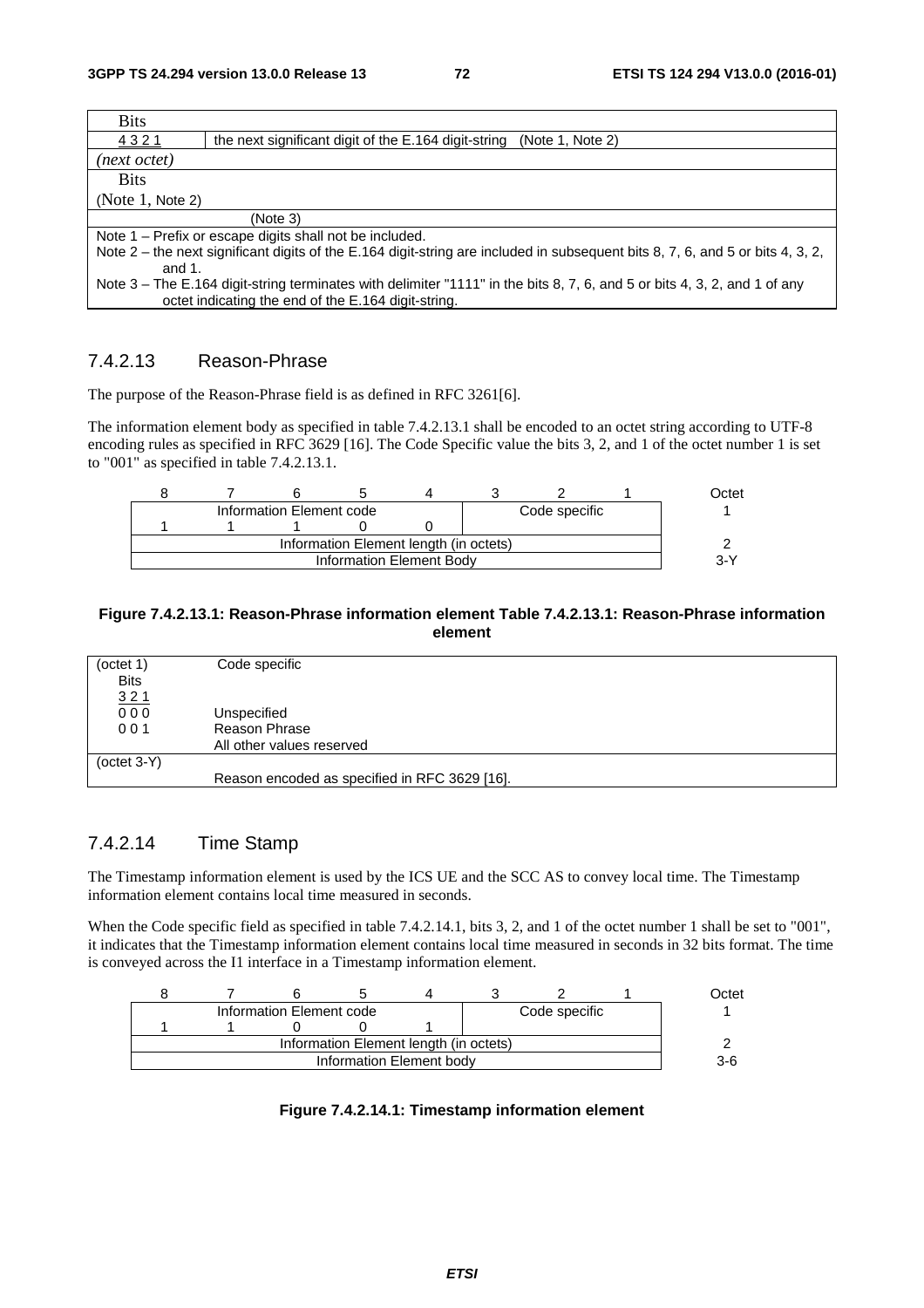| (octet 1)     | Code specific                             |
|---------------|-------------------------------------------|
| <b>Bits</b>   |                                           |
| 321           |                                           |
| 000           | Unspecified                               |
| 001           | Timestamp (Note 1)                        |
|               | Other values are reserved for future use  |
| (octet 3)     |                                           |
| <b>Bits</b>   |                                           |
| 8 7 6 5 4 3 2 | the first (right) 8 bits of the Timestamp |
|               |                                           |
| (octet 4)     |                                           |
| <b>Bits</b>   |                                           |
|               | 8765432 the next 8 bits of the Timestamp  |
|               |                                           |
| (octet 5)     |                                           |
| <b>Bits</b>   |                                           |
|               | 8765432 the next 8 bits of the Timestamp  |
|               |                                           |
| (octet 6)     |                                           |
| <b>Bits</b>   |                                           |
|               | 8765432 the next 8 bits of the Timestamp  |
| <u>1</u>      |                                           |
|               |                                           |
|               | Note 1 - Timestamp in 32 bits format.     |

# 7.4.2.15 Refer-to

The Refer-to information element included in the I1 Refer message identifies a third party that the recipient of the I1 Refer message should contact. The third party is identified either with an E.164 number or a SIP URI and it is included in the Refer-to information element as shown in figure 7.4.2.15.1 and table 7.4.2.15.1.

The Code specific field as specified in table 7.4.2.15.1, the bits 3, 2, and 1 of the octet number 1 specify the type of information that is used to identify the third party to be contacted.

When the Code specific field (bits 3, 2, and 1 of the octet number 1) is set to "001", as shown in table 7.4.2.15.1, it indicates that the Refer-to information element contains an E.164 number, i.e. the third party is identified with an E.164 number. When the Refer-to information element contains an E.164 number, the E.164 digit-string is included in the octet 3, octet 4, octet 5, etc. as shown in table 7.4.2.15.1.

|                          |  |  |  |                                        |  |               | Dctet |
|--------------------------|--|--|--|----------------------------------------|--|---------------|-------|
| Information Element code |  |  |  |                                        |  | Code specific |       |
|                          |  |  |  |                                        |  |               |       |
|                          |  |  |  | Information Element length (in octets) |  |               |       |
|                          |  |  |  | Information Element body               |  |               |       |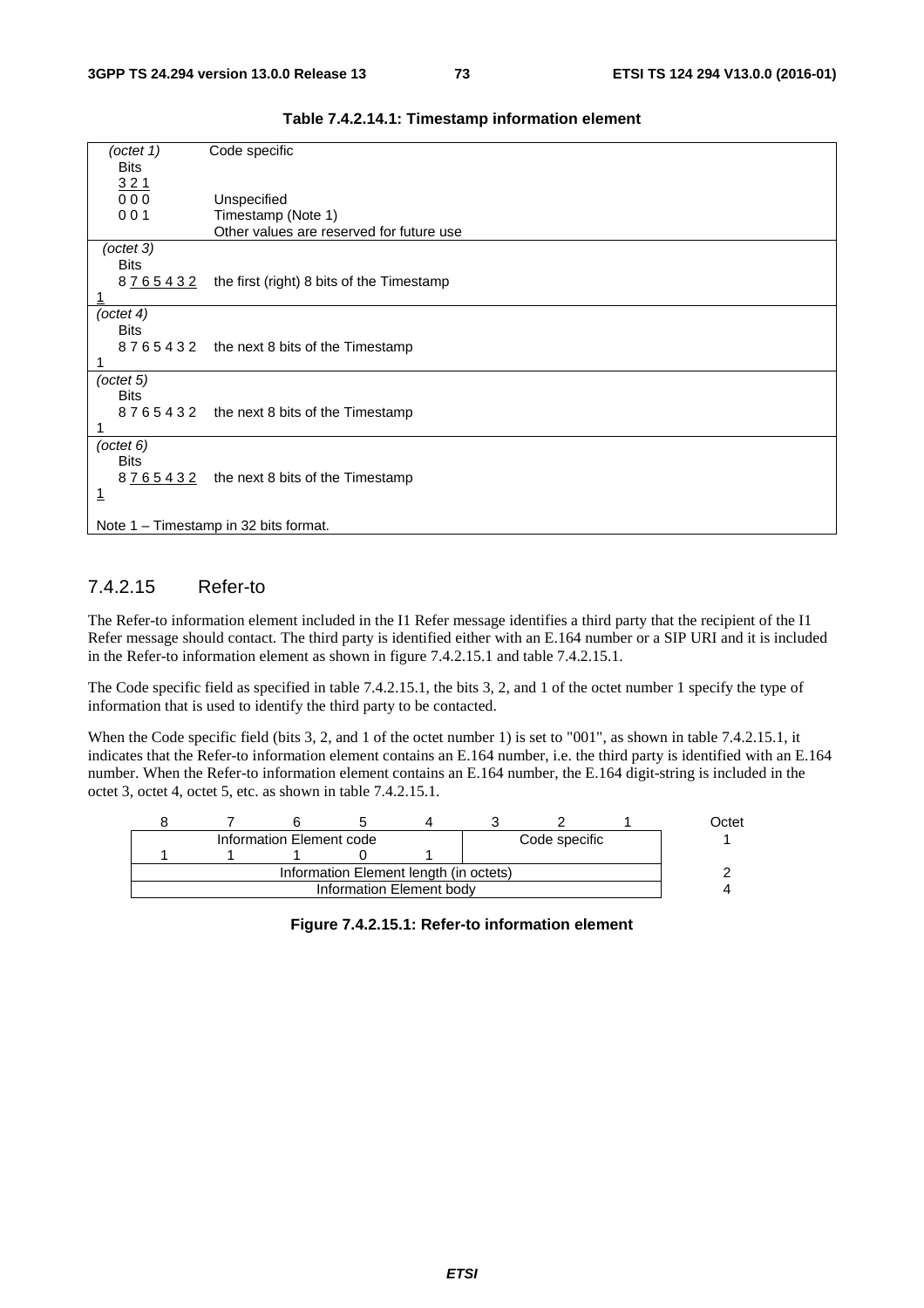| (octet 1)    | Code specific                                                                                                               |
|--------------|-----------------------------------------------------------------------------------------------------------------------------|
| Bits         |                                                                                                                             |
| 321          |                                                                                                                             |
| 000          | Unspecified                                                                                                                 |
| 001          | The third party to be contacted is identified with an E.164 number (Note 1)                                                 |
|              | Other values are reserved for future use                                                                                    |
| (octet 3)    |                                                                                                                             |
| <b>Bits</b>  |                                                                                                                             |
| 8765         | the most significant digit of the E.164 digit-string                                                                        |
| (octet 3)    |                                                                                                                             |
| <b>Bits</b>  |                                                                                                                             |
| 4321         | the next significant digit of the E.164 digit-string<br>(Note 2)                                                            |
| (octet 4)    |                                                                                                                             |
| <b>Bits</b>  |                                                                                                                             |
| 8765         | the next significant digit of the E.164 digit-string<br>(Note 2)                                                            |
| (octet 4)    |                                                                                                                             |
| <b>Bits</b>  |                                                                                                                             |
| 4321         | the next significant digit of the E.164 digit-string (Note 2)                                                               |
| (next octet) |                                                                                                                             |
| <b>Bits</b>  |                                                                                                                             |
|              | (Note 3)                                                                                                                    |
|              | Note 1 - Prefix or escape digits shall not be included.                                                                     |
|              | Note 2 – The next significant digits of the E.164 digit-string are included in subsequent bits 8, 7, 6, and 5 or bits 4, 3, |
| 2.           |                                                                                                                             |
|              | Note 3 – The E.164 digit-string terminates with delimiter "1111" in the bits 8, 7, 6, and 5 or bits 4, 3, 2, and 1 of any   |
|              | octet indicating the end of the E.164 digit-string.                                                                         |

#### **Table 7.4.2.15.1: Refer-to information element**

# 7.4.2.16 Conference-id

The Conference-id information element is used by the SCC AS to convey to the ICS UE the identity of the conference focus (i.e. SIP URI or an E.164 number) that will handle the requested conference call.

The Conference-id information element may contain either a SIP URI or an international telephone number (i.e. an E.164 national number). The Code specific field as specified in table 7.4.2.16.1, the bits 3, 2, and 1 of the octet number 1 specify the type of information that is used to identify the conference focus.

When the Code specific field (bits 3, 2, and 1 of the octet number 1) is set to "001", as shown in table 7.4.2.16.1, it indicates that the Conference-id information element contains an E.164 number, i.e. the conference focus is identified with an E.164 number. When the Conference-id information element contains an E.164 number, the E.164 digit-string is included in the octet 3, octet 4, octet 5, etc. as shown in table 7.4.2.16.1.

|                          |                          |  |                                        |  |  |               |  | <b>Dctet</b> |
|--------------------------|--------------------------|--|----------------------------------------|--|--|---------------|--|--------------|
| Information Element code |                          |  |                                        |  |  | Code specific |  |              |
|                          |                          |  |                                        |  |  |               |  |              |
|                          |                          |  | Information Element length (in octets) |  |  |               |  |              |
|                          | Information Element body |  |                                        |  |  |               |  |              |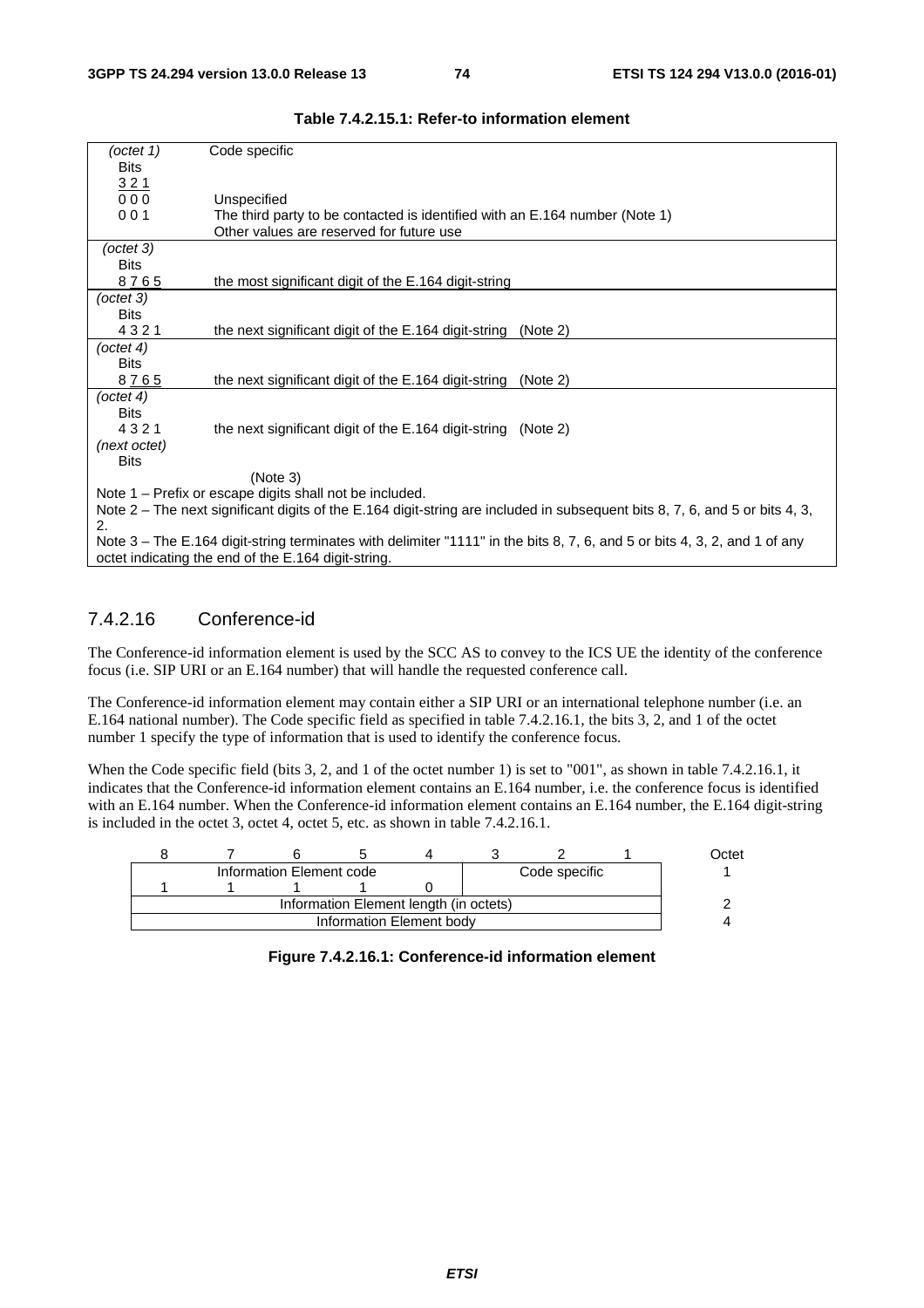| (octet 1)    | Code specific                                                                                                               |
|--------------|-----------------------------------------------------------------------------------------------------------------------------|
| <b>Bits</b>  |                                                                                                                             |
| 321          |                                                                                                                             |
| 000          | Unspecified                                                                                                                 |
| 001          | Conference focus is identified with an E.164 number (Note 1)                                                                |
|              | Other values are reserved for future use                                                                                    |
| (octet 3)    |                                                                                                                             |
| <b>Bits</b>  |                                                                                                                             |
| 8765         | the most significant digit of the E.164 digit-string                                                                        |
| (octet 3)    |                                                                                                                             |
| <b>Bits</b>  |                                                                                                                             |
| 4321         | the next significant digit of the E.164 digit-string<br>(Note 2)                                                            |
| (octet 4)    |                                                                                                                             |
| <b>Bits</b>  |                                                                                                                             |
| 8765         | the next significant digit of the E.164 digit-string<br>(Note 2)                                                            |
| (octet 4)    |                                                                                                                             |
| <b>Bits</b>  |                                                                                                                             |
| 4321         | the next significant digit of the E.164 digit-string (Note 2)                                                               |
| (next octet) |                                                                                                                             |
| <b>Bits</b>  |                                                                                                                             |
|              | (Note 3)                                                                                                                    |
|              | Note 1 – Prefix or escape digits shall not be included.                                                                     |
|              | Note 2 – The next significant digits of the E.164 digit-string are included in subsequent bits 8, 7, 6, and 5 or bits 4, 3, |
| 2.           |                                                                                                                             |
|              | Note 3 – The E.164 digit-string terminates with delimiter "1111" in the bits 8, 7, 6, and 5 or bits 4, 3, 2, and 1 of any   |
|              | octet indicating the end of the E.164 digit-string.                                                                         |

# 7.5 Session states and Session control procedures

# 7.5.1 General

This clause defines the basic session control states that an individual session may acquire. Since several sessions may exist simultaneously across the I1 interface and each session may be in a different state, the session states describe the state of a particular session rather then describing the state of the I1 interface. The procedures for session control are given in subclause 7.5.3.

# 7.5.2 Session states

# 7.5.2.1 Session originated by the ICS UE

## 7.5.2.1.1 Session states at ICS UE – ICS UE originated call

This subclause lists the session states that may exist at the UE for a session originated by the ICS UE.

- null: No I1 session exists.
- **trying**: This state exists for an UE originated session, when the ICS UE has requested a session establishment by sending an I1Invite message but has not yet received any response.
- **proceeding**: This state exists for an UE originated session when the ICS UE has received an I1 Progress message with Progress reason set to Call progressing from the SCC AS acknowledging that the SCC AS has received the I1 Invite message.
- **alerted**: This state exists for an UE originated session when the calling ICS UE has received an I1 Progress message with Progress reason set to Ringing indicating that remote endpoint alerting has been initiated.
- **confirmed**: This state exists for an UE originated session when the ICS UE has received an I1 Success message indicating that the remote endpoint has accepted the session.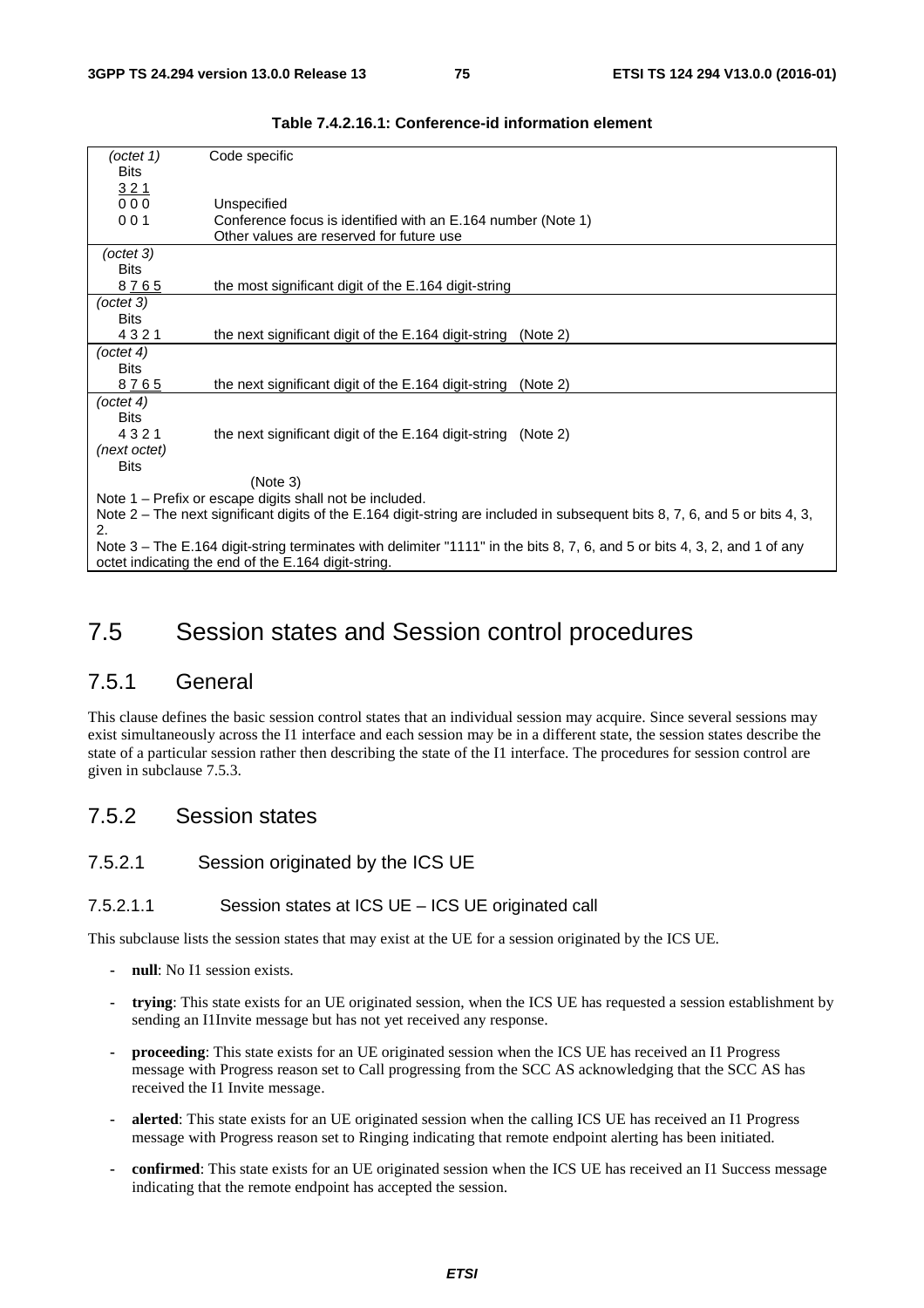## 7.5.2.1.2 Session states at SCC AS – ICS UE originated call

This subclause lists the I1 session states that may exist at the SCC AS for a I1 session originated by the ICS UE.

- **null**: No I1 session exists.
- **initiated**: This state exists for an UE originated I1 session when the SCC AS has received an I1 Invite message but has not yet responded.
- **progressing**: This state exists for an UE originated I1 session when the SCC AS has sent an I1 Progress message with Progress reason set to Call progressing acknowledging that the SCC AS has received the I1Invite message.
- **alerting**: This state exists for an UE originated I1 session when the SCC AS has sent an I1 Progress message with Progress reason set to Ringing indicating that remote endpoint alerting has been initiated.
- **confirmed**: This state exists for an UE originated I1 session when the SCC AS has sent an I1 Success message indicating that the I1 session has been accepted.

## 7.5.2.2 Session terminated at the ICS UE

## 7.5.2.2.1 Session states at UE – ICS UE terminated call

This subclause lists the I1 session states that may exist in the UE for a I1 session terminated at the ICS UE.

- **null**: No I1 session exists.
- **initiated**: This state exists for a I1 session terminated at the UE when the ICS UE has received an I1Invite message but has not yet responded.
- **progressing**: This state exists for a I1 session terminated at the UE when the ICS UE has sent an I1 Progress message with Progress reason set to Call progressing acknowledging that the ICS UE has received the I1Invite message.
- **alerting**: This state exists for a I1 session terminated at the UE when the ICS UE has sent an I1 Progress message with Progress reason set to Ringing indicating that local alerting has been initiated but the offered call has not yet answered.
- **confirmed**: This state exists for a I1 session terminated at the UE when the ICS UE has sent an I1 Success message indicating that the I1 session has been accepted.

# 7.5.2.2.2 Session states at SCC AS – ICS UE terminated session

This subclause lists the session states that may exist in the UE for a session terminated at the ICS UE.

- **null**: No I1 session exists.
- **trying**: This state exists for a session terminated at the ICS UE when the SCC AS has requested a session establishment by sending an I1 Invite message but has not yet received a response.
- **proceeding**: This state exists for a session terminated at the ICS UE when the SCC AS has received an I1 Progress message with Progress reason set to Call progressing from the UE acknowledging that the ICS UE has received the I1Invite message.
- **alerted**: This state exists for an UE terminated session when the SCC AS has received an I1 Progress message with Progress reason set to Ringing indicating that the UE has initiated local alerting.
- **confirmed**: This state exists for a session terminated at the UE when the SCC AS has received an I1 Success message indicating that the ICS UE has accepted the session.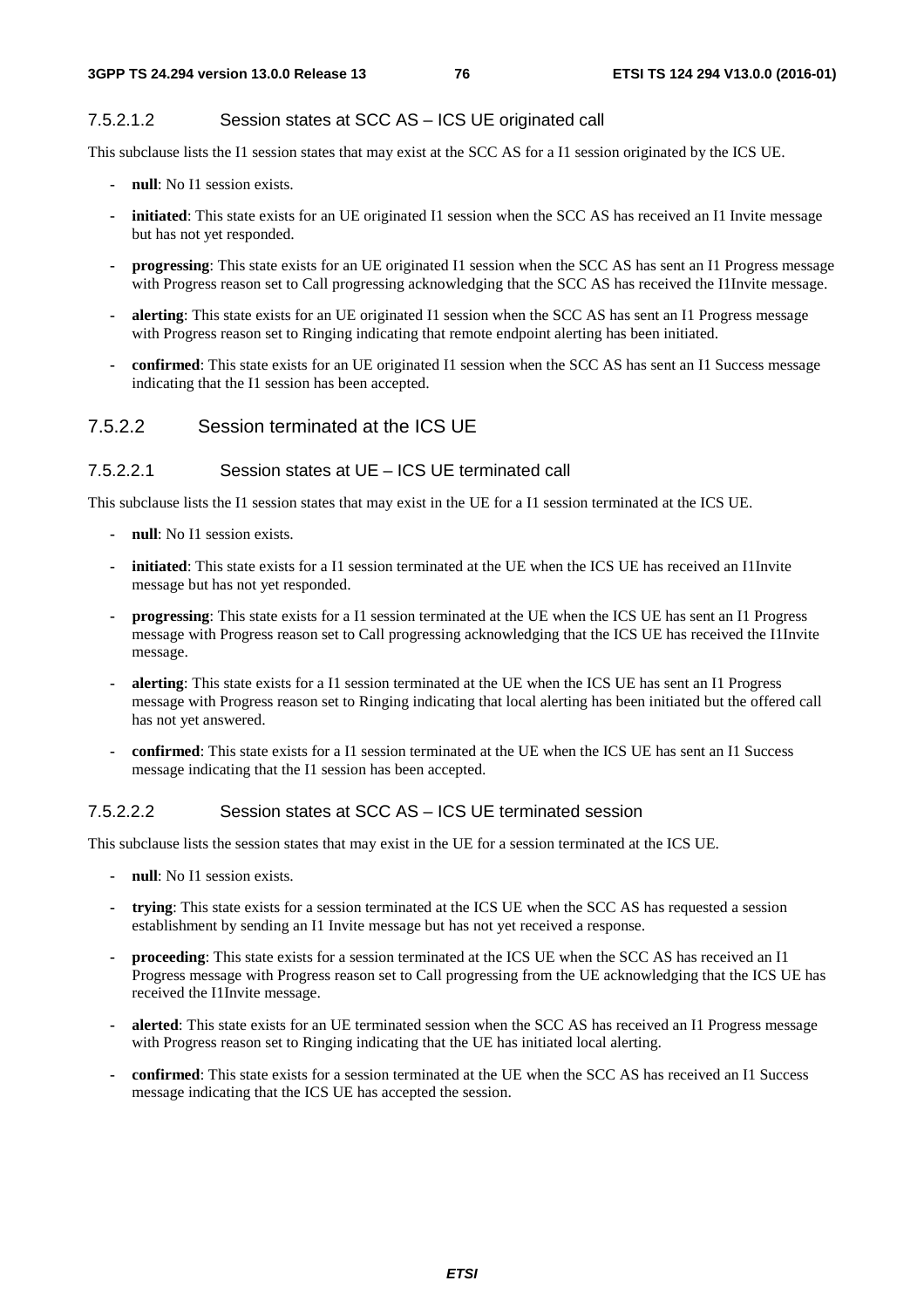## 7.5.2.3 Session release

## 7.5.2.3.1 Session states at ICS UE

This subclause lists the session states that may exist at the UE for a session released either by the ICS UE or SCC AS.

- **release-requested**: This state exists when the ICS UE has requested the SCC AS to clear the session by sending an I1 Bye message and the CS bearer has not been cleared using receipt of a DISCONNECT message, in accordance with 3GPP TS 24.008 [3]. Upon determining that the CS bearer has cleared using a DISCONNECT message or determining that an I1 Success message was received, the UE transits to a "null" state. The ICS UE attempts to clear the CS bearer if a retransmission timer fires.
- **release-indication**: This state exists when the ICS UE has received an I1 Bye message from the SCC AS requesting the UE to clear the session. Per subclause 6.2.3.1.2, upon subsequent clearing the CS bearer using a DISCONNECT message, in accordance with 3GPP TS 24.008 [3], or upon subsequent sending of an I1 Success message, the ICS UE transits to a "null" state.
- NOTE: The retransmission timer, which is not defined in this specification, is selected appropriately for the transport layer in use.

# 7.5.2.3.2 Session states at SCC AS

This subclause lists the session states that may exist at the SCC AS for a session released either by the ICS UE or SCC AS.

- **release-requested**: This state exists when the SCC AS has requested the ICS UE to clear the session by sending an I1 Bye message and the CS bearer has not been cleared. Upon determining that the CS bearer has cleared using a DISCONNECT message, in accordance with 3GPP TS 24.008 [3] and 3GPP TS 24.292 [5] or determining that a I1 Success message was received, the SCC AS transits to a "null" state. The SCC AS attempts to clear the CS bearer if a retransmission timer fires.
- **release-indication:** This state exists when the SCC AS has received an I1Bye message from the ICS UE requesting the SCC AS to clear the session. Upon subsequent clearing the CS bearer using a SIP BYE request sent towards the MGCF or upon subsequent sending of an I1 Success message in accordance with 3GPP TS 24.292 [5], the SCC AS transits to a "null" state.
- NOTE: The retransmission timer, which is not defined in this specification, is selected appropriately for the transport layer in use.

# 7.5.3 Session control procedures

### 7.5.3.1 General

Before the I1 session establishment procedures are invoked, a transport-layer connection must be established between the ICS UE and the SCC AS.

- 7.5.3.2 Session establishment
- 7.5.3.2.1 UE-originating case
- 7.5.3.2.1.1 Procedure at ICS UE
- 7.5.3.2.1.1.1 Session request

The ICS UE initiates I1 session establishment procedure by sending an I1 Invite message to the SCC AS across the I1 interface. The I1 Invite message shall contain the I1 information elements as specified in subclause 6.2.1.2.1. Following the transmission of the I1 Invite message the I1 session shall transit to the "trying" state. When the I1 session identified by the Call-Identifier field (see subclause 7.2.2.1.4) enters the "trying" state, the ICS UE sets timer F to fire in T3 seconds and timer F1 to fire in T4 seconds.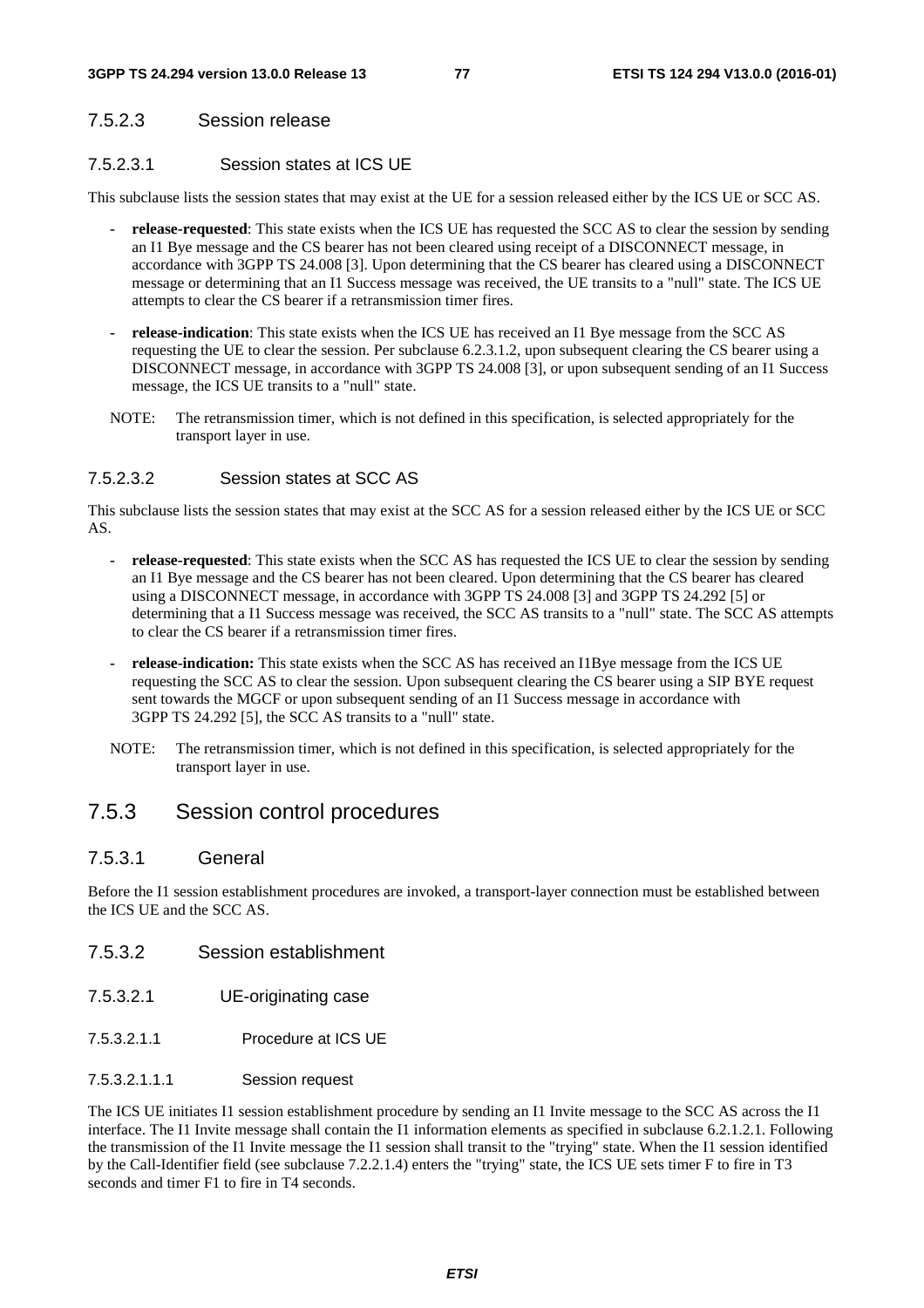If an unreliable transport-layer connection between the ICS UE and the SCC AS is used, the ICS UE sets timer E to fire in T1 seconds. For reliable transport-layer connection timer E is not used. If timer E fires while the I1 session is still in the "trying" state, the original I1 Invite message (with the same Call-Identifier field and sequence number) is retransmitted and the timer E is reset to value of MIN(2\*T1, T2). If the timer E fires again, the original I1 Invite message (with the same sequence number) is retransmitted again and the timer E is reset to a MIN (4\*T1, T2). This process continues so that retransmissions occur with an exponentially increasing interval that caps at T2.

NOTE 1: Since the values for the timers T1, T2 and T3 depend on the technology that is used to implement the transport-layer connection (e.g. USSD), the values for the timers T1, T2 and T3 will be specified for each technology.

If timer F fires or timer F1 fires while the session is still in the "trying" state, or timer E has fired 5 times the sessioncall establishment has failed, and the ICS UE clears the I1 session, as described in subclause 6.2.3. In addition, if an unreliable transport-layer connection between the UE and the SCC AS is used, the ICS UE disables timer E.

#### 7.5.3.2.1.1.2 Session proceeding

If an I1 Progress message with Progress reason set to Call progressing and containing an SCC AS PSI DN is received at the ICS UE while the I1 session identified by a valid Call-Identifier field (see subclause 7.2.2.1.4) is in the "trying" state, the I1 session shall transit to the "proceeding" state and timer F1 shall be stopped and cleared. If an an unreliable transport-layer connection between the ICS UE and the SCC AS is used timer E shall be stopped and cleared.

If an unreliable transport-layer connection between the ICS UE and the SCC AS is used, when the session enters the "proceeding" state the ICS UE sets the timer E to fire in T2 seconds. If timer E fires while the session is in the "proceeding" state, the original I1 Invite message (with the same sequence number) is retransmitted and the timer E is reset to a value of T2 seconds. This process continues so that retransmissions of the original I1 Invite message occur every T2 seconds.

If timer F fires while the session is in the "proceeding" state, or timer E has fired 5 times the session establishment has failed, and the ICS UE clears the call, as described in subclause 6.2.3. In addition, if an unreliable transport-layer connection between the ICS UE and the SCC AS is used, the ICS UE disables timer E.

Upon receiving the I1 Progress message with Progress reason set to Call progressing from the SCC AS, the ICS UE initiates the setting up of the CS bearer connection toward the SCC AS by sending a SETUP message to the MSC Server as specified in subclause 6.2.1.2.1.

NOTE: The request to set up the CS bearer connection arriving at the SCC AS indicates that the I1 Progress message with Progress reason set to Call progressing has been received by the UE. Subsequently, the SCC AS can progress the I1 session toward the far end by sending a SIP INVITE request to the far end.

#### 7.5.3.2.1.1.3 Alerting indication

If an I1 Progress message with Progress reason set to Ringing is received while the I1 session identified by a valid Call-Identifier field (see subclause 7.2.2.1.4) is in the "proceeding" state, the I1 session shall transit to the "alerted" state.

If an unreliable transport-layer connection between the ICS UE and the SCC AS is used, when the session enters the "alerted" state the ICS UE sets timer E to fire in T2 seconds. If timer E fires while the session is in the "alerted" state, the original I1 Invite message (with the same sequence number) is retransmitted and the timer E is reset to a value of T2 seconds. This process continues so that retransmissions of the original I1 Invite request occur every T2 seconds.

If timer F fires while the session is in the "alerted" state, or timer E has fired 5 times the session establishment has failed, and the ICS UE clears the call, as described in subclause 6.2.3. In addition, if an unreliable transport-layer connection between the ICS UE and the SCC AS is used, the ICS UE disables timer E.

If the ICS UE receives an I1 Progress message with Progress reason set to Ringing, the ICS UE may begin a locallygenerated alerting procedure.

#### 7.5.3.2.1.1.4 Session connected

If an I1 Success message is received from the SCC AS while the I1 session at the UE is either in the "proceeding" state or "alerted" state, the I1 session shall transit to the "confirmed" state (i.e., the I1 session has been established) and the timer F is disabled. The ICS UE shall stop any locally generated alerting procedures (if applied).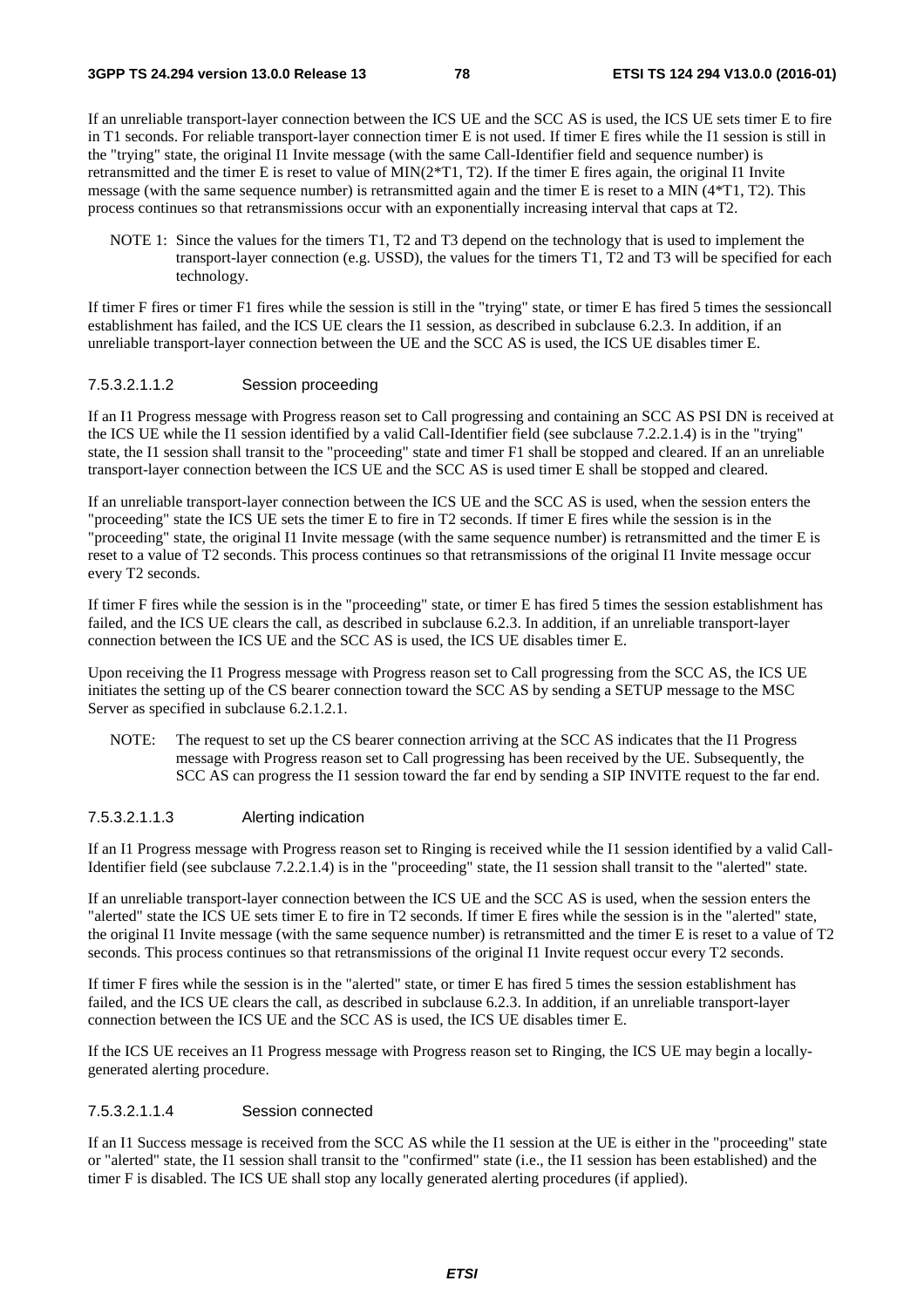If an unreliable transport-layer connection between the ICS UE and the SCC AS was used, the timer E is disabled, hence the ICS UE stops retransmitting the I1 Invite message. In addition, the ICS UE discards any subsequent I1 Success message, if it is received over the unreliable transport-layer connection.

- 7.5.3.2.1.2 Procedure at SCC AS
- 7.5.3.2.1.2.1 Session request

Upon receiving an I1 Invite message from the ICS UE over the I1 interface, the session at the SCC AS shall transit to the "initiated" state. Once in the "initiated" state, the SCC AS shall immediately respond by sending an I1 Progress message with Progress reason set to Call progressing to the UE and the session enters the "progressing" state, The I1 Progress message with Progress reason set to Call progressing shall contain the I1 information elements as specified in subclause 6.2.1.3.1.

NOTE: The receipt of the I1 Progress message with Progress reason set to Call progressing at the UE, will trigger the UE to set up a CS bearer connection toward the SCC AS by sending a SETUP message to the MSC Server as specified in subclause 6.2.1.2.1.

#### 7.5.3.2.1.2.2 Session progressing

If the SCC AS receives a retransmitted I1 Invite message from the ICS UE, while the I1 session identified by a valid Call-Identifier field (see subclause 7.2.2.1.4) is in the "progressing" state, the SCC AS shall retransmit the previously sent I1 Progress message with Progress reason set to Call progressing to the ICS UE.

NOTE: The SCC AS receives a retransmitted I1 Invite message only if the transport-layer connection between the ICS UE and the SCC AS is an unreliable transport-layer connection. While the I1 session is in the "progressing" state, the SCC AS may send to the ICS UE either an I1 Progress message with Progress reason set to Ringing, an I1 Success message indicating that the I1 session has been accepted, or a new I1 Progress response with Progress reason set to Call progressing.

If timer F fires while the session is in the "progressing" state, the I1 session establishment has failed, and the SCC AS clears the I1 session, as described in subclause 6.2.3.

#### 7.5.3.2.1.2.3 Alerting indication

If the SCC AS sends an I1 Progress message with Progress reason set to Ringing to the ICS UE, the session state at the SCC AS shall transit to the "alerting" state.

If the SCC AS receives a retransmitted I1 Invite message from the ICS UE identified by a valid Call-Identifier field (see subclause 7.2.2.1.4), while the session is in the "alerting" state, the SCC AS shall retransmit the previously sent I1 Progress message with Progress reason set to Ringing to the ICS UE.

NOTE: The SCC AS receives a retransmitted I1 Invite message only if the transport-layer connection between the UE and the SCC AS is an unreliable transport-layer connection.

If timer F fires while the session is in the "alerting" state, the session establishment has failed, and the SCC AS clears the session, as described in subclause 6.2.3.

#### 7.5.3.2.1.2.4 Session connected

If the SCC AS sends an I1 Success message to the ICS UE indicating that the session has been accepted, the session state at the SCC AS shall transit to the "confirmed" state.

If an unreliable transport-layer connection between the UE and the SCC AS is used, when the session enters the "confirmed" state the SCC AS sets timer G to fire in (n\*T2) seconds. For reliable transport-layer connection timer G is not used. If a retransmitted I1 Invite message is received while the timer G is running, the timer G is reset to fire in (n\*T2) seconds, and the I1 Success message is retransmitted. The firing of the timer G indicates that the ICS UE has received the I1 Success message and the ICS UE has stopped the retransmission of the I1 Invite message.

If timer G fires while the session is in the "confirmed" state, the timer F is disabled.

If timer F fires while the session is in the "proceeding" state, or timer G has fired 5 times the session establishment has failed, and the SCC AS resets timer G and clears the session, as described in subclause 6.2.3.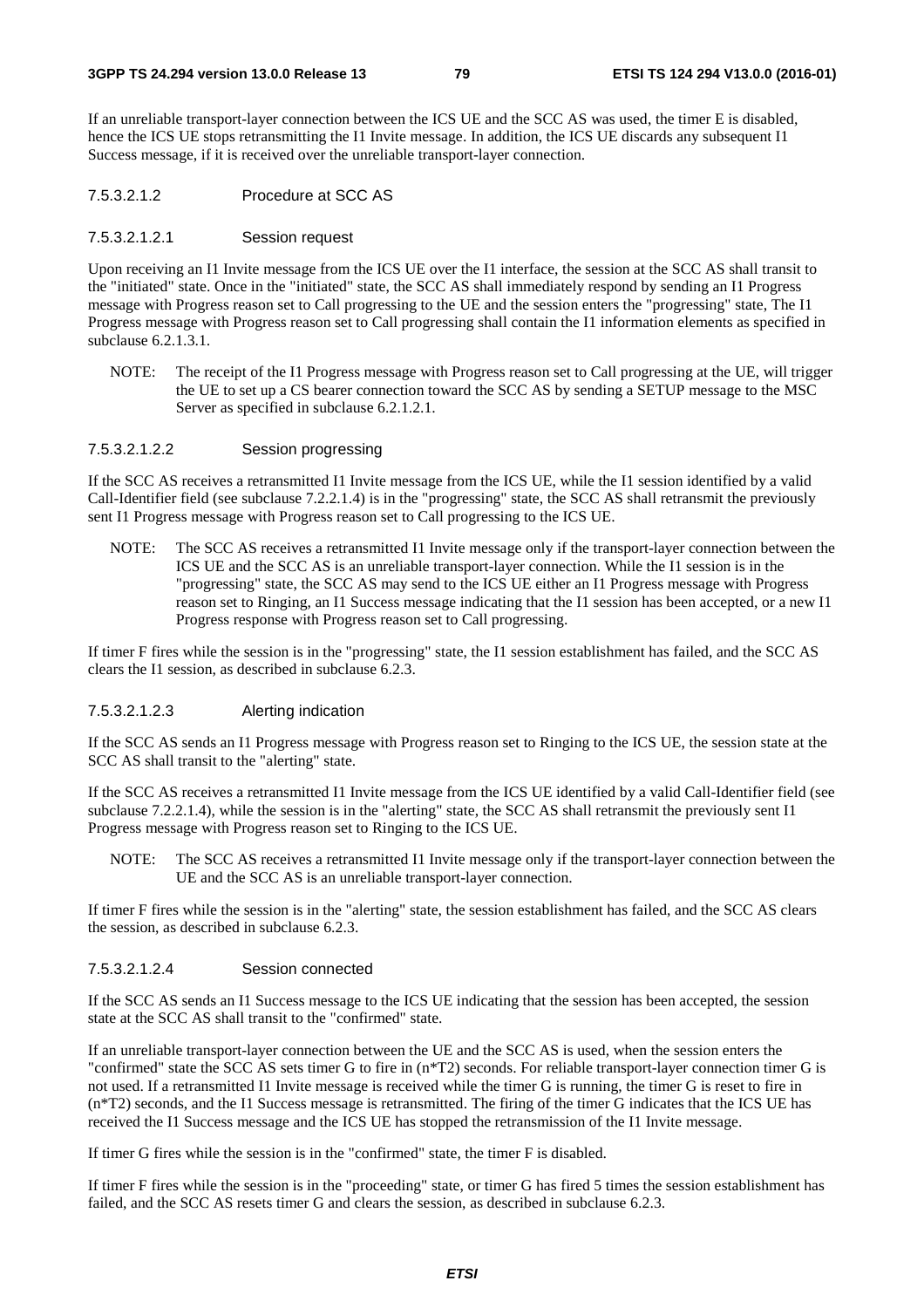### 7.5.3.2.2 UE-terminating case

7.5.3.2.2.1 Procedure at ICS UE

#### 7.5.3.2.2.1.1 Session request

Upon receiving an I1 Invite message from the SCC AS over the I1 interface, the session at the ICS UE shall transit to the "initiated" state. Once in the "initiated" state, the ICS UE shall immediately respond by sending an I1 Progress message with Progress reason set to Call progressing to the SCC AS and enter the "progressing" state. The I1 Progress message with Progress reason set to Call progressing shall contain the I1 information elements as specified in subclause 6.2.1.2.2.

NOTE: The receipt of the I1 Invite message at the UE will trigger the UE to set up a CS bearer connection toward the SCC AS by sending a SETUP message to the MSC Server as specified in subclause 6.2.1.2.1.

When the session enters the "initiated" state, the ICS UE also sets timer F to fire in T3 seconds.

#### 7.5.3.2.2.1.2 Session progressing

If the ICS UE receives a retransmitted I1 Invite message from the SCC AS, while the I1 session is in the "progressing" state, the ICS UE shall retransmits the previously sent I1 Progress message with Progress reason set to Call progressing to the UE.

NOTE: The UE receives a retransmitted I1 Invite message only if the transport-layer connection between the UE and the SCC AS is an unreliable transport-layer connection.

While the session is in the "progressing" state, the ICS UE may send to the SCC AS with the same Call-Identifier field (see subclause 7.2.2.1.4), either an I1 Progress message with Progress reason set to Ringing, an I1 Success message indicating that the call has been accepted, or a new I1 Progress message with Progress reason set to Call progressing.

If timer F fires while the session is in the "progressing" state, the session establishment has failed, and the ICS UE clears the call, as described in subclause 6.2.3.

#### 7.5.3.2.2.1.3 Alerting indication

If the ICS UE sends an I1 Progress message with Progress reason set to Ringing, the session state at the ICS UE shall transit to the "alerting" state.

If the ICS UE receives a retransmitted I1 Invite message from the SCC AS with the same Call-Identifier field (see subclause 7.2.2.1.4), while the session is in the "alerting" state, the ICS UE shall retransmit the previously sent I1 Progress message with Progress reason set to Ringing to the SCC AS.

NOTE: The UE receive a retransmitted I1 Invite message only if the transport-layer connection between the UE and the SCC AS is an unreliable transport-layer connection.

If timer F fires while the session is in the "alerting" state, the session establishment has failed, and the UE clears the session, as described in subclause 6.2.3.

#### 7.5.3.2.2.1.4 Session connected

If the ICS UE sends an I1 Success message with a valid Call-Identifier field (see subclause 7.2.2.1.4) indicating that the session has been accepted, the session state at the UE transits to the "confirmed" state.

If an unreliable transport-layer connection between the UE and the SCC AS is used, the ICS UE sets timer G to fire in (n\*T2) seconds. For reliable transport-layer connection timer G is not used. If an I1 Invite message is received while the timer G is running, the timer G is reset to (n\*T2) seconds, and the I1 Success message is retransmitted. The firing of the timer G indicates that the SCC AS has received the Success message and has stopped the retransmission of the I1 Invite message.

If timer G fires while the session is in the "confirmed" state or timer G has fired 5 times, the timer F is disabled.

If timer F fires while the session is in the "confirmed" state, the session establishment has failed, and the ICS UE clears the session, as described in subclause 6.2.3.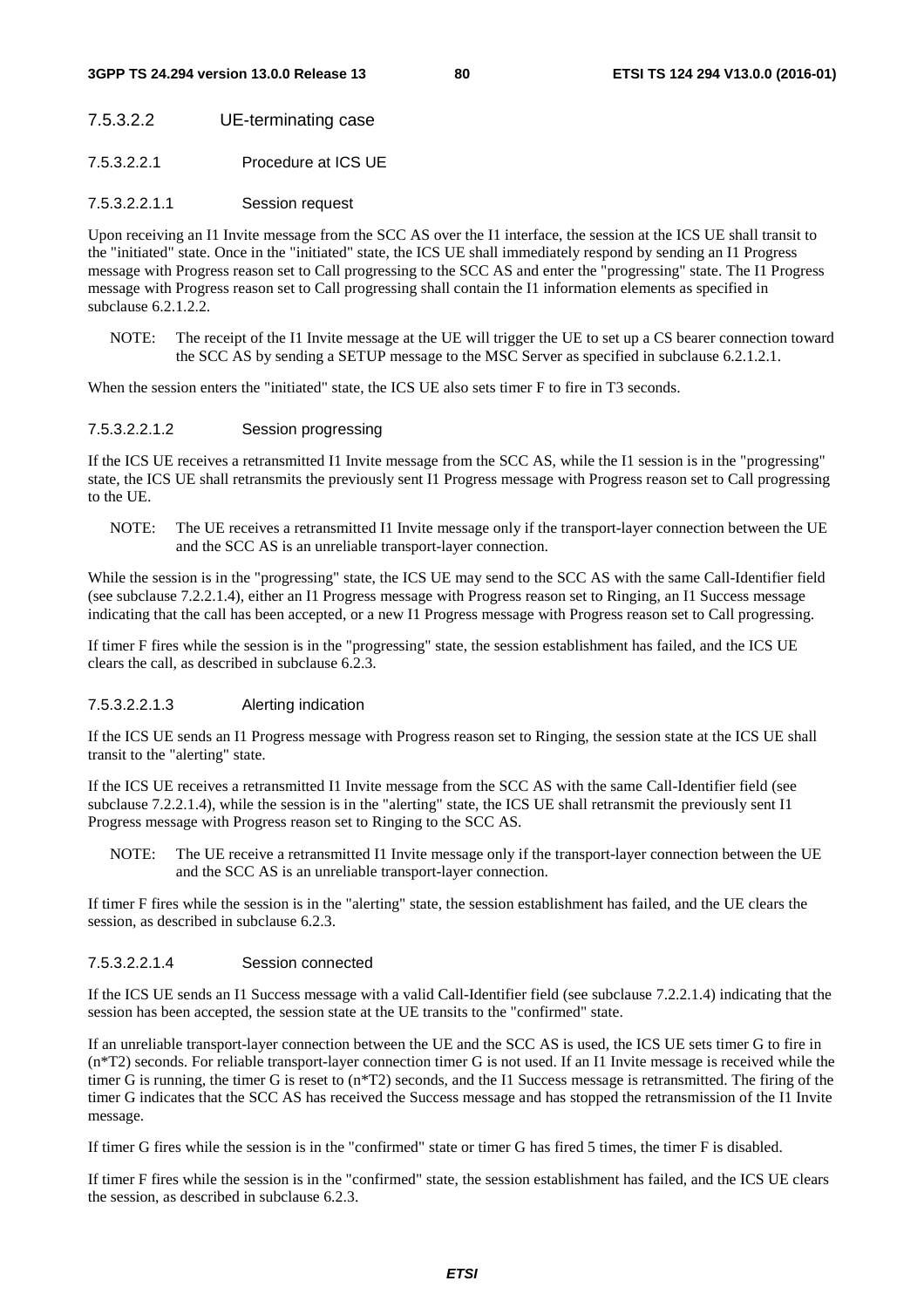#### 7.5.3.2.2.2 Procedure at SCC AS

#### 7.5.3.2.2.2.1 Session request

The SCC AS initiates a session establishment procedure by sending an I1 Invite message to the UE across the I1 interface. The I1 Invite message shall contain the I1 information elements as specified in subclause 6.2.1.3.2. Following the transmission of the I1 Invite message the session shall transit to the "trying" state. When the session enters the "trying" state, the SCC AS sets timer F to fire in T3 seconds timer F1 to fire in T4 seconds.

If an unreliable transport-layer connection between the UE and the SCC AS is used, the SCC AS sets timer E to fire in T1 seconds. For reliable transport-layer connection timer E is not used. If timer E fires while the session is still in the "trying" state, the original I1 Invite message (with the same sequence number) is retransmitted and the timer E is reset to value of MIN(2\*T1, T2). If the timer E fires again, the original I1 Invite message (with the same Call-Identifier field and sequence number) is retransmitted again and the timer E is reset to a MIN (4\*T1, T2). This process continues so that retransmissions occur with an exponentially increasing interval that caps at T2.

If timer F fires or timer F1 fires while the session is still in the "trying" state or timer E has fired 5 times, the session establishment has failed, and the SCC AS clears the session, as described in subclause 6.2.3. In addition, if an unreliable transport-layer connection between the UE and the SCC AS is used, the SCC AS disables timer E.

#### 7.5.3.2.2.2.2 Call proceeding

If an I1 Progress message with Progress reason set to Call progressing is received at the SCC AS while the session identified by a valid Call-Identifier field (see subclause 7.2.2.1.4) is in the "trying" state, the session shall transit to the "proceeding" state and timer F1 shall be stopped and cleared.

If an unreliable transport-layer connection between the UE and the SCC AS is used, when the session enters the "proceeding" state the SCC AS sets timer E to fire in T2 seconds. If timer E fires while the session is in the "proceeding" state, the original I1 Invite message (with the same sequence number) is retransmitted and the timer E is reset to a value of T2 seconds. This process continues so that retransmissions of the original I1 Invite message occur every T2 seconds.

If timer F fires while the session is in the "proceeding" state or timer E has fired 5 times, the session establishment has failed, and the SCC AS clears the session, as described in subclause 6.2.3. In addition, if an unreliable transport-layer connection between the UE and the SCC AS is used, the SCC AS disables timer E.

NOTE: The request to set up the CS bearer connection arriving at the SCC AS indicates that the I1 Invite message has been received by the UE.

#### 7.5.3.2.2.2.3 Alerting indication

If an I1 Progress message with Progress reason set to Ringing is received while the session identified by a valid Call-Identifier field (see subclause 7.2.2.1.4) is in the "proceeding" state, the session shall transit to the "alerted" state.

If an unreliable transport-layer connection between the UE and the SCC AS is used, when the session enters the "alerted" state the SCC AS sets timer E to fire in T2 seconds. If timer E fires while the session is in the "alerted" state, the original I1 Invite message (with the same sequence number) is retransmitted and the timer E is reset to a value of T2 seconds. This process continues so that retransmissions of the original I1 Invite message occur every T2 seconds.

If timer F fires while the session is in the "alerted" state or timer E has fired 5 times, the session establishment has failed, and the SCC AS clears the session, as described in subclause 6.2.3. In addition, if an unreliable transport-layer connection between the UE and the SCC AS is used, the SCC AS disables timer E.

#### 7.5.3.2.2.2.4 Session connected

If an I1 Success message is received from the ICS UE while the I1 session identified by a valid Call-Identifier field (see subclause 7.2.2.1.4) at the SCC AS is either in the "proceeding" state or "alerted" state, the I1 session shall transit to the "confirmed" state (i.e., the I1 session has been established) and the timer F is disabled.

If an unreliable transport-layer connection between the UE and the SCC AS was used, the timer E is disabled, hence the SCC AS stops retransmitting the I1 Invite message. In addition, the SCC AS discards any subsequent I1 Success message, if it is received over the unreliable transport-layer connection.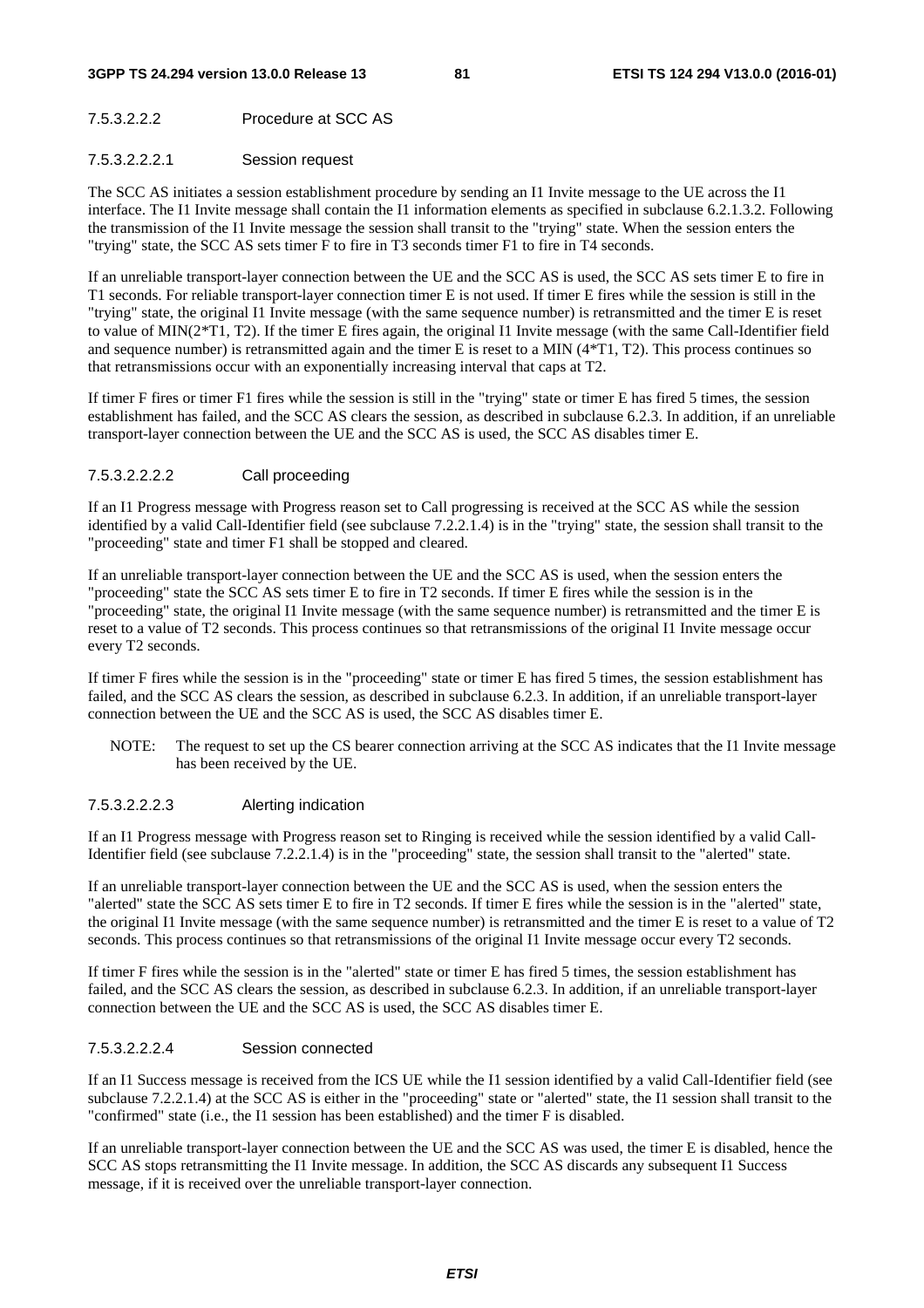# 7.5.3.3 I1 service control signalling release

## 7.5.3.3.1 Initiating release of I1 service control signalling

The ICS UE or the SCC AS can release a I1 service control signalling session at any time irrespective of its state. The ICS UE or the SCC AS releases the I1 service control signalling session by sending an I1 Bye message across the I1 interface. The I1 Bye message shall contain the I1 information elements as specified in subclause 6.2.3.

If an I1 Success message is received while the I1 service control signalling session is in the "release-requested" state, it transits to the "null" state (i.e., the I1 service control signalling session has been released).

#### 7.5.3.3.2 Responding to release of I1 service control signalling

If either the ICS UE or the SCC AS receives an I1 Bye message across the I1 interface that contains a Call-Identifier field (see subclause 7.2.2.1.4) for a Call-Identifier field value identifying an I1 session that is any state other than null state, the state of the I1 service control signalling session at the recipient side of the I1 Bye message (i.e. either at the ICS UE or the SCC AS) shall transit to the "release-indication" state. If there are more I1 service control signalling sessions, once in the "release-indication" state, the recipient side of the I1 Bye message shall immediately respond by sending an I1 Success message.

# 7.5.3.4 Receipt of a transport protocol error

## 7.5.3.4.1 USSD Transport

If the ICS UE or SCC AS receives "systemFailure" or "unexpectedDataValue" as specified in 3GPP TS 24.080 [24] then:

- a) the I1 session is cleared, as described in subclause 6.2.3; and
- b) I1 shall be disabled until:
	- i) the UE changes PLMNs identified by MNC received in the Location area identification IE as specified in 3GPP TS 24.008 subclause 10.5.1.3 in the Location updating accept message as defined in 3GPP TS 24.008 subclause 9.2.13; or
	- ii) the UE is turned off.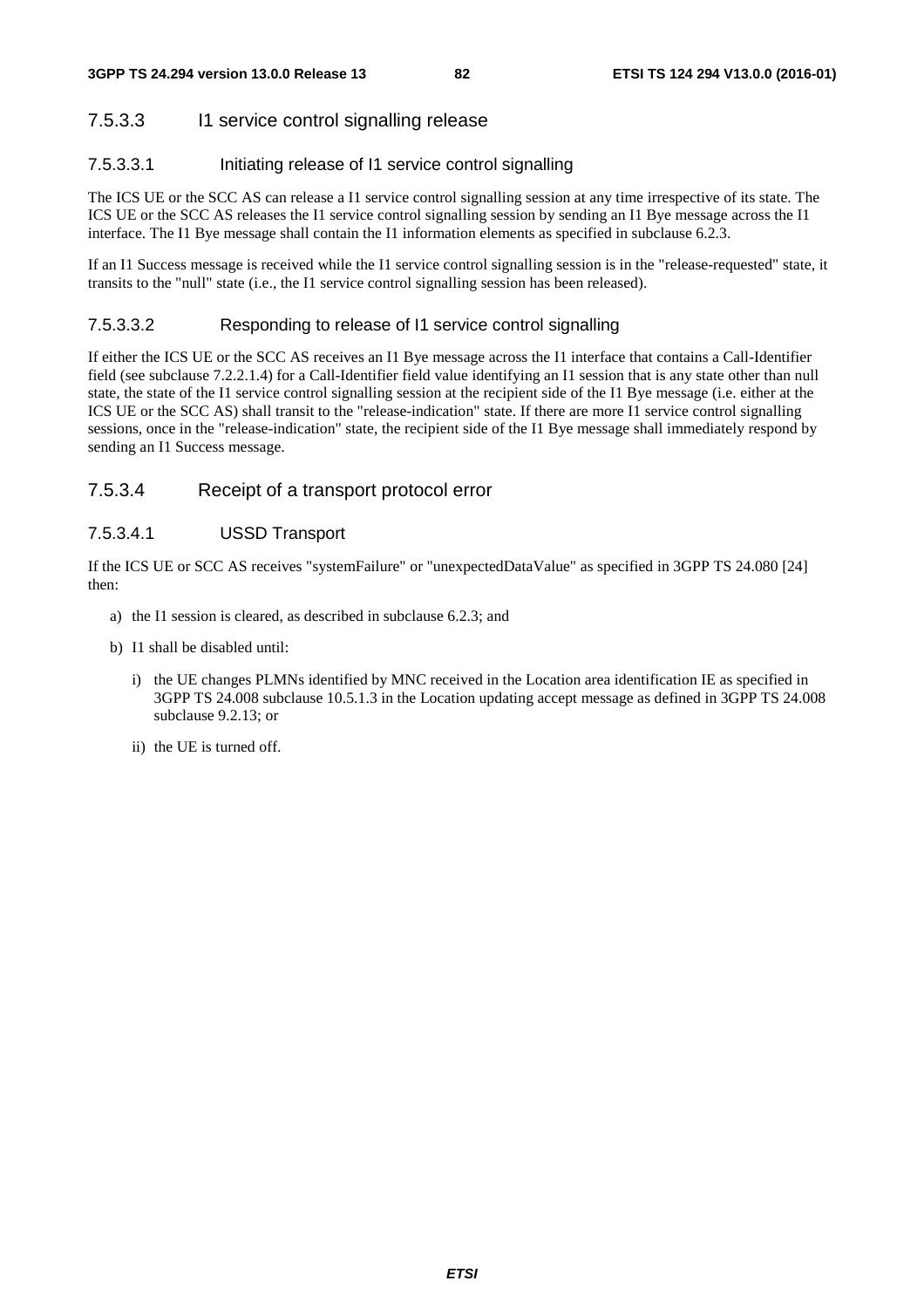# Annex A (normative): Data structure associating keys with values

# A.1 General

A UE and a SCC AS maintain a hash table associating keys with values. The keys shall be hashes resulting of applying a hashing function to string values. SHA-1 shall be used as the hash algorithm.

# A.2 Associating keys with values

The UE and the SCC AS shall have one or more tables associating keys with values.

# A.2.1 Associating keys with public user identities

The UE and the SCC AS shall create a hash table of the SIP URIs present in the P-Associated-URI header field. If the UE and SCC AS also subscriber to the Reg-Event package as documented in 3GPP TS 24.229 [12] the UE and SCC AS shall create a hash table of the GRUU's for URIs received in the Reg-Event package in addition to those received in the P-Associated-URI header field.

NOTE: The 200 (OK) response to a incoming REGISTER request includes a P-Associated-URI header field and is delivered to the SCC AS as part of the third party registration procedures documented in 3GPP TS 24.229 [12].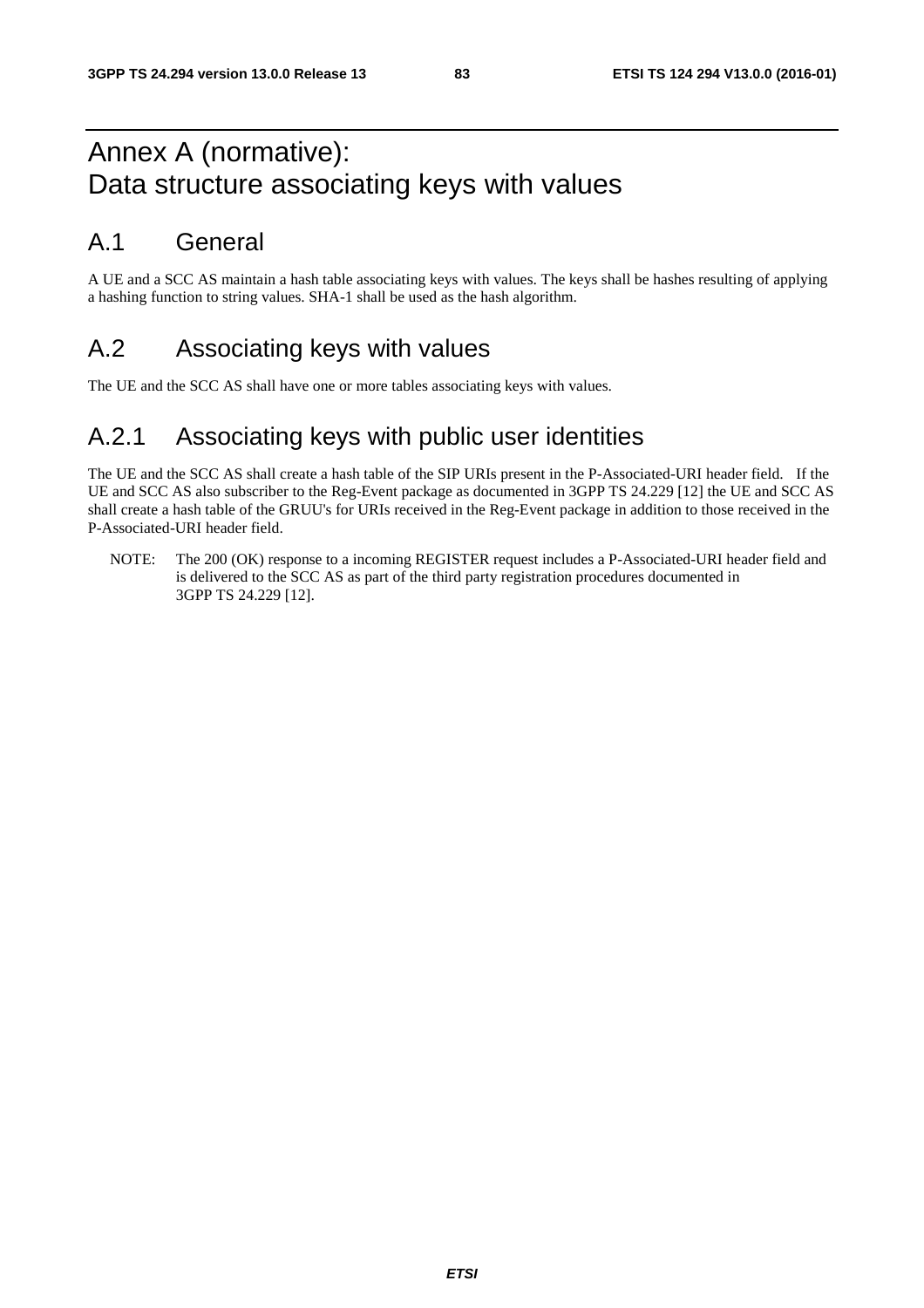# Annex B (informative): Change history

| <b>Change history</b> |        |                  |           |            |                                                                 |                |                |
|-----------------------|--------|------------------|-----------|------------|-----------------------------------------------------------------|----------------|----------------|
| <b>Date</b>           | TSG #  | TSG Doc.         | <b>CR</b> |            | <b>Rev Subject/Comment</b>                                      | Old            | <b>New</b>     |
| 2009-04               | CT1#58 | C1-092099        |           |            | Initial skeleton from rapporteur                                |                | 0.0.0          |
| 2009-04               | CT1#58 | C1-092097        |           |            | Scope of TS 24.294                                              | 0.0.0          | 0.1.0          |
| 2009-06               | CT1#59 | C1-092980        |           |            | 11 messages                                                     | 0.1.0          | 0.2.0          |
| 2009-06               | CT1#59 | C1-092981        |           |            | Text for introduction                                           | 0.1.0          | 0.2.0          |
| 2009-06               | CT1#59 | C1-093056        |           |            | Procedures for session setup when terminated in ICS UE          | 0.1.0          | 0.2.0          |
| 2009-06               | CT1#59 | C1-093067        |           |            | 11 protocol overview                                            | 0.1.0          | 0.2.0          |
| 2009-06               | CT1#59 | C1-093068        |           |            | Text for session setup                                          | 0.1.0          | 0.2.0          |
| 2009-08               | CT1#60 | C1-093244        |           |            | <b>11 Call States</b>                                           | 0.2.0          | 0.3.0          |
| 2009-08               | CT1#60 | C1-093368        |           |            | Procedure for adding I1 control to existing CS session (I1      | 0.2.0          | 0.3.0          |
|                       |        |                  |           |            | augmentation)                                                   |                |                |
| 2009-08               | CT1#60 | C1-093727        |           |            | Corrections to I1 protocol overview                             | 0.2.0          | 0.3.0          |
| 2009-08               | CT1#60 | C1-093728        |           |            | I1 message encoding                                             | 0.2.0          | 0.3.0          |
| 2009-08               | CT1#60 | C1-093729        |           |            | 11 for Supplementary Service Invocation                         | 0.2.0          | 0.3.0          |
| 2009-08               | CT1#60 | C1-093734        |           |            | 11 Call origination at UE                                       | 0.2.0          | 0.3.0          |
| 2009-08               | CT1#60 | C1-093735        |           |            | 11 Call origination at SCC AS                                   | 0.2.0          | 0.3.0          |
| 2009-08               | CT1#60 | C1-093736        |           |            | 11 Call terminated at UE                                        | 0.2.0          | 0.3.0          |
| 2009-08               | CT1#60 | C1-093741        |           |            | Procedure for session termination with UE assisted T-ADS        | 0.2.0          | 0.3.0          |
| 2009-08               | CT1#60 | C1-093742        |           |            | Procedure for Gm fallback to I1                                 | 0.2.0          | 0.3.0          |
| 2009-08               | CT1#60 | C1-093743        |           |            | 11 protocol functionality                                       | 0.2.0          | 0.3.0          |
| 2009-08               | CT1#60 | C1-093922        |           |            | <b>I1 Refer</b>                                                 | 0.2.0          | 0.3.0          |
| 2009-08               | CT1#60 | C1-093924        |           |            | 11 information elements                                         | 0.2.0          | 0.3.0          |
| 2009-08               | CT1#60 | C1-093929        |           |            | 11 information element format                                   | 0.2.0          | 0.3.0          |
| 2009-08               | CT1#60 | C1-093936        |           |            | 11 message structure                                            | 0.2.0          | 0.3.0          |
| 2009-09               |        |                  |           |            | <b>Editorial fixes</b>                                          | 0.3.0          | 0.3.1          |
| 2009-10               | CT1#61 | C1-094053        |           |            | Call origination at UE                                          | 0.3.1          | 0.4.0          |
| 2009-10               | CT1#61 | C1-094056        |           |            | Call termination at UE                                          | 0.3.1          | 0.4.0          |
| 2009-10               | CT1#61 | C1-094058        |           |            | From-id and To-id encoding                                      | 0.3.1          | 0.4.0          |
| 2009-10               | CT1#61 | C1-094060        |           |            | Replaces informat element                                       | 0.3.1          | 0.4.0          |
| 2009-10               | CT1#61 | C1-094352        |           |            | Cleanup of TS 24.294                                            | 0.3.1          | 0.4.0          |
| 2009-10               | CT1#61 | C1-094502        |           |            | Message Formats                                                 | 0.3.1          | 0.4.0          |
| 2009-10               | CT1#61 | C1-094503        |           |            | Call origination at SCC AS                                      | 0.3.1          | 0.4.0          |
| 2009-10               | CT1#61 | C1-094504        |           |            | Call termination at SCC AS                                      | 0.3.1          | 0.4.0          |
| 2009-10               | CT1#61 | C1-094505        |           |            | Error-code information element                                  | 0.3.1          | 0.4.0          |
| 2009-10               | CT1#61 | C1-094506        |           |            | Privacy, SCC-AS-id, and Session-identifier encoding             | 0.3.1          | 0.4.0          |
| 2009-10               | CT1#61 | C1-094507        |           |            | <b>11 Call release</b>                                          | 0.3.1          | 0.4.0          |
| 2009-10               | CT1#61 | C1-094587        |           |            | Alignment with TS 24.292                                        | 0.3.1          | 0.4.0          |
| 2009-10               |        |                  |           |            | <b>Editorial fixes</b>                                          | 0.4.0          | 0.4.1          |
| $2009 - 11$           | CT1#62 | C1-094892        |           |            | Conveying the STI to the UE                                     | 0.4.1          | 0.5.0          |
| 2009-11               | CT1#62 | C1-094893        |           |            | SCC AS assigning the dynamic STI                                | 0.4.1          | 0.5.0          |
| 2009-11               | CT1#62 | C1-094894        |           |            | Conveying the STI for call termination                          | 0.4.1          | 0.5.0          |
| 2009-11               | CT1#62 | C1-095127        |           |            | Removal and correction of redundant Editor's Notes              | 0.4.1          | 0.5.0          |
| 2009-11               | CT1#62 | C1-095128        |           |            | <b>Functional entities</b>                                      | 0.4.1          | 0.5.0          |
| 2009-11               | CT1#62 | C1-095133        |           |            | Correction of tables                                            | 0.4.1          | 0.5.0          |
| 2009-11               | CT1#62 | C1-095135        |           |            | Resolve Editor's notes with including SDP information           | 0.4.1          | 0.5.0          |
| 2009-11               | CT1#62 | C1-095414        |           |            | Session-identifier                                              | 0.4.1          | 0.5.0          |
| 2009-11               | CT1#62 | C1-095415        |           |            | Definitions                                                     | 0.4.1          | 0.5.0          |
| 2009-11               | CT1#62 | C1-095460        |           |            | Remove the description of the USSD in 7.1                       | 0.4.1          | 0.5.0          |
| 2009-11               | CT1#62 | C1-095461        |           |            | General behaviour of ICS UE and SCC AS                          | 0.4.1          | 0.5.0          |
| 2009-11               | CT1#62 | C1-095462        |           |            | Correction of the introduction of I1 protocol                   | 0.4.1          | 0.5.0          |
| 2009-11               | CT1#62 | C1-095463        |           |            | Session release                                                 | 0.4.1          | 0.5.0          |
| 2009-11               | CT1#62 | C1-095464        |           |            | On Replaces information element                                 | 0.4.1          | 0.5.0          |
| 2009-11               | CT1#62 | C1-095465        |           |            | 11 Bye procedures                                               | 0.4.1          | 0.5.0          |
| 2009-11               |        |                  |           |            | <b>Editorial fixes</b>                                          |                |                |
| 2009-12               | CT#46  |                  |           |            | V1.0.0 created by MCC for presentation to CT-46 for information | 0.5.0<br>0.5.1 | 0.5.1<br>1.0.0 |
|                       |        |                  |           |            | and approval                                                    |                |                |
| 2009-12               | CT#46  |                  |           |            | V9.0.0 created by MCC after approval at CT-46                   | 1.0.0          | 9.0.0          |
| 2010-03               | CT#47  | CP-100137 0001   |           | $\vert$ 1  | No STN                                                          | 9.0.0          | 9.1.0          |
| $2010 - 03$           | CT#47  | CP-100137 0002   |           |            | No forking for I1 protocol                                      | 9.0.0          |                |
| 2010-03               | CT#47  | CP-100137 0005   |           | l 1<br>l 1 | Call-Identifier                                                 | 9.0.0          | 9.1.0<br>9.1.0 |
|                       |        |                  |           |            | Clean up of linkage between I1 specifications                   |                |                |
| 2010-03               | CT#47  | CP-100137 0006   |           | l 1        |                                                                 | 9.0.0          | 9.1.0          |
| 2010-03               | CT#47  | CP-100137 0008 1 |           |            | Clarification of call set-up procedures                         | 9.0.0          | 9.1.0          |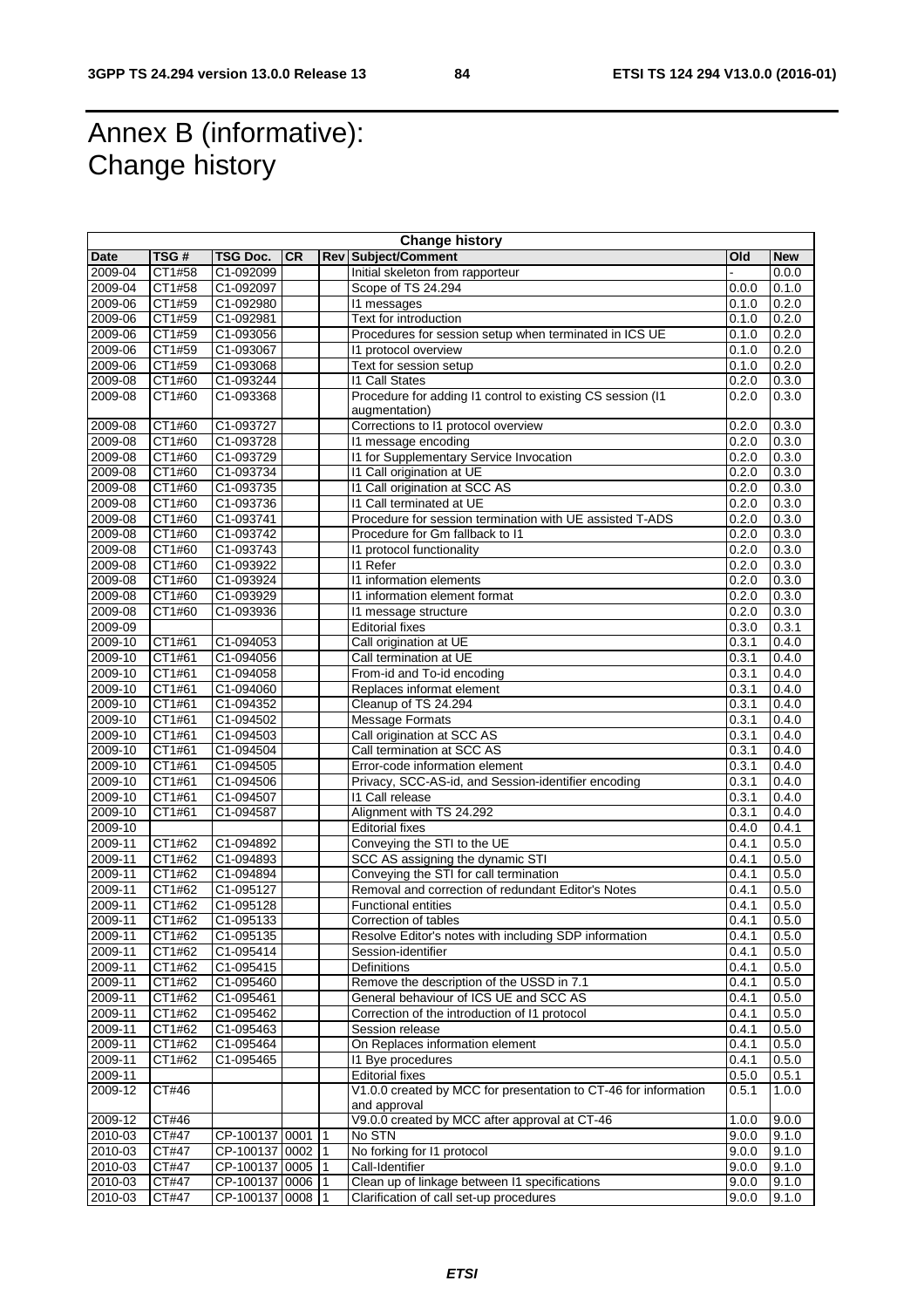| 2010-03     | CT#47        | CP-100137 0009 1 |                | Completion of setting BCD calling parameter for I1 calls                      | 9.0.0 | 9.1.0 |
|-------------|--------------|------------------|----------------|-------------------------------------------------------------------------------|-------|-------|
| 2010-03     | CT#47        | CP-100137 0012   | l 1            | Add missing references                                                        | 9.0.0 | 9.1.0 |
| 2010-03     | CT#47        | CP-100137 0013   | $\vert$ 1      | Delete unneeded definitions                                                   | 9.0.0 | 9.1.0 |
| 2010-03     | CT#47        | CP-100137 0014   |                | Delete unneeded Editor's Notes                                                | 9.0.0 | 9.1.0 |
| $2010 - 03$ | CT#47        | CP-100137 0015   |                | Privacy information element                                                   | 9.0.0 | 9.1.0 |
| 2010-03     | CT#47        | CP-100137 0016   |                | Replaces information element                                                  | 9.0.0 | 9.1.0 |
| 2010-03     | CT#47        | CP-100137 0017   |                | Gm fallback to I1                                                             | 9.0.0 | 9.1.0 |
| 2010-03     | CT#47        | CP-100137 0018   | 1              | Retaining the use of CS access - procedure at UE                              | 9.0.0 | 9.1.0 |
| 2010-03     | CT#47        | CP-100137 0019   | ∣1             | Retaining the use of CS access - procedure at SCC AS                          | 9.0.0 | 9.1.0 |
| $2010 - 03$ | CT#47        | CP-100137 0020   | 2              | Media-transfer from PS to CS access                                           | 9.0.0 | 9.1.0 |
| 2010-03     | <b>CT#47</b> | CP-100137 0021   | 2              | Transferring the media from PS to CS domain - procedure at UE                 | 9.0.0 | 9.1.0 |
|             |              | CP-100137 0022   | l 1            | Transferring the media from PS to CS domain - procedure at SCC                |       |       |
| 2010-03     | CT#47        |                  |                | AS                                                                            | 9.0.0 | 9.1.0 |
| 2010-03     | CT#47        | CP-100137 0023   |                | Removal of editor's note                                                      | 9.0.0 | 9.1.0 |
| 2010-03     | CT#47        | CP-100137 0024   |                | Editor's note removal                                                         | 9.0.0 | 9.1.0 |
|             | CT#47        | CP-100137 0025   | l 1            |                                                                               |       |       |
| 2010-03     |              |                  |                | State machine clarifications                                                  | 9.0.0 | 9.1.0 |
| 2010-03     | CT#47        | CP-100137 0026   | <u> 2</u>      | Ability to send reduced SIP/Tel URIs                                          | 9.0.0 | 9.1.0 |
| 2010-03     | CT#47        | CP-100137 0027   |                | Inclusion of Accept / Reject contact capabilities                             | 9.0.0 | 9.1.0 |
| 2010-03     | CT#47        | CP-100137 0028   |                | Remove unneeded Editor's Notes                                                | 9.0.0 | 9.1.0 |
| 2010-03     | CT#47        | CP-100137 0029   |                | <b>Editorial modification</b>                                                 | 9.0.0 | 9.1.0 |
| 2010-03     | CT#47        | CP-100137 0030   |                | <b>Session Modification</b>                                                   | 9.0.0 | 9.1.0 |
| 2010-03     | CT#47        | CP-100137 0031   |                | Address the I1 dummy message related Editor's Note                            | 9.0.0 | 9.1.0 |
| 2010-03     | CT#47        | CP-100137 0032   |                | Supplementary services control procedures                                     | 9.0.0 | 9.1.0 |
| 2010-03     | CT#47        | CP-100137 0033   |                | 11 Mid Call information element                                               | 9.0.0 | 9.1.0 |
| 2010-03     | CT#47        | CP-100137 0034   |                | 11 SIP Error cause handling                                                   | 9.0.0 | 9.1.0 |
| 2010-03     | CT#47        | CP-100137 0036   |                | Detection of stale message                                                    | 9.0.0 | 9.1.0 |
| 2010-06     | CT#48        | CP-100357 0037 1 |                | Removal editors note on inclusion of calling party identity in setup          | 9.1.0 | 9.2.0 |
|             |              |                  |                | message                                                                       |       |       |
| 2010-06     | CT#48        | CP-100357 0038   | $\mathbf{1}$   | Identification how IE"s are encoded.                                          | 9.1.0 | 9.2.0 |
| 2010-06     | CT#48        | CP-100357 0039   | $\overline{2}$ | Clarification of code specific values in IE"s.                                | 9.1.0 | 9.2.0 |
| 2010-06     | CT#48        | CP-100357 0041   |                | Removal of Editors notes on URI coding                                        | 9.1.0 | 9.2.0 |
| 2010-06     | CT#48        | CP-100357 0042   | 2              | Ability to support local and national number dialing                          | 9.1.0 | 9.2.0 |
| 2010-06     | CT#48        | CP-100357 0043   |                | Reference updates                                                             | 9.1.0 | 9.2.0 |
| 2010-06     | CT#48        | CP-100357 0044   |                | Removal of unneeded Editor's Notes                                            | 9.1.0 | 9.2.0 |
| 2010-06     | CT#48        | CP-100357 0045   | 1              | Retransmission timer                                                          | 9.1.0 | 9.2.0 |
| 2010-06     | CT#48        | CP-100357 0046   | $\vert$ 1      | Definition of stable I1 session                                               | 9.1.0 | 9.2.0 |
| 2010-06     | CT#48        | CP-100357 0047   |                | USSD as transport layer protocol                                              | 9.1.0 | 9.2.0 |
| 2010-06     | CT#48        | CP-100357 0048   | 1              | Optional Timestamp information element                                        | 9.1.0 | 9.2.0 |
| 2010-06     | CT#48        | CP-100357 0049   | $\overline{2}$ | Consistent use of To-id and From-id information elements                      | 9.1.0 | 9.2.0 |
| $2010 - 06$ | CT#48        | CP-100357 0050   |                | Conference calling service                                                    | 9.1.0 | 9.2.0 |
| 2010-06     | CT#48        | CP-100357 0051   |                | Communication waiting service                                                 | 9.1.0 | 9.2.0 |
| 2010-06     | CT#48        | CP-100357 0052   |                | Use of short message as a transport layer protocol                            | 9.1.0 | 9.2.0 |
| 2010-06     | CT#48        | CP-100357 0053   | l 1            | Removal of undefined information elements from procedures                     | 9.1.0 | 9.2.0 |
| 2010-06     | CT#48        | CP-100357 0055   |                | Service control transfer (Gm fallback to I1) - Service continuity after       | 9.1.0 | 9.2.0 |
|             |              |                  |                | transferring multiple calls from PS access to CS access using<br><b>SRVCC</b> |       |       |
| 2010-06     | CT#48        | CP-100357 0056 2 |                | Privacy requested                                                             | 9.1.0 | 9.2.0 |
| 2010-06     | CT#48        | CP-100357 0057   |                | Augmentting an existing CS call                                               | 9.1.0 | 9.2.0 |
| 2010-06     | <b>CT#48</b> | CP-100357 0058   |                | Augmentation correction                                                       | 9.1.0 | 9.2.0 |
| 2010-06     | CT#48        | CP-100357 0059   | $\overline{1}$ | Single CS bearer for multiple I1 sessions                                     | 9.1.0 | 9.2.0 |
| $2010 - 06$ | CT#48        | CP-100357 0060   |                | Executing supplementary service                                               | 9.1.0 | 9.2.0 |
| 2010-06     | <b>CT#48</b> | CP-100357 0061   |                | Invoking mid-call supplementary service                                       | 9.1.0 | 9.2.0 |
| 2010-06     | CT#48        | CP-100357 0062   | $\vert$ 1      | Mid-Call information element                                                  | 9.1.0 | 9.2.0 |
| 2010-06     | CT#48        | CP-100357 0063   | $\vert$ 1      | Hold-Resume                                                                   | 9.1.0 | 9.2.0 |
| 2010-06     | <b>CT#48</b> | CP-100357 0064   |                | I1 message encoding                                                           | 9.1.0 | 9.2.0 |
| 2010-06     | <b>CT#48</b> | CP-100357 0065   |                | Synchronization                                                               | 9.1.0 | 9.2.0 |
| 2010-06     | CT#48        | CP-100357 0068   |                | Editorial corrections to introductory clauses                                 | 9.1.0 | 9.2.0 |
| 2010-06     | <b>CT#48</b> | CP-100357 0069   |                | Editorial corrections to subclause 6.2                                        | 9.1.0 | 9.2.0 |
| 2010-06     | CT#48        | CP-100357 0070   |                | Editorial corrections to subclause 6.3                                        | 9.1.0 | 9.2.0 |
| 2010-06     | CT#48        | CP-100357 0071   |                | Editorial corrections to subclause 6.4                                        | 9.1.0 | 9.2.0 |
| 2010-09     | CT#49        | CP-100503 0072   |                | Conference-id IE                                                              | 9.2.0 | 9.3.0 |
| 2010-09     | CT#49        | CP-100503 0073   |                | 11 Refer-to information element                                               | 9.2.0 | 9.3.0 |
| 2010-09     | CT#49        | CP-100503 0074 2 |                | Asserted-ID usage in I1                                                       | 9.2.0 | 9.3.0 |
| 2010-09     | CT#49        | CP-100503 0075   |                | 11 session setup                                                              | 9.2.0 | 9.3.0 |
| 2010-09     | CT#49        | CP-100503 0076   |                | Corrections to From-id                                                        | 9.2.0 | 9.3.0 |
| $2010 - 09$ | CT#49        | CP-100503 0077 2 |                | Corrections of information element lengths                                    | 9.2.0 | 9.3.0 |
| 2010-09     | CT#49        | CP-100503 0078   |                | Removal of duplicate I1 Notify Message                                        | 9.2.0 | 9.3.0 |
| 2010-09     | CT#49        | CP-100503 0079   |                | Corrections to To-id                                                          | 9.2.0 | 9.3.0 |
| 2010-09     | CT#49        | CP-100503 0080 1 |                | Mid-Call information element                                                  | 9.2.0 | 9.3.0 |
| 2010-09     | CT#49        | CP-100503 0083   |                | Clarification of timer handling                                               | 9.2.0 | 9.3.0 |
| 2010-09     | CT#49        | CP-100503 0084 2 |                | Clarification USSD unreliable transport                                       | 9.2.0 | 9.3.0 |
|             |              |                  |                | Remote leg release                                                            | 9.3.0 | 9.4.0 |
| 2010-12     | CT#50        | CP-100743 0088   |                |                                                                               |       |       |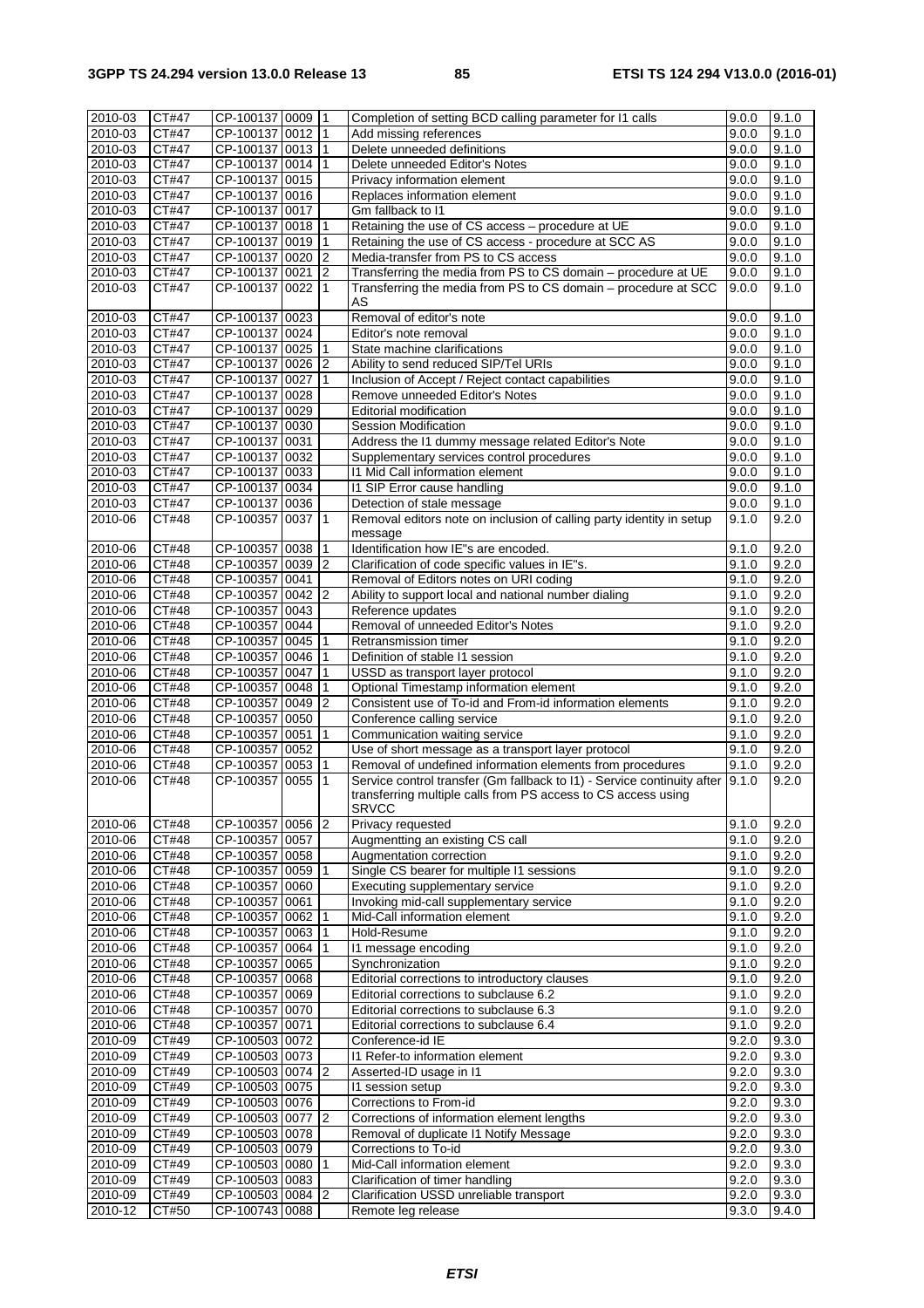| 2011-03 | CT#51 | CP-1101751008911   |  | State machine correlation corrections   | 9.4.0         | 9.5.0  |
|---------|-------|--------------------|--|-----------------------------------------|---------------|--------|
| 2011-03 | CT#51 | CP-110175 0090     |  | <b>Clarification of Service control</b> | 9.4.0         | 9.5.0  |
| 2011-03 | CT#51 |                    |  | Upgrade to Rel-10                       | 9.5.0         | 10.0.0 |
| 2011-09 | CT#53 | ICP-11067110092 I2 |  | Failure Message corrections             | 10.0.0        | 10.1.0 |
| 2011-09 | CT#53 | ICP-1106711009412  |  | Missing reason codes                    | 10.0.0 10.1.0 |        |
| 2011-09 | CT#53 | ICP-11067110100 I3 |  | Missing Definition I1 Refer             | 10.0.0        | 10.1.0 |
| 2011-09 | CT#53 |                    |  | Conferencing behaviour                  | 10.0.0        | 10.1.0 |
| 2012-09 | CT#57 |                    |  | Upgrade to Rel-11                       | 10.1.0 11.0.0 |        |
| 2014-09 | CT#65 |                    |  | Upgrade to Rel-12                       | 11.0.0        | 12.0.0 |
| 2015-12 | CT#70 |                    |  | Upgrade to Rel-13                       | 12.0.0 13.0.0 |        |